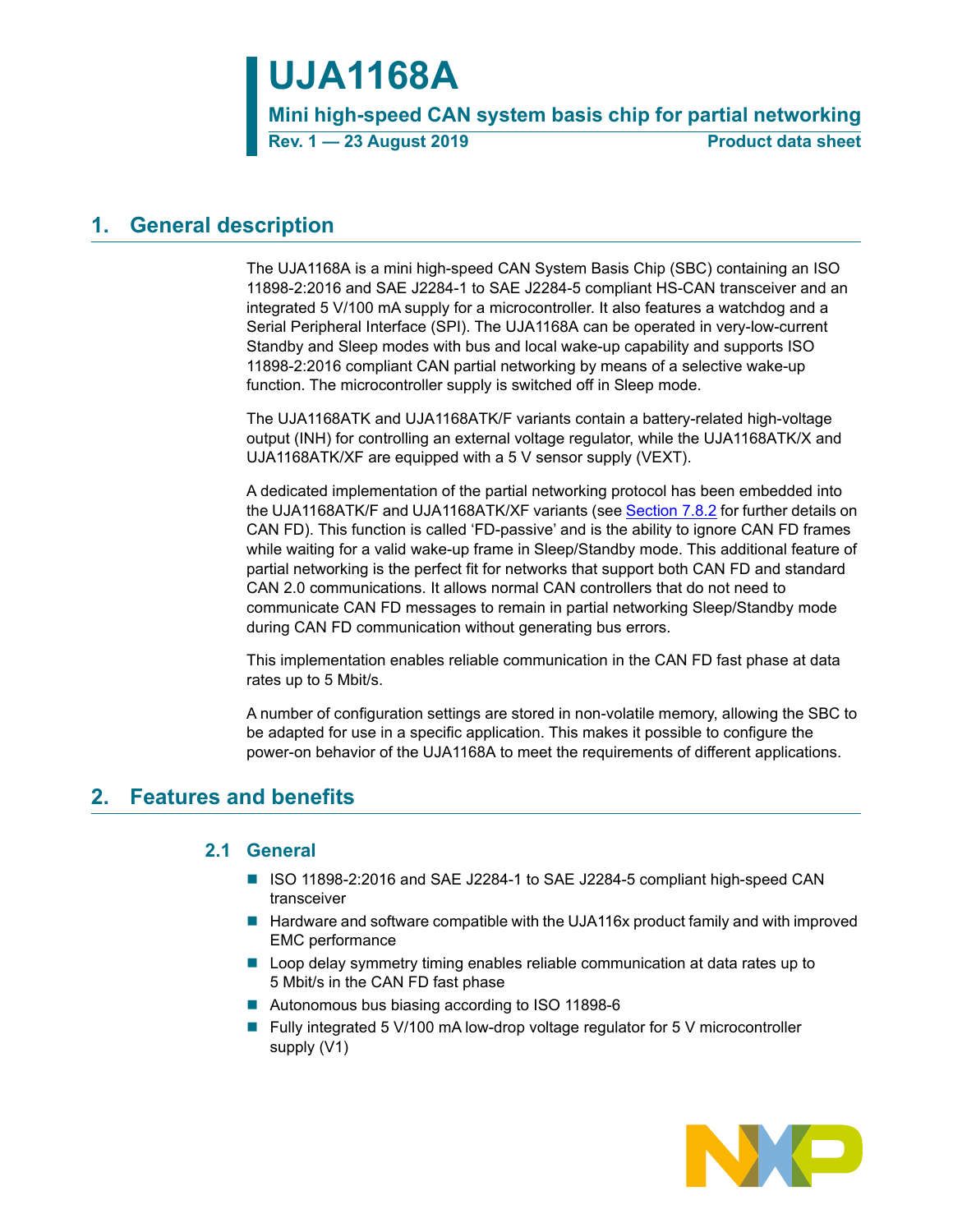- Bus connections are truly floating when power to pin BAT is off
- No 'false' wake-ups due to CAN FD frame detection in UJA1168ATK/F and UJA1168ATK/XF

## **2.2 Designed for automotive applications**

- $\blacksquare$   $\pm$ 8 kV ElectroStatic Discharge (ESD) protection, according to the Human Body Model (HBM) on the CAN bus pins
- $\blacksquare$   $\pm$ 6 kV ESD protection, according to IEC TS 62228 on the CAN bus pins, the sensor supply output VEXT and on pins BAT and WAKE
- CAN bus pins short-circuit proof to  $\pm 58$  V
- Battery and CAN bus pins protected against automotive transients according to ISO 7637-3
- Very low quiescent current in Standby and Sleep modes with full wake-up capability
- **Leadless HVSON14 package (3.0 mm**  $\times$  **4.5 mm) with improved Automated Optical** Inspection (AOI) capability and low thermal resistance
- Dark green product (halogen free and Restriction of Hazardous Substances (RoHS) compliant)

## **2.3 Low-drop voltage regulator for 5 V microcontroller supply (V1)**

- $\blacksquare$  5 V nominal output;  $\pm 2$  % accuracy
- $\blacksquare$  100 mA output current capability
- Current limiting above 150 mA
- On-resistance of 5  $\Omega$  (max)
- Support for microcontroller RAM retention down to a battery voltage of 2 V
- Undervoltage reset with selectable detection thresholds: 60 %, 70 %, 80 % or 90 % of output voltage
- Excellent transient response with a 4.7  $\mu$ F ceramic output capacitor
- Short-circuit to GND/overload protection on pin V1
- Turned off in Sleep mode

## **2.4 Power Management**

- Standby mode featuring very low supply current; voltage V1 remains active to maintain the supply to the microcontroller
- Sleep mode featuring very low supply current with voltage V1 switched off
- Remote wake-up capability via standard CAN wake-up pattern or via ISO 11898-6 compliant selective wake-up frame detection, including CAN FD-passive support in /F and /XF variants
- Bit rates of 50 kbit/s, 100 kbit/s, 125 kbit/s, 250 kbit/s, 500 kbit/s and 1 Mbit/s supported during selective wake-up
- $\blacksquare$  Local wake-up via the WAKE pin
- Wake-up source recognition
- Local and/or remote wake-up can be disabled to reduce current consumption
- High-voltage output (INH) for controlling an external voltage (UJA1168ATK and UJA1168ATK/F)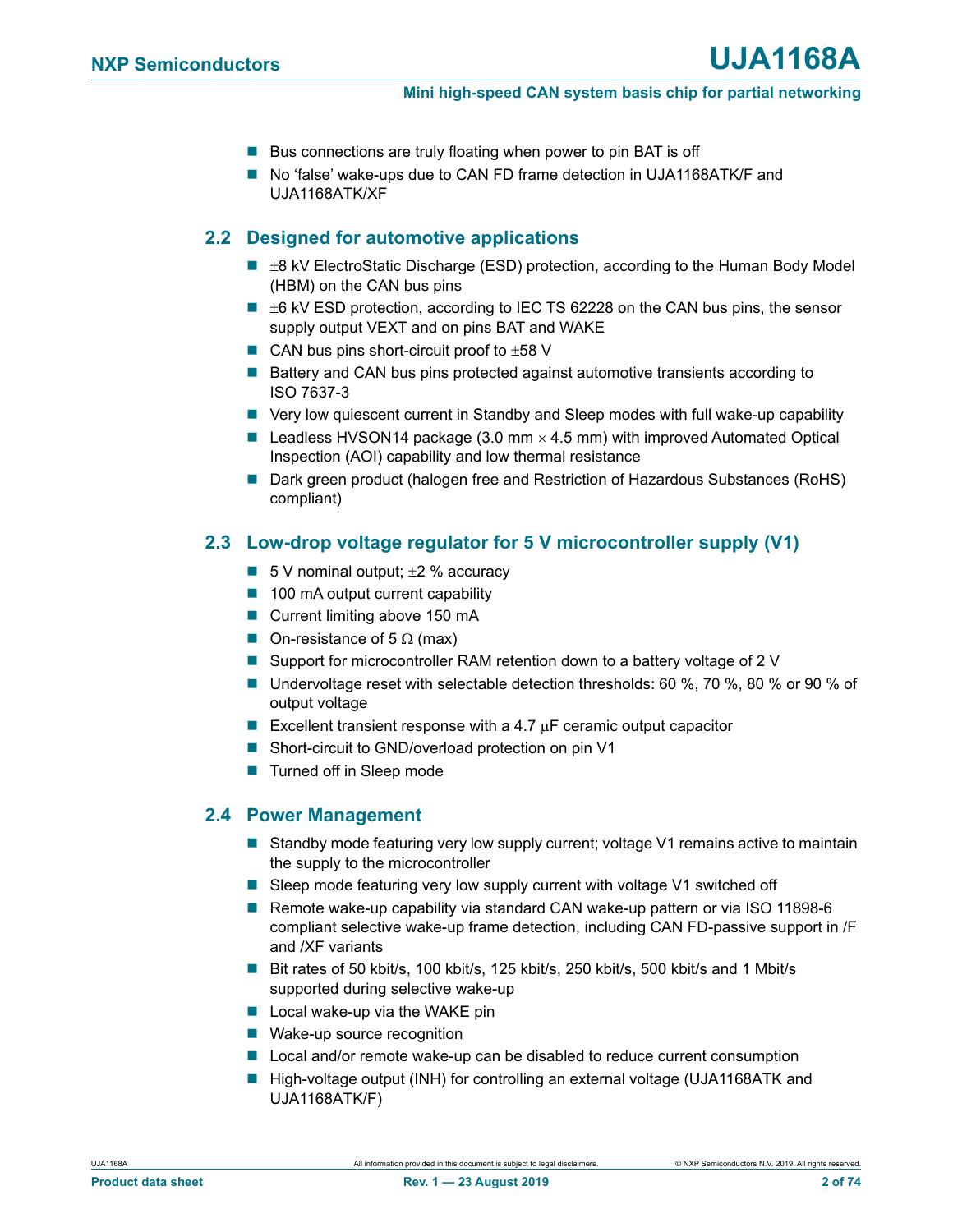## **2.5 System control and diagnostic features**

- Mode control via the Serial Peripheral Interface (SPI)
- Overtemperature warning and shutdown
- Watchdog with independent clock source
- Watchdog can be operated in Window, Timeout and Autonomous modes
- Optional cyclic wake-up in watchdog Timeout mode
- Watchdog automatically re-enabled when wake-up event captured
- Watchdog period selectable between 8 ms and 4 s
- $\blacksquare$  Supports remote flash programming via the CAN bus
- 16-, 24- and 32-bit SPI for configuration, control and diagnosis
- Bidirectional reset pin with variable power-on reset length to support a variety of microcontrollers
- Configuration of selected functions via non-volatile memory

## **2.6 Sensor supply voltage (pin VEXT of UJA1168ATK/X and UJA1168ATK/XF)**

- 5 V nominal output;  $\pm 2$  % accuracy
- 30 mA output current capability
- Current limiting above 30 mA
- Excellent transient response with a 4.7  $\mu$ F ceramic output load capacitor
- **Perotected against short-circuits to GND and to the battery**
- $\blacksquare$  High ESD robustness of  $\pm 6$  kV according to IEC TS 62228
- Can handle negative voltages as low as  $-18$  V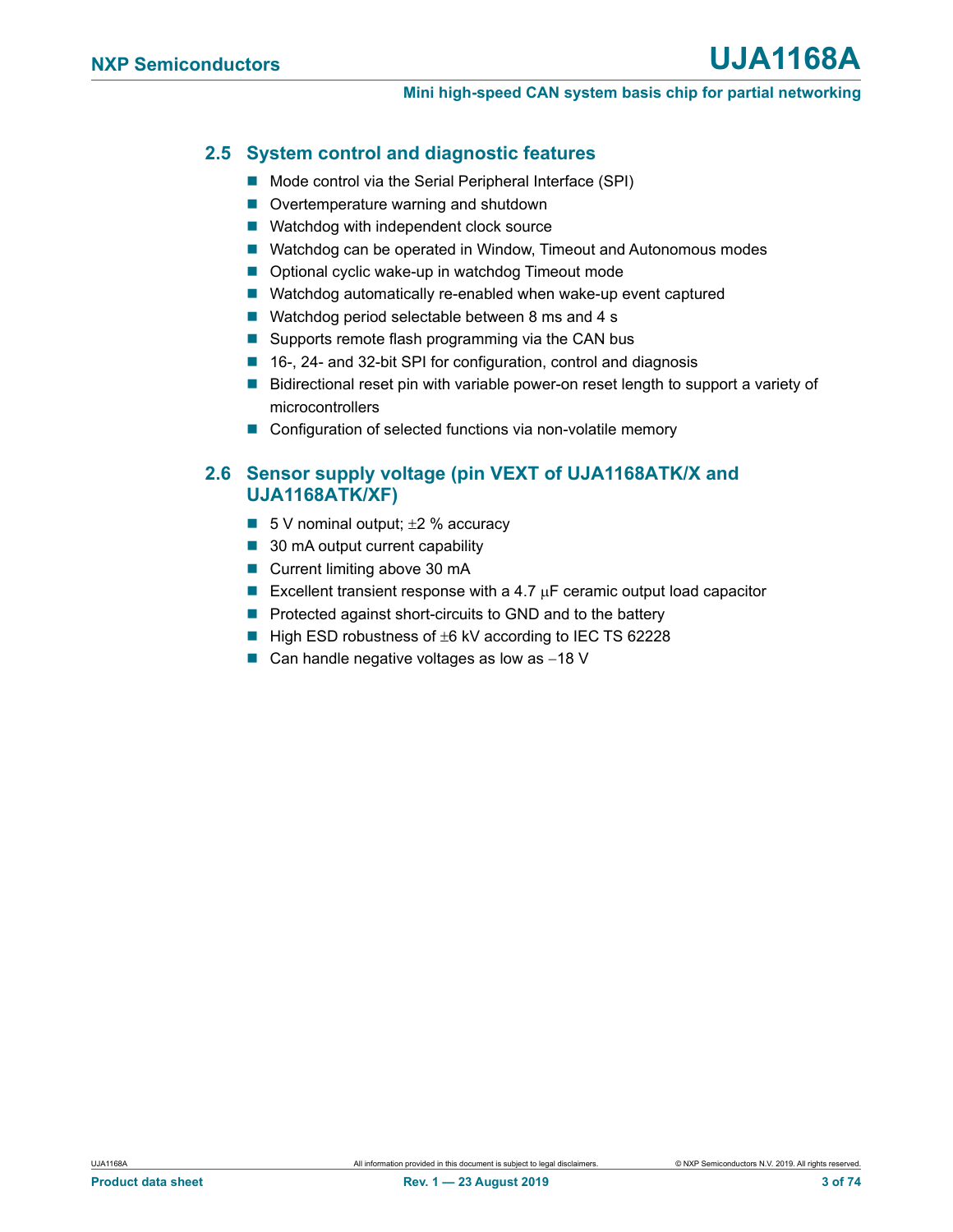## **3. Product family overview**

| Table 1. |  | <b>Feature overview of UJA1168A SBC family</b> |  |
|----------|--|------------------------------------------------|--|
|          |  |                                                |  |

|               | <b>Modes</b>                    |               | <b>Supplies</b> |                                                                                       | <b>Host</b><br>Interface                  |                                            | <b>Additional Features</b>                 |                                 |           |                   |                        |                                     |                                       |
|---------------|---------------------------------|---------------|-----------------|---------------------------------------------------------------------------------------|-------------------------------------------|--------------------------------------------|--------------------------------------------|---------------------------------|-----------|-------------------|------------------------|-------------------------------------|---------------------------------------|
| <b>Device</b> | modes<br>Standby<br>య<br>Normal | mode<br>Sleep | Reset mode      | <b>Z<br/>CAN</b><br>and<br>å<br>$\mathbf{r}$<br><b>LO</b><br>$\sim$<br>$\overline{5}$ | external loads<br>5<br><b>LO</b><br>VEXT: | output<br>Φ<br>high-voltag<br>$\ddot{\Xi}$ | diagnostics<br>ఱ<br>control<br>tor<br>SPi: | $\frac{1}{2}$<br>reset<br>RSTN: | Watchdog  | pin<br>Local WAKE | memory<br>Non-volatile | networking<br>partial<br><b>ZAN</b> | passive<br>≏<br>ш.<br><b>Z<br/>AN</b> |
| UJA1168ATK    | ٠                               |               | ٠               | $\bullet$                                                                             |                                           | $\bullet$                                  | ٠                                          |                                 | $\bullet$ | ٠                 | $\bullet$              | ٠                                   |                                       |
| UJA1168ATK/X  | $\bullet$                       | $\bullet$     |                 | $\bullet$                                                                             | $\bullet$                                 |                                            | ٠                                          |                                 | $\bullet$ | $\bullet$         | $\bullet$              | $\bullet$                           |                                       |
| UJA1168ATK/F  | $\bullet$                       | ٠             | $\bullet$       | $\bullet$                                                                             |                                           | $\bullet$                                  | $\bullet$                                  |                                 | $\bullet$ | $\bullet$         | $\bullet$              | $\bullet$                           |                                       |
| UJA1168ATK/XF | $\bullet$                       | ٠             | ٠               | $\bullet$                                                                             | $\bullet$                                 |                                            | ٠                                          |                                 | $\bullet$ | ٠                 | $\bullet$              | ٠                                   |                                       |

## **4. Ordering information**

#### **Table 2. Ordering information**

| Type number                     | Package             |                                                                                                                         |           |  |  |  |
|---------------------------------|---------------------|-------------------------------------------------------------------------------------------------------------------------|-----------|--|--|--|
|                                 | <b>Name</b>         | <b>Version</b>                                                                                                          |           |  |  |  |
| UJA1168ATK <sup>[1]</sup>       | HVSON <sub>14</sub> | plastic thermal enhanced very thin small outline package;<br>no leads; 14 terminals; body $3 \times 4.5 \times 0.85$ mm | SOT1086-2 |  |  |  |
| UJA1168ATK/X22                  |                     |                                                                                                                         |           |  |  |  |
| UJA1168ATK/F[1][3]              |                     |                                                                                                                         |           |  |  |  |
| UJA1168ATK/XF <sup>[2][3]</sup> |                     |                                                                                                                         |           |  |  |  |

<span id="page-3-0"></span>[1] UJA1168ATK and UJA1168ATK/F contain a high-voltage output for controlling an external voltage regulator.

<span id="page-3-1"></span>[2] UJA1168ATK/X and UJA1168ATK/XF include a 5 V/30 mA sensor supply.

<span id="page-3-2"></span>[3] UJA1168ATK/F and UJA1168ATK/XF can be configured to recognize CAN FD frames as valid data frames, but will not wake up when a CAN FD frame is received (CAN FD-passive).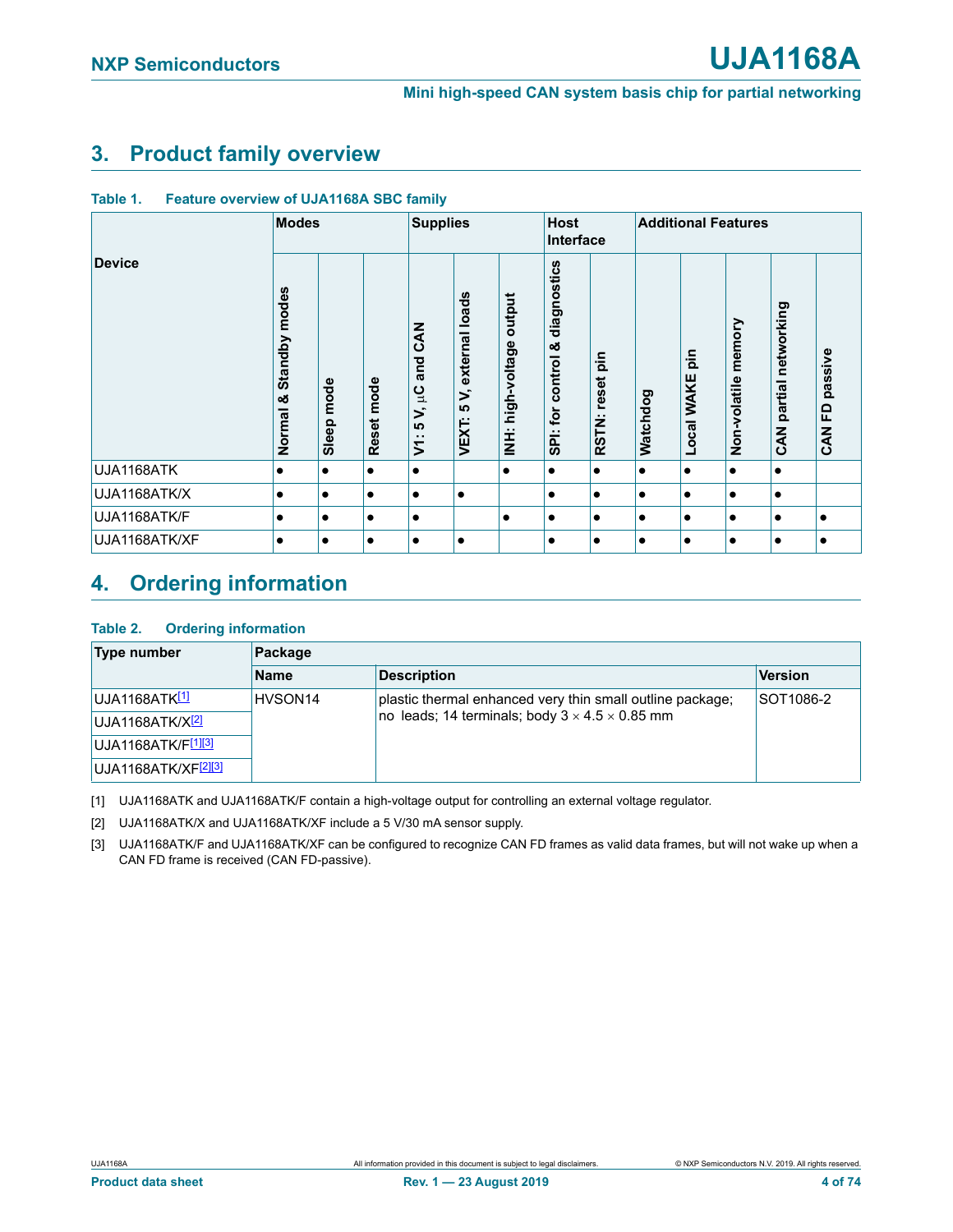## **5. Block diagram**

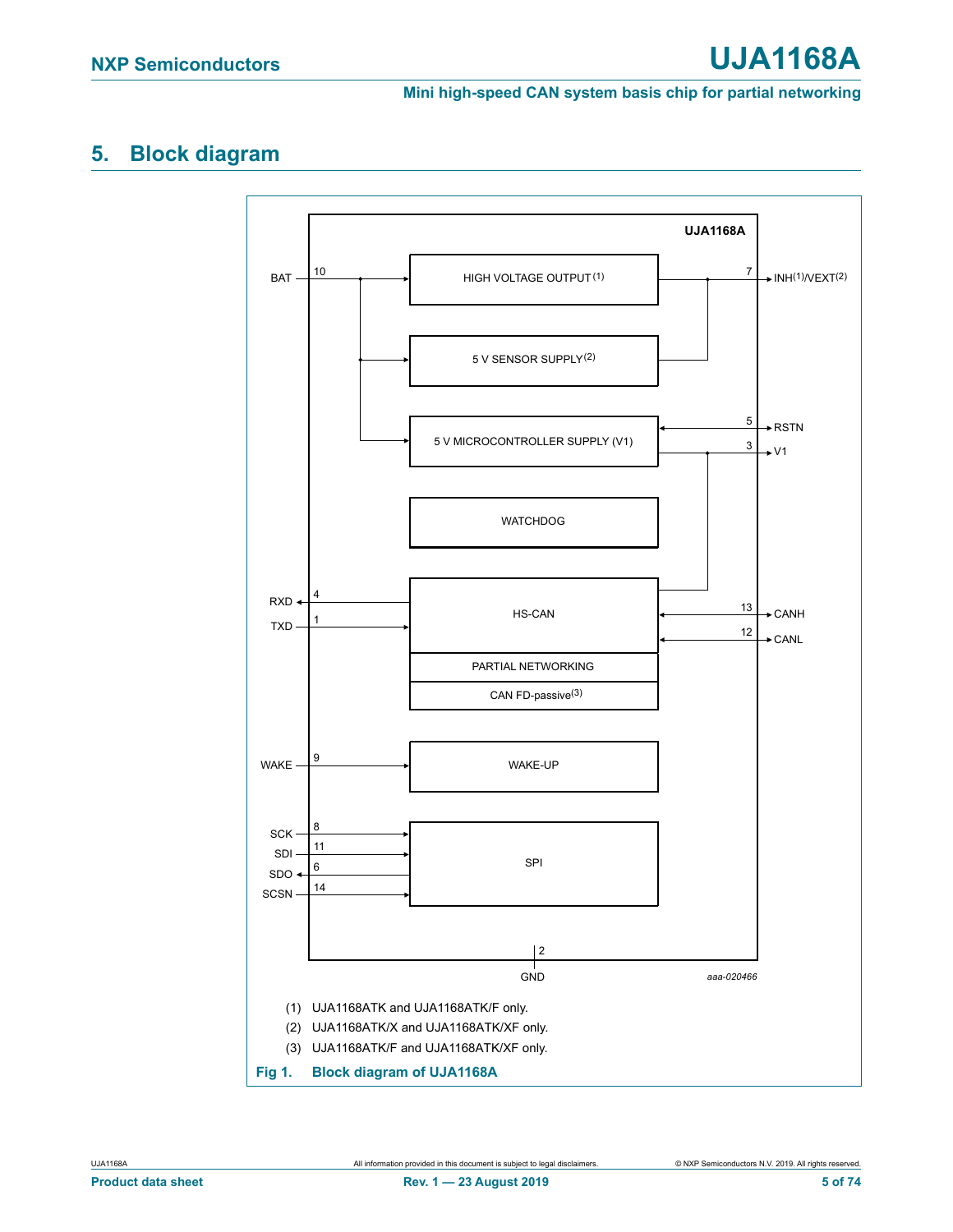## **6. Pinning information**

## **6.1 Pinning**



## **6.2 Pin description**

#### **Table 3. Pin description**

| <b>Symbol</b>  | Pin       | <b>Description</b>                                                                          |
|----------------|-----------|---------------------------------------------------------------------------------------------|
| <b>TXD</b>     | 1         | transmit data input                                                                         |
| <b>GND</b>     | $2^{[1]}$ | ground                                                                                      |
| V <sub>1</sub> | 3         | 5 V microcontroller supply voltage                                                          |
| <b>RXD</b>     | 4         | receive data output; reads out data from the bus lines                                      |
| <b>RSTN</b>    | 5         | reset input/output                                                                          |
| <b>SDO</b>     | 6         | SPI data output                                                                             |
| <b>INH</b>     | 7         | high-voltage output for switching external regulators (UJA1168ATK and<br>UJA1168ATK/F only) |
| <b>VEXT</b>    | 7         | sensor supply voltage (UJA1168ATK/X and UJA1168ATK/XF only)                                 |
| <b>SCK</b>     | 8         | SPI clock input                                                                             |
| <b>WAKE</b>    | 9         | local wake-up input                                                                         |
| <b>BAT</b>     | 10        | battery supply voltage                                                                      |
| <b>SDI</b>     | 11        | SPI data input                                                                              |
| CANL           | 12        | <b>LOW-level CAN bus line</b>                                                               |
| CANH           | 13        | <b>HIGH-level CAN bus line</b>                                                              |
| <b>SCSN</b>    | 14        | SPI chip select input                                                                       |

<span id="page-5-0"></span>[1] The exposed die pad at the bottom of the package allows for better heat dissipation and grounding from the SBC via the printed circuit board. For enhanced thermal and electrical performance, it is recommended to solder the exposed die pad to GND.

UJA1168A All information provided in this document is subject to legal disclaimers. © NXP Semiconductors N.V. 2019. All rights reserved.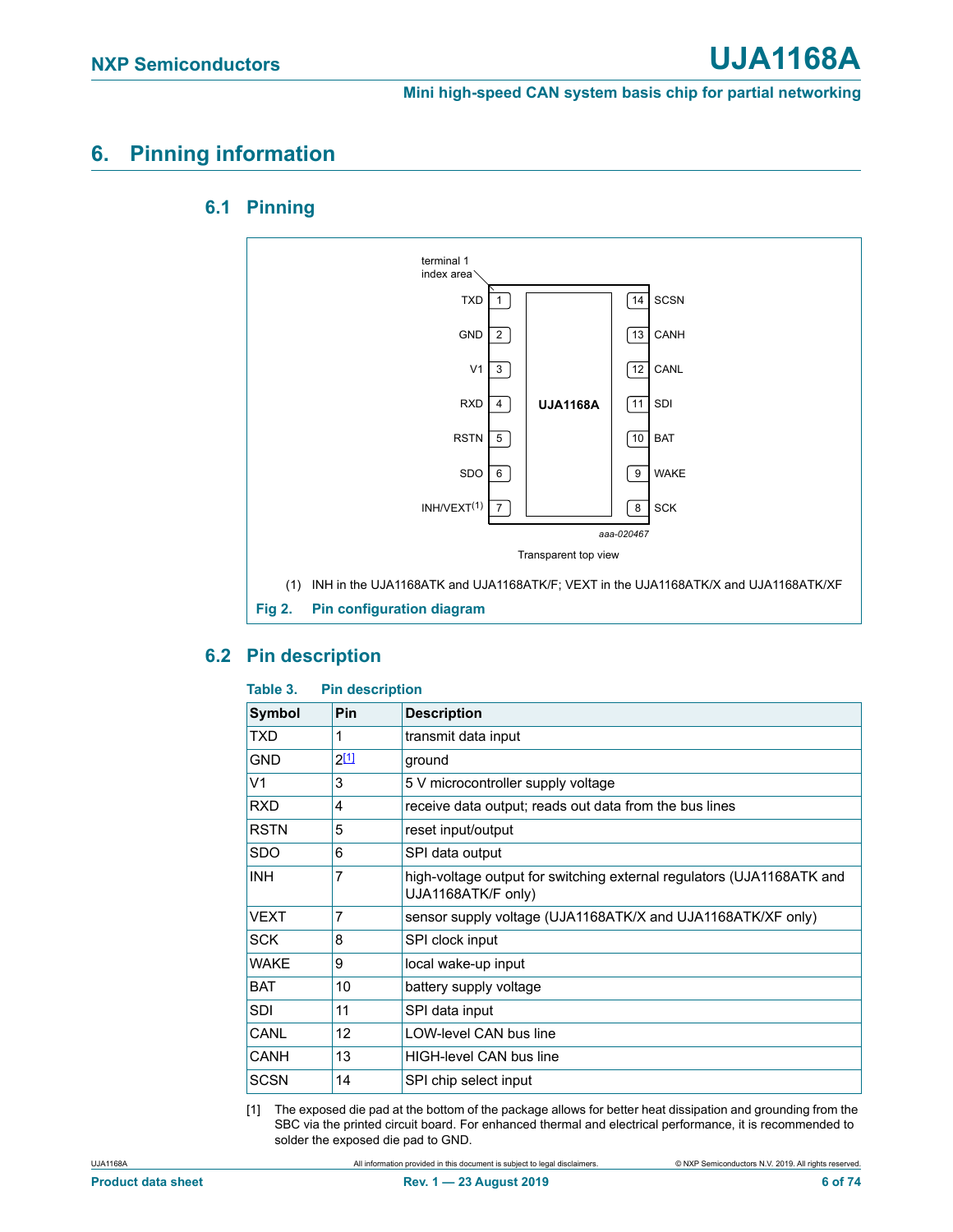## **7. Functional description**

### **7.1 System controller**

The system controller manages register configuration and controls the internal functions of the UJA1168A. Detailed device status information is collected and made available to the microcontroller.

#### **7.1.1 Operating modes**

The system controller contains a state machine that supports seven operating modes: Normal, Standby, Sleep, Reset, Forced Normal, Overtemp and Off. The state transitions are illustrated in [Figure 3](#page-7-0).

#### **7.1.1.1 Normal mode**

Normal mode is the active operating mode. In this mode, all the hardware on the device is available and can be activated (see [Table 4\)](#page-10-0). Voltage regulator V1 is enabled to supply the microcontroller.

The CAN interface can be configured to be active and thus to support normal CAN communication. Depending on the SPI register settings, the watchdog may be running in Window or Timeout mode and the INH/VEXT output may be active.

Normal mode can be selected from Standby mode via an SPI command (MC = 111).

#### **7.1.1.2 Standby mode**

Standby mode is the first-level power-saving mode of the UJA1168A, offering reduced current consumption. The transceiver is unable to transmit or receive data in Standby mode. The SPI remains enabled and V1 is still active; the watchdog is active (in Timeout mode) if enabled. The behavior of INH/VEXT is determined by the SPI setting.

If remote CAN wake-up is enabled (CWE = 1; see [Table 38](#page-36-0)), the receiver monitors bus activity for a wake-up request. The bus pins are biased to GND (via  $R_{i(cm)}$ ) when the bus is inactive for  $t > t_{to(silence)}$  and at approximately 2.5 V when there is activity on the bus (autonomous biasing). CAN wake-up can occur via a standard wake-up pattern or via a selective wake-up frame (selective wake-up is enabled when CPNC = PNCOK =  $1$ ; otherwise standard wake-up is enabled).

Pin RXD is forced LOW when any enabled wake-up event is detected. This can be either a regular wake-up (via the CAN bus or pin WAKE) or a diagnostic wake-up such as an overtemperature event (see [Section 7.11\)](#page-32-0).

The UJA1168A switches to Standby mode via Reset mode:

- **•** from Off mode if the battery voltage rises above the power-on detection threshold  $(V<sub>th</sub>(det)$ pon)
- **•** from Overtemp mode if the chip temperature falls below the overtemperature protection release threshold,  $T_{th (rel)oto}$
- **•** from Sleep mode on the occurrence of a regular or diagnostic wake-up event

Standby mode can also be selected from Normal mode via an SPI command (MC = 100).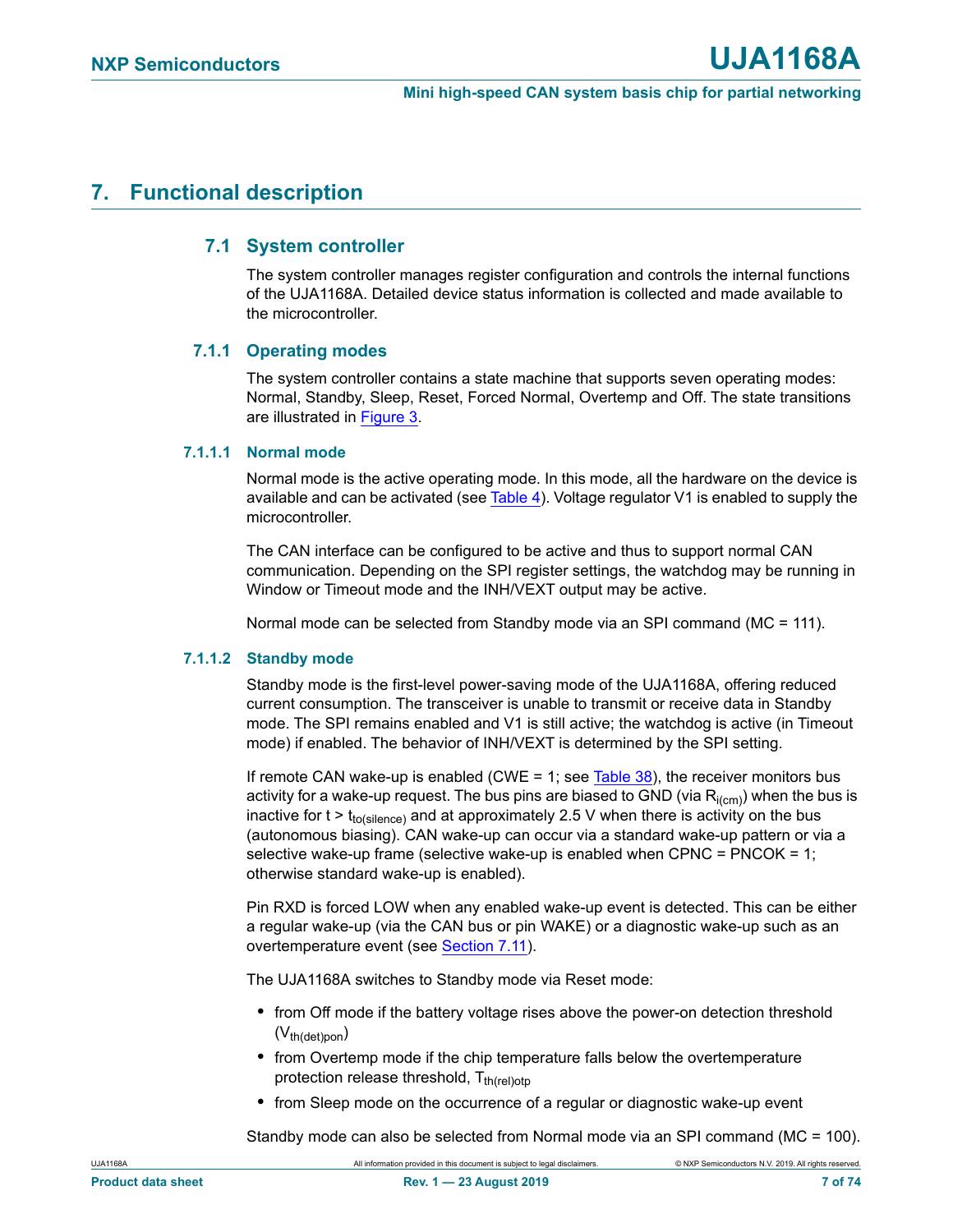## **NXP Semiconductors UJA1168A**

**Mini high-speed CAN system basis chip for partial networking**



#### <span id="page-7-1"></span><span id="page-7-0"></span>**7.1.1.3 Sleep mode**

Sleep mode is the second-level power-saving mode of the UJA1168A. The difference between Sleep and Standby modes is that V1 is off in Sleep mode and temperature protection is inactive.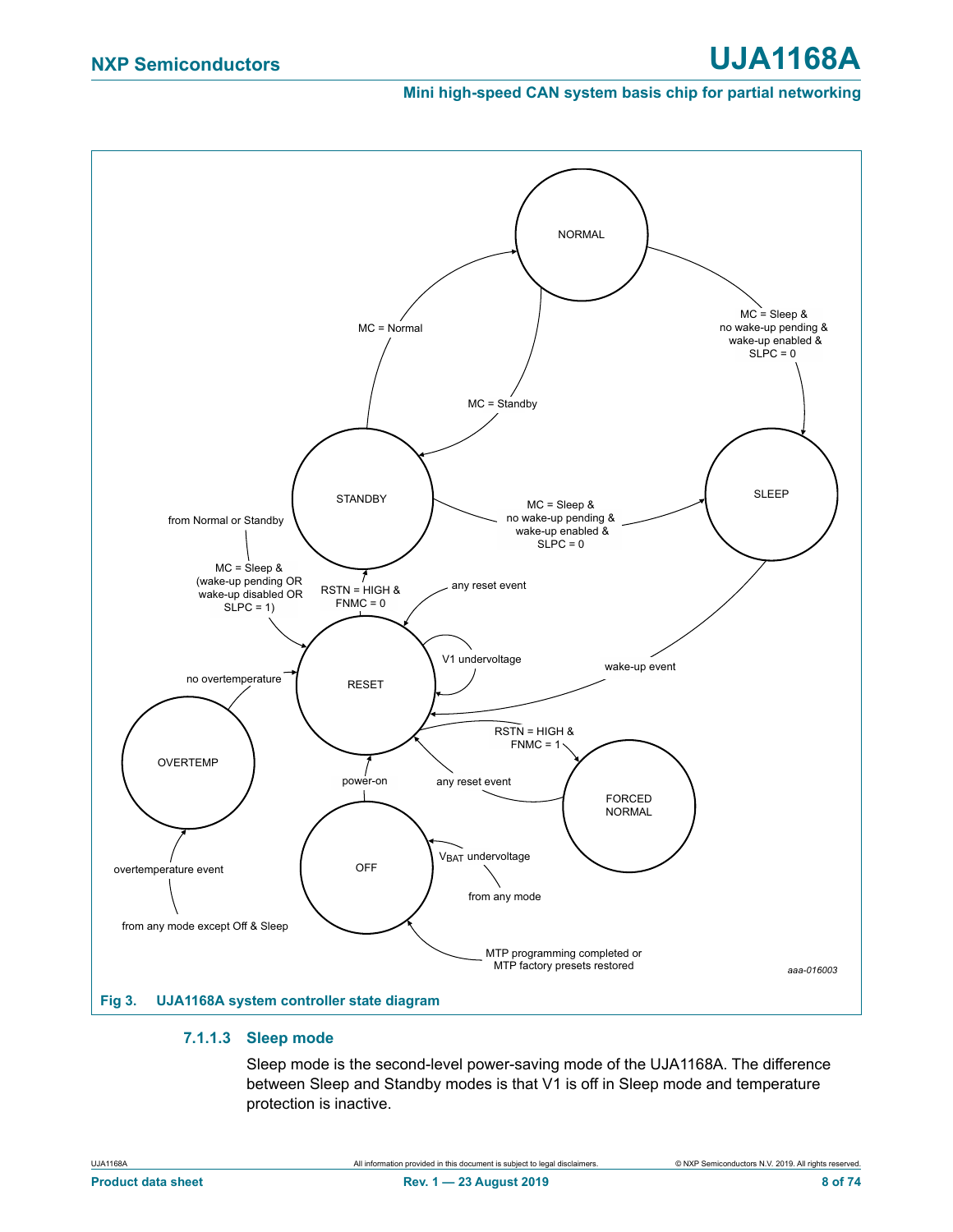Any enabled regular wake-up via CAN or WAKE or any diagnostic wake-up event will cause the UJA1168A to wake up from Sleep mode. The behavior of INH/VEXT is determined by the SPI settings. The SPI is disabled. Autonomous bus biasing is active. See [Table 7](#page-12-0) for a description of watchdog behavior in Sleep mode.

Sleep mode can be selected from Normal or Standby mode via an SPI command (MC = 001). The UJA1168A will switch to Sleep mode on receipt of this command, provided there are no pending wake-up events and at least one regular wake-up source is enabled. Any attempt to enter Sleep mode while one of these conditions has not been met will cause the UJA1168A to switch to Reset mode and set the reset source status bits (RSS) to 10100 ('illegal Sleep mode command received'; see [Table 6](#page-11-0)).

Since V1 is off in Sleep mode, the only way the SBC can exit Sleep mode is via a wake-up event (see [Section 7.11\)](#page-32-0).

Sleep mode can be permanently disabled in applications where, for safety reasons, the supply voltage to the host controller must never be cut off. Sleep mode is permanently disabled by setting the Sleep control bit (SLPC) in the SBC configuration register (see [Table 9\)](#page-13-0) to 1. This register is located in the non-volatile memory area of the device. When SLPC = 1, a Sleep mode SPI command (MC = 001) triggers an SPI failure event instead of a transition to Sleep mode.

#### **7.1.1.4 Reset mode**

Reset mode is the reset execution state of the SBC. This mode ensures that pin RSTN is pulled down for a defined time to allow the microcontroller to start up in a controlled manner.

The transceiver is unable to transmit or receive data in Reset mode. The behavior of INH/VEXT is determined by the settings of bits VEXTC and VEXTSUC (see [Section 7.6](#page-18-0)). The SPI is inactive; the watchdog is disabled; V1 and overtemperature detection are active.

The UJA1168A switches to Reset mode from any mode in response to a reset event (see [Table 6](#page-11-0) for a list of reset sources).

The UJA1168A exits Reset mode:

- **•** and switches to Standby mode if pin RSTN is released HIGH
- **•** and switches to Forced Normal mode if bit FNMC = 1
- if the SBC is forced into Off or Overtemp mode

If a V1 undervoltage event forced the transition to Reset mode, the UJA1168A will remain in Reset mode until the voltage on pin V1 has recovered.

#### **7.1.1.5 Off mode**

The UJA1168A switches to Off mode when the battery is first connected or from any mode when  $V_{BAT} < V_{th (det) porf}$ . Only power-on detection is enabled; all other modules are inactive. The UJA1168A starts to boot up when the battery voltage rises above the power-on detection threshold  $V<sub>th(dethoon</sub>$  (triggering an initialization process) and switches to Reset mode after t<sub>startup</sub>. In Off mode, the CAN pins disengage from the bus (zero load; high-ohmic).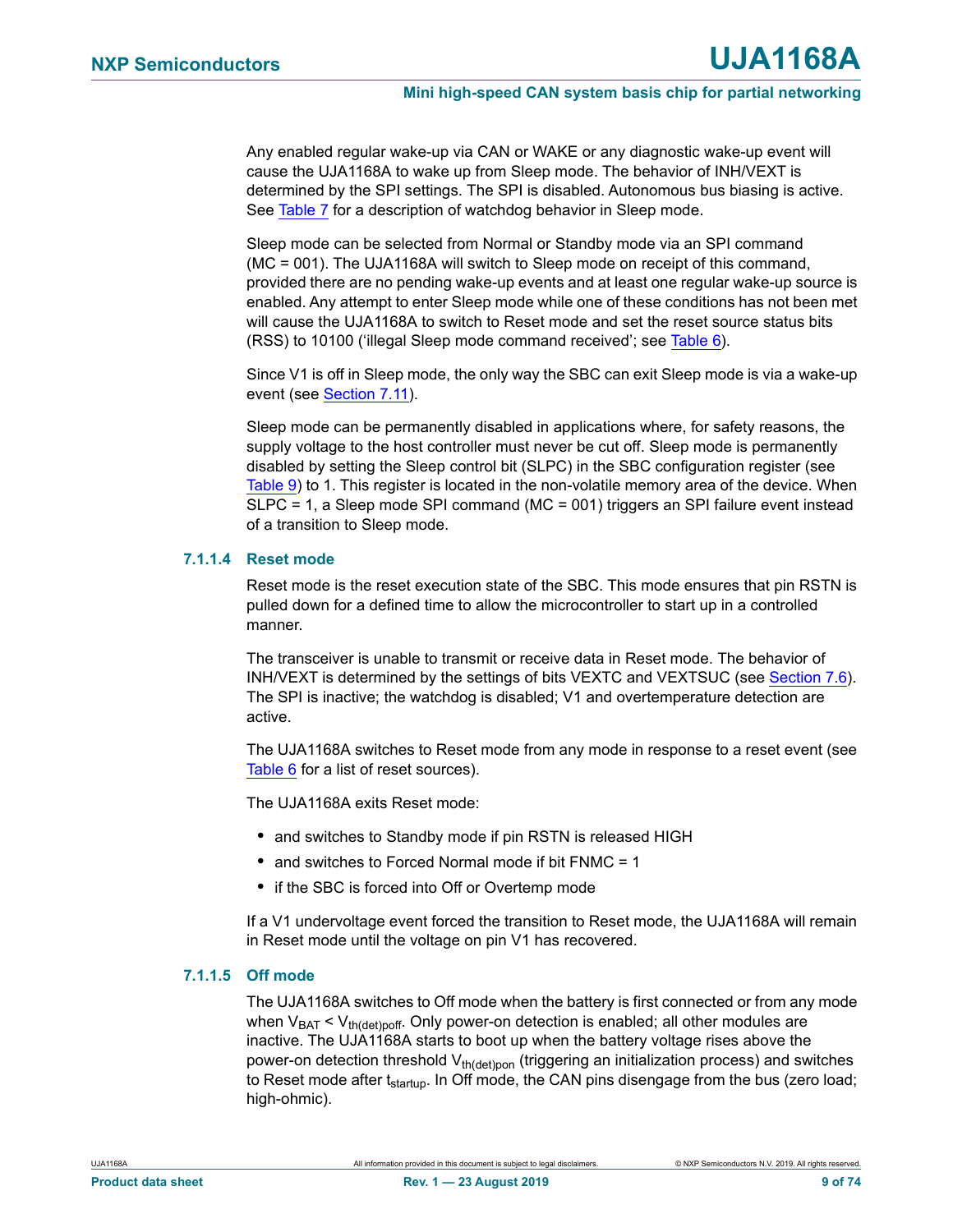#### **7.1.1.6 Overtemp mode**

Overtemp mode is provided to prevent the UJA1168A being damaged by excessive temperatures. The UJA1168A switches immediately to Overtemp mode from any mode (other than Off mode or Sleep mode) when the global chip temperature rises above the overtemperature protection activation threshold,  $T_{th(act)$ oto.

To help prevent the loss of data due to overheating, the UJA1168A issues a warning when the IC temperature rises above the overtemperature warning threshold  $(T_{th(warn)otp})$ . When this happens, status bit OTWS is set and an overtemperature warning event is captured  $(OTW = 1)$ , if enabled  $(OTWE = 1)$ .

In Overtemp mode, the CAN transmitter and receiver are disabled and the CAN pins are in a high-ohmic state. No wake-up event will be detected, but a pending wake-up will still be signalled by a LOW level on pin RXD, which will persist after the overtemperature event has been cleared. V1 is off and pin RSTN is driven LOW.

VEXT is off in variants with a VEXT pin. In variants with an INH pin, INH remains unchanged when the SBC enters Overtemp mode.

The UJA1168A exits Overtemp mode:

- **•** and switches to Reset mode if the chip temperature falls below the overtemperature protection release threshold,  $T_{th(rel)oto}$
- if the device is forced to switch to Off mode ( $V_{BAT} < V_{th (det)$ ooff)

#### **7.1.1.7 Forced Normal mode**

Forced Normal mode simplifies SBC testing and is useful for initial prototyping and failure detection, as well as first flashing of the microcontroller. The watchdog is disabled in Forced Normal mode. The low-drop voltage regulator (V1) is active, VEXT/INH is enabled and the CAN transceiver is active.

Bit FNMC is factory preset to 1, so the UJA1168A initially boots up in Forced Normal mode (see [Table 9](#page-13-0)). This allows a newly installed device to be run in Normal mode without a watchdog. So the microcontroller can be flashed via the CAN bus in the knowledge that a watchdog timer overflow will not trigger a system reset.

The register containing bit FNMC (address 74h) is stored in non-volatile memory (see [Section 7.12](#page-37-0)). So once bit FNMC is programmed to 0, the SBC will no longer boot up in Forced Normal mode, allowing the watchdog to be enabled.

Even in Forced Normal mode, a reset event (e.g. an external reset or a V1 undervoltage) will trigger a transition to Reset mode with normal Reset mode behavior (except that the transmitter remains active if there is no V1 undervoltage). However, the UJA1168A will return to Forced Normal mode instead of switching to Standby mode when it exits Reset mode.

In Forced Normal mode, only the Main status register, the Watchdog status register, the Identification register and registers stored in non-volatile memory can be read. The non-volatile memory area is fully accessible for writing as long as the UJA1168A is in the factory preset state (for details see [Section 7.12](#page-37-0)).

The UJA1168A switches from Reset mode to Forced Normal mode if bit FNMC = 1.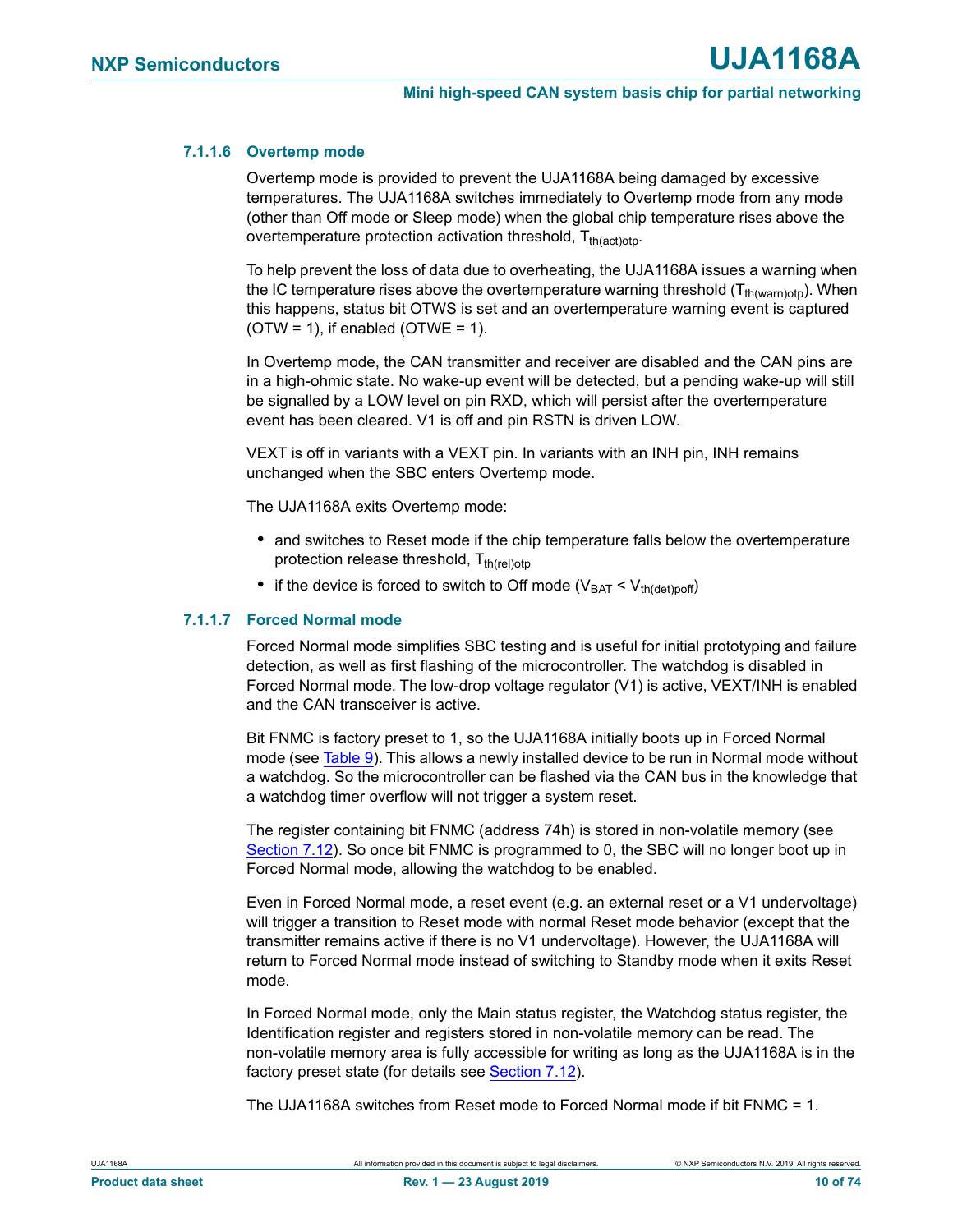#### **7.1.1.8 Hardware characterization for the UJA1168A operating modes**

<span id="page-10-0"></span>

| <b>Block</b>    | <b>Operating mode</b> |                      |                                                                 |                                                                               |                                                      |                                                             |                                                       |  |  |  |
|-----------------|-----------------------|----------------------|-----------------------------------------------------------------|-------------------------------------------------------------------------------|------------------------------------------------------|-------------------------------------------------------------|-------------------------------------------------------|--|--|--|
|                 | Off                   | <b>Forced Normal</b> | Standby                                                         | <b>Normal</b>                                                                 | <b>Sleep</b>                                         | <b>Reset</b>                                                | Overtemp                                              |  |  |  |
| V <sub>1</sub>  | off <sup>[1]</sup>    | on                   | on                                                              | <b>on</b>                                                                     | off                                                  | on                                                          | off                                                   |  |  |  |
| <b>VEXT/INH</b> | off                   | on                   | determined by<br>bits VEXTC<br>and<br>VEXTSUC<br>(see Table 13) | determined by bits<br><b>VEXTC</b> and<br><b>VEXTSUC</b>                      | determined by<br>bits VEXTC<br>and<br><b>VEXTSUC</b> | determined<br>by bits<br><b>VEXTC</b> and<br><b>VEXTSUC</b> | VEXT off;<br><b>INH</b><br>unchanged                  |  |  |  |
| <b>RSTN</b>     | <b>LOW</b>            | <b>HIGH</b>          | <b>HIGH</b>                                                     | <b>HIGH</b>                                                                   | LOW                                                  | LOW                                                         | LOW                                                   |  |  |  |
| SPI             | disabled              | active               | active                                                          | active                                                                        | disabled                                             | disabled                                                    | disabled                                              |  |  |  |
| Watchdog        | off                   | off                  | determined by<br>bits WMC (see<br>Table 8) <u>[2</u> ]          | determined by bits<br><b>WMC</b>                                              | determined by<br>bits WMC <sup>[2]</sup>             | off                                                         | off                                                   |  |  |  |
| CAN             | off                   | Active               | Offline                                                         | Active/ Offline/<br>Listen-only<br>(determined by bits<br>CMC; see Table 15)  | Offline                                              | Offline                                                     | off                                                   |  |  |  |
| <b>RXD</b>      | V1 level              | CAN bit stream       | V1 level/LOW<br>if wake-up<br>detected                          | CAN bit stream if<br>$CMC = 01/10/11$ ;<br>otherwise same as<br>Standby/Sleep | V1 level/LOW<br>if wake-up<br>detected               | V <sub>1</sub><br>level/LOW if<br>wake-up<br>detected       | V <sub>1</sub><br>level/LOW if<br>wake-up<br>detected |  |  |  |

<span id="page-10-1"></span>[1] When the SBC switches from Reset, Standby or Normal mode to Off mode, V1 behaves as a current source during power down while  $V_{BAT}$  is between 3 V and 2 V.

<span id="page-10-2"></span>[2] Window mode is only active in Normal mode.

#### **7.1.2 System control registers**

The operating mode is selected via bits MC in the Mode control register. The Mode control register is accessed via SPI address 0x01 (see [Section 7.16\)](#page-41-0).

| <b>Bit</b> | Symbol    | <b>Access Value</b> |     | <b>Description</b> |
|------------|-----------|---------------------|-----|--------------------|
| 7:3        | reserved  | R                   |     |                    |
| 2:0        | <b>MC</b> | R/W                 |     | mode control:      |
|            |           |                     | 001 | Sleep mode         |
|            |           |                     | 100 | Standby mode       |
|            |           |                     | 111 | Normal mode        |

#### **Table 5. Mode control register (address 01h)**

The Main status register can be accessed to monitor the status of the overtemperature warning flag and to determine whether the UJA1168A has entered Normal mode after initial power-up. It also indicates the source of the most recent reset event.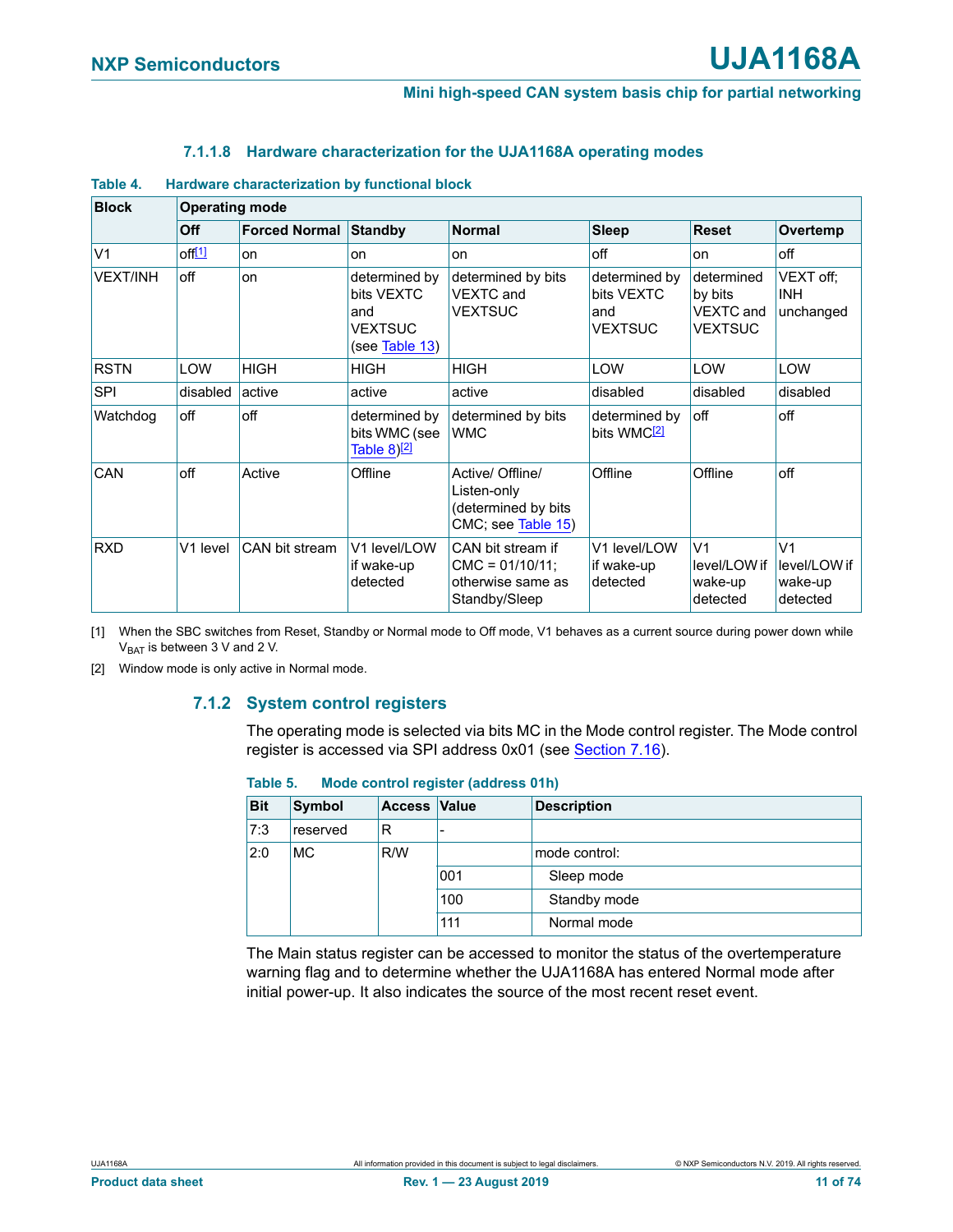| <b>Bit</b> | Symbol      | <b>Access</b>               | <b>Value</b>                                        | <b>Description</b>                                                 |                                            |
|------------|-------------|-----------------------------|-----------------------------------------------------|--------------------------------------------------------------------|--------------------------------------------|
| 7          | reserved    | R                           |                                                     |                                                                    |                                            |
| 6          | <b>OTWS</b> | R                           |                                                     | overtemperature warning status:                                    |                                            |
|            |             |                             | $\Omega$                                            | IC temperature below overtemperature warning threshold             |                                            |
|            |             |                             | 1                                                   | IC temperature above overtemperature warning threshold             |                                            |
| 5          | <b>NMS</b>  | R                           |                                                     | Normal mode status:                                                |                                            |
|            |             |                             | $\Omega$                                            | UJA1168A has entered Normal mode (after power-up)                  |                                            |
|            |             |                             | 1                                                   | UJA1168A has powered up but has not yet switched to<br>Normal mode |                                            |
| 4:0        | <b>RSS</b>  | R                           |                                                     | reset source status:                                               |                                            |
|            |             |                             | 00000                                               | exited Off mode (power-on)                                         |                                            |
|            |             |                             | 00001                                               | CAN wake-up in Sleep mode                                          |                                            |
|            |             |                             | 00100                                               | wake-up via WAKE pin in Sleep mode                                 |                                            |
|            |             |                             | 01100                                               | watchdog overflow in Sleep mode (Timeout mode)                     |                                            |
|            |             |                             | 01101                                               | diagnostic wake-up in Sleep mode                                   |                                            |
|            |             | 01110<br>01111<br>$WDF = 1$ |                                                     |                                                                    | watchdog triggered too early (Window mode) |
|            |             |                             | watchdog overflow (Window mode or Timeout mode with |                                                                    |                                            |
|            |             |                             | 10000                                               | illegal watchdog mode control access                               |                                            |
|            |             |                             | 10001                                               | RSTN pulled down externally                                        |                                            |
|            |             |                             | 10010                                               | exited Overtemp mode                                               |                                            |
|            |             |                             | 10011                                               | V1 undervoltage                                                    |                                            |
|            |             |                             | 10100                                               | illegal Sleep mode command received                                |                                            |
|            |             |                             | 10110                                               | wake-up from Sleep mode due to a frame detect error                |                                            |

#### <span id="page-11-0"></span>**Table 6. Main status register (address 03h)**

## **7.2 Watchdog**

The UJA1168A contains a watchdog that supports three operating modes: Window, Timeout and Autonomous. In Window mode (available only in SBC Normal mode), a watchdog trigger event within a closed watchdog window resets the watchdog timer. In Timeout mode, the watchdog runs continuously and can be reset at any time within the timeout time by a watchdog trigger. Watchdog timeout mode can also be used for cyclic wake-up of the microcontroller. In Autonomous mode, the watchdog can be off or in Timeout mode (see [Section 7.2.4](#page-15-0)).

The watchdog mode is selected via bits WMC in the Watchdog control register [\(Table 8\)](#page-12-1). The SBC must be in Standby mode when the watchdog mode and/or period is changed. If Window mode is selected (WMC = 100), the watchdog will remain in (or switch to) Timeout mode until the SBC enters Normal mode. Any attempt to change the watchdog operating mode (via WMC) or period (via NWP) while the SBC is in Normal mode will cause the UJA1168A to switch to Reset mode. The reset source status bits (RSS) will be set to 10000 ('illegal watchdog mode control access'; see [Table 6](#page-11-0)) and an SPI failure (SPIF) event triggered, if enabled.

Eight watchdog periods are supported, from 8 ms to 4096 ms. The watchdog period is programmed via bits NWP. The selected period is valid for both Window and Timeout modes. The default watchdog period is 128 ms.

UJA1168A All information provided in this document is subject to legal disclaimers. © NXP Semiconductors N.V. 2019. All rights reserved.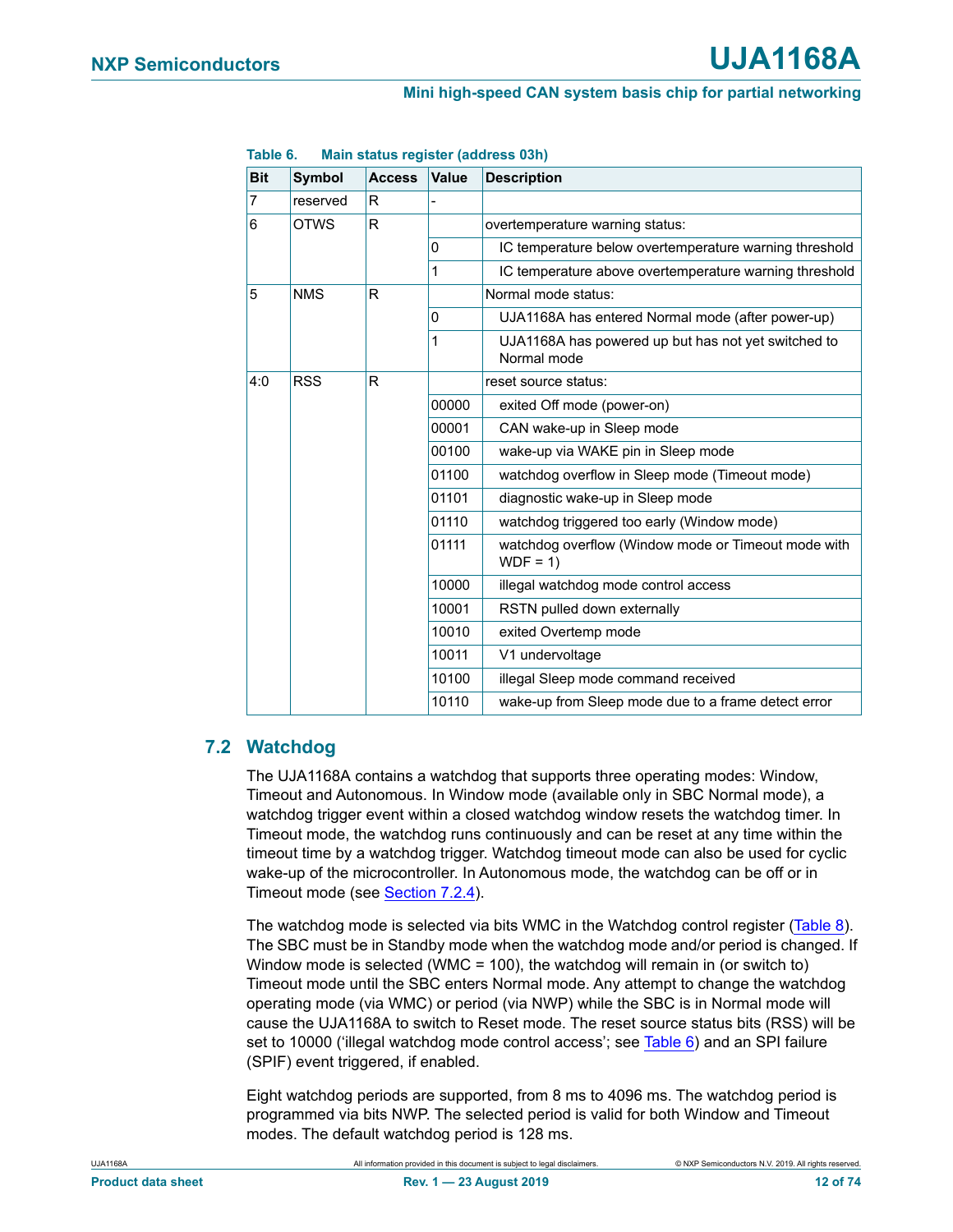A watchdog trigger event resets the watchdog timer. A watchdog trigger event is any valid write access to the Watchdog control register. If the watchdog mode or the watchdog period have changed as a result of the write access, the new values are immediately valid.

#### <span id="page-12-0"></span>**Table 7. Watchdog configuration**

|                             | Operating/watchdog mode           |              |               |                  |                  |         |
|-----------------------------|-----------------------------------|--------------|---------------|------------------|------------------|---------|
|                             | FNMC (Forced Normal mode control) | 10           | 0             | $\Omega$         | 0                |         |
| control)                    | SDMC (Software Development mode   | ΙX           | x             | 0                |                  | х       |
| WMC (watchdog mode control) |                                   | 100 (Window) | 010 (Timeout) | 001 (Autonomous) | 001 (Autonomous) | In.a.   |
|                             | Normal mode                       | Window       | Timeout       | Timeout          | off              | $ $ off |
| Operating<br>Mode           | Standby mode (RXD HIGH)[1]        | Timeout      | Timeout       | l off            | off              | $ $ off |
|                             | Standby mode (RXD LOW)[1]         | Timeout      | Timeout       | Timeout          | off              | $ $ off |
| <b>SBC</b>                  | Sleep mode                        | Timeout      | Timeout       | l off            | off              | $ $ off |
|                             | Other modes                       | off          | off           | l off            | off              | $ $ off |

<span id="page-12-2"></span>[1] RXD LOW signals a pending wake-up.

| <b>Bit</b>     | Symbol     | <b>Access Value</b> |                     | <b>Description</b>      |  |  |  |  |  |  |  |  |  |      |
|----------------|------------|---------------------|---------------------|-------------------------|--|--|--|--|--|--|--|--|--|------|
| 7:5            | <b>WMC</b> | R/W                 |                     | watchdog mode control:  |  |  |  |  |  |  |  |  |  |      |
|                |            |                     | 001[1]              | Autonomous mode         |  |  |  |  |  |  |  |  |  |      |
|                |            |                     | $010^{[2]}$         | Timeout mode            |  |  |  |  |  |  |  |  |  |      |
|                |            |                     | 100 <sup>[3]</sup>  | Window mode             |  |  |  |  |  |  |  |  |  |      |
| $\overline{4}$ | reserved   | R                   |                     |                         |  |  |  |  |  |  |  |  |  |      |
| 3:0            | <b>NWP</b> | R/W                 |                     | nominal watchdog period |  |  |  |  |  |  |  |  |  |      |
|                |            |                     | 1000                | 8 ms                    |  |  |  |  |  |  |  |  |  |      |
|                |            |                     |                     |                         |  |  |  |  |  |  |  |  |  | 0001 |
|                |            |                     | 0010                | 32 ms                   |  |  |  |  |  |  |  |  |  |      |
|                |            |                     | 1011                | 64 ms                   |  |  |  |  |  |  |  |  |  |      |
|                |            |                     | 0100 <sup>[2]</sup> | 128 ms                  |  |  |  |  |  |  |  |  |  |      |
|                |            |                     | 1101                | 256 ms                  |  |  |  |  |  |  |  |  |  |      |
|                |            |                     | 1110                | 1024 ms                 |  |  |  |  |  |  |  |  |  |      |
|                |            |                     | 0111                | 4096 ms                 |  |  |  |  |  |  |  |  |  |      |

#### <span id="page-12-1"></span>**Table 8. Watchdog control register (address 00h)**

- <span id="page-12-3"></span>[1] Default value if SDMC = 1 (see [Section 7.2.1](#page-14-0))
- <span id="page-12-4"></span>[2] Default value.

<span id="page-12-5"></span>[3] Selected in Standby mode but only activated when the SBC switches to Normal mode.

The watchdog is a valuable safety mechanism, so it is critical that it is configured correctly. Two features are provided to prevent watchdog parameters being changed by mistake:

- **•** redundant states of configuration bits WMC and NWP
- **•** reconfiguration protection in Normal mode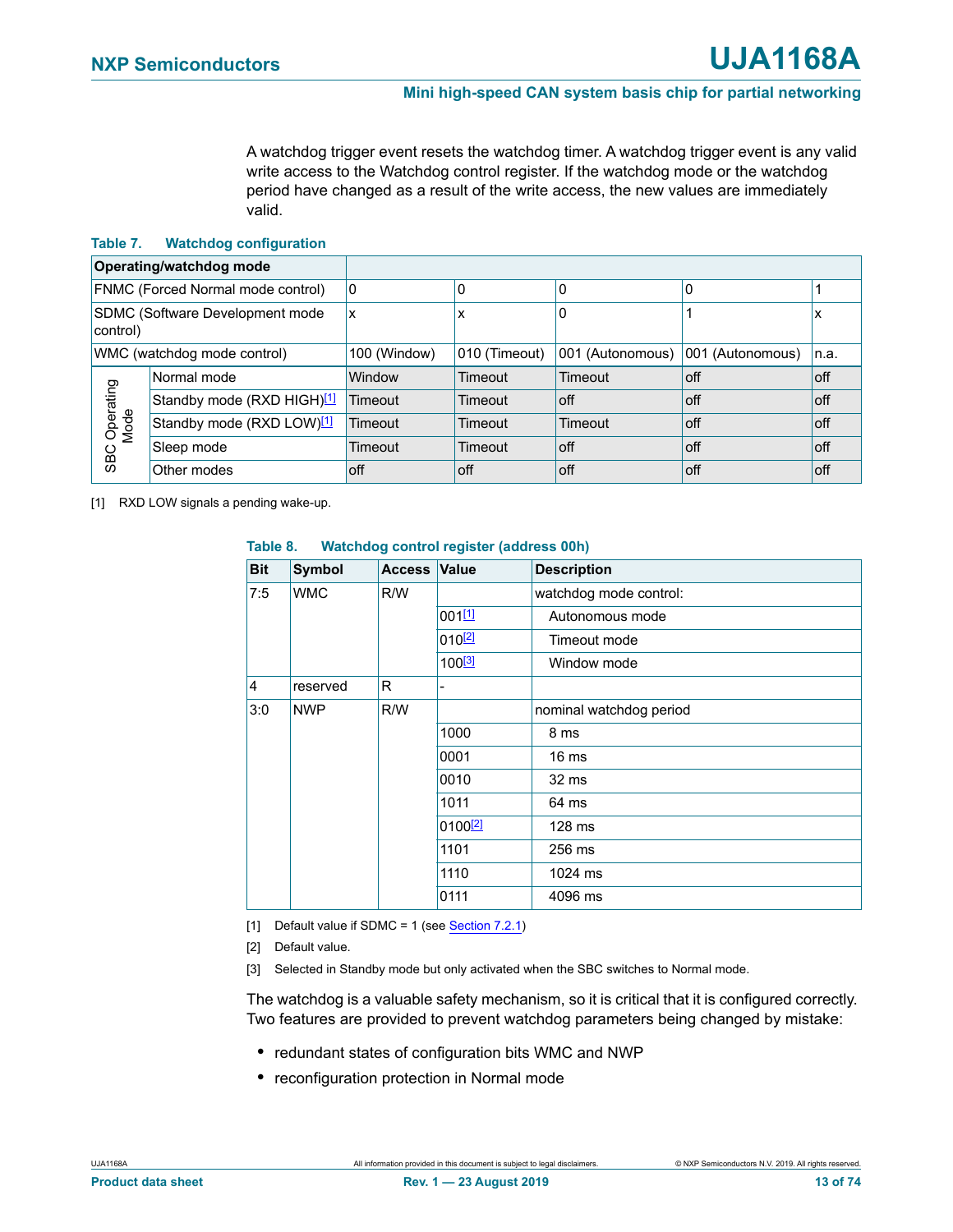Redundant states associated with control bits WMC and NWP ensure that a single bit error cannot cause the watchdog to be configured incorrectly (at least two bits must be changed to reconfigure WMC or NWP). If an attempt is made to write an invalid code to WMC or NWP (e.g. 011 or 1001 respectively), the SPI operation is abandoned and an SPI failure event is captured, if enabled (see [Section 7.11](#page-32-0)).

Two operating modes have a major impact on the operation of the watchdog: Forced Normal mode and Software Development mode (Software Development mode is provided for test purposes and is not an SBC operating mode; the UJA1168A can be in any mode with Software Development mode enabled; see [Section 7.2.1](#page-14-0)). These modes are enabled and disabled via bits FNMC and SDMC respectively in the SBC configuration control register (see [Table 9](#page-13-0)). Note that this register is located in the non-volatile memory area (see [Section 7.11\)](#page-32-0). In Forced Normal mode (FNM), the watchdog is completely disabled. In Software Development mode (SDM), the watchdog can be disabled or activated for test purposes.

Information on the status of the watchdog is available from the Watchdog status register ([Table 10\)](#page-14-1). This register also indicates whether Forced Normal and Software Development modes are active.

| <b>Bit</b>     | <b>Symbol</b>  | <b>Access</b> | <b>Value</b>   | <b>Description</b>                                                                |
|----------------|----------------|---------------|----------------|-----------------------------------------------------------------------------------|
| 7:6            | reserved       | R             |                |                                                                                   |
| 5:4            | <b>V1RTSUC</b> | R/W           |                | V1 reset threshold (defined by bit V1RTC) at start-up:                            |
|                |                |               | $00^{[1]}$     | V1 undervoltage detection at 90 % of nominal value at<br>start-up (V1RTC = $00$ ) |
|                |                |               | 0 <sub>1</sub> | V1 undervoltage detection at 80 % of nominal value at<br>start-up (V1RTC = $01$ ) |
|                |                |               | 10             | V1 undervoltage detection at 70 % of nominal value at<br>start-up (V1RTC = $10$ ) |
|                |                |               | 11             | V1 undervoltage detection at 60 % of nominal value at<br>start-up (V1RTC = 11)    |
| 3              | <b>FNMC</b>    | R/W           |                | Forced Normal mode control:                                                       |
|                |                |               | 0              | Forced Normal mode disabled                                                       |
|                |                |               | $1^{[1]}$      | Forced Normal mode enabled                                                        |
| $\overline{2}$ | <b>SDMC</b>    | R/W           |                | Software Development mode control:                                                |
|                |                |               | $0^{[1]}$      | Software Development mode disabled                                                |
|                |                |               | 1              | Software Development mode enabled                                                 |
| 1              | reserved       | R             |                |                                                                                   |
| $\Omega$       | <b>SLPC</b>    | R/W           |                | Sleep control:                                                                    |
|                |                |               | $0^{[1]}$      | the SBC supports Sleep mode                                                       |
|                |                |               | 1              | Sleep mode commands will be ignored                                               |

<span id="page-13-0"></span>**Table 9. SBC configuration control register (address 74h)**

<span id="page-13-1"></span>[1] Factory preset value.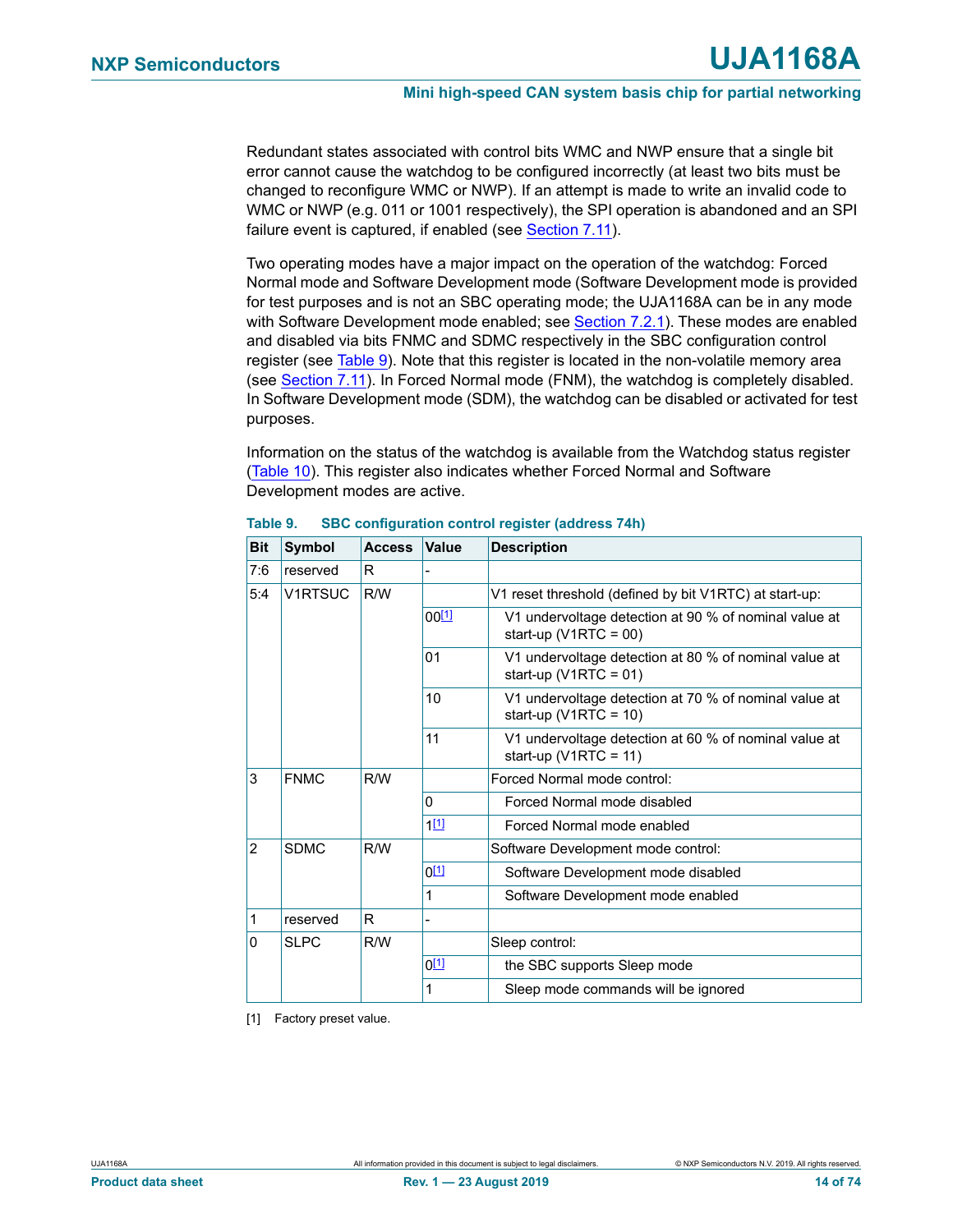| <b>Bit</b>     | Symbol           | <b>Access</b> | <b>Value</b> | <b>Description</b>                      |
|----------------|------------------|---------------|--------------|-----------------------------------------|
| 7:4            | reserved         | R             |              |                                         |
| 3              | <b>FNMS</b>      | R             | 0            | SBC is not in Forced Normal mode        |
|                |                  |               |              | SBC is in Forced Normal mode            |
| $\overline{2}$ | <b>SDMS</b><br>R |               | 0            | SBC is not in Software Development mode |
|                |                  |               |              | SBC is in Software Development mode     |
| 1:0            | <b>WDS</b>       | R             |              | watchdog status:                        |
|                |                  |               | 00           | watchdog is off                         |
|                |                  |               | 01           | watchdog is in first half of window     |
|                |                  |               | 10           | watchdog is in second half of window    |
|                |                  |               | 11           | reserved                                |

<span id="page-14-1"></span>**Table 10. Watchdog status register (address 05h)**

## <span id="page-14-0"></span>**7.2.1 Software Development mode**

Software Development mode is provided to simplify the software design process. When Software Development mode is enabled, the watchdog starts up in Autonomous mode (WMC = 001) and is inactive after a system reset, overriding the default value (see [Table 8\)](#page-12-1). The watchdog is always off in Autonomous mode if Software Development mode is enabled (SDMC = 1; see [Table 11](#page-15-1)).

Software can be run without a watchdog in Software Development mode. However, it is possible to activate and deactivate the watchdog for test purposes by selecting Window or Timeout mode via bits WMC while the SBC is in Standby mode (note that Window mode will only be activated when the SBC switches to Normal mode). Software Development mode is activated via bits SDMC in non-volatile memory (see [Table 9\)](#page-13-0).

## **7.2.2 Watchdog behavior in Window mode**

The watchdog runs continuously in Window mode. The watchdog will be in Window mode if WMC = 100 and the UJA1168A is in Normal mode.

In Window mode, the watchdog can only be triggered during the second half of the watchdog period. If the watchdog overflows, or is triggered in the first half of the watchdog period (before  $t_{\text{tri}(wd)1}$ ), a system reset is performed. After the system reset, the reset source (either 'watchdog triggered too early' or 'watchdog overflow') can be read via the reset source status bits (RSS) in the Main Status register (Table  $6$ ). If the watchdog is triggered in the second half of the watchdog period (after t<sub>trig(wd)1</sub> but before t<sub>trig(wd)2</sub>), the watchdog timer is restarted.

## **7.2.3 Watchdog behavior in Timeout mode**

The watchdog runs continuously in Timeout mode. The watchdog will be in Timeout mode if WMC = 010 and the UJA1168A is in Normal, Standby or Sleep mode. The watchdog will also be in Timeout mode if WMC = 100 and the UJA1168A is in Standby or Sleep mode. If Autonomous mode is selected (WMC = 001), the watchdog will be in Timeout mode if one of the conditions for Timeout mode listed in [Table 11](#page-15-1) has been satisfied.

In Timeout mode, the watchdog timer can be reset at any time by a watchdog trigger. If the watchdog overflows, a watchdog failure event (WDF) is captured. If a WDF is already pending when the watchdog overflows, a system reset is performed. In Timeout mode, the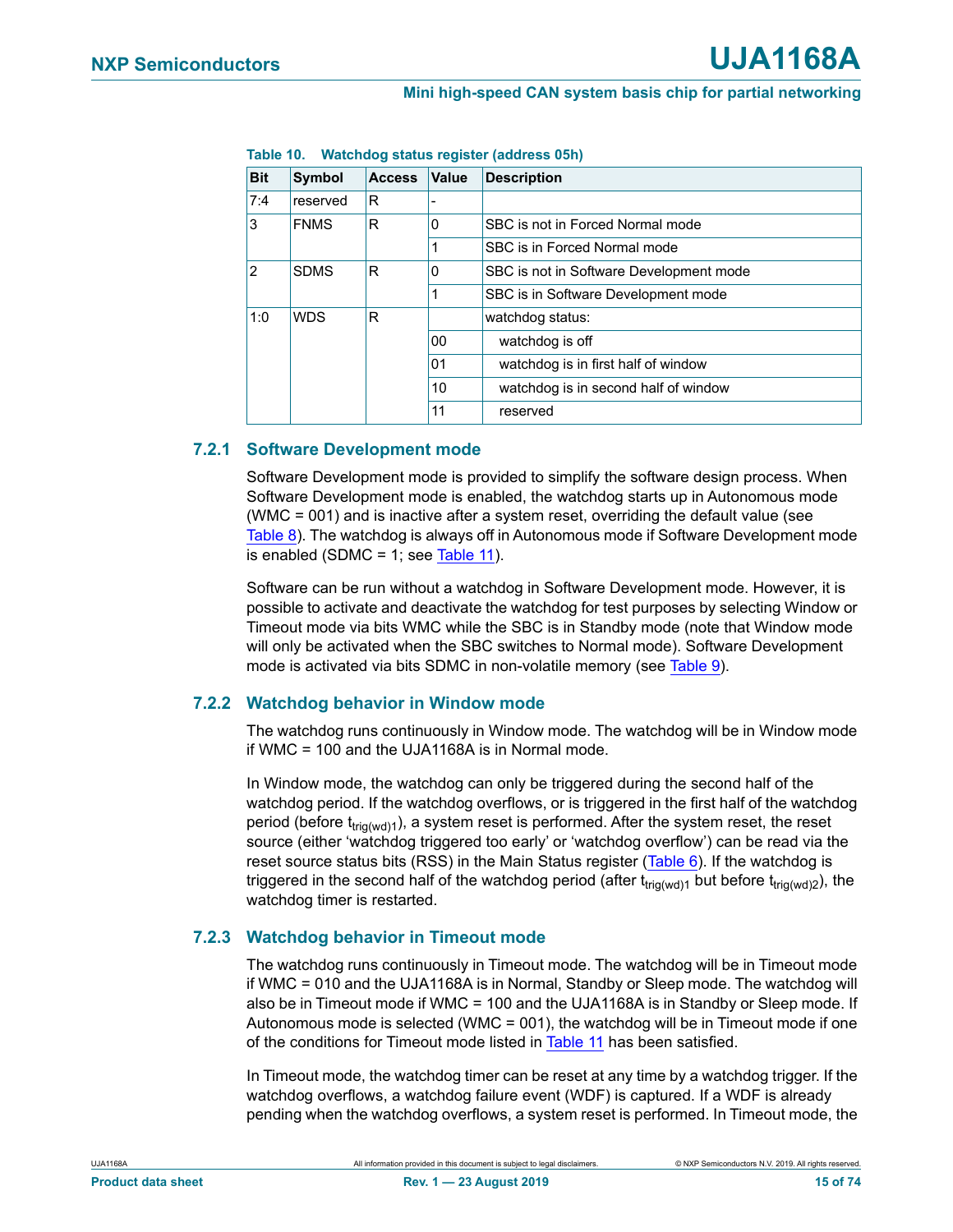watchdog can be used as a cyclic wake-up source for the microcontroller when the UJA1168A is in Standby or Sleep mode. In Sleep mode, a watchdog overflow generates a wake-up event.

When the SBC is in Sleep mode with watchdog Timeout mode selected, a wake-up event is generated after the nominal watchdog period (NWP). If bit WDF is set, RXD is forced LOW and V1 is turned on. The application software can then clear the WDF bit and trigger the watchdog before it overflows.

#### <span id="page-15-0"></span>**7.2.4 Watchdog behavior in Autonomous mode**

Autonomous mode is selected when WMC = 001. In Autonomous mode, the watchdog is either off or in Timeout mode, according to the conditions detailed in [Table 11](#page-15-1).

| <b>UJA1168A operating mode</b> | <b>Watchdog status</b> |            |  |  |  |  |
|--------------------------------|------------------------|------------|--|--|--|--|
|                                | $SDMC = 0$             | $SDMC = 1$ |  |  |  |  |
| Normal                         | Timeout mode           | off        |  |  |  |  |
| Standby; RXD HIGH              | off                    | off        |  |  |  |  |
| Sleep                          | off                    | off        |  |  |  |  |
| any other mode                 | off                    | off        |  |  |  |  |
| Standby; RXD LOW               | Timeout mode           | off        |  |  |  |  |

#### <span id="page-15-1"></span>**Table 11. Watchdog status in Autonomous mode**

When Autonomous mode is selected, the watchdog will be in Timeout mode if the SBC is in Normal mode or Standby mode with RXD LOW, provided Software Development mode has been disabled (SDMC =  $0$ ). Otherwise the watchdog will be off.

In Autonomous mode, the watchdog will not be running when the SBC is in Standby (RXD HIGH) or Sleep mode. If a wake-up event is captured, pin RXD is forced LOW to signal the event and the watchdog is automatically restarted in Timeout mode. If the SBC was in Sleep mode when the wake-up event was captured, it switches to Standby mode.

## **7.3 System reset**

When a system reset occurs, the SBC switches to Reset mode and initiates process that generates a low-level pulse on pin RSTN.

#### **7.3.1 Characteristics of pin RSTN**

Pin RSTN is a bidirectional open drain low side driver with integrated pull-up resistance, as shown in [Figure 4.](#page-16-0) With this configuration, the SBC can detect the pin being pulled down externally, e.g. by the microcontroller. The input reset pulse width must be at least tw(rst).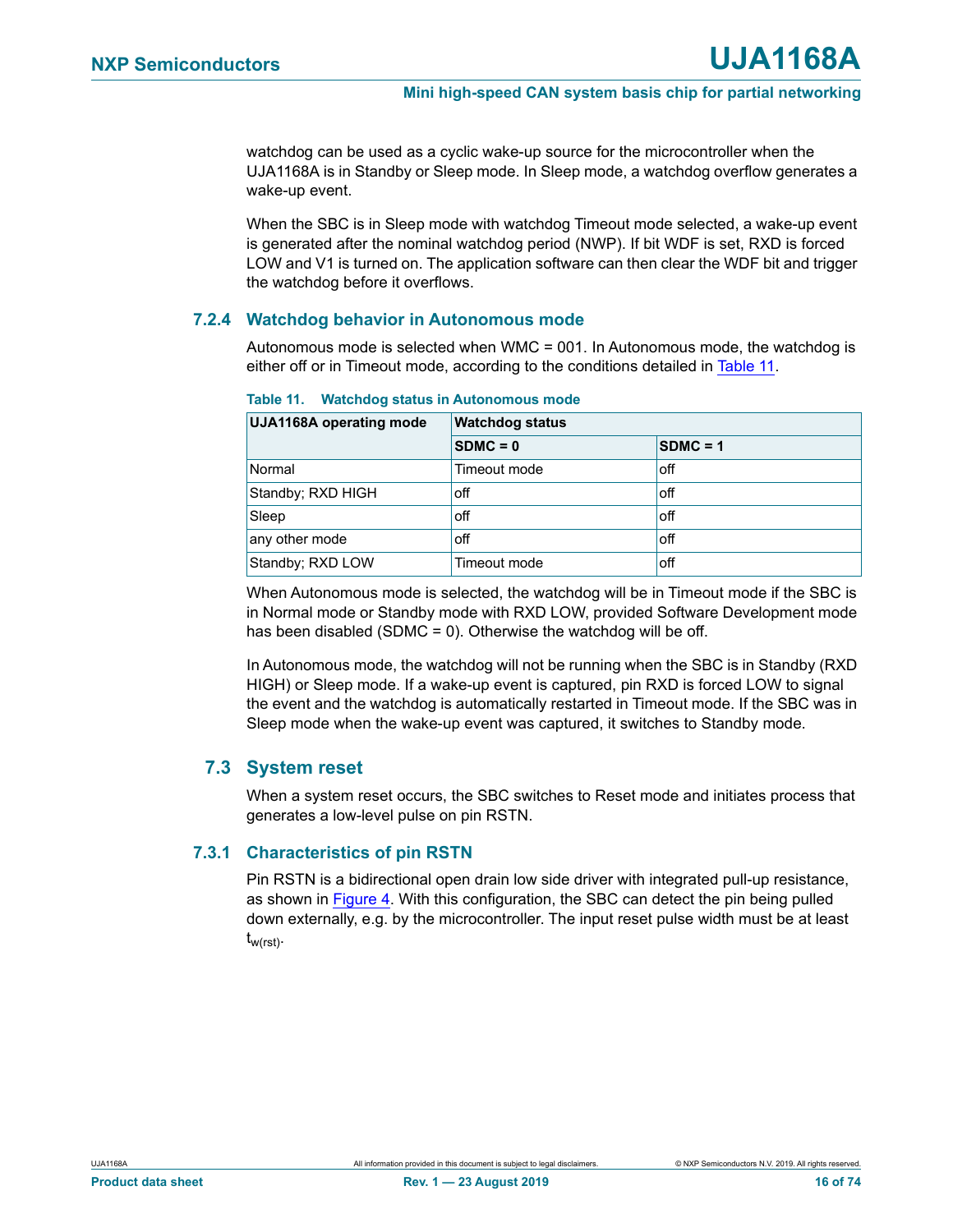

## <span id="page-16-0"></span>**7.3.2 Selecting the output reset pulse width**

The duration of the output reset pulse is selected via bits RLC in the Start-up control register ([Table 12\)](#page-16-1). The SBC distinguishes between a cold start and a warm start. A cold start is performed if the reset event was combined with a V1 undervoltage event (power-on reset, reset during Sleep mode, over-temperature reset, V1 undervoltage before entering or while in Reset mode). The output reset pulse width for a cold start is determined by the setting of bits RLC.

If any other reset event occurs without a V1 undervoltage (external reset, watchdog failure, watchdog change attempt in Normal mode, illegal Sleep mode command) the SBC uses the shortest reset length ( $t_{w(rst)}$  = 1 ms to 1.5 ms). This is called a warm start of the microcontroller.

| <b>Bit</b> | Symbol                | <b>Access</b> | Value      | <b>Description</b>               |
|------------|-----------------------|---------------|------------|----------------------------------|
| 7:6        | reserved              | R             |            |                                  |
| 5:4        | <b>RLC</b>            | R/W           |            | RSTN output reset pulse width:   |
|            |                       |               | $00^{[1]}$ | $t_{w(rst)}$ = 20 ms to 25 ms    |
|            |                       |               | 01         | $t_{w(rst)}$ = 10 ms to 12.5 ms  |
|            |                       |               | 10         | $t_{w(rst)} = 3.6$ ms to 5 ms    |
|            | 11                    |               |            | $t_{w(rst)} = 1$ ms to 1.5 ms    |
| 3          | <b>VEXTSUC</b><br>R/W |               |            | VEXT/INH start-up control:       |
|            |                       |               | $0^{[1]}$  | bits VEXTC set to 00 at power-up |
|            |                       |               | 1          | bits VEXTC set to 11 at power-up |
| 2:0        | reserved              | R             |            |                                  |

#### <span id="page-16-1"></span>**Table 12. Start-up control register (address 73h)**

<span id="page-16-2"></span>[1] Factory preset value.

#### **7.3.3 Reset sources**

The following events will cause the UJA1168A to switch to Reset mode:

- V<sub>V1</sub> drops below the selected V1 undervoltage threshold defined by bits V1RTC
- **•** pin RSTN is pulled down externally
- **•** the watchdog overflows in Window mode
- the watchdog is triggered too early in Window mode (before t<sub>trig(wd)1</sub>)
- **•** the watchdog overflows in Timeout mode with WDF = 1 (watchdog failure pending)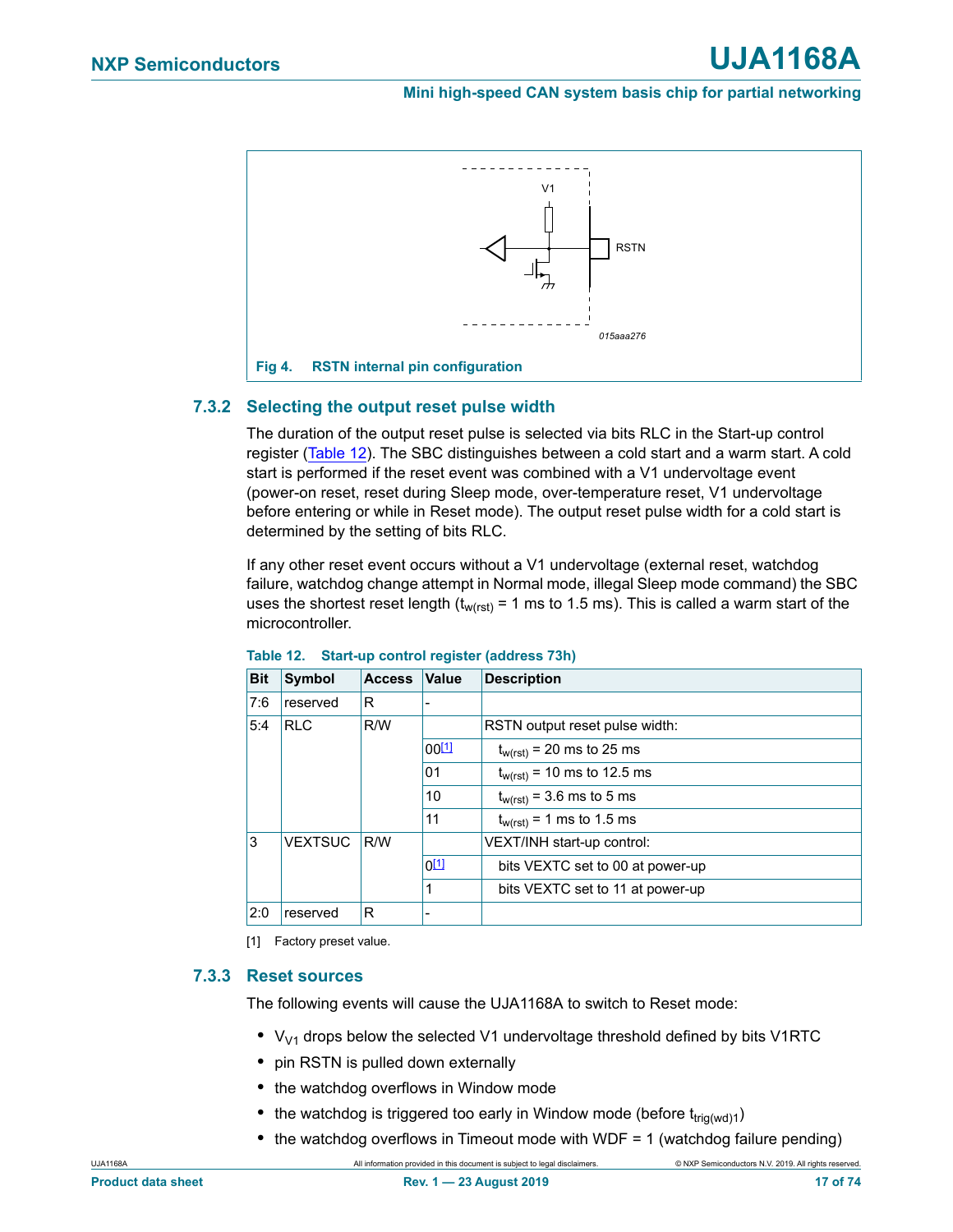- **•** an attempt is made to reconfigure the Watchdog control register while the SBC is in Normal mode
- **•** the SBC leaves Off mode
- **•** local or CAN bus wake-up in Sleep mode
- **•** diagnostic wake-up in Sleep mode
- **•** the SBC leaves Overtemp mode
- **•** illegal Sleep mode command received
- **•** wake-up from Sleep mode due to a frame detect error

## **7.4 Global temperature protection**

The temperature of the UJA1168A is monitored continuously, except in Sleep and Off modes. The SBC switches to Overtemp mode if the temperature exceeds the overtemperature protection activation threshold,  $T_{th (act)ot}$ . In addition, pin RSTN is driven LOW and V1, VEXT and the CAN transceiver are switched off. When the temperature drops below the overtemperature protection release threshold,  $T_{th (rel)oto}$ , the SBC switches to Standby mode via Reset mode.

In addition, the UJA1168A provides an overtemperature warning. When the IC temperature rises about the overtemperature warning threshold  $(T<sub>th(warnotp)</sub>)$ , status bit OTWS is set and an overtemperature warning event is captured (OTW = 1).

## **7.5 Power supplies**

## **7.5.1 Battery supply voltage (VBAT)**

The internal circuitry is supplied from the battery via pin BAT. The device needs to be protected against negative supply voltages, e.g. by using an external series diode. If  $V_{BAT}$ falls below the power-off detection threshold,  $V_{th(deth)off}$ , the SBC switches to Off mode. However, the microcontroller supply voltage (V1) remains active until  $V_{BAT}$  falls below 2 V.

The SBC switches from Off mode to Reset mode t<sub>startup</sub> after the battery voltage rises above the power-on detection threshold,  $V_{th(det)pon}$ . Power-on event status bit PO is set to 1 to indicate the UJA1168A has powered up and left Off mode (see [Table 32\)](#page-34-0).

## **7.5.2 Low-drop voltage supply for 5 V microcontroller (V1)**

V1 is intended to supply the microcontroller and the internal CAN transceiver and delivers up to 150 mA at 5 V. The output voltage on V1 is monitored. A system reset is generated if the voltage on V1 drops below the selected undervoltage threshold (60 %, 70 %, 80 % or 90 % of the nominal V1 output voltage, selected via V1RTC in the V1 and INH/VEXT control register; see [Table 13\)](#page-18-1).

The internal CAN transceiver consumes 50 mA (max) when the bus is continuously dominant, leaving 100 mA available for the external load on pin V1. In practice, the typical current consumption of the CAN transceiver is lower ( $\approx$ 25 mA), depending on the application, leaving more current available for the load.

The default value of the undervoltage threshold at power-up is determined by the value of bits V1RTSUC in the SBC configuration control register ([Table 9](#page-13-0)). The SBC configuration control register is in non-volatile memory, allowing the user to define the undervoltage threshold (V1RTC) at start-up.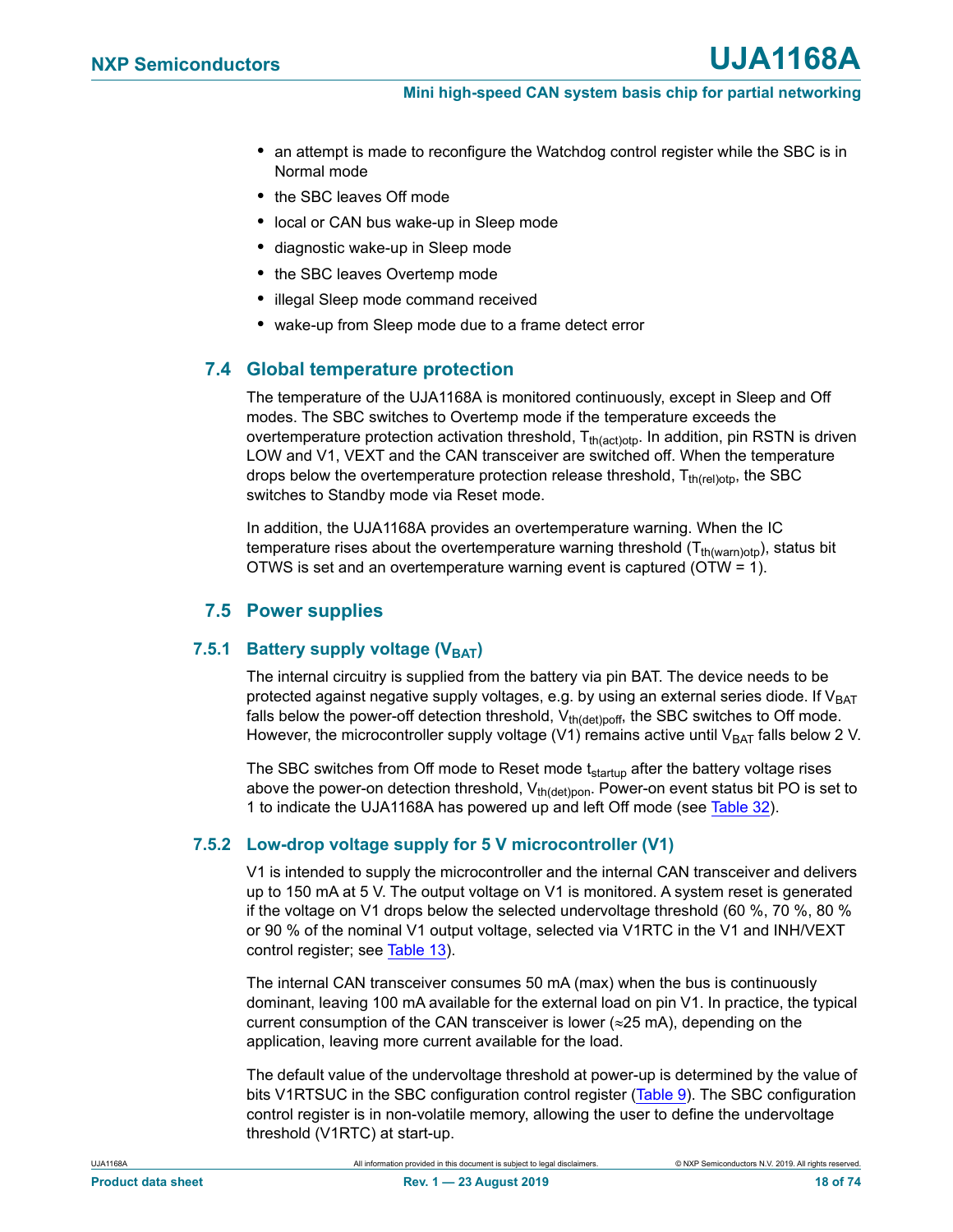In addition, an undervoltage warning (a V1U event; see [Section 7.11](#page-32-0)) is generated if the voltage on V1 falls below 90 % of the nominal value (and V1U event detection is enabled, V1UE = 1; see [Table 37\)](#page-36-1). This information can be used as a warning, when the 60 %, 70 % or 80 % threshold is selected, to indicate that the level on V1 is outside the nominal supply range. The status of V1, whether it is above or below the 90 % undervoltage threshold, can be read via bit V1S in the Supply voltage status register ([Table 14](#page-18-2)).

| <b>Bit</b> | Symbol                      | <b>Access</b> | Value | <b>Description</b>                                       |
|------------|-----------------------------|---------------|-------|----------------------------------------------------------|
| 7:4        | reserved                    | R             |       |                                                          |
| 3:2        | VEXTC <sup>[1]</sup>        | R/W           |       | VEXT/INH configuration:                                  |
|            |                             |               | 00    | VEXT/INH off in all modes                                |
|            |                             |               | 01    | VEXT/INH on in Normal mode                               |
|            |                             |               | 10    | VEXT/INH on in Normal, Standby and Reset modes           |
|            |                             |               | 11    | VEXT/INH on in Normal, Standby, Sleep and Reset modes    |
| 1:0        | <b>V1RTC</b> <sup>[2]</sup> | R/W           |       | set V1 reset threshold:                                  |
|            |                             |               | 00    | reset threshold set to 90 % of V1 nominal output voltage |
|            |                             |               | 01    | reset threshold set to 80 % of V1 nominal output voltage |
|            |                             |               | 10    | reset threshold set to 70 % of V1 nominal output voltage |
|            |                             |               | 11    | reset threshold set to 60 % of V1 nominal output voltage |

#### <span id="page-18-1"></span>**Table 13. V1 and INH/VEXT control register (address 10h)**

<span id="page-18-3"></span>[1] Default value at power-up defined by setting of bits VEXTSUC (see [Table 12](#page-16-1)).

<span id="page-18-4"></span>[2] Default value at power-up defined by setting of bits V1RTSUC (see [Table 9](#page-13-0)).

| <b>Bit</b>   | Symbol               | <b>Access</b> | Value      | <b>Description</b>                                  |
|--------------|----------------------|---------------|------------|-----------------------------------------------------|
| 7:3          | reserved             | R             |            |                                                     |
| 2:1          | VFXTS <sup>[1]</sup> | R             |            | <b>VFXT</b> status:                                 |
|              |                      |               | $00^{[2]}$ | VEXT voltage ok                                     |
|              |                      |               | 01         | VEXT output voltage below undervoltage threshold    |
|              |                      |               | 10         | VEXT output voltage above overvoltage threshold     |
|              |                      |               | 11         | VFXT disabled                                       |
| $\mathbf{0}$ | V1S                  | R             |            | V1 status:                                          |
|              |                      |               | $0^{[2]}$  | V1 output voltage above 90 % undervoltage threshold |
|              |                      |               | 1          | V1 output voltage below 90 % undervoltage threshold |

#### <span id="page-18-2"></span>**Table 14. Supply voltage status register (address 1Bh)**

<span id="page-18-5"></span>[1] Variants with a VEXT pin only; status will always be 00 in other variants.

<span id="page-18-6"></span>[2] Default value at power-up.

## <span id="page-18-0"></span>**7.6 High voltage output and external sensor supply**

Depending on the device version, pin 7 is a high voltage output (INH) or an external sensor supply (VEXT).

In the UJA1168ATK and UJA1168ATK/F, the INH pin can be used to control external devices, such as voltage regulators. Depending on the setting of bits VEXTC, pin INH will either be disabled (to disable external devices) or at a battery-related HIGH level (to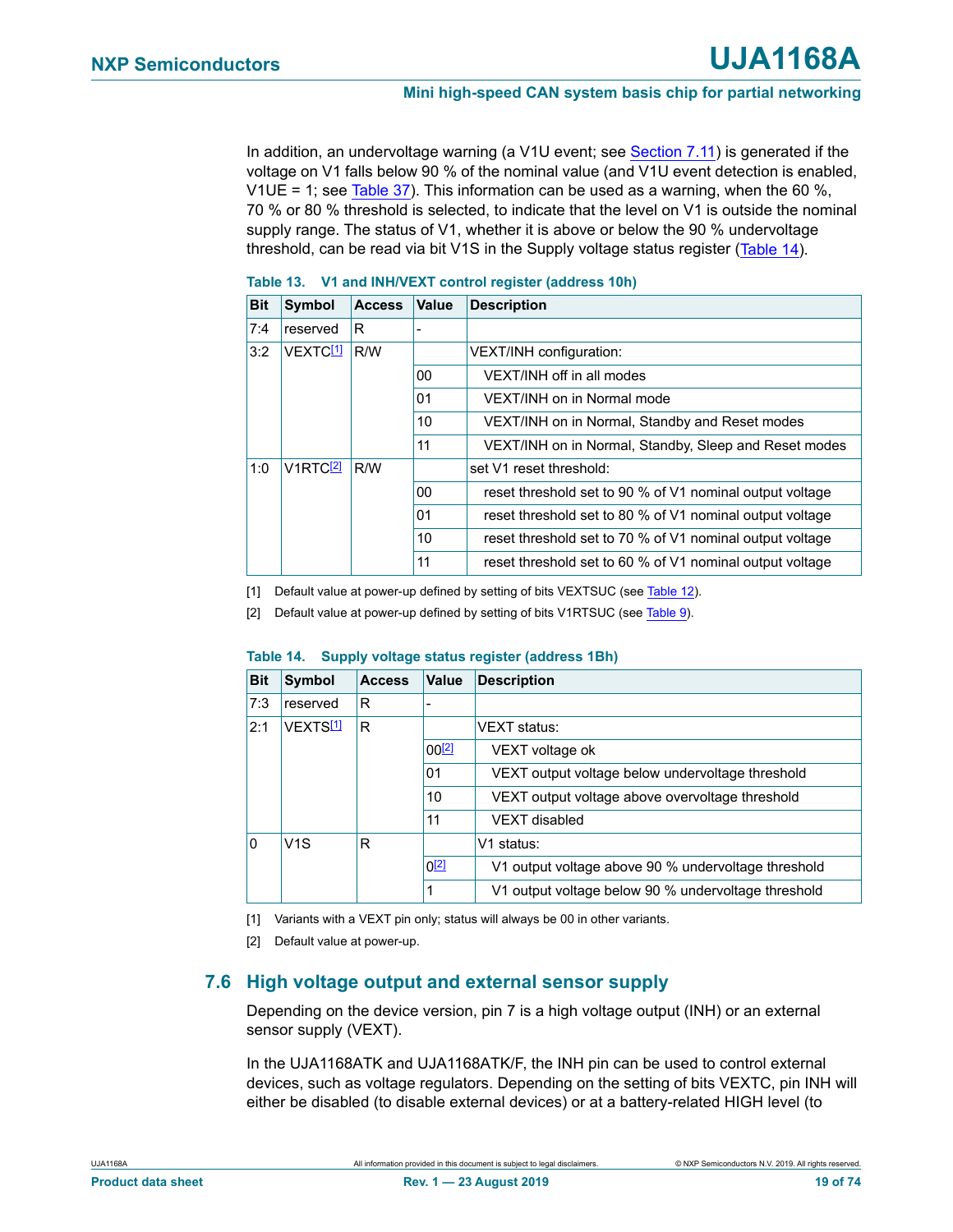enable external devices) in selected SBC operating modes (see [Table 13\)](#page-18-1). To ensure external devices are not disabled due to an overtemperature event, pin INH does not change state when the SBC switches to Overtemp mode.

In the UJA1168ATK/X and UJA1168ATK/XF, the VEXT pin is a voltage output intended to supply external components, delivering up to 30 mA at 5 V. Like INH, VEXT is also configured via bits VEXTC in the V1 and INH/VEXT control register [\(Table 13](#page-18-1)).

The default value of VEXTC at power-on is defined by bits VEXTSUC in non-volatile memory (see [Section 7.12](#page-37-0)).

In contrast to pin INH, pin VEXT is disabled when the SBC switches to Overtemp mode. The status of VEXT can be read from the Supply voltage status register ([Table 14\)](#page-18-2).

## **7.7 High-speed CAN transceiver**

The integrated high-speed CAN transceiver is designed for active communication at bit rates up to 1 Mbit/s, providing differential transmit and receive capability to a CAN protocol controller. The transceiver is ISO 11898-2:2016 compliant (defining high-speed CAN with selective wake-up functionality and autonomous biasing). The CAN transmitter is supplied from V1. The UJA1168A includes additional timing parameters on loop delay symmetry to ensure reliable communication in fast phase at data rates up to 5 Mbit/s, as used in CAN FD networks.

The CAN transceiver supports autonomous CAN biasing, which helps to minimize RF emissions. CANH and CANL are always biased to 2.5 V when the transceiver is in Active or Listen-only modes (CMC = 01/10/11).

Autonomous biasing is active in CAN Offline mode - to 2.5 V if there is activity on the bus (CAN Offline Bias mode) and to GND if there is no activity on the bus for  $t > t_{to(silence)}$ (CAN Offline mode).

This is useful when the node is disabled due to a malfunction in the microcontroller or when CAN partial networking is enabled. The SBC ensures that the CAN bus is correctly biased to avoid disturbing ongoing communication between other nodes. The autonomous CAN bias voltage is derived directly from  $V<sub>BAT</sub>$ .

## **7.7.1 CAN operating modes**

The integrated CAN transceiver supports four operating modes: Active, Listen-only, Offline and Offline Bias (see [Figure 5](#page-22-0)). The CAN transceiver operating mode depends on the UJA1168A operating mode and on the setting of bits CMC in the CAN control register ([Table 15\)](#page-23-0).

When the UJA1168A is in Normal mode, the CAN transceiver operating mode (Active, Listen-only or Offline) can be selected via bits CMC in the CAN control register [\(Table 15\)](#page-23-0). When the UJA1168A is in Standby or Sleep modes, the transceiver is forced to Offline or Offline Bias mode (depending on bus activity).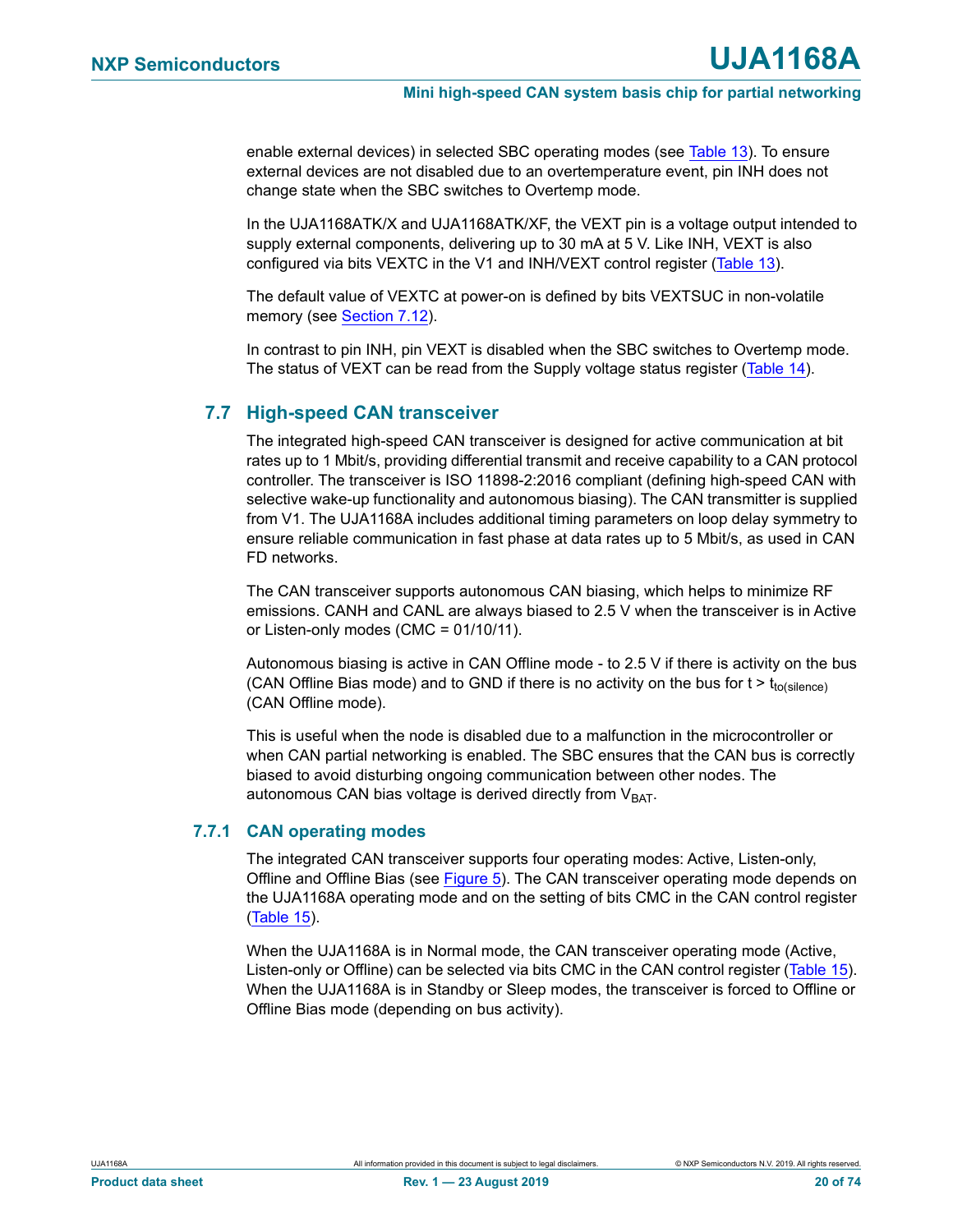#### <span id="page-20-0"></span>**7.7.1.1 CAN Active mode**

In CAN Active mode, the transceiver can transmit and receive data via CANH and CANL. The differential receiver converts the analog data on the bus lines into digital data, which is output on pin RXD. The transmitter converts digital data generated by the CAN controller (input on pin TXD) into analog signals suitable for transmission over the CANH and CANL bus lines.

CAN Active mode is selected when CMC = 01 or 10. When CMC = 01, V1/CAN undervoltage detection is enabled and the transceiver will go to CAN Offline or CAN Offline Bias mode when the voltage on V1 drops below the 90 % threshold. When CMC = 10, V1/CAN undervoltage detection is disabled. The transmitter will remain active until the voltage on V1 drops below the V1 reset threshold (selected via bits V1RTC). The SBC will then switch to Reset mode and the transceiver will switch to CAN Offline or CAN Offline Bias mode.

The CAN transceiver is in Active mode when:

- **•** the UJA1168A is in Normal mode (MC = 111) and the CAN transceiver has been enabled by setting bits CMC in the CAN control register to 01 or 10 (see [Table 15\)](#page-23-0) and:
	- **–** if CMC = 01, the voltage on pin V1 is above the 90 % undervoltage threshold
	- **–** if CMC = 10, the voltage on pin V1 is above the V1 reset threshold

If pin TXD is held LOW (e.g. by a short-circuit to GND) when CAN Active mode is selected via bits CMC, the transceiver will not enter CAN Active mode but will switch to or remain in CAN Listen-only mode. It will remain in Listen-only mode until pin TXD goes HIGH in order to prevent a hardware and/or software application failure from driving the bus lines to an unwanted dominant state.

In CAN Active mode, the CAN bias voltage is derived from V1.

The application can determine whether the CAN transceiver is ready to transmit/receive data or is disabled by reading the CAN Transceiver Status (CTS) bit in the Transceiver Status Register ([Table 16\)](#page-24-0).

#### **7.7.1.2 CAN Listen-only mode**

CAN Listen-only mode allows the UJA1168A to monitor bus activity while the transceiver is inactive, without influencing bus levels. This facility could be used by development tools that need to listen to the bus but do not need to transmit or receive data or for software-driven selective wake-up. Dedicated microcontrollers could be used for selective wake-up, providing an embedded low-power CAN engine designed to monitor the bus for potential wake-up events.

In Listen-only mode the CAN transmitter is disabled, reducing current consumption. The CAN receiver and CAN biasing remain active. This enables the host microcontroller to switch to a low-power mode in which an embedded CAN protocol controller remains active, waiting for a signal to wake up the microcontroller.

The CAN transceiver is in Listen-only mode when:

**•** the UJA1168A is in Normal mode and CMC = 11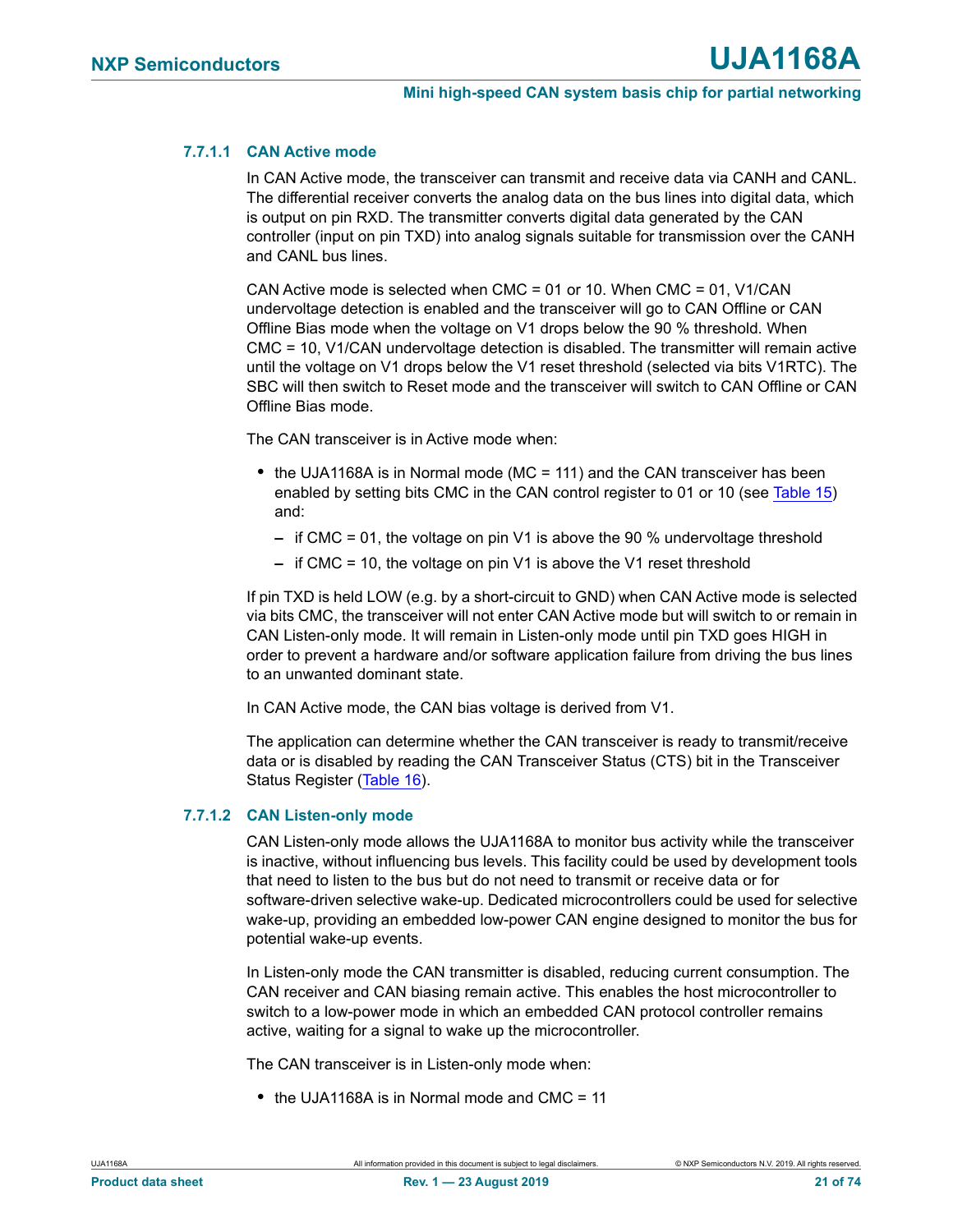The CAN transceiver will not leave Listen-only mode while TXD is LOW or CAN Active mode is selected with CMC = 01 while the voltage on V1 is below the 90 % undervoltage threshold.

#### <span id="page-21-0"></span>**7.7.1.3 CAN Offline and Offline Bias modes**

In CAN Offline mode, the transceiver monitors the CAN bus for a wake-up event, provided CAN wake-up detection is enabled (CWE = 1). CANH and CANL are biased to GND.

CAN Offline Bias mode is the same as CAN Offline mode, with the exception that the CAN bus is biased to 2.5 V. This mode is activated automatically when activity is detected on the CAN bus while the transceiver is in CAN Offline mode. The transceiver will return to CAN Offline mode if the CAN bus is silent (no CAN bus edges) for longer than  $t_{\text{to(silence)}}$ .

The CAN transceiver switches to CAN Offline mode from CAN Active mode or CAN Listen-only mode if:

- **•** the SBC switches to Reset or Standby or Sleep mode OR
- the SBC is in Normal mode and CMC = 00

provided the CAN-bus has been inactive for at least  $t_{\text{to(silence)}}$ . If the CAN-bus has been inactive for less than  $t_{to(silence)}$ , the CAN transceiver switches first to CAN Offline Bias mode and then to CAN Offline mode once the bus has been silent for  $t_{\text{to(silence)}}$ .

The CAN transceiver switches to CAN Offline/Offline Bias mode from CAN Active mode if CMC = 01 and the voltage on V1 drops below the 90 % undervoltage threshold or CMC = 10 and the voltage on V1 drops below the V1 reset threshold.

The CAN transceiver switches to CAN Offline mode:

- **•** from CAN Offline Bias mode if no activity is detected on the bus (no CAN edges) for  $t > t_{to(silence)}$  OR
- **•** when the SBC switches from Off or Overtemp mode to Reset mode

The CAN transceiver switches from CAN Offline mode to CAN Offline Bias mode if:

- **•** a standard wake-up pattern is detected on the CAN bus OR
- the SBC is in Normal mode, CMC = 01 or 10 and  $V_{V1}$  < 90 %

#### **7.7.1.4 CAN Off mode**

The CAN transceiver is switched off completely with the bus lines floating when:

- **•** the SBC switches to Off or Overtemp mode OR
- V<sub>BAT</sub> falls below the CAN receiver undervoltage detection threshold, V<sub>uvd(CAN)</sub>

It will be switched on again on entering CAN Offline mode when  $V_{BAT}$  rises above the undervoltage recovery threshold  $(V_{\text{uvr(CAN)}})$  and the SBC is no longer in Off/Overtemp mode. CAN Off mode prevents reverse currents flowing from the bus when the battery supply to the SBC is lost.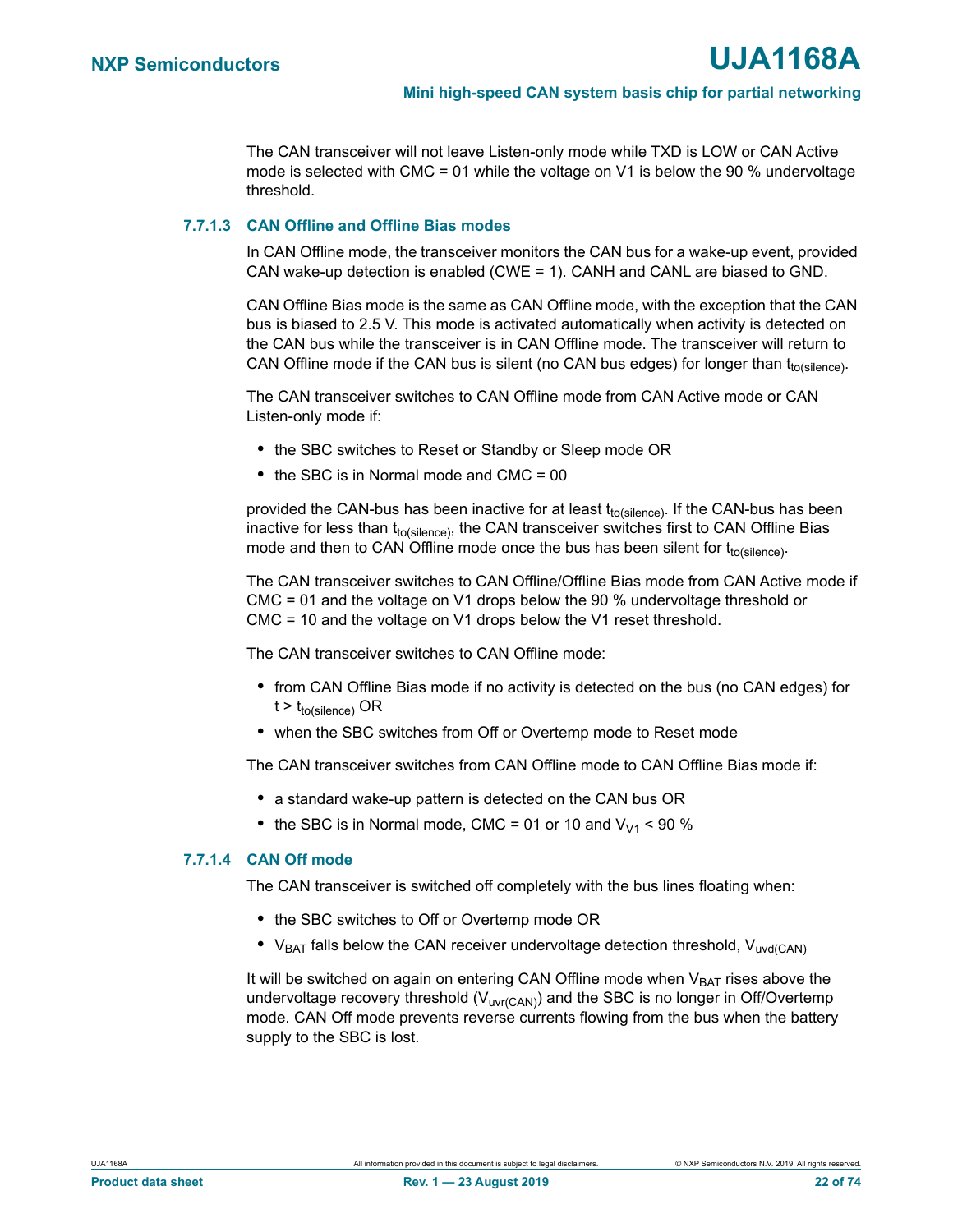

## <span id="page-22-0"></span>**7.7.2 CAN standard wake-up (partial networking not enabled)**

If the CAN transceiver is in Offline mode and CAN wake-up is enabled (CWE = 1), but CAN selective wake-up is disabled (CPNC =  $0$  or PNCOK =  $0$ ), the UJA1168A will monitor the bus for a wake-up pattern.

A filter at the receiver input prevents unwanted wake-up events occurring due to automotive transients or EMI. A dominant-recessive-dominant wake-up pattern must be transmitted on the CAN bus within the wake-up timeout time  $(t_{to(wake)})$  to pass the wake-up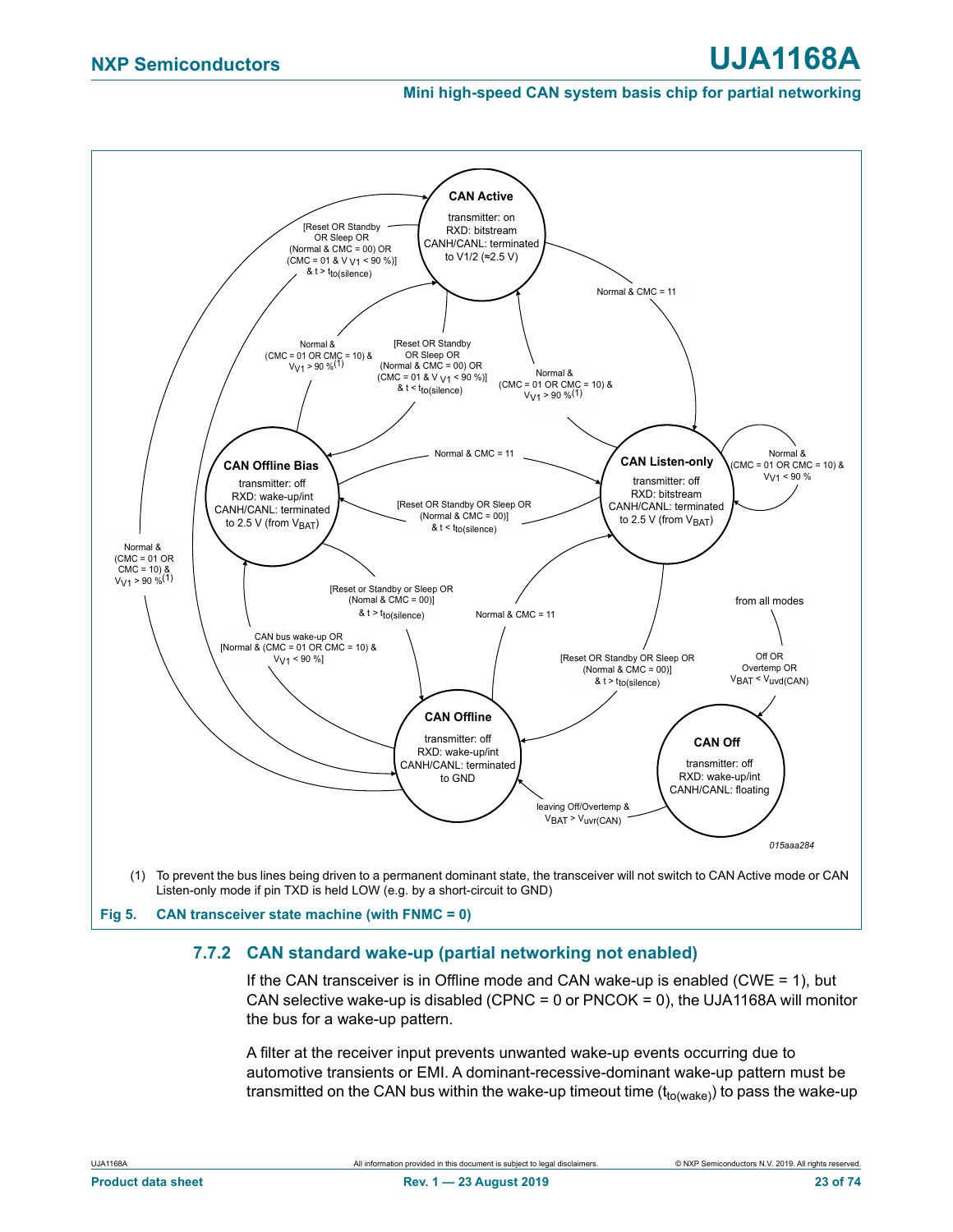filter and trigger a wake-up event (see [Figure 6;](#page-23-1) note that additional pulses may occur between the recessive/dominant phases). The recessive and dominant phases must last at least twake(busrec) and twake(busdom), respectively.



<span id="page-23-1"></span>When a valid CAN wake-up pattern is detected on the bus, wake-up bit CW in the Transceiver event status register is set (see [Table 34\)](#page-35-0) and pin RXD is driven LOW. If the SBC was in Sleep mode when the wake-up pattern was detected, V1 is enabled to supply the microcontroller and the SBC switches to Standby mode via Reset mode.

### **7.7.3 CAN control and Transceiver status registers**

| <b>Bit</b>     | Symbol       | <b>Access</b> | <b>Value</b>   | <b>Description</b>                                                                                   |
|----------------|--------------|---------------|----------------|------------------------------------------------------------------------------------------------------|
| $\overline{7}$ | reserved     | R/W           |                |                                                                                                      |
| 6              | <b>CFDC</b>  | R/W           |                | CAN FD tolerance (UJA1168ATK/F and<br>UJA1168ATK/XF only; otherwise ignored)                         |
|                |              |               | 0              | CAN FD tolerance disabled                                                                            |
|                |              |               | 1              | CAN FD tolerance enabled                                                                             |
| 5              | <b>PNCOK</b> | R/W           |                | CAN partial networking configuration registers:                                                      |
|                |              |               | 0              | partial networking register configuration invalid<br>(wake-up via standard wake-up pattern only)     |
|                |              |               | 1              | partial networking registers configured successfully                                                 |
| 4              | <b>CPNC</b>  | R/W           |                | CAN selective wake-up; when enabled, node is part of a<br>partial network:                           |
|                |              |               | 0              | disable CAN selective wake-up                                                                        |
|                |              |               | 1              | enable CAN selective wake-up                                                                         |
| 3:2            | reserved     | R             |                |                                                                                                      |
| 1:0            | <b>CMC</b>   | R/W           |                | CAN transceiver operating mode selection (available<br>when UJA1168A is in Normal mode; $MC = 111$ : |
|                |              |               | 00             | Offline mode                                                                                         |
|                |              |               | 0 <sub>1</sub> | Active mode; see Section 7.7.1.1 and Section 7.7.1.3                                                 |
|                |              |               | 10             | Active mode; see Section 7.7.1.1 and Section 7.7.1.3                                                 |
|                |              |               | 11             | Listen-only mode                                                                                     |

#### <span id="page-23-0"></span>**Table 15. CAN control register (address 20h)**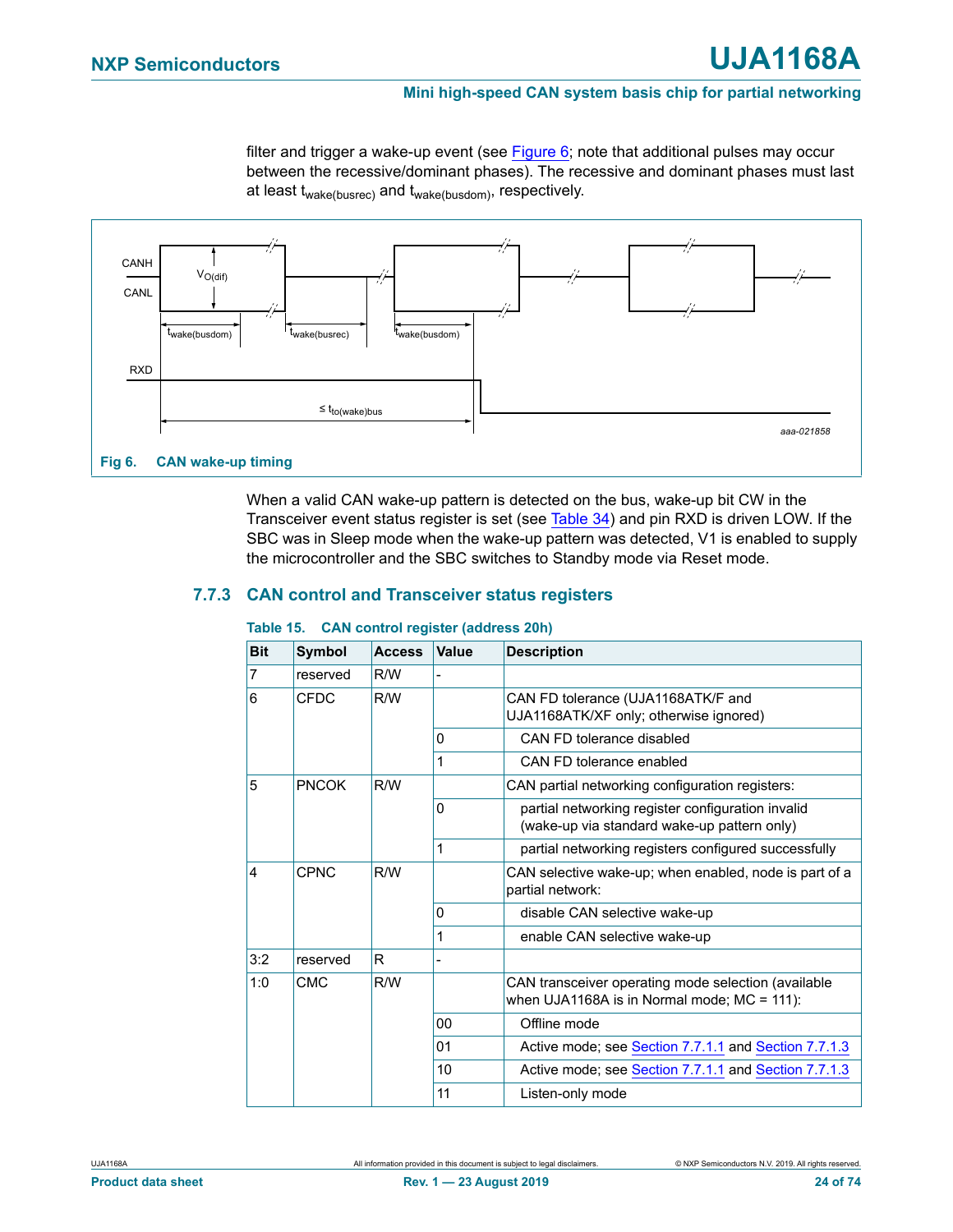| <b>Bit</b>     | <b>Symbol</b> | <b>Access</b> | Value        | <b>Description</b>                                                                                              |
|----------------|---------------|---------------|--------------|-----------------------------------------------------------------------------------------------------------------|
| 7              | CTS           | R.            | $\Omega$     | CAN transceiver not in Active mode                                                                              |
|                |               |               | 1            | CAN transceiver in Active mode                                                                                  |
| 6              | <b>CPNERR</b> | R             | 0            | no CAN partial networking error detected (PNFDE = 0<br>AND PNCOK = $1$ )                                        |
|                |               |               |              | CAN partial networking error detected (PNFDE = 1 OR<br>PNCOK = 0; wake-up via standard wake-up pattern<br>only) |
| 5              | <b>CPNS</b>   | R             | 0            | CAN partial networking configuration error detected<br>$(PNCOK = 0)$                                            |
|                |               |               | $\mathbf{1}$ | CAN partial networking configuration ok (PNCOK = 1)                                                             |
| 4              | COSCS<br>R    |               | 0            | CAN partial networking oscillator not running at target<br>frequency                                            |
|                |               |               | 1            | CAN partial networking oscillator running at target<br>frequency                                                |
| 3              | <b>CBSS</b>   | R             | 0            | CAN bus active (communication detected on bus)                                                                  |
|                |               |               | 1            | CAN bus inactive (for longer than tto(silence))                                                                 |
| $\overline{2}$ | reserved      | R.            |              |                                                                                                                 |
| 1              | VCS[1]        | R             | 0            | the output voltage on $V1$ is above the 90 % threshold                                                          |
|                |               |               | 1            | the output voltage on V1 is below the 90 % threshold                                                            |
| $\Omega$       | CFS           | R             | 0            | no TXD dominant timeout event detected                                                                          |
|                |               |               |              | CAN transmitter disabled due to a TXD dominant<br>timeout event                                                 |

#### <span id="page-24-0"></span>**Table 16. Transceiver status register (address 22h)**

<span id="page-24-1"></span>[1] Only active when CMC = 01.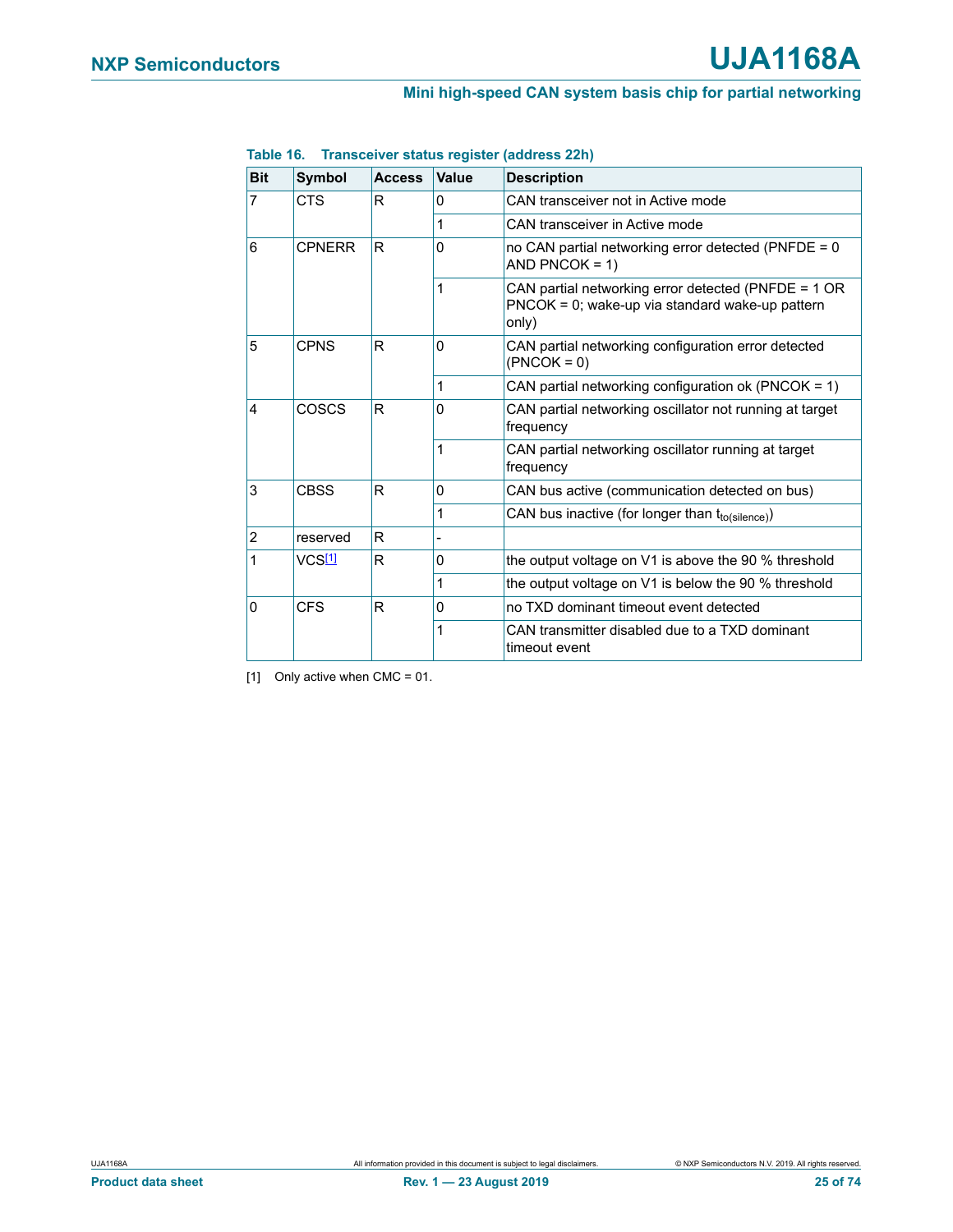## **7.8 CAN partial networking**

Partial networking allows nodes in a CAN network to be selectively activated in response to dedicated wake-up frames (WUF). Only nodes that are functionally required are active on the bus while the other nodes remain in a low-power mode until needed.

If both CAN wake-up (CWE = 1) and CAN selective wake-up (CPNC = 1) are enabled, and the partial networking registers are configured correctly (PNCOK = 1), the transceiver monitors the bus for dedicated CAN wake-up frames.

#### **7.8.1 Wake-up frame (WUF)**

A wake-up frame is a CAN frame according to ISO11898-1:2015, consisting of an identifier field (ID), a Data Length Code (DLC), a data field and a Cyclic Redundancy Check (CRC) code including the CRC delimiter.

The wake-up frame format, standard (11-bit) or extended (29-bit) identifier, is selected via bit IDE in the Frame control register [\(Table 26](#page-29-0)).

A valid WUF identifier is defined and stored in the ID registers ([Table 18](#page-28-0) to [Table 21](#page-28-1)). An ID mask can be defined to allow a group of identifiers to be recognized as valid by an individual node. The identifier mask is defined in the ID mask registers [\(Table 22](#page-28-2) to [Table 25](#page-29-1)), where a 1 means 'don't care'.

In the example illustrated in [Figure 7,](#page-25-0) based on the standard frame format, the 11-bit identifier is defined as 0x1A0. The identifier is stored in ID registers 2 and 3 ([Table 20](#page-28-3) and [Table 21](#page-28-1)). The three least significant bits of the ID mask (bits 2 to 4 of ID mask register 2; [Table 24](#page-29-2)) are 'don't care'. This means that any of eight different identifiers will be recognized as valid in the received WUF (from 0x1A0 to 0x1A7).

| 11-bit Identifier field:<br>0x1A0 stored in ID<br>registers 2 and 3 | $\mathbf 0$ | $\Omega$ |   |          | $\Omega$ |          | 0        | $\Omega$    | $\Omega$ | 0 | 0 |
|---------------------------------------------------------------------|-------------|----------|---|----------|----------|----------|----------|-------------|----------|---|---|
| ID mask:                                                            |             |          |   |          |          |          |          |             |          |   |   |
| 0x007 stored in ID mask                                             | $\mathbf 0$ | $\Omega$ | 0 | $\Omega$ | $\Omega$ | $\Omega$ | $\Omega$ | $\Omega$    | 1        |   |   |
| registers 2 and 3                                                   |             |          |   |          |          |          |          |             |          |   |   |
| Valid Wake-Up Identifiers: 0x1A0 to 0x1A7                           | $\Omega$    |          |   |          |          |          |          |             |          |   |   |
|                                                                     |             | 0        |   |          | 0        |          | 0        | $\mathbf 0$ | X        | X | x |

#### <span id="page-25-0"></span>**Fig 7. Evaluating the ID field in a selective wake-up frame**

The data field indicates the nodes to be woken up. Within the data field, groups of nodes can be predefined and associated with bits in a data mask. By comparing the incoming data field with the data mask, multiple groups of nodes can be woken up simultaneously with a single wake-up message.

The data length code (bits DLC in the Frame control register; [Table 26\)](#page-29-0) determines the number of data bytes (between 0 and 8) expected in the data field of a CAN wake-up frame. If one or more data bytes are expected (DLC  $\neq$  0000), at least one bit in the data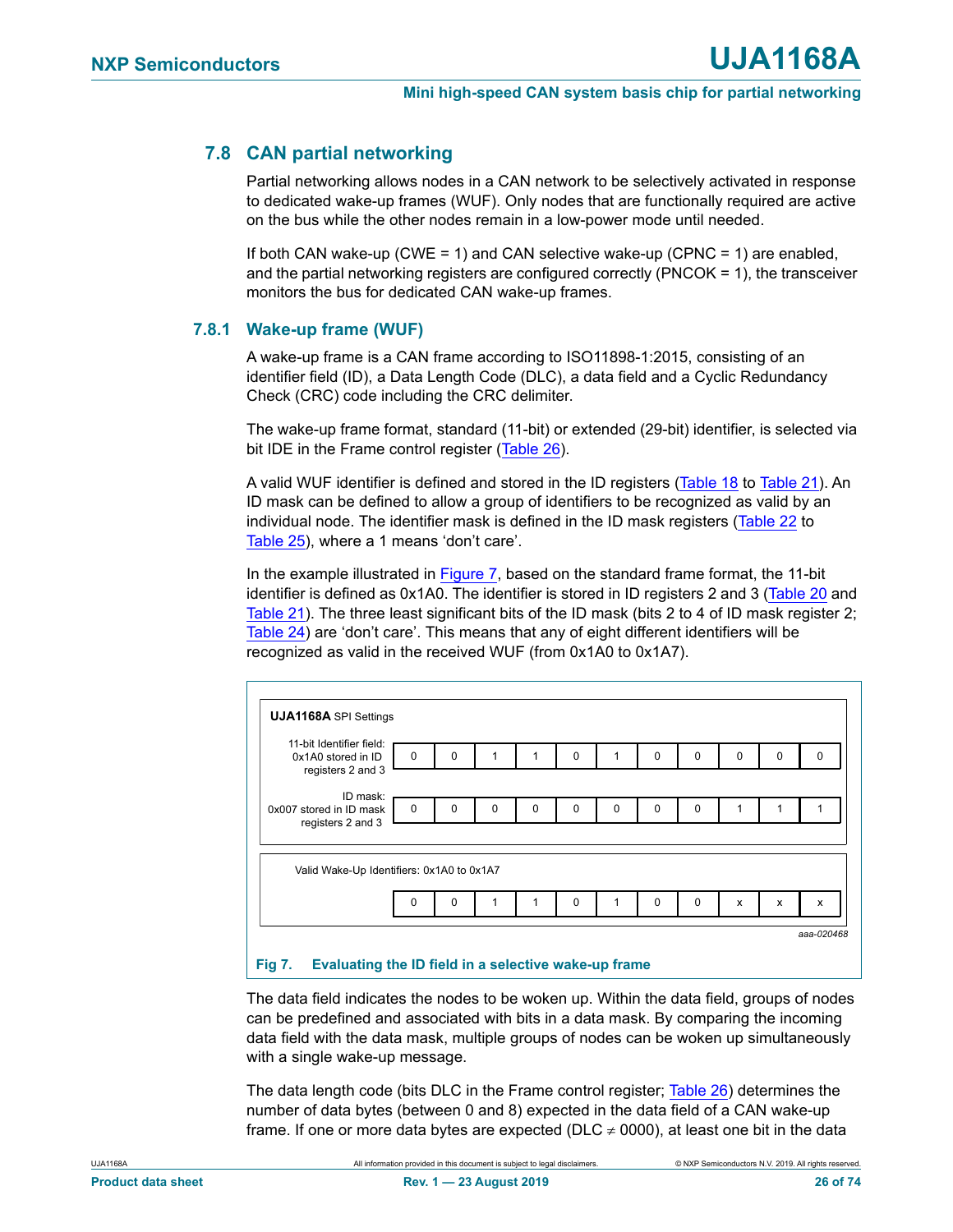field of the received wake-up frame must be set to 1 and at least one equivalent bit in the associated data mask register in the transceiver (see [Table 27](#page-29-3)) must also be set to 1 for a successful wake-up. Each matching pair of 1s indicates a group of nodes to be activated (since the data field is up to 8 bytes long, up to 64 groups of nodes can be defined). If DLC = 0, a data field is not expected.

In the example illustrated in [Figure 8,](#page-26-0) the data field consists of a single byte ( $D_{\text{LC}} = 1$ ). This means that the data field in the incoming wake-up frame is evaluated against data mask 7 (stored at address 6Fh; see [Table 27](#page-29-3) and [Figure 9](#page-30-0)). Data mask 7 is defined as 10101000 in the example, indicating that the node is assigned to three groups (Group1, Group 3 and Group 5).

The received message shown in [Figure 8](#page-26-0) could, potentially, wake up four groups of nodes: groups 2, 3, 4 and 5. Two matches are found (groups 3 and 5) when the message data bits are compared with the configured data mask (DM7).



<span id="page-26-0"></span>Optionally, the data length code and the data field can be excluded from the evaluation of the wake-up frame. If bit PNDM = 0, only the identifier field is evaluated to determine if the frame contains a valid wake-up message. If PNDM = 1 (the default value), the data field is included for wake-up filtering.

When PNDM = 0, a valid wake-up message is detected and a wake-up event is captured (and CW is set to 1) when:

- **•** the identifier field in the received wake-up frame matches the pattern in the ID registers after filtering AND
- **•** the CRC field in the received frame (including a recessive CRC delimiter) was received without error

When PNDM = 1, a valid wake-up message is detected when:

- **•** the identifier field in the received wake-up frame matches the pattern in the ID registers after filtering AND
- **•** the frame is not a Remote frame AND
- **•** the data length code in the received message matches the configured data length code (bits DLC) AND
- **•** if the data length code is greater than 0, at least one bit in the data field of the received frame is set and the corresponding bit in the associated data mask register is also set AND
- **•** the CRC field in the received frame (including a recessive CRC delimiter) was received without error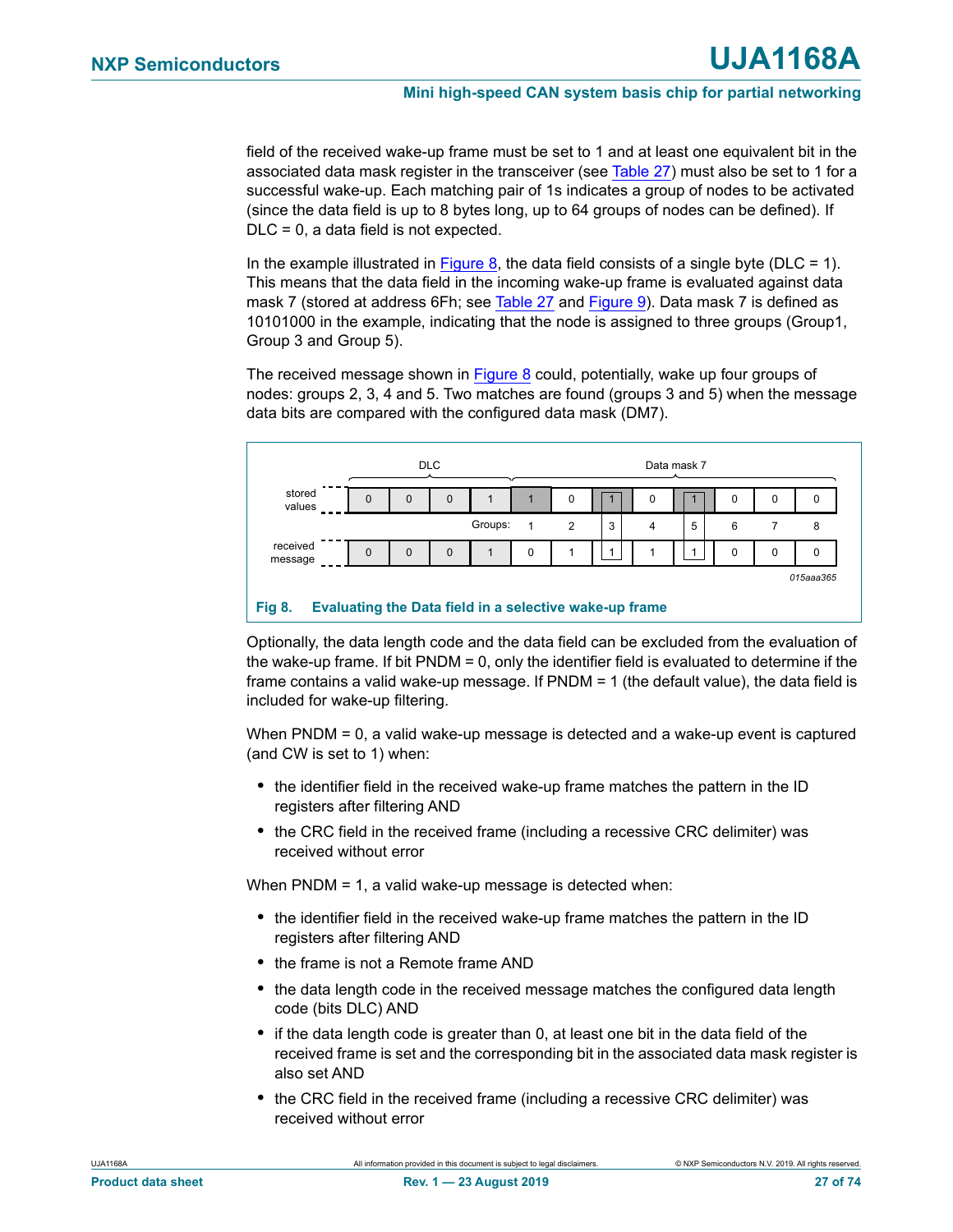If the UJA1168A receives a CAN message containing errors (e.g. a 'stuffing' error) that are transmitted in advance of the ACK field, an internal error counter is incremented. If a CAN message is received without any errors appearing in front of the ACK field, the counter is decremented. Data received after the CRC delimiter and before the next SOF is ignored by the partial networking module. If the counter overflows (counter > 31), a frame detect error is captured (PNFDE = 1) and the device wakes up; the counter is reset to zero when the bias is switched off and partial networking is re-enabled.

Partial networking is assumed to be configured correctly when PNCOK is set to 1 by the application software. The UJA1168A clears PNCOK after a write access to any of the CAN partial networking configuration registers (see [Section 7.8.3](#page-28-4)).

If selective wake-up is disabled (CPNC  $= 0$ ) or partial networking is not configured correctly (PNCOK = 0), and the CAN transceiver is in Offline mode with wake-up enabled (CWE = 1), then any valid wake-up pattern according to ISO 11898-2:2016 will trigger a wake-up event.

If the CAN transceiver is not in Offline mode (CMC  $\neq$  00) or CAN wake-up is disabled (CWE = 0), all wake-up patterns on the bus will be ignored.

CAN bit rates of 50kbit/s, 100kbit/s, 125kbit/s, 250kbit/s, 500kbit/s and 1Mbit/s are supported during selective wake-up. The bit rate is selected via bits CDR (see [Table 17\)](#page-28-5).

#### <span id="page-27-0"></span>**7.8.2 CAN FD frames**

CAN FD stands for 'CAN with Flexible Data-Rate'. It is based on the CAN protocol as specified in ISO 11898-1:2015.

CAN FD is being gradually introduced into automotive market. In time, all CAN controllers will be required to comply with the new standard (enabling 'FD-active' nodes) or at least to tolerate CAN FD communication (enabling 'FD-passive' nodes). The UJA1168ATK/F and UJA1168ATK/XF variants support FD-passive features by means of a dedicated implementation of the partial networking protocol.

These variants can be configured to recognize CAN FD frames as valid frames. When CFDC = 1, the error counter is decremented every time the control field of a CAN FD frame is received. The UJA1168A remains in low-power mode (CAN FD-passive) with partial networking enabled. CAN FD frames are never recognized as valid wake-up frames, even if PNDM = 0 and the frame contains a valid ID. After receiving the control field of a CAN FD frame, the UJA1168A ignores further bus signals until idle is again detected.

CAN FD passive is supported up to a ratio of one-to-eight between arbitration and data bit rates, without unwanted wake-ups. The CAN FD filter parameter defined in ISO 11898-2:2016 and SAE J2284 is supported up to a ratio of one-to-four, with a maximum supported bit data bit rate of 2 Mbit/s and a maximum arbitration speed of 500 kbit/s.

CAN FD frames are interpreted as frames with errors by the partial networking module in the UJA1168ATK and UJA1168ATK/X, and in the CAN FD variants when CFDC = 0. So the error counter is incremented when a CAN FD frame is received. If the ratio of CAN FD frames to valid CAN frames exceeds the threshold that triggers error counter overflow, bit PNFDE is set to 1 and the device wakes up.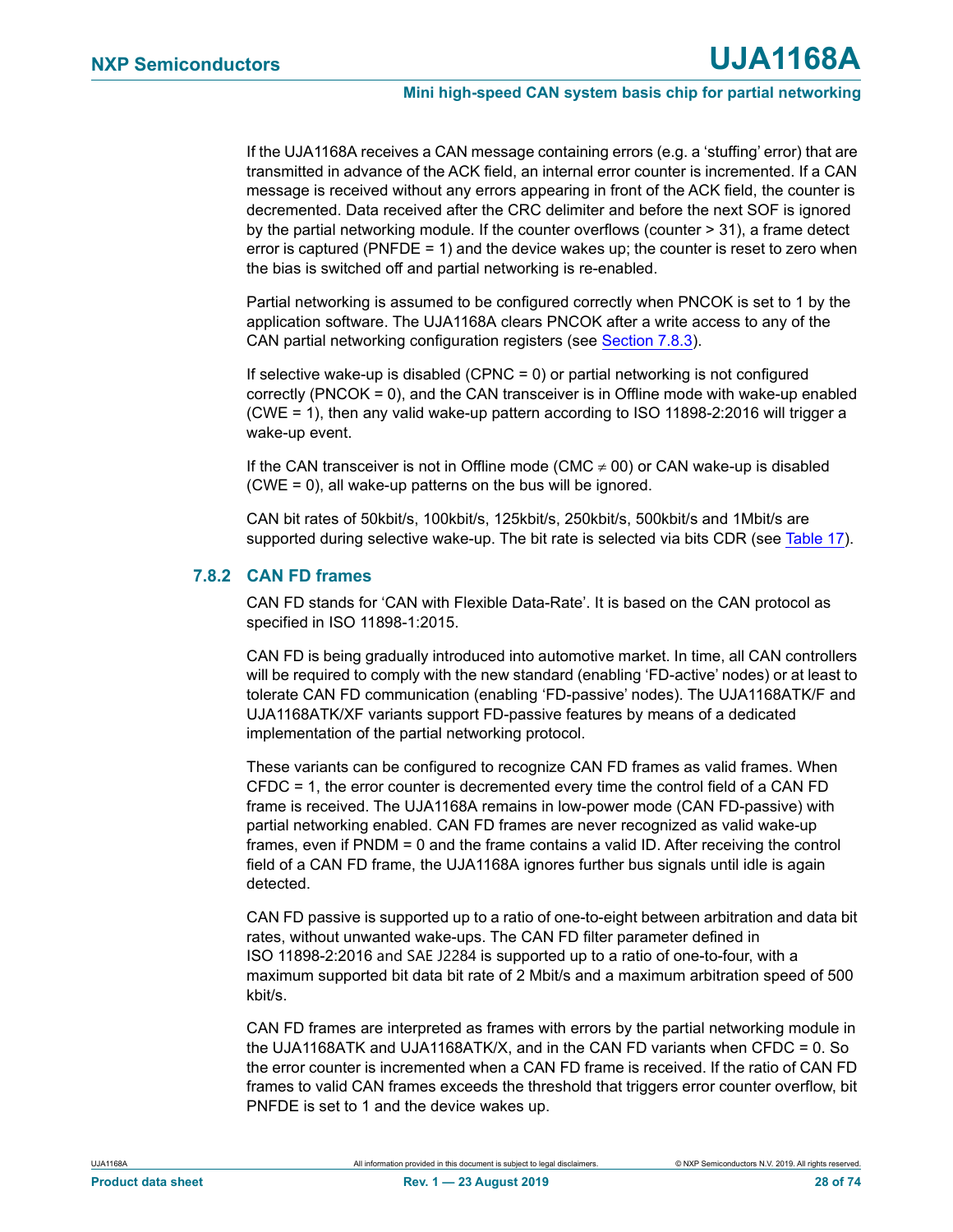#### <span id="page-28-4"></span>**7.8.3 CAN partial networking configuration registers**

Dedicated registers are provided for configuring CAN partial networking.

| <b>Bit</b> | Symbol   | <b>Access</b> | <b>Value</b>                                                        | <b>Description</b>                                                  |
|------------|----------|---------------|---------------------------------------------------------------------|---------------------------------------------------------------------|
| 7:3        | reserved | R             |                                                                     |                                                                     |
| 2:0        | CDR.     | R/W           |                                                                     | CAN data rate selection:                                            |
|            |          | 000           | 50 kbit/s                                                           |                                                                     |
|            |          | 001           | 100 kbit/s                                                          |                                                                     |
|            |          |               | 010                                                                 | 125 kbit/s                                                          |
|            |          |               | 011                                                                 | 250 kbit/s                                                          |
|            |          | 100           | reserved (intended for future use; currently<br>selects 500 kbit/s) |                                                                     |
|            |          |               | 101                                                                 | 500 kbit/s                                                          |
|            |          |               | 110                                                                 | reserved (intended for future use; currently<br>selects 500 kbit/s) |
|            |          |               | 111                                                                 | 1000 kbit/s                                                         |

#### <span id="page-28-5"></span>**Table 17. Data rate register (address 26h)**

#### <span id="page-28-0"></span>**Table 18. ID register 0 (address 27h)**

| <b>Bit</b> | Symbol           | <b>Access</b> | Value | Description                                    |
|------------|------------------|---------------|-------|------------------------------------------------|
| 7:0        | <b>ID07:ID00</b> | R/W           | -     | bits ID07 to ID00 of the extended frame format |

#### **Table 19. ID register 1 (address 28h)**

| <b>Bit</b> | Symbol           | <b>Access</b> | <b>Value</b> | <b>Description</b>                             |
|------------|------------------|---------------|--------------|------------------------------------------------|
| 7:0        | <b>ID15:ID08</b> | R/W           |              | bits ID15 to ID08 of the extended frame format |

#### <span id="page-28-3"></span>**Table 20. ID register 2 (address 29h)**

| <b>Bit</b> | Symbol           | <b>Access</b> | <b>Value</b> | <b>Description</b>                                                                               |
|------------|------------------|---------------|--------------|--------------------------------------------------------------------------------------------------|
| 17:2       | <b>ID23:ID18</b> | R/W           |              | bits ID23 to ID18 of the extended frame format<br>bits ID05 to ID00 of the standard frame format |
| 1:0        | ID17:ID16        | R/W           |              | bits ID17 to ID16 of the extended frame format                                                   |

#### <span id="page-28-1"></span>**Table 21. ID register 3 (address 2Ah)**

| <b>Bit</b> | <b>Symbol</b>    | <b>Access</b> | <b>Value</b> | <b>Description</b>                                                                               |
|------------|------------------|---------------|--------------|--------------------------------------------------------------------------------------------------|
| 7:5        | reserved         | R             |              |                                                                                                  |
| $-4:0$     | <b>ID28:ID24</b> | R/W           |              | bits ID28 to ID24 of the extended frame format<br>bits ID10 to ID06 of the standard frame format |

#### <span id="page-28-2"></span>**Table 22. ID mask register 0 (address 2Bh)**

| <b>Bit</b> | Symbol  | <b>Access</b> | Value | <b>Description</b>                                  |
|------------|---------|---------------|-------|-----------------------------------------------------|
| 7:0        | M07:M00 | R/W           |       | mask bits ID07 to ID00 of the extended frame format |

#### **Table 23. ID mask register 1 (address 2Ch)**

| <b>Bit</b> | Symbol  | <b>Access</b> | <b>Value</b> | <b>Description</b>                                  |
|------------|---------|---------------|--------------|-----------------------------------------------------|
| 7:0        | M15:M08 | R/W           |              | mask bits ID15 to ID08 of the extended frame format |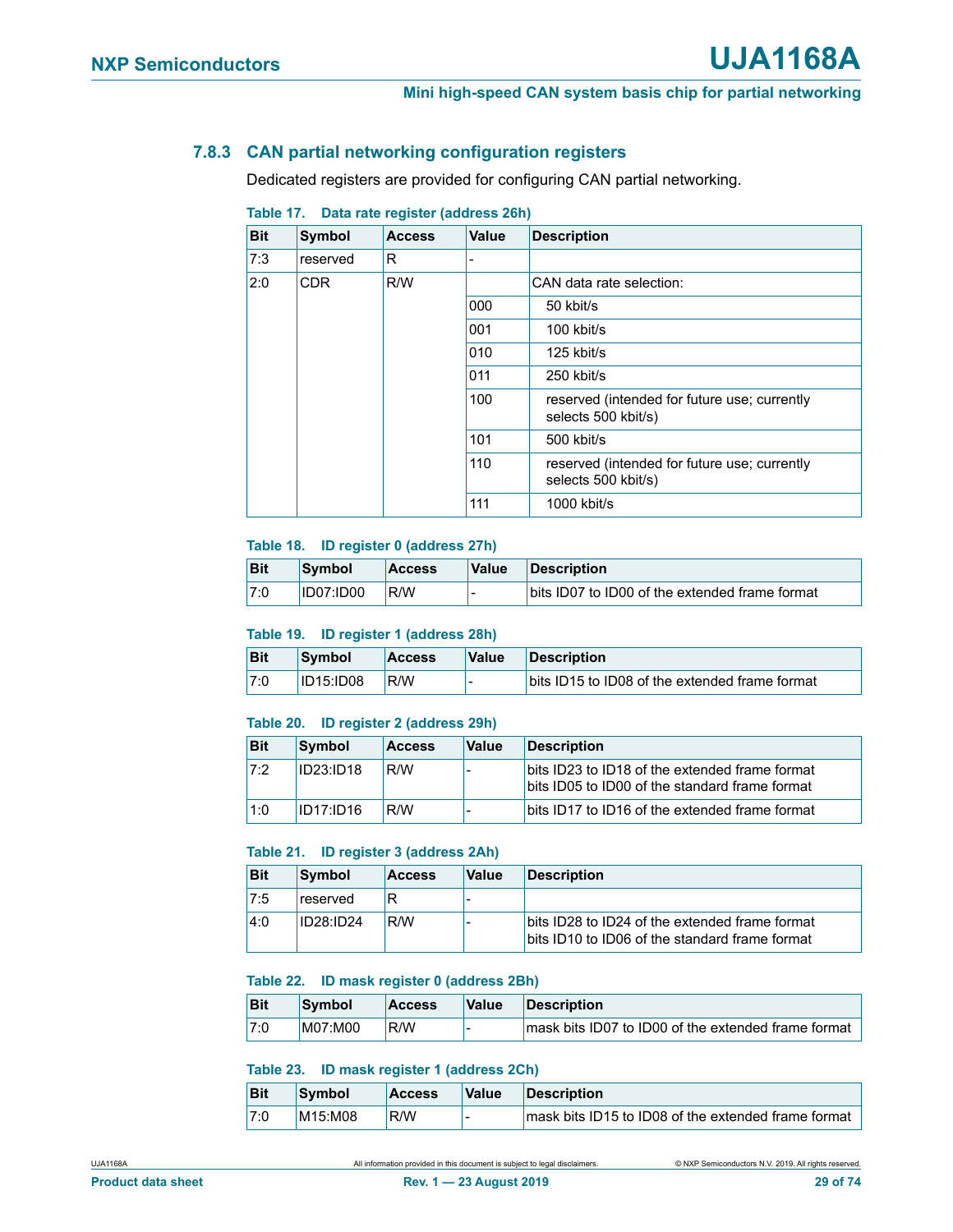#### <span id="page-29-2"></span>**Table 24. ID mask register 2 (address 2Dh)**

| <b>Bit</b> | <b>Symbol</b> | <b>Access</b> | Value | <b>Description</b>                                                                                         |
|------------|---------------|---------------|-------|------------------------------------------------------------------------------------------------------------|
| 17:2       | M23:M18       | R/W           |       | mask bits ID23 to ID18 of the extended frame format<br>mask bits ID05 to ID00 of the standard frame format |
| 1:0        | M17:M16       | R/W           |       | mask bits ID17 to ID16 of the extended frame format                                                        |

#### <span id="page-29-1"></span>**Table 25. ID mask register 3 (address 2Eh)**

| <b>Bit</b> | Symbol   | <b>Access</b> | <b>Value</b> | <b>Description</b>                                                                                           |
|------------|----------|---------------|--------------|--------------------------------------------------------------------------------------------------------------|
| 7:5        | reserved | R             |              |                                                                                                              |
| 4:0        | M28:M24  | R/W           |              | mask bits ID28 to ID24 of the extended frame format<br>lmask. bits ID10 to ID06 of the standard frame format |

#### <span id="page-29-0"></span>**Table 26. Frame control register (address 2Fh)**

| <b>Bit</b> | Symbol      | <b>Access</b> | Value           | <b>Description</b>                                              |
|------------|-------------|---------------|-----------------|-----------------------------------------------------------------|
| 7          | <b>IDE</b>  | R/W           |                 | identifier format:                                              |
|            |             |               | 0               | standard frame format (11-bit)                                  |
|            |             |               | 1               | extended frame format (29-bit)                                  |
| 6          | <b>PNDM</b> | R/W           |                 | partial networking data mask:                                   |
|            |             |               | 0               | data length code and data field are 'don't care' for<br>wake-up |
|            |             |               | 1               | data length code and data field are evaluated at<br>wake-up     |
| 5:4        | reserved    | R             |                 |                                                                 |
| 3:0        | <b>DLC</b>  | R/W           |                 | number of data bytes expected in a CAN frame:                   |
|            |             |               | 0000            | $\mathbf 0$                                                     |
|            |             |               | 0001            | $\mathbf{1}$                                                    |
|            |             |               | 0010            | 2                                                               |
|            |             |               | 0011            | 3                                                               |
|            |             |               | 0100            | 4                                                               |
|            |             |               | 0101            | 5                                                               |
|            |             |               | 0110            | 6                                                               |
|            |             |               | 0111            | 7                                                               |
|            |             |               | 1000            | 8                                                               |
|            |             |               | 1001 to<br>1111 | tolerated, 8 bytes expected                                     |

#### <span id="page-29-3"></span>**Table 27. Data mask registers (addresses 68h to 6Fh)**

| Addr. | <b>Bit</b> | <b>Symbol</b>   | <b>Access</b> | Value                    | <b>Description</b>        |
|-------|------------|-----------------|---------------|--------------------------|---------------------------|
| 68h   | 7:0        | DM <sub>0</sub> | R/W           | $\overline{\phantom{0}}$ | data mask 0 configuration |
| 69h   | 7:0        | DM <sub>1</sub> | R/W           | $\overline{\phantom{0}}$ | data mask 1 configuration |
| 6Ah   | 7:0        | DM <sub>2</sub> | R/W           | $\overline{\phantom{a}}$ | data mask 2 configuration |
| 6Bh   | 7:0        | DM <sub>3</sub> | R/W           | $\overline{\phantom{a}}$ | data mask 3 configuration |
| 6Ch   | 7:0        | DM4             | R/W           | -                        | data mask 4 configuration |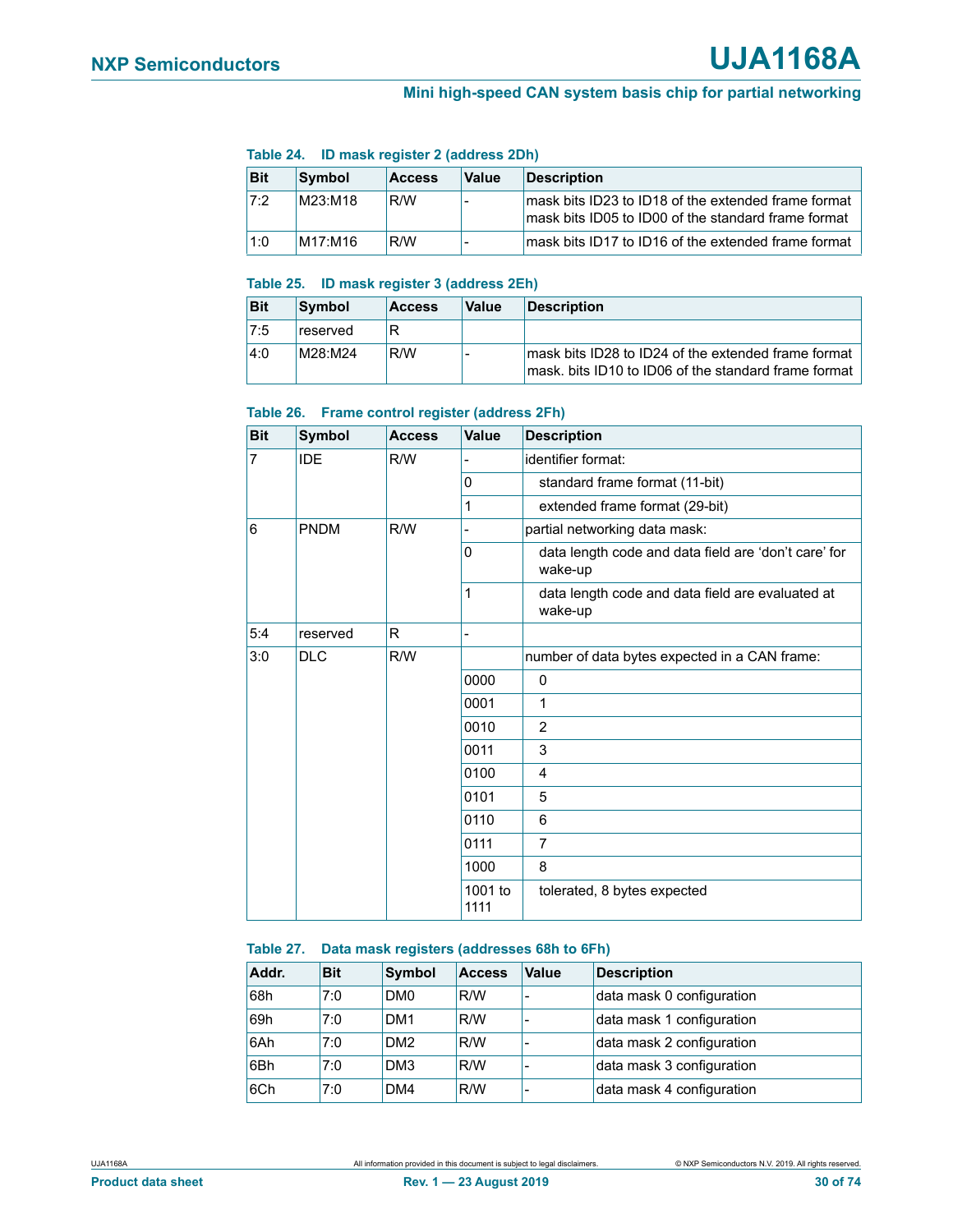| Table 27. | <b>Data mask registers (addresses 68h to 6Fh)</b> continued |                     |  |  |             |  |
|-----------|-------------------------------------------------------------|---------------------|--|--|-------------|--|
| Addr.     | <b>Bit</b>                                                  | Symbol Access Value |  |  | Description |  |

| Addr. | Вit | <b>Symbol</b>   | <b>ACCESS</b> | <b>Value</b> | <b>Description</b>        |
|-------|-----|-----------------|---------------|--------------|---------------------------|
| l6Dh  | 7:0 | DM <sub>5</sub> | R/W           | -            | data mask 5 configuration |
| 6Eh   | 7:0 | DM <sub>6</sub> | ⊩R/W          |              | data mask 6 configuration |
| 6Fh   | 7:0 | DM7             | R/W           |              | data mask 7 configuration |



<span id="page-30-0"></span>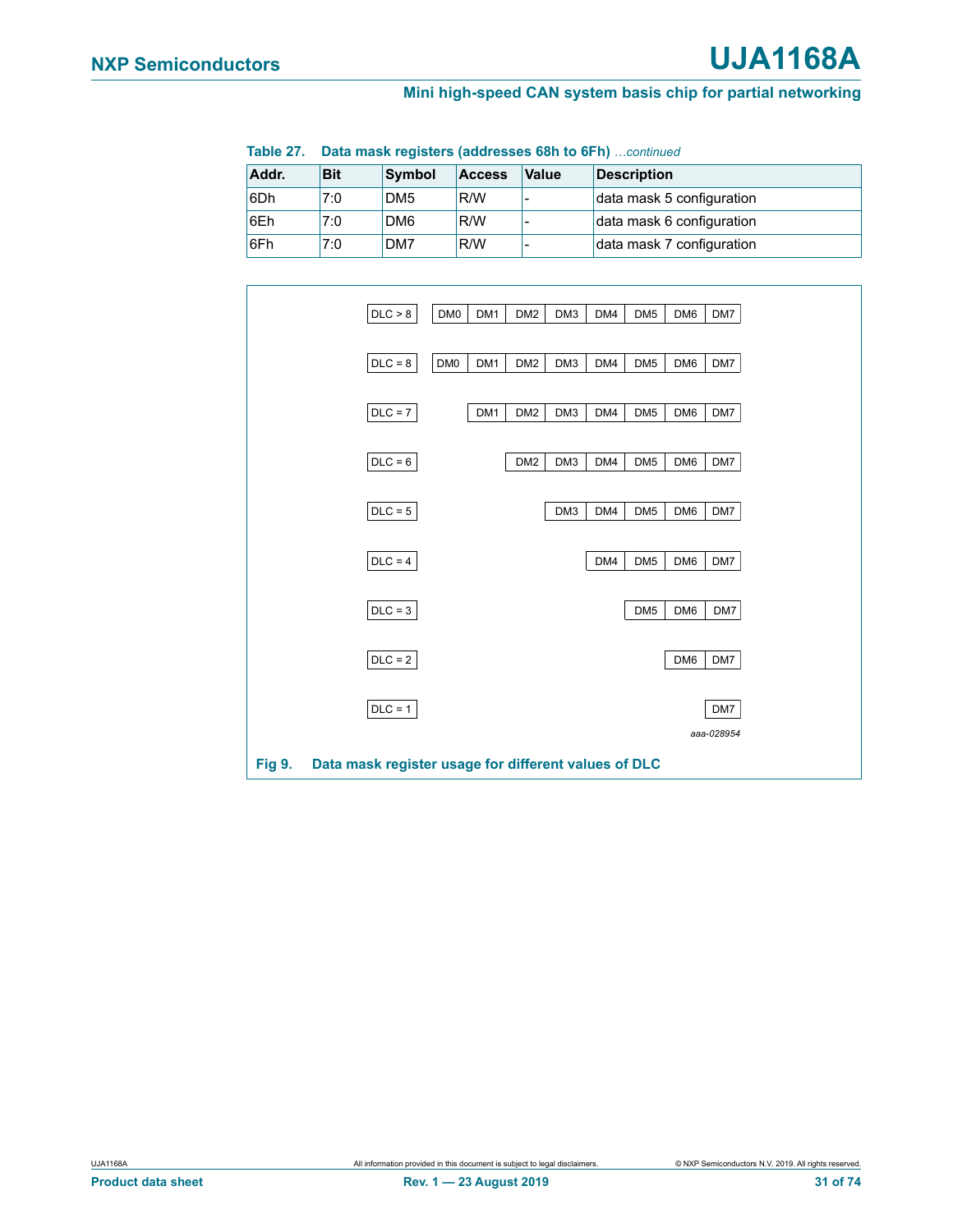## **7.9 CAN fail-safe features**

#### **7.9.1 TXD dominant timeout**

A TXD dominant time-out timer is started when pin TXD is forced LOW while the transceiver is in CAN Active Mode. If the LOW state on pin TXD persists for longer than the TXD dominant time-out time  $(t_{\text{to (dom)TXD}})$ , the transmitter is disabled, releasing the bus lines to recessive state. This function prevents a hardware and/or software application failure from driving the bus lines to a permanent dominant state (blocking all network communications). The TXD dominant time-out timer is reset when pin TXD goes HIGH. The TXD dominant time-out time also defines the minimum possible bit rate of 4.4 kbit/s.

When the TXD dominant time-out time is exceeded, a CAN failure event is captured  $(CF = 1$ ; see [Table 34](#page-35-0)), if enabled  $(CFE = 1$ ; see [Table 38\)](#page-36-0). In addition, the status of the TXD dominant timeout can be read via the CFS bit in the Transceiver status register ([Table 16\)](#page-24-0) and bit CTS is cleared.

#### **7.9.2 Pull-up on TXD pin**

Pin TXD has an internal pull-up towards V1 to ensure a safe defined recessive driver state in case the pin is left floating.

#### **7.9.3 V1 undervoltage event**

When CMC = 01, a CAN failure event is captured ( $CF = 1$ ) and status bit VCS is set to 1 when the supply to the CAN transceiver  $(V<sub>V1</sub>)$  falls below 90 % of its nominal value (assuming CAN failure detection is enabled; CFE = 1).

#### **7.9.4 Loss of power at pin BAT**

A loss of power at pin BAT has no influence on the bus lines or on the microcontroller. No reverse currents will flow from the bus.

#### **7.10 Local wake-up via WAKE pin**

Local wake-up is enabled via bits WPRE and WPFE in the WAKE pin event capture enable register (see [Table 39](#page-36-2)). A wake-up event is triggered by a LOW-to-HIGH (if WPRE = 1) and/or a HIGH-to-LOW (if WPFE = 1) transition on the WAKE pin. This arrangement allows for maximum flexibility when designing a local wake-up circuit. In applications that don't make use of the local wake-up facility, local wake-up should be disabled and the WAKE pin connected to GND to ensure optimal EMI performance.

| <b>Bit</b> | Symbol      | <b>Access</b> | <b>Value</b> | <b>Description</b>                                                   |  |  |  |  |
|------------|-------------|---------------|--------------|----------------------------------------------------------------------|--|--|--|--|
| 7:2        | reserved    | R             |              |                                                                      |  |  |  |  |
|            | <b>WPVS</b> | R             |              | WAKE pin status:                                                     |  |  |  |  |
|            |             |               | 0            | voltage on WAKE pin below switching threshold (V <sub>th(sw)</sub> ) |  |  |  |  |
|            |             |               |              | voltage on WAKE pin above switching threshold (V <sub>th(sw)</sub> ) |  |  |  |  |
|            | reserved    |               |              |                                                                      |  |  |  |  |

| Table 28. | <b>WAKE status register (address 4Bh)</b> |  |  |  |
|-----------|-------------------------------------------|--|--|--|
|-----------|-------------------------------------------|--|--|--|

While the SBC is in Normal mode, the status of the voltage on pin WAKE can always be read via bit WPVS. Otherwise, WPVS is only valid if local wake-up is enabled (WPRE = 1 and/or WPFE =  $1$ ).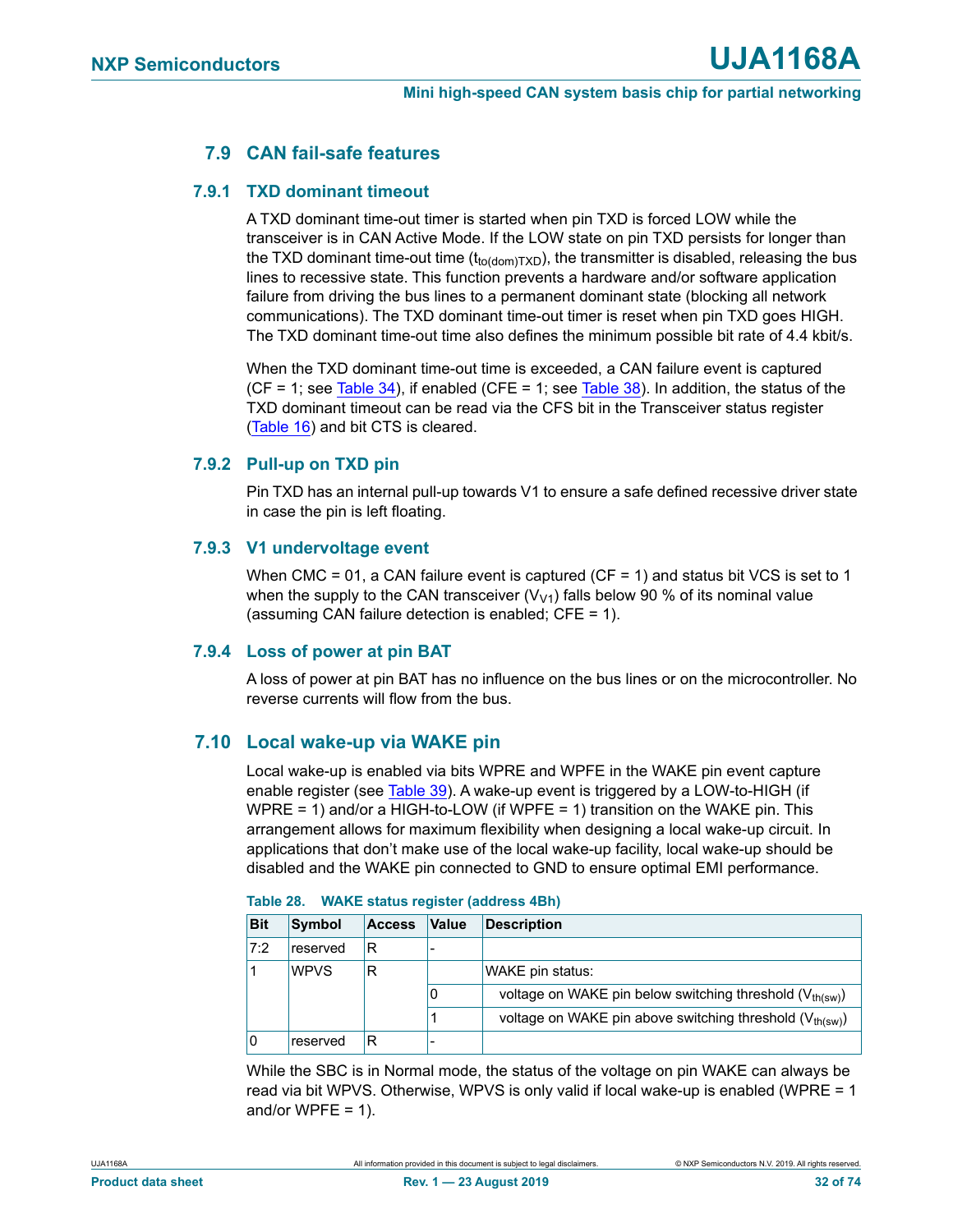## <span id="page-32-0"></span>**7.11 Wake-up and interrupt event diagnosis via pin RXD**

Wake-up and interrupt event diagnosis in the UJA1168A is intended to provide the microcontroller with information on the status of a range of features and functions. This information is stored in the event status registers ([Table 32](#page-34-0) to [Table 34\)](#page-35-0) and is signaled on pin RXD, if enabled.

A distinction is made between regular wake-up events and interrupt events (at least one regular wake-up source must be enabled to allow the UJA1168A to switch to Sleep mode; see [Section 7.1.1.3](#page-7-1)).

| Symbol     | Event                       | <b>Power-on</b> | <b>Description</b>                                                                 |
|------------|-----------------------------|-----------------|------------------------------------------------------------------------------------|
| <b>CW</b>  | CAN wake-up                 | disabled        | a CAN wake-up event was detected while the<br>transceiver was in CAN Offline mode. |
| <b>WPR</b> | rising edge on WAKE<br>pin  | disabled        | a rising-edge wake-up was detected on pin WAKE                                     |
| <b>WPF</b> | falling edge on WAKE<br>pin | <b>disabled</b> | a falling-edge wake-up was detected on pin WAKE                                    |

#### **Table 29. Regular events**

#### **Table 30. Diagnostic events**

| <b>Symbol</b>              | Event                    | Power-on          | <b>Description</b>                                                                                                                                                                                                                                                                                                    |
|----------------------------|--------------------------|-------------------|-----------------------------------------------------------------------------------------------------------------------------------------------------------------------------------------------------------------------------------------------------------------------------------------------------------------------|
| P <sub>O</sub>             | power-on                 | always<br>enabled | the UJA1168A has exited Off mode (after battery power has been<br>restored/connected)                                                                                                                                                                                                                                 |
| <b>OTW</b>                 | overtemperature warning  | disabled          | the IC temperature has exceeded the overtemperature warning<br>threshold (not in Sleep mode)                                                                                                                                                                                                                          |
| <b>SPIF</b><br>SPI failure |                          | disabled          | SPI clock count error (only 16-, 24- and 32-bit commands are valid),<br>illegal WMC, NWP or MC code or attempted write access to locked<br>register (not in Sleep mode)                                                                                                                                               |
| <b>WDF</b>                 | watchdog failure         | always<br>enabled | watchdog overflow in Window or Timeout mode or watchdog triggered<br>too early in Window mode; a system reset is triggered immediately in<br>response to a watchdog failure in Window mode; when the watchdog<br>overflows in Timeout mode, a system reset is only performed if a WDF<br>is already pending (WDF = 1) |
| VEXTO <sup>[1]</sup>       | VEXT overvoltage         | disabled          | VEXT overvoltage detected                                                                                                                                                                                                                                                                                             |
| VEXTU <sup>[1]</sup>       | VEXT undervoltage        | disabled          | VEXT undervoltage detected                                                                                                                                                                                                                                                                                            |
| V <sub>1U</sub>            | V1 undervoltage          | disabled          | voltage on V1 has dropped below the 90 % undervoltage threshold<br>when V1 is active (event is not captured in Sleep mode because V1 is<br>off). V1U event capture is independent of the setting of bits V1RTC.                                                                                                       |
| PNFDE                      | PN frame detection error | always<br>enabled | partial networking frame detection error                                                                                                                                                                                                                                                                              |
| <b>CBS</b>                 | CAN bus silence          | disabled          | no activity on CAN bus for $t_{to(silence)}$ (detected only when CBSE = 1<br>while bus active)                                                                                                                                                                                                                        |
| <b>CF</b>                  | <b>CAN</b> failure       | disabled          | one of the following CAN failure events detected:                                                                                                                                                                                                                                                                     |
|                            |                          |                   | - CAN transceiver deactivated due to a V1 undervoltage                                                                                                                                                                                                                                                                |
|                            |                          |                   | - CAN transceiver deactivated due to a dominant clamped TXD (not<br>in Sleep mode)                                                                                                                                                                                                                                    |

<span id="page-32-1"></span>[1] UJA1168ATK/X and UJA1168ATK/XF only.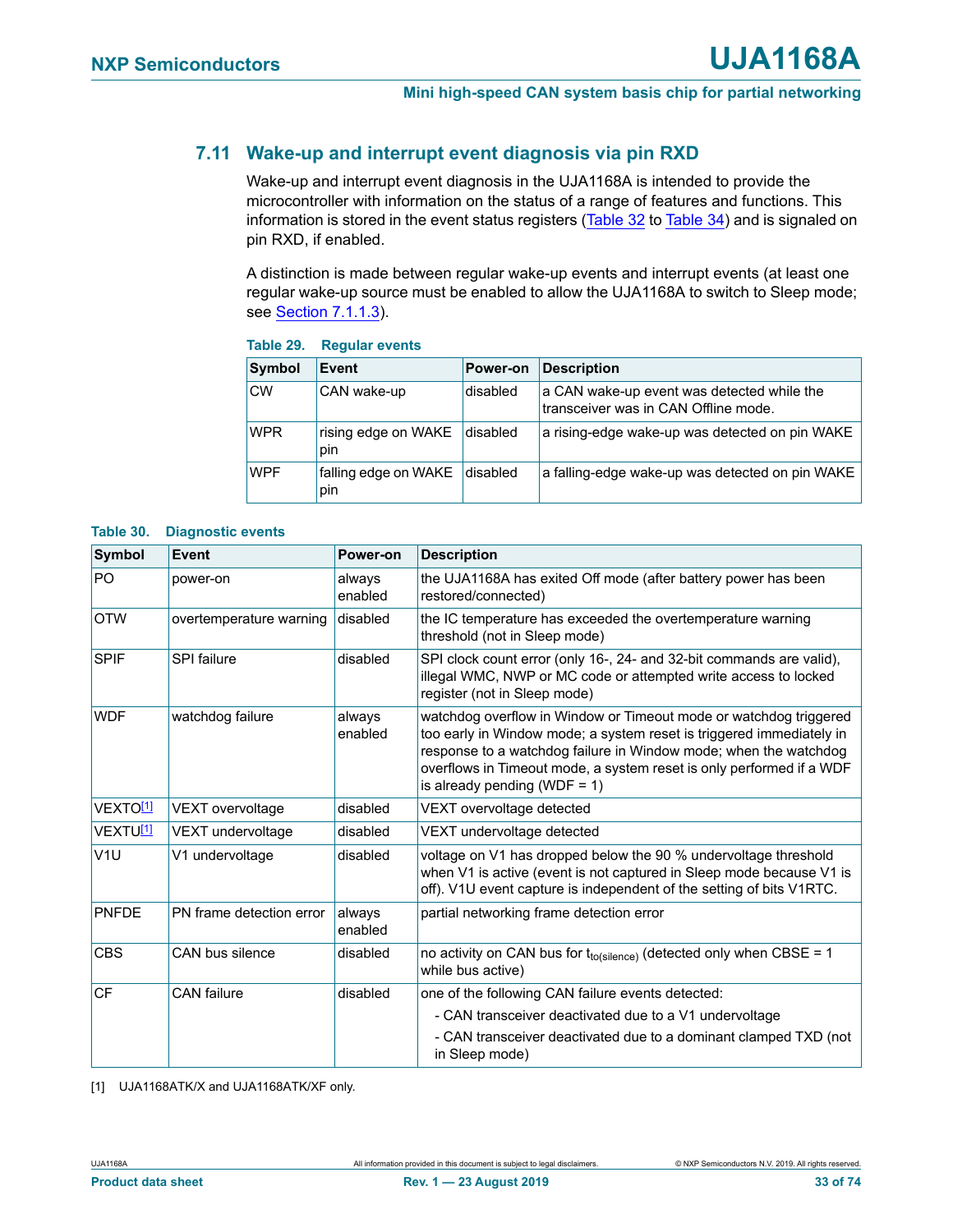PO, WDF and PNFDE interrupts are always captured. Wake-up and interrupt detection can be enabled/disabled for the remaining events individually via the event capture enable registers ([Table 36](#page-35-1) to [Table 38](#page-36-0)).

If an event occurs while the associated event capture function is enabled, the relevant event status bit is set. If the transceiver is in CAN Offline mode with V1 active (SBC Normal or Standby mode), pin RXD is forced LOW to indicate that a wake-up or interrupt event has been detected. If the UJA1168A is in sleep mode when the event occurs, the microcontroller supply, V1, is activated and the SBC switches to Standby mode (via Reset mode).

The microcontroller can monitor events via the event status registers. An extra status register, the Global event status register [\(Table 31\)](#page-34-1), is provided to help speed up software polling routines. By polling the Global event status register, the microcontroller can quickly determine the type of event captured (system, supply, transceiver or WAKE pin) and then query the relevant table ([Table 32,](#page-34-0) [Table 33](#page-35-2), [Table 34](#page-35-0) or [Table 35](#page-35-3) respectively).

After the event source has been identified, the status flag should be cleared (set to 0) by writing 1 to the relevant bit (writing 0 will have no effect). A number of status bits can be cleared in a single write operation by writing 1 to all relevant bits.

It is strongly recommended to clear only the status bits that were set to 1 when the status registers were last read. This precaution ensures that events triggered just before the write access are not lost.

#### **7.11.1 Interrupt/wake-up delay**

If interrupt or wake-up events occur very frequently while the transceiver is in CAN Offline mode, they can have a significant impact on the software processing time (because pin RXD is repeatedly driven LOW, requiring a response from the microcontroller each time an interrupt/wake-up is generated). The UJA1168A incorporates an event delay timer to limit the disturbance to the software.

When one of the event capture status bits is cleared, pin RXD is released (HIGH) and a timer is started. If further events occur while the timer is running, the relevant status bits are set. If one or more events are pending when the timer expires after  $t_{\text{d(event)}}$ , pin RXD goes LOW again to alert the microcontroller.

In this way, the microcontroller is interrupted once to process a number of events rather than several times to process individual events.

If all events are cleared while the timer is running, RXD remains HIGH after the timer expires, since there are no pending events. The event capture registers can be read at any time.

The event capture delay timer is stopped immediately when pin RSTN goes low (triggered by a HIGH-to-LOW transition on the pin). RSTN is driven LOW when the SBC enters Reset, Sleep, Overtemp and Off modes. A pending event is signaled on pin RXD when the SBC enters Sleep mode.

#### **7.11.2 Sleep mode protection**

The wake-up event capture function is critical when the UJA1168A is in Sleep mode, because the SBC will only leave Sleep mode in response to a captured wake-up event. To avoid potential system deadlocks, the SBC distinguishes between regular and diagnostic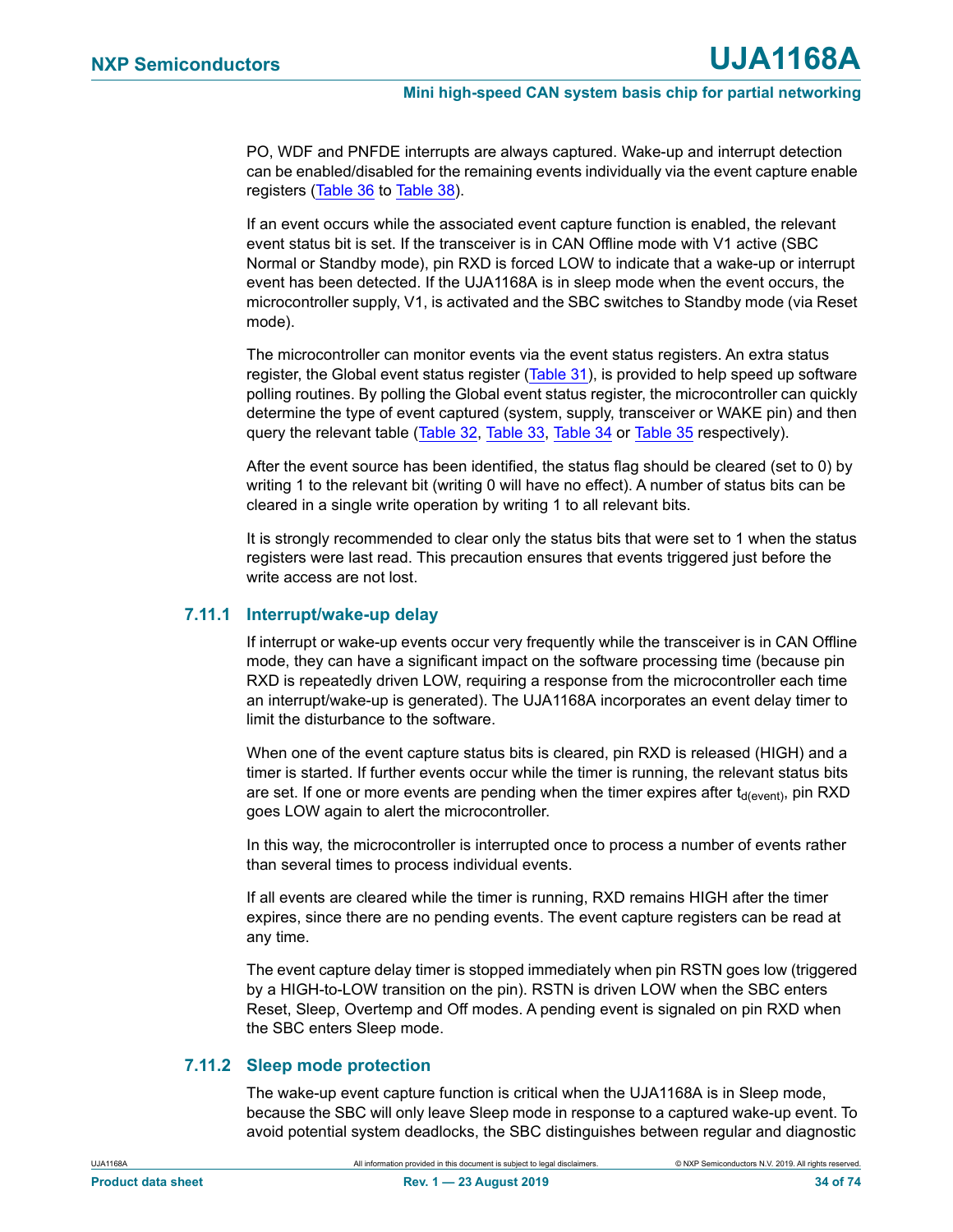events (see [Section 7.11\)](#page-32-0). Wake-up events (via the CAN bus or the WAKE pin) are classified as regular events; diagnostic events signal failure/error conditions or state changes. At least one regular wake-up event must be enabled before the UJA1168A can switch to Sleep mode. Any attempt to enter Sleep mode while all regular wake-up events are disabled will trigger a system reset.

Another condition that must be satisfied before the UJA1168A can switch to Sleep mode is that all event status bits must be cleared. If an event is pending when the SBC receives a Sleep mode command (MC = 001), it will immediately switch to Reset mode. This condition applies to both regular and diagnostic events.

Sleep mode can be permanently disabled in applications where, for safety reasons, the supply voltage to the host controller must never be cut off. Sleep mode is permanently disabled by setting the Sleep control bit (SLPC) in the SBC configuration register (see [Table 9\)](#page-13-0) to 1. This register is located in the non-volatile memory area of the device. When SLPC = 1, a Sleep mode SPI command (MC = 001) will trigger an SPI failure event instead of a transition to Sleep mode.

#### **7.11.3 Event status and event capture registers**

**After an event source has been identified, the status flag should be cleared (set to 0) by writing 1 to the relevant status bit (writing 0 will have no effect).**

| <b>Bit</b>    | <b>Symbol</b> | <b>Access</b> | Value | <b>Description</b>                        |
|---------------|---------------|---------------|-------|-------------------------------------------|
| 7:4           | reserved      | R             |       |                                           |
| 3             | <b>WPF</b>    | R             | 0     | no pending WAKE pin event                 |
|               |               |               |       | WAKE pin event pending at address 0x64    |
| $\mathcal{P}$ | TRXF          | R             | 0     | no pending transceiver event              |
|               |               |               |       | transceiver event pending at address 0x63 |
|               | <b>SUPF</b>   | R             | 0     | no pending supply event                   |
|               |               |               |       | supply event pending at address 0x62      |
| 0             | <b>SYSE</b>   | R             | 0     | no pending system event                   |
|               |               |               |       | system event pending at address 0x61      |

<span id="page-34-1"></span>**Table 31. Global event status register (address 60h)**

<span id="page-34-0"></span>

| Table 32. |  | System event status register (address 61h) |  |  |  |
|-----------|--|--------------------------------------------|--|--|--|
|-----------|--|--------------------------------------------|--|--|--|

| <b>Bit</b> | Symbol      | <b>Access</b> | Value        | <b>Description</b>                                                                                            |
|------------|-------------|---------------|--------------|---------------------------------------------------------------------------------------------------------------|
| 7:5        | reserved    | R             |              |                                                                                                               |
| 4          | PO          | R/W           | 0            | no recent power-on                                                                                            |
|            |             |               |              | the UJA1168A has left Off mode after power-on                                                                 |
| 3          | reserved    | R             |              |                                                                                                               |
| 2          | <b>OTW</b>  | R/W           | 0            | overtemperature not detected                                                                                  |
|            |             |               |              | the global chip temperature has exceeded the<br>overtemperature warning threshold (T <sub>th(warn)otp</sub> ) |
|            | <b>SPIF</b> | R/W           | $\mathbf{0}$ | no SPI failure detected                                                                                       |
|            |             |               | 1            | SPI failure detected                                                                                          |
| 0          | <b>WDF</b>  | R/W           | $\mathbf{0}$ | no watchdog failure event captured                                                                            |
|            |             |               |              | watchdog failure event captured                                                                               |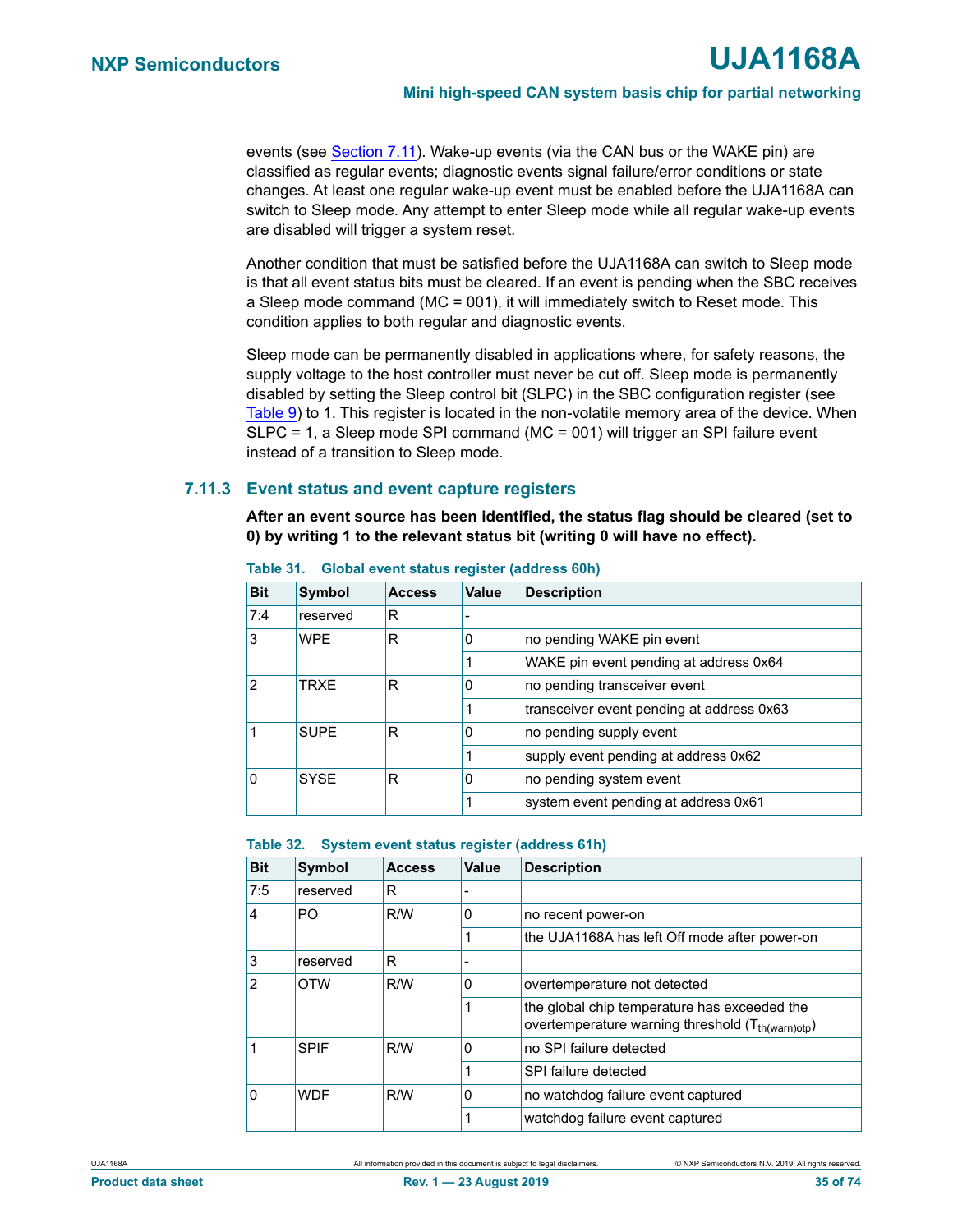| rapic oo. - Ouppry Gydni Status register (audress 0411) |                      |               |       |                                     |  |
|---------------------------------------------------------|----------------------|---------------|-------|-------------------------------------|--|
| <b>Bit</b>                                              | <b>Symbol</b>        | <b>Access</b> | Value | <b>Description</b>                  |  |
| 7:3                                                     | reserved             | R             |       |                                     |  |
| $\mathcal{P}$                                           | VEXTO <sup>[1]</sup> | R/W           | 0     | no VEXT overvoltage event captured  |  |
|                                                         |                      |               |       | VEXT overvoltage event captured     |  |
|                                                         | VEXTU <sup>[1]</sup> | R/W           | 0     | no VEXT undervoltage event captured |  |
|                                                         |                      |               |       | VEXT undervoltage event captured    |  |
| 0                                                       | V <sub>1</sub> U     | R/W           | 0     | no V1 undervoltage event captured   |  |
|                                                         |                      |               |       | V1 undervoltage event captured      |  |

#### <span id="page-35-2"></span>**Table 33. Supply event status register (address 62h)**

<span id="page-35-4"></span>[1] Variants with a VEXT pin only; reserved in other variants.

| <b>Bit</b>                   | Symbol       | <b>Access</b> | <b>Value</b> | <b>Description</b>                                                                           |
|------------------------------|--------------|---------------|--------------|----------------------------------------------------------------------------------------------|
| 7:6                          | reserved     | R             |              |                                                                                              |
| 5                            | <b>PNFDF</b> | R/W           | $\Omega$     | no partial networking frame detection error detected                                         |
|                              |              |               |              | partial networking frame detection error detected                                            |
| <b>CBS</b><br>$\overline{4}$ |              | R/W           | $\Omega$     | CAN bus active                                                                               |
|                              |              |               |              | no activity on CAN bus for tto(silence)                                                      |
| 3:2                          | reserved     | R             |              |                                                                                              |
|                              | CF           | R/W           | $\Omega$     | no CAN failure detected                                                                      |
|                              |              |               |              | (CMC = 01 & CAN transceiver deactivated due to $V1$<br>undervoltage) OR dominant clamped TXD |
| 0                            | CW           | R/W           | $\Omega$     | no CAN wake-up event detected                                                                |
|                              |              |               |              | CAN wake-up event detected while the transceiver is<br>in CAN Offline Mode                   |

#### <span id="page-35-0"></span>**Table 34. Transceiver event status register (address 63h)**

#### <span id="page-35-3"></span>**Table 35. WAKE pin event capture status register (address 64h)**

| <b>Bit</b> | Symbol     | <b>Access</b> | Value | <b>Description</b>                   |
|------------|------------|---------------|-------|--------------------------------------|
| 7:2        | reserved   | R             |       |                                      |
|            | <b>WPR</b> | R/W           | O     | no rising edge detected on WAKE pin  |
|            |            |               |       | rising edge detected on WAKE pin     |
| ۱0         | <b>WPF</b> | R/W           | 0     | no falling edge detected on WAKE pin |
|            |            |               |       | falling edge detected on WAKE pin    |

#### <span id="page-35-1"></span>**Table 36. System event capture enable register (address 04h)**

| <b>Bit</b>     | Symbol   | <b>Access</b> | <b>Value</b> | <b>Description</b>                     |
|----------------|----------|---------------|--------------|----------------------------------------|
| 7:3            | reserved | R             |              |                                        |
| $\overline{2}$ | OTWE     | R/W           |              | overtemperature warning event capture: |
|                |          |               |              | overtemperature warning disabled       |
|                |          |               |              | overtemperature warning enabled        |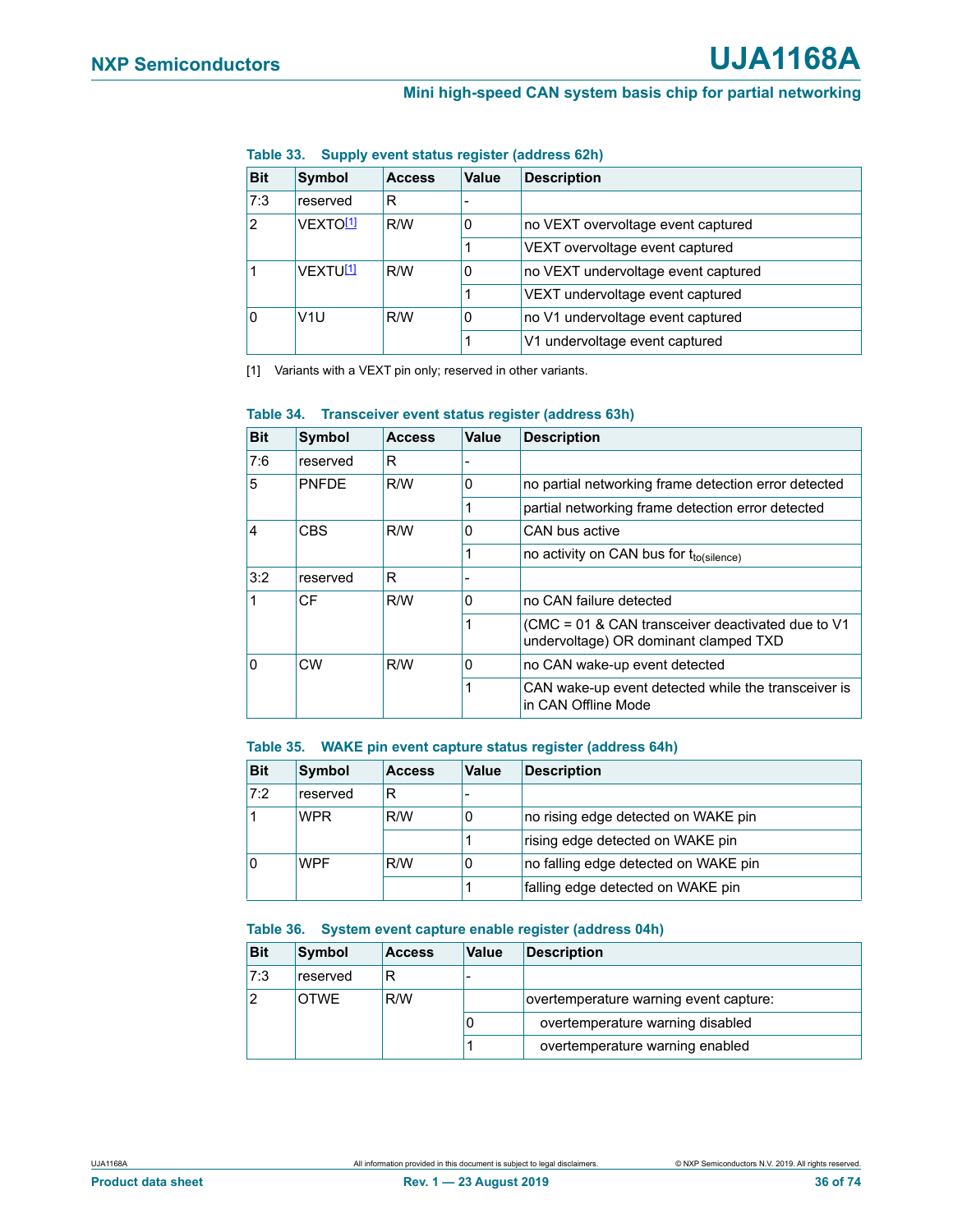| <b>Bit</b> | Symbol              | <b>Access</b> | <b>Value</b>           | <b>Description</b>             |
|------------|---------------------|---------------|------------------------|--------------------------------|
|            | R/W<br><b>SPIFF</b> |               | SPI failure detection: |                                |
|            |                     |               | U                      | SPI failure detection disabled |
|            |                     |               |                        | SPI failure detection enabled  |
|            | reserved            | R             | -                      |                                |

#### **Table 36. System event capture enable register (address 04h)**

### **Table 37. Supply event capture enable register (address 1Ch)**

| <b>Bit</b>             | Symbol                | <b>Access</b> | <b>Value</b>               | <b>Description</b>                   |
|------------------------|-----------------------|---------------|----------------------------|--------------------------------------|
| 7:3                    | reserved              | R             |                            |                                      |
| $\overline{2}$         | VEXTOE <sup>[1]</sup> | R/W           |                            | VEXT overvoltage detection:          |
|                        |                       |               | 0                          | VEXT overvoltage detection disabled  |
|                        |                       |               |                            | VEXT overvoltage detection enabled   |
|                        | VEXTUE <sup>[1]</sup> | R/W           |                            | VEXT undervoltage detection:         |
|                        |                       |               | 0                          | VEXT undervoltage detection disabled |
|                        |                       |               |                            | VEXT undervoltage detection enabled  |
| 0<br>V <sub>1</sub> UE | R/W                   |               | V1 undervoltage detection: |                                      |
|                        |                       |               | 0                          | V1 undervoltage detection disabled   |
|                        |                       |               |                            | V1 undervoltage detection enabled    |

<span id="page-36-0"></span>[1] Variants with a VEXT pin only; reserved in other variants.

#### **Table 38. Transceiver event capture enable register (address 23h)**

| <b>Bit</b>     | Symbol      | <b>Access</b> | Value | <b>Description</b>                 |
|----------------|-------------|---------------|-------|------------------------------------|
| 7:5            | reserved    | R             |       |                                    |
| $\overline{4}$ | <b>CBSF</b> | R/W           |       | CAN bus silence detection:         |
|                |             |               | 0     | CAN bus silence detection disabled |
|                |             |               |       | CAN bus silence detection enabled  |
| 3:2            | reserved    | R             |       |                                    |
| $\overline{1}$ | <b>CFE</b>  | R/W           |       | CAN failure detection              |
|                |             |               | 0     | CAN failure detection disabled     |
|                |             |               |       | CAN failure detection enabled      |
| ۱o             | <b>CWF</b>  | R/W           |       | CAN wake-up detection:             |
|                |             |               | O     | CAN wake-up detection disabled     |
|                |             |               |       | CAN wake-up detection enabled      |

#### **Table 39. WAKE pin event capture enable register (address 4Ch)**

| <b>Bit</b> | Symbol             | <b>Access</b> | Value | <b>Description</b>                         |
|------------|--------------------|---------------|-------|--------------------------------------------|
| 7:2        | reserved           |               |       |                                            |
|            | R/W<br><b>WPRF</b> |               |       | rising-edge detection on WAKE pin:         |
|            |                    |               | u     | rising-edge detection on WAKE pin disabled |
|            |                    |               |       | rising-edge detection on WAKE pin enabled  |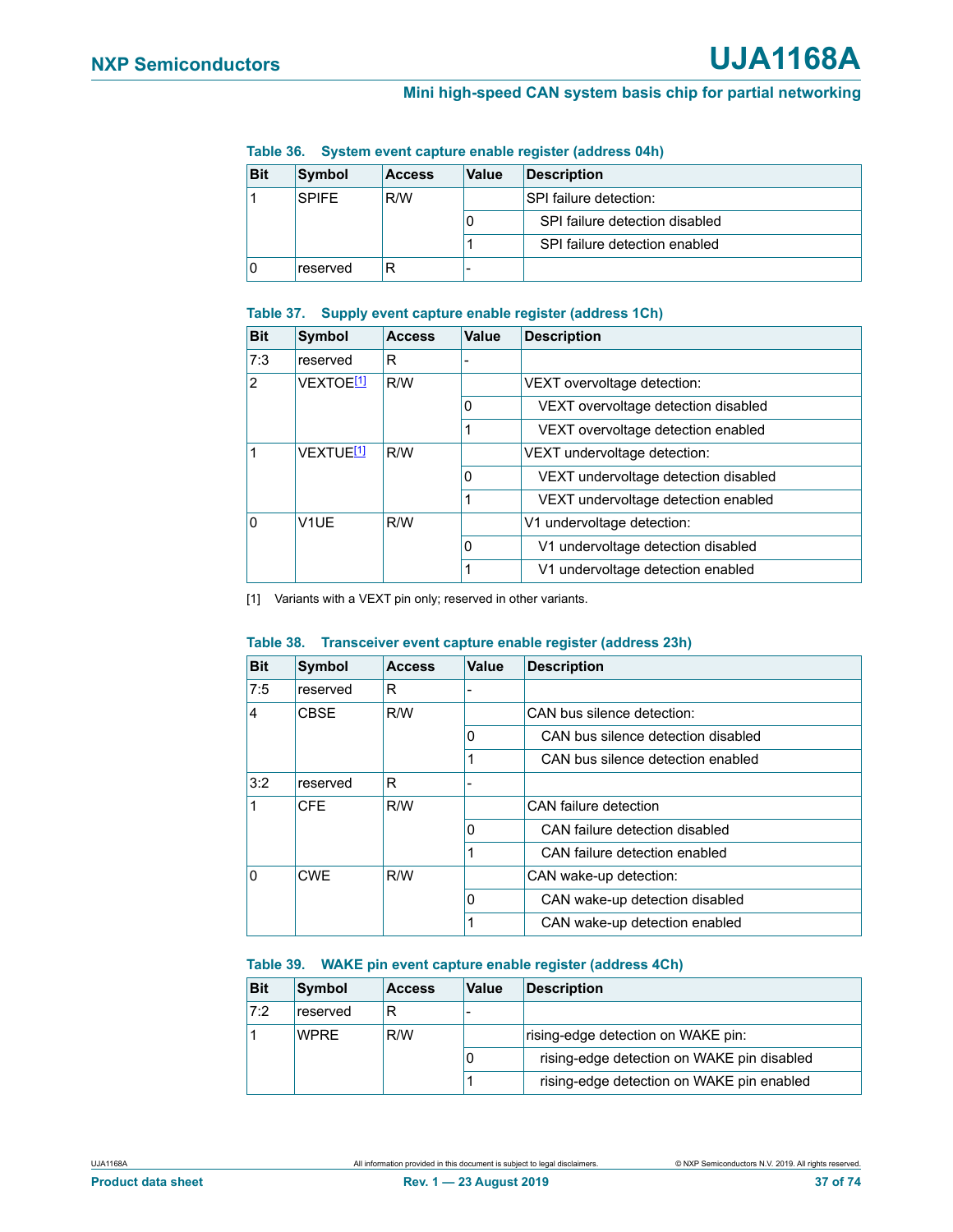|            | $\frac{1}{2}$ and $\frac{1}{2}$ and $\frac{1}{2}$ and $\frac{1}{2}$ and $\frac{1}{2}$ and $\frac{1}{2}$ and $\frac{1}{2}$ and $\frac{1}{2}$ and $\frac{1}{2}$ and $\frac{1}{2}$ and $\frac{1}{2}$ and $\frac{1}{2}$ and $\frac{1}{2}$ and $\frac{1}{2}$ and $\frac{1}{2}$ and $\frac{1}{2}$ a |               |                             |                                             |  |  |
|------------|-----------------------------------------------------------------------------------------------------------------------------------------------------------------------------------------------------------------------------------------------------------------------------------------------|---------------|-----------------------------|---------------------------------------------|--|--|
| <b>Bit</b> | Symbol                                                                                                                                                                                                                                                                                        | <b>Access</b> | <b>Description</b><br>Value |                                             |  |  |
|            | <b>WPFF</b>                                                                                                                                                                                                                                                                                   | R/W           |                             | falling-edge detection on WAKE pin:         |  |  |
|            |                                                                                                                                                                                                                                                                                               |               |                             | falling-edge detection on WAKE pin disabled |  |  |
|            |                                                                                                                                                                                                                                                                                               |               |                             | falling-edge detection on WAKE pin enabled  |  |  |

#### **Table 39. WAKE pin event capture enable register (address 4Ch)** *…continued*

# **7.12 Non-volatile SBC configuration**

The UJA1168A contains Multiple Time Programmable Non-Volatile (MTPNV) memory cells that allow some of the default device settings to be reconfigured. The MTPNV memory address range is from 0x73 to 0x74. An overview of the MTPNV registers is given in [Table 40.](#page-37-0)

<span id="page-37-0"></span>**Table 40. Overview of MTPNV registers**

| <b>Address</b> | <b>Register Name</b>                       | Bit:     |   |            |  |                |             |  |   |  |  |
|----------------|--------------------------------------------|----------|---|------------|--|----------------|-------------|--|---|--|--|
|                |                                            |          | 6 |            |  |                |             |  | 0 |  |  |
| 0x73           | Start-up control<br>(see Table 12)         | reserved |   | <b>RLC</b> |  | <b>VEXTSUC</b> | reserved    |  |   |  |  |
| 0x74           | SBC configuration control<br>(see Table 9) | reserved |   | V1RTSUC    |  | <b>FNMC</b>    | <b>SDMC</b> |  |   |  |  |

# **7.12.1 Programming MTPNV cells**

The UJA1168A must be in Forced Normal mode and the MTPNV cells must contain the factory preset values before the non-volatile memory can be reprogrammed. The UJA1168A will switch to Forced Normal mode after a reset event (e.g. pin RSTN LOW) when the MTPNV cells contain the factory preset values (since FNMC = 1).

The factory presets may need to be restored before reprogramming can begin (see [Section 7.12.2](#page-39-0)). When the factory presets have been restored, a system reset is generated automatically and UJA1168A switches to Forced Normal mode. This ensures that the programming cycle cannot be interrupted by the watchdog.

Programming of the non-volatile memory registers is performed in two steps. First, the required values are written to addresses 0x73 and 0x74. In the second step, reprogramming is confirmed by writing the correct CRC value to the MTPNV CRC control register (see [Section 7.12.1.1](#page-38-0)). The SBC starts reprogramming the MTPNV cells as soon as the CRC value has been validated. If the CRC value is not correct, reprogramming is aborted. On completion, a system reset is generated to indicate that the MTPNV cells have been reprogrammed successfully. Note that the MTPNV cells cannot be read while they are being reprogrammed.

After an MTPNV programming cycle has been completed, the non-volatile memory is protected from being overwritten via a standard SPI write operation.

The MTPNV cells can be reprogrammed a maximum of 200 times  $(N_{\text{cv}(\text{W})\text{MTP}})$ ; see [Table 59](#page-50-0)). Bit NVMPS in the MTPNV status register ([Table 41\)](#page-38-1) indicates whether the non-volatile cells can be reprogrammed. This register also contains a write counter, WRCNTS, that is incremented each time the MTPNV cells are reprogrammed (up to a maximum value of 111111; there is no overflow; performing a factory reset also increments the counter). This counter is provided for information purposes only; reprogramming will not be rejected when it reaches its maximum value.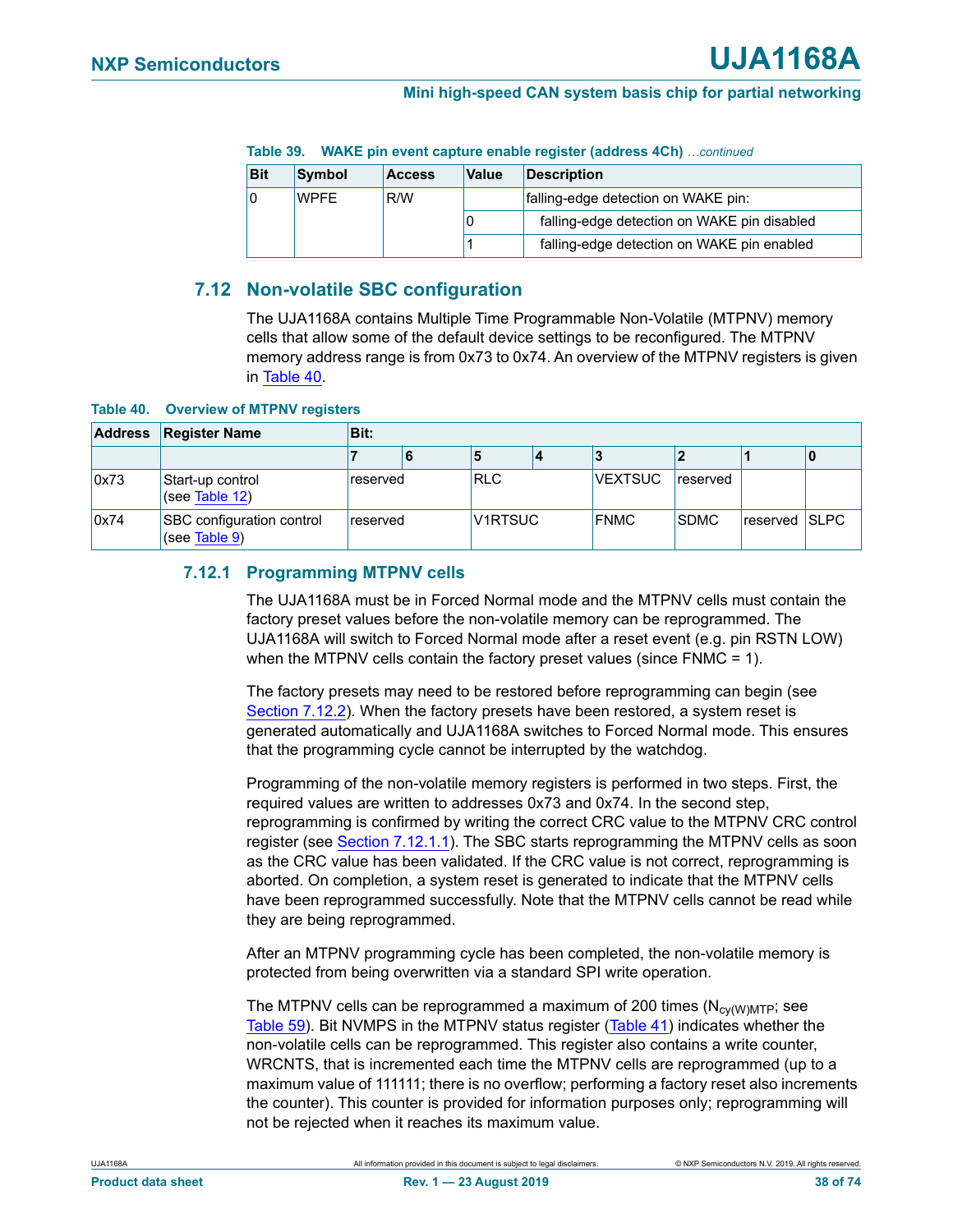An error correction code status bit, ECCS, is set to indicate that the CRC check mechanism in the SBC has detected a single bit failure in non-volatile memory. If more than one bit failure is detected, the SBC will not restart after MTPNV reprogramming. Check the ECCS flag at the end of the production cycle to verify the content of non-volatile memory. When this flag is set, it indicates a device or ECU failure.

| <b>Bit</b> | Symbol        | <b>Access</b> | Value         | <b>Description</b>                                                |
|------------|---------------|---------------|---------------|-------------------------------------------------------------------|
| 7:2        | <b>WRCNTS</b> | R             |               | write counter status:                                             |
|            |               |               | <b>XXXXXX</b> | contains the number of times the MTPNV cells were<br>reprogrammed |
|            | <b>ECCS</b>   | R             |               | error correction code status:                                     |
|            |               |               | 0             | no bit failure detected in non-volatile memory                    |
|            |               |               |               | bit failure detected and corrected in non-volatile<br>memory      |
| $\Omega$   | <b>NVMPS</b>  | R             |               | non-volatile memory programming status:                           |
|            |               |               | $\Omega$      | MTPNV memory cannot be overwritten                                |
|            |               |               | 1[1]          | MTPNV memory is ready to be reprogrammed                          |

#### <span id="page-38-1"></span>**Table 41. MTPNV status register (address 70h)**

<span id="page-38-3"></span>[1] Factory preset value.

# <span id="page-38-0"></span>**7.12.1.1 Calculating the CRC value for MTP programming**

The cyclic redundancy check value stored in bits CRCC in the MTPNV CRC control register is calculated using the data written to registers 0x73 and 0x74.

#### **Table 42. MTPNV CRC control register (address 75h)**

| <b>Bit</b> | Symbol | <b>Access</b> | Value | <b>Description</b>       |
|------------|--------|---------------|-------|--------------------------|
| 17:0       | CRCC   | R/W           |       | <b>ICRC</b> control data |

The CRC value is calculated using the data representation shown in **Figure 10** and the modulo-2 division with the generator polynomial:  $X^8 + X^5 + X^3 + X^2 + X + 1$ . The result of this operation must be bitwise inverted.



<span id="page-38-2"></span>The following parameters can be used to calculate the CRC value (e.g. via the Autosar method):

#### **Table 43. Parameters for CRC coding**

| Parameter               | <b>Value</b> |
|-------------------------|--------------|
| <b>CRC</b> result width | 8 bits       |
| Polynomial              | 0x2F         |
| Initial value           | 0xFF         |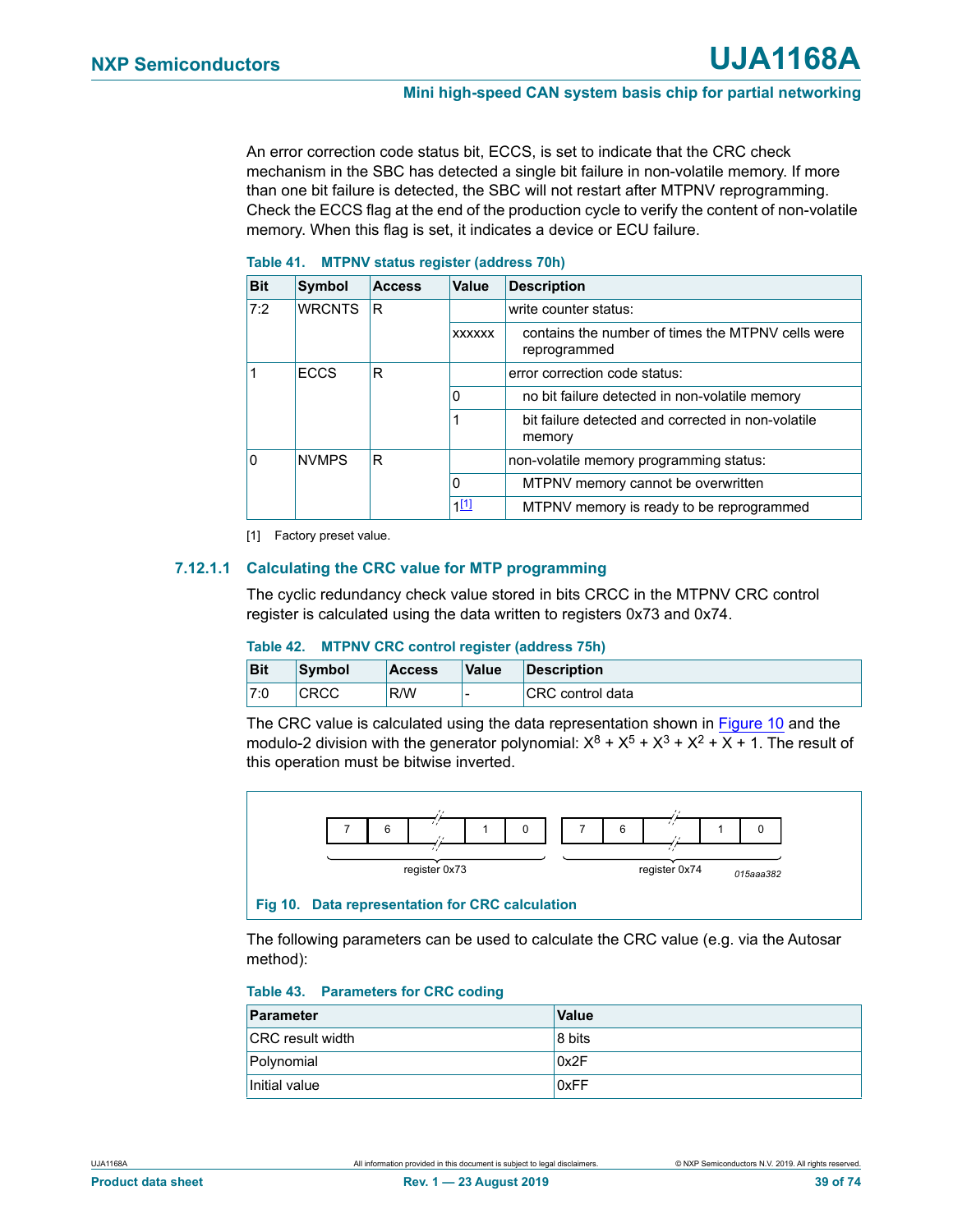#### **Table 43. Parameters for CRC coding**

| Parameter             | <b>Value</b> |
|-----------------------|--------------|
| Input data reflected  | no           |
| Result data reflected | no           |
| XOR value             | 0xFF         |

Alternatively, the following algorithm can be used:

```
data = 0 // unsigned byte
\text{circ} = 0 \text{xFF}for i = 0 to 1
     data = content of address(0x73 + i) EXOR crc
     for j = 0 to 7if data \geq 128data = data * 2 // shift left by 1
                 data = data EXOR 0x2F
           else
                 data = data * 2 // shift left by 1
     next j
     crc = data
next i
crc = crc EXOR 0xFF
```
# <span id="page-39-0"></span>**7.12.2 Restoring factory preset values**

Factory preset values are restored if the following conditions apply for at least  $t_{\text{d(MTPNV)}}$ during power-up:

- **•** pin RSTN is held LOW
- CANH is pulled up to V<sub>BAT</sub>
- **•** CANL is pulled down to GND

After the factory preset values have been restored, the SBC performs a system reset and enters Forced normal Mode. Since the CAN bus is clamped dominant, pin RXDC is forced LOW. During the factory preset restore process, this pin is forced HIGH; a falling edge on this pin caused by bit PO being set after power-on then clearly indicates that the process has been completed.

Note that the write counter, WRCNTS, in the MTPNV status register is incremented every time the factory presets are restored.

# **7.13 Device ID**

A byte is reserved at address 0x7E for a UJA1168A identification code.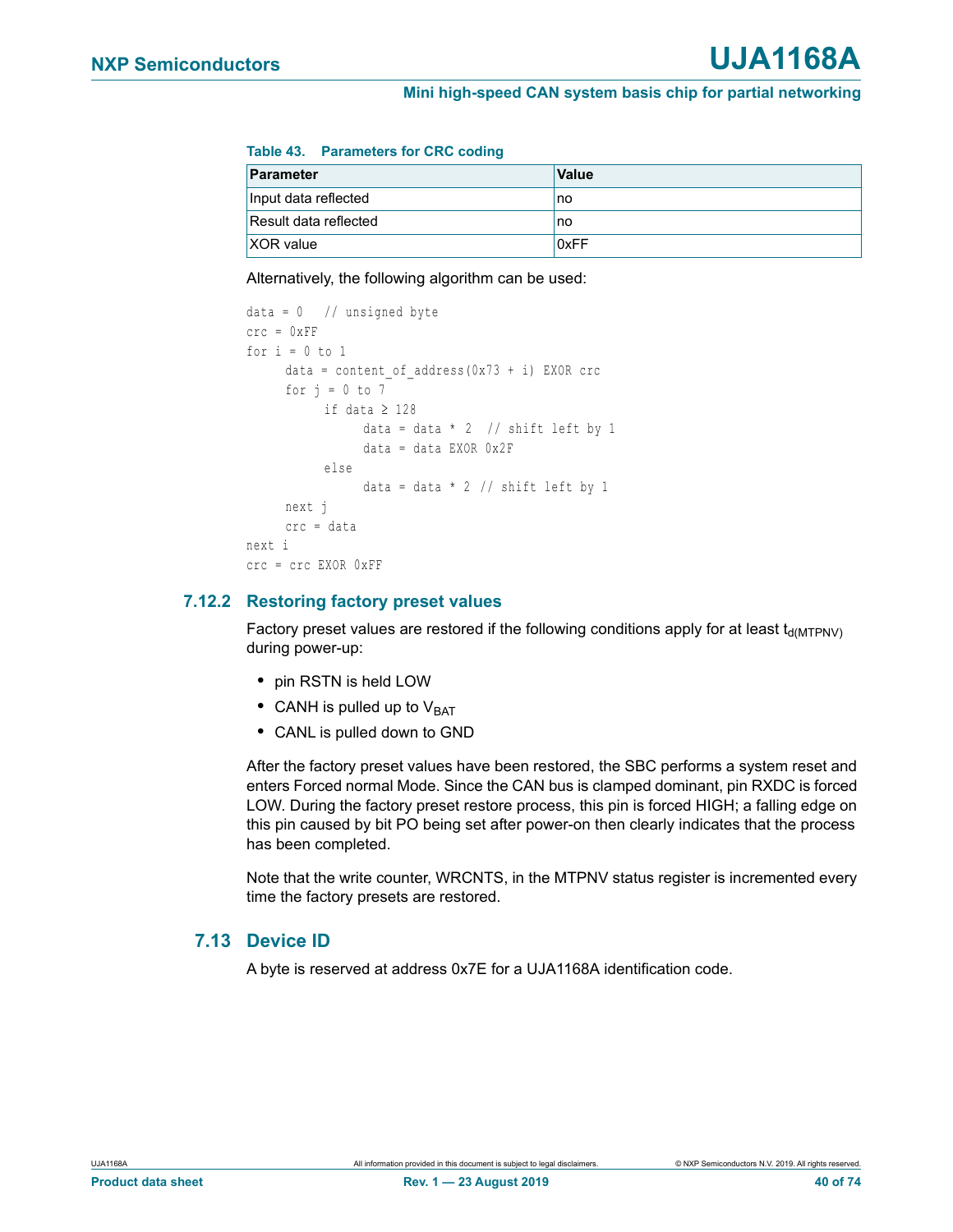|            | $1$ and $44$ . The immediation register (additionally) |               |                            |                    |  |  |
|------------|--------------------------------------------------------|---------------|----------------------------|--------------------|--|--|
| <b>Bit</b> | Symbol                                                 | <b>Access</b> | <b>Value</b>               | <b>Description</b> |  |  |
| 7:0        | R<br>IDS[7:0]                                          |               | device identification code |                    |  |  |
|            |                                                        |               | F <sub>8</sub> h           | UJA1168ATK         |  |  |
|            |                                                        |               | <b>FCh</b>                 | UJA1168ATK/F       |  |  |
|            |                                                        |               | E8h                        | UJA1168ATK/X       |  |  |
|            |                                                        |               | <b>ECh</b>                 | UJA1168ATK/XF      |  |  |

<span id="page-40-0"></span>**Table 44. Identification register (address 7Eh)**

# **7.14 Lock control register**

Sections of the register address area can be write-protected to protect against unintended modifications. Note that this facility only protects locked bits from being modified via the SPI and will not prevent the UJA1168A updating status registers etc.

| <b>Bit</b>     | <b>Symbol</b>     | <b>Access</b> | Value    | <b>Description</b>                                                    |  |
|----------------|-------------------|---------------|----------|-----------------------------------------------------------------------|--|
| $\overline{7}$ | reserved          | R.            |          | cleared for future use                                                |  |
| 6              | LK6C              | R/W           |          | lock control 6: address area 0x68 to 0x6F                             |  |
|                |                   |               | $\Omega$ | SPI write-access enabled                                              |  |
|                |                   |               | 1        | SPI write-access disabled                                             |  |
| 5              | LK5C              | R/W           |          | lock control 5: address area 0x50 to 0x5F                             |  |
|                |                   |               | 0        | SPI write-access enabled                                              |  |
|                |                   |               | 1        | SPI write-access disabled                                             |  |
| $\overline{4}$ | 1 K4C             | R/W           |          | lock control 4: address area 0x40 to 0x4F - WAKE pin control          |  |
|                |                   |               | 0        | SPI write-access enabled                                              |  |
|                |                   |               | 1        | SPI write-access disabled                                             |  |
| 3              | <b>LK3C</b>       | R/W           |          | lock control 3: address area 0x30 to 0x3F                             |  |
|                |                   |               | 0        | SPI write-access enabled                                              |  |
|                |                   |               | 1        | SPI write-access disabled                                             |  |
| 2              | LK <sub>2</sub> C | R/W           |          | lock control 2: address area 0x20 to 0x2F - transceiver control       |  |
|                |                   |               | $\Omega$ | SPI write-access enabled                                              |  |
|                |                   |               | 1        | SPI write-access disabled                                             |  |
| $\mathbf 1$    | LK <sub>1</sub> C | R/W           |          | lock control 1: address area 0x10 to 0x1F - regulator control         |  |
|                |                   |               | 0        | SPI write-access enabled                                              |  |
|                |                   |               | 1        | SPI write-access disabled                                             |  |
| 0              | LK <sub>0</sub> C | R/W           |          | lock control 0: address area 0x06 to 0x09 - general purpose<br>memory |  |
|                |                   |               | 0        | SPI write-access enabled                                              |  |
|                |                   |               | 1        | SPI write-access disabled                                             |  |

#### **Table 45. Lock control register (address 0Ah)**

# **7.15 General purpose memory**

UJA1168A allocates 4 bytes of RAM as general purpose registers for storing user information. The general purpose registers can be accessed via the SPI at address 0x06 to 0x09 (see [Table 46](#page-43-0)).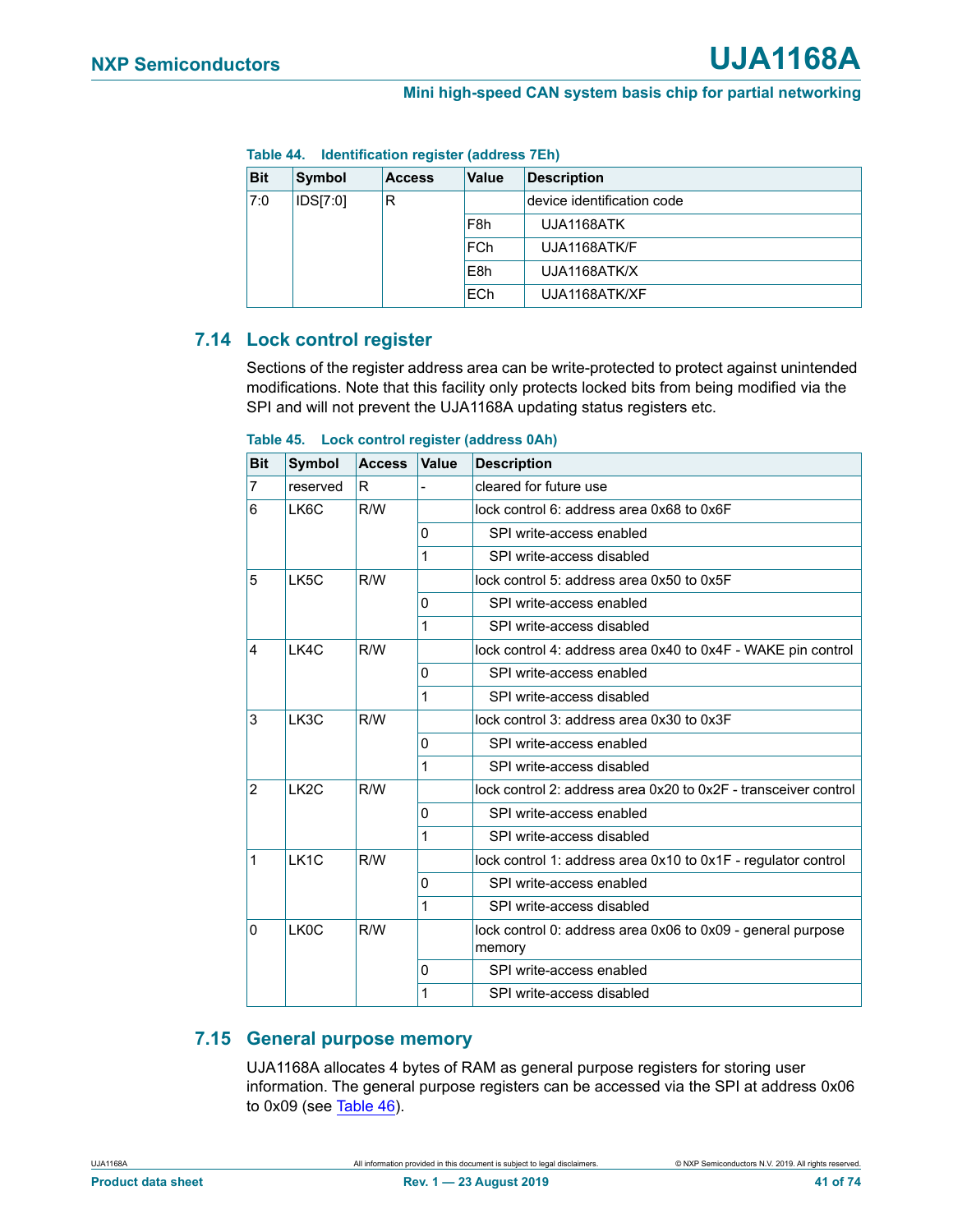# **7.16 SPI**

# **7.16.1 Introduction**

The Serial Peripheral Interface (SPI) provides the communication link with the microcontroller, supporting multi-slave operations. The SPI is configured for full duplex data transfer, so status information is returned when new control data is shifted in. The interface also offers a read-only access option, allowing registers to be read back by the application without changing the register content.

The SPI uses four interface signals for synchronization and data transfer:

- **•** SCSN: SPI chip select; active LOW
- **•** SCK: SPI clock; default level is LOW due to low-power concept (pull-down)
- **•** SDI: SPI data input
- **•** SDO: SPI data output; floating when pin SCSN is HIGH

Bit sampling is performed on the falling edge of the clock and data is shifted in/out on the rising edge, as illustrated in [Figure 11.](#page-41-0)



<span id="page-41-0"></span>The SPI data in the UJA1168A is stored in a number of dedicated 8-bit registers. Each register is assigned a unique 7-bit address. Two bytes must be transmitted to the SBC for a single register write operation. The first byte contains the 7-bit address along with a 'read-only' bit (the LSB). The read-only bit must be 0 to indicate a write operation (if this bit is 1, a read operation is assumed and any data on the SDI pin is ignored). The second byte contains the data to be written to the register.

24- and 32-bit read and write operations are also supported. The register address is automatically incremented, once for a 24-bit operation and twice for a 32-bit operation, as illustrated in [Figure 12.](#page-42-0)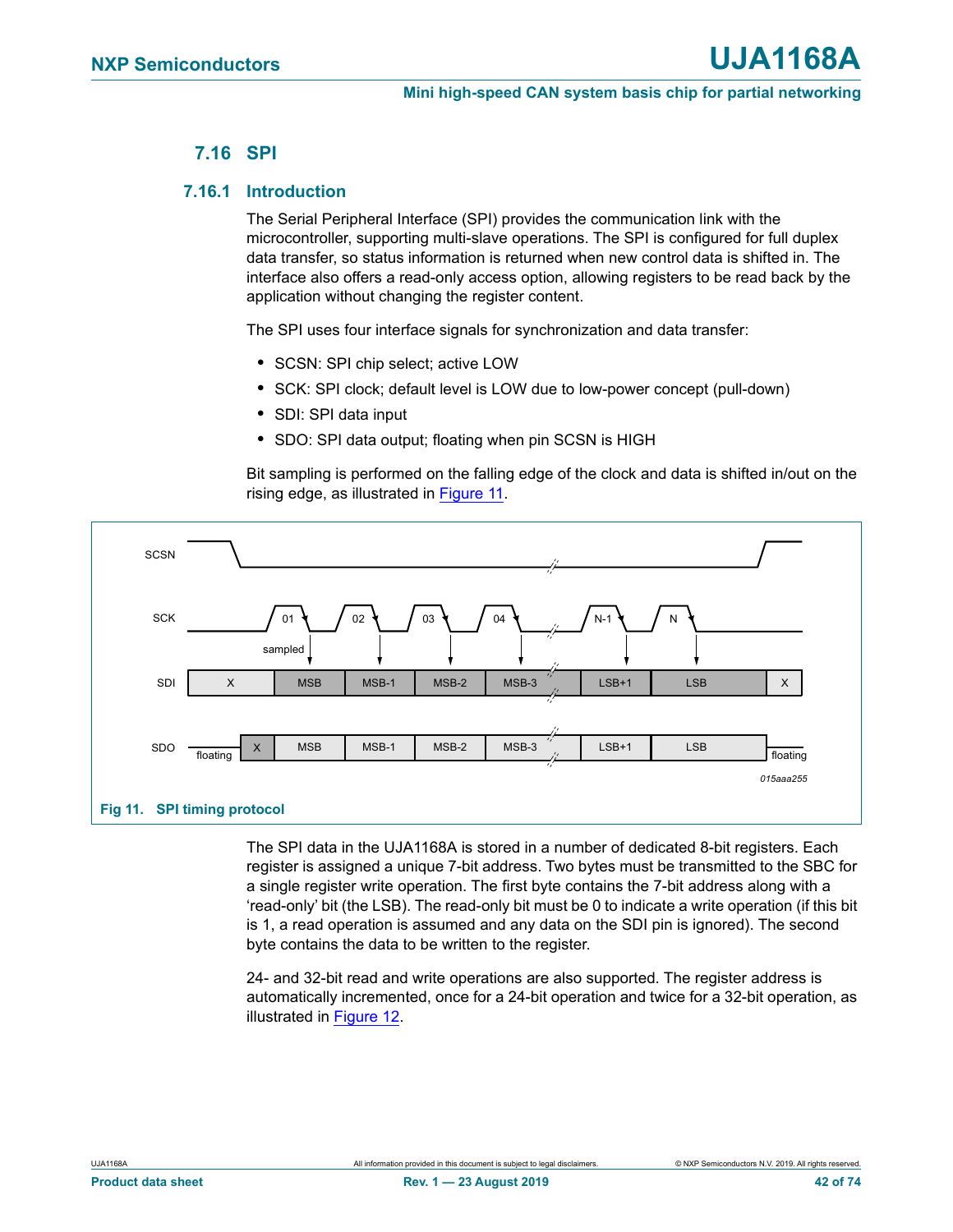

<span id="page-42-0"></span>During an SPI data read or write operation, the contents of the addressed register(s) is returned via pin SDO.

The UJA1168A tolerates attempts to write to registers that don't exist. If the available address space is exceeded during a write operation, the data above the valid address range is ignored (without generating an SPI failure event).

During a write operation, the UJA1168A monitors the number of SPI bits transmitted. If the number recorded is not 16, 24 or 32, then the write operation is aborted and an SPI failure event is captured (SPIF = 1).

If more than 32 bits are clocked in on pin SDI during a read operation, the data stream on SDI is reflected on SDO from bit 33 onwards.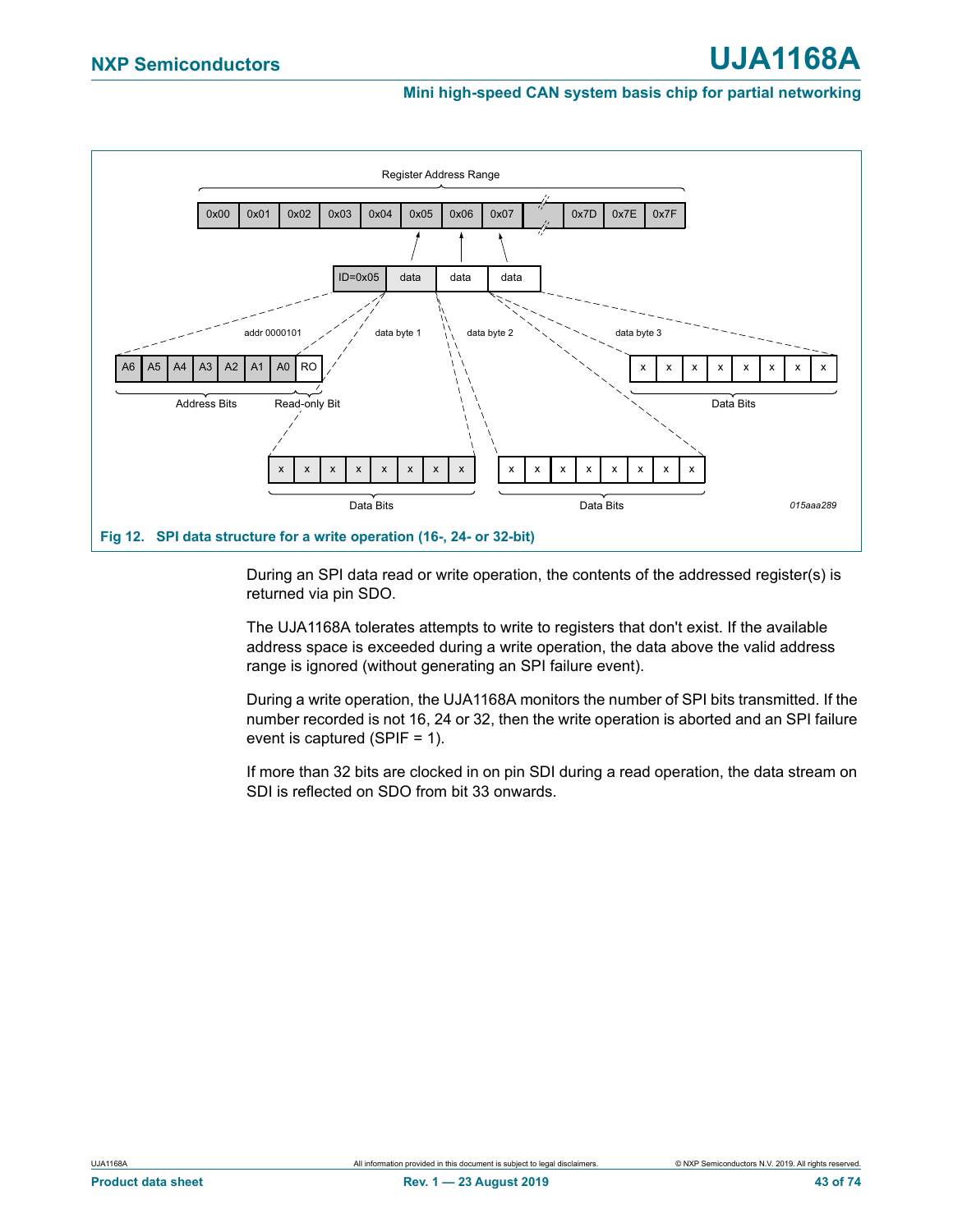# **7.16.2 Register map**

The addressable register space contains 128 registers with addresses from 0x00 to 0x7F. An overview of the register mapping is provided in [Table 46](#page-43-0) to [Table 55.](#page-45-0) The functionality of individual bits is discussed in more detail in relevant sections of the data sheet.

<span id="page-43-0"></span>**Table 46. Overview of primary control registers**

| <b>Address</b> | <b>Register Name</b> | Bit:       |                                         |      |                        |             |                   |                   |                   |
|----------------|----------------------|------------|-----------------------------------------|------|------------------------|-------------|-------------------|-------------------|-------------------|
|                |                      | 7          | 6                                       | 5    | 4                      | 3           | $\mathbf{2}$      | 1                 | 10                |
| 0x00           | Watchdog control     | <b>WMC</b> |                                         |      | <b>NWP</b><br>reserved |             |                   |                   |                   |
| 0x01           | Mode control         | reserved   | MC                                      |      |                        |             |                   |                   |                   |
| 0x03           | Main status          | reserved   | <b>OTWS</b><br><b>RSS</b><br><b>NMS</b> |      |                        |             |                   |                   |                   |
| 0x04           | System event enable  | reserved   |                                         |      |                        |             | <b>OTWE</b>       | <b>SPIFE</b>      | reserved          |
| 0x05           | Watchdog status      | reserved   |                                         |      |                        | <b>FNMS</b> | <b>SDMS</b>       | <b>WDS</b>        |                   |
| 0x06           | Memory 0             | GPM[7:0]   |                                         |      |                        |             |                   |                   |                   |
| 0x07           | Memory 1             | GPM[15:8]  |                                         |      |                        |             |                   |                   |                   |
| 0x08           | Memory 2             | GPM[23:16] |                                         |      |                        |             |                   |                   |                   |
| 0x09           | Memory 3             | GPM[31:24] |                                         |      |                        |             |                   |                   |                   |
| 0x0A           | Lock control         | reserved   | LK6C                                    | LK5C | LK4C                   | LK3C        | LK <sub>2</sub> C | LK <sub>1</sub> C | LK <sub>0</sub> C |

#### **Table 47. Overview of V1 and INH/VEXT control registers**

| <b>Address</b> | <b>Register Name</b>    | Bit:     |   |              |                 |                    |                  |
|----------------|-------------------------|----------|---|--------------|-----------------|--------------------|------------------|
|                |                         |          | 5 |              |                 |                    |                  |
| 0x10           | V1 and INH/VEXT control | reserved |   | <b>VEXTC</b> |                 | V <sub>1</sub> RTC |                  |
| 0x1B           | Supply status           | reserved |   |              | <b>VEXTS</b>    |                    | V <sub>1</sub> S |
| 0x1C           | Supply event enable     | reserved |   |              | VEXTOE   VEXTUE |                    | V <sub>1UE</sub> |

### **Table 48. Overview of transceiver control and partial networking registers**

| <b>Address</b> | <b>Register Name</b>     | Bit:       |                     |              |              |              |          |              |              |
|----------------|--------------------------|------------|---------------------|--------------|--------------|--------------|----------|--------------|--------------|
|                |                          | 7          | 6                   | 5            | 4            | $\mathbf{3}$ | 2        | $\mathbf{1}$ | $\mathbf{0}$ |
| 0x20           | <b>CAN</b> control       | reserved   | CFDC <sup>[1]</sup> | <b>PNCOK</b> | <b>CPNC</b>  | reserved     |          | <b>CMC</b>   |              |
| 0x22           | Transceiver status       | CTS.       | <b>CPNERR</b>       | <b>CPNS</b>  | <b>COSCS</b> | <b>CBSS</b>  | reserved | <b>VCS</b>   | <b>CFS</b>   |
| 0x23           | Transceiver event enable | reserved   |                     |              | <b>CBSE</b>  | reserved     |          | <b>CFE</b>   | <b>CWE</b>   |
| 0x26           | Data rate                | reserved   | <b>CDR</b>          |              |              |              |          |              |              |
| 0x27           | Identifier 0             | ID[7:0]    |                     |              |              |              |          |              |              |
| 0x28           | Identifier 1             | ID[15:8]   |                     |              |              |              |          |              |              |
| 0x29           | Identifier 2             | ID[23:16]  |                     |              |              |              |          |              |              |
| 0x2A           | Identifier 3             | reserved   |                     |              | ID[28:24]    |              |          |              |              |
| 0x2B           | Mask 0                   | M[7:0]     |                     |              |              |              |          |              |              |
| 0x2C           | Mask 1                   | M[15:8]    |                     |              |              |              |          |              |              |
| 0x2D           | Mask 2                   | M[23:16]   |                     |              |              |              |          |              |              |
| 0x2E           | Mask 3                   | reserved   |                     |              | M[28:24]     |              |          |              |              |
| 0x2F           | Frame control            | <b>IDE</b> | <b>PNDM</b>         | reserved     |              | <b>DLC</b>   |          |              |              |
| 0x68           | Data mask 0              | DM0[7:0]   |                     |              |              |              |          |              |              |
| 0x69           | Data mask 1              | DM1[7:0]   |                     |              |              |              |          |              |              |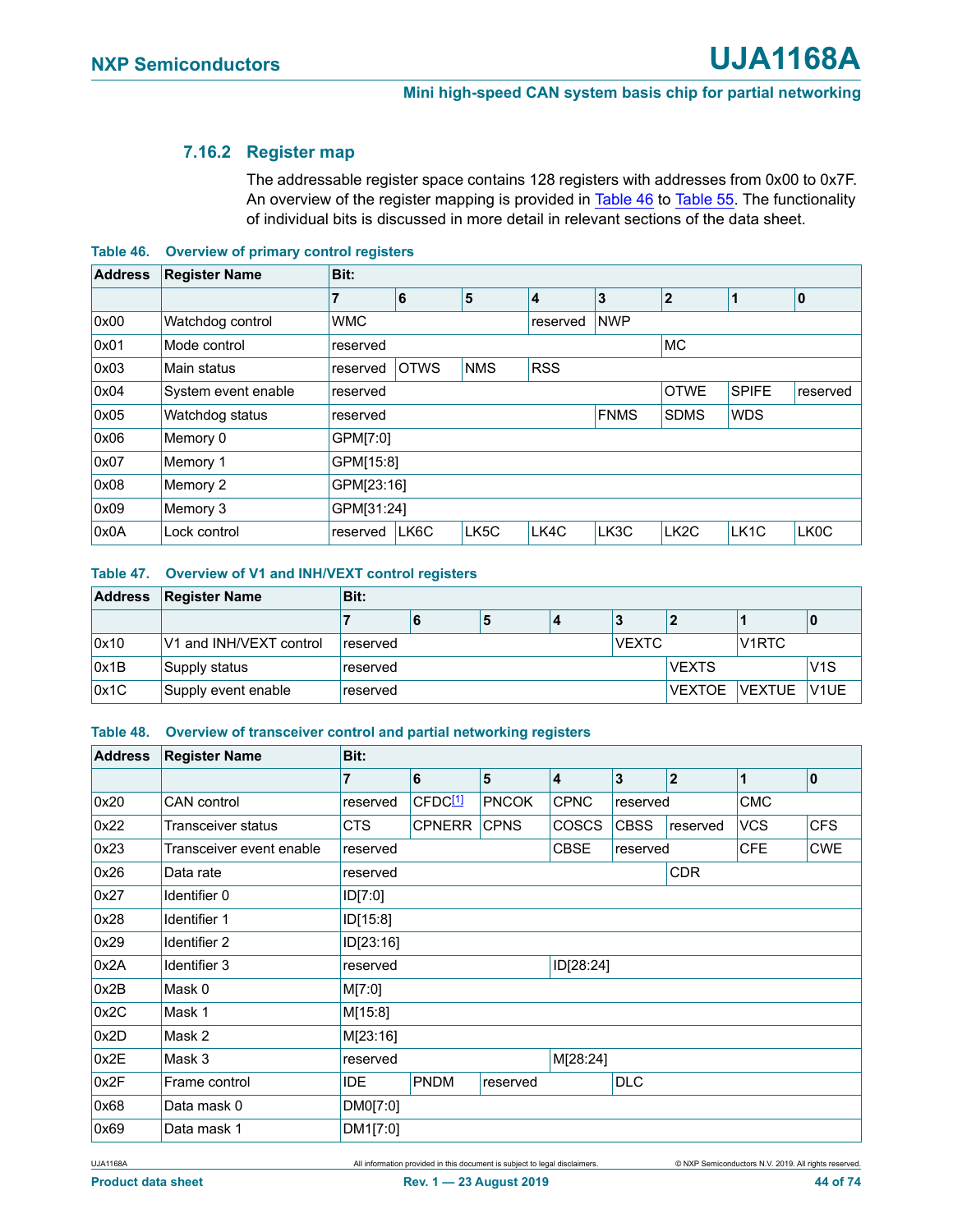| <b>Address</b> | <b>Register Name</b> | Bit:     |   |   |   |                |    |
|----------------|----------------------|----------|---|---|---|----------------|----|
|                |                      |          | 6 | 5 | 3 | $\overline{2}$ | 10 |
| 0x6A           | Data mask 2          | DM2[7:0] |   |   |   |                |    |
| 0x6B           | Data mask 3          | DM3[7:0] |   |   |   |                |    |
| 0x6C           | Data mask 4          | DM4[7:0] |   |   |   |                |    |
| 0x6D           | Data mask 5          | DM5[7:0] |   |   |   |                |    |
| 0x6E           | Data mask 6          | DM6[7:0] |   |   |   |                |    |
| 0x6F           | Data mask 7          | DM7[7:0] |   |   |   |                |    |

#### **Table 48. Overview of transceiver control and partial networking registers** *…continued*

<span id="page-44-0"></span>[1] UJA1168ATK/F and UJA1168ATK/XF only; otherwise reserved.

#### **Table 49. Overview of WAKE pin control and status registers**

| <b>Address</b> | <b>Register Name</b> | Bit:      |  |   |  |  |  |              |             |  |  |  |  |
|----------------|----------------------|-----------|--|---|--|--|--|--------------|-------------|--|--|--|--|
|                |                      |           |  | э |  |  |  |              |             |  |  |  |  |
| 0x4B           | WAKE pin status      | ≀reserved |  |   |  |  |  | <b>IWPVS</b> | 'reserved   |  |  |  |  |
| 0x4C           | WAKE pin enable      | reserved  |  |   |  |  |  | <b>WPRE</b>  | <b>WPFE</b> |  |  |  |  |

### **Table 50. Overview of event capture registers**

| <b>Address</b> | <b>Register Name</b>     | Bit:                                 |                                          |  |  |          |              |              |             |
|----------------|--------------------------|--------------------------------------|------------------------------------------|--|--|----------|--------------|--------------|-------------|
|                |                          |                                      | 6                                        |  |  |          |              |              |             |
| 0x60           | Global event status      | reserved                             | <b>WPE</b><br><b>TRXE</b><br><b>SUPE</b> |  |  |          |              |              | <b>SYSE</b> |
| 0x61           | System event status      | reserved                             | P <sub>O</sub>                           |  |  | reserved | <b>OTW</b>   | <b>SPIF</b>  | <b>WDF</b>  |
| 0x62           | Supply event status      | reserved                             |                                          |  |  |          | <b>VEXTO</b> | <b>VEXTU</b> | V1U         |
| 0x63           | Transceiver event status | reserved                             | <b>CBS</b><br>PNFDE<br>CF<br>reserved    |  |  |          |              |              | <b>CW</b>   |
| 0x64           | WAKE pin event status    | <b>WPF</b><br><b>WPR</b><br>reserved |                                          |  |  |          |              |              |             |

#### **Table 51. Overview of MTPNV status register**

| <b>Address</b> | <b>Register Name</b> | Bit:          |   |   |  |             |              |
|----------------|----------------------|---------------|---|---|--|-------------|--------------|
|                |                      |               | ю | Ð |  |             |              |
| 0x70           | <b>MTPNV</b> status  | <b>WRCNTS</b> |   |   |  | <b>ECCS</b> | <b>NVMPS</b> |

#### **Table 52. Overview of Startup control register**

| <b>Address</b> | <b>Register Name</b> | Bit:     |            |                |                       |  |
|----------------|----------------------|----------|------------|----------------|-----------------------|--|
|                |                      |          | ₽          |                |                       |  |
| 0x73           | Startup control      | reserved | <b>RLC</b> | <b>VEXTSUC</b> | <sup>i</sup> reserved |  |

#### **Table 53. Overview of SBC configuration control register**

| <b>Address</b> | <b>Register Name</b>      | Bit:     |  |         |  |             |             |          |             |  |  |
|----------------|---------------------------|----------|--|---------|--|-------------|-------------|----------|-------------|--|--|
|                |                           |          |  |         |  |             |             |          |             |  |  |
| 0x74           | SBC configuration control | reserved |  | V1RTSUC |  | <b>FNMC</b> | <b>SDMC</b> | reserved | <b>SLPC</b> |  |  |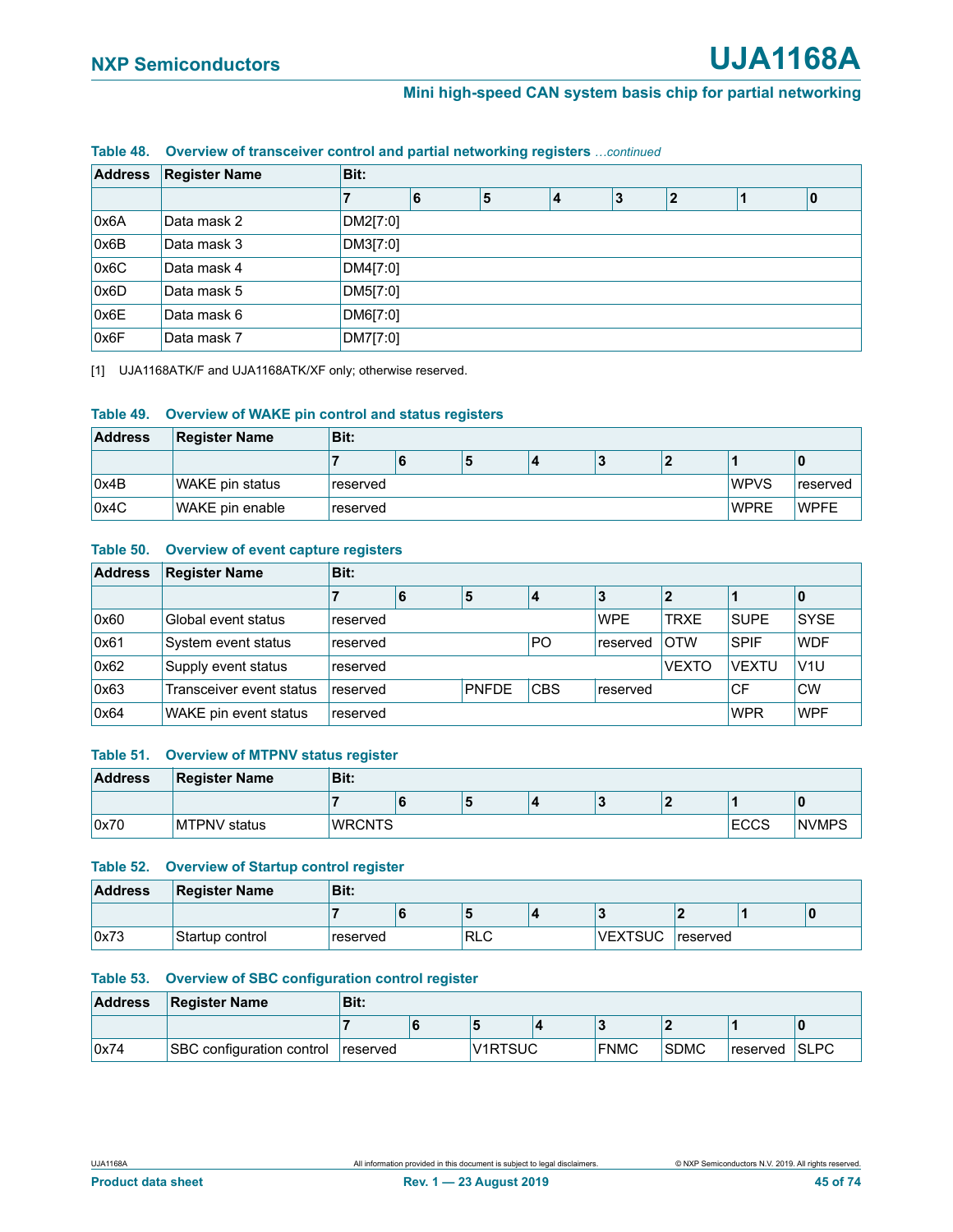#### **Table 54. Overview of CRC control register**

| <b>Address</b> | <b>Register Name</b>     | Bit:      |  |   |  |  |  |  |  |  |  |
|----------------|--------------------------|-----------|--|---|--|--|--|--|--|--|--|
|                |                          |           |  | ю |  |  |  |  |  |  |  |
| 0x75           | <b>MTPNV CRC control</b> | CRCCI7:01 |  |   |  |  |  |  |  |  |  |

#### <span id="page-45-0"></span>**Table 55. Overview of Identification register**

| <b>Address</b> | <b>Register Name</b> | Bit:            |   |   |  |  |   |
|----------------|----------------------|-----------------|---|---|--|--|---|
|                |                      |                 | х | ю |  |  | C |
| 0x7E           | Identification       | <b>IDS[7:0]</b> |   |   |  |  |   |

# **7.16.3 Register configuration in UJA1168A operating modes**

A number of register bits may change state automatically when the UJA1168A switches from one operating mode to another. This is particularly evident when the UJA1168A switches to Off mode. These changes are summarized in [Table 56](#page-45-1). If an SPI transmission is in progress when the UJA1168A changes state, the transmission is ignored (automatic state changes have priority).

# <span id="page-45-1"></span>**Table 56. Register bit settings in UJA1168A operating modes Symbol Off (power-on default) Standby Normal Sleep Overtemp Reset** CBS  $|0 \rangle$  no change  $|$  no change  $|$  no change  $|$  no change  $|$  no change CBSE  $|0$  no change no change no change no change no change no change CBSS |1 |actual state |actual state |no change |actual state |actual state CDR 101 ho change no change no change no change no change no change CF  $\vert$  0  $\vert$  no change  $\vert$  no change  $\vert$  no change  $\vert$  no change  $\vert$  no change CFDC  $|0$  no change  $|$  no change  $|$  no change  $|$  no change  $|$  no change CFE  $|0$  no change no change no change no change no change no change  $\mathsf{CFS}$  actual state actual state actual state actual state actual state actual state CMC  $\vert$  00  $\vert$  no change  $\vert$  no change  $\vert$  no change  $\vert$  no change  $\vert$  no change  $\textsf{\small COSCS}\hspace{10pt} \begin{array}{|\sf actual state}\end{array}\qquad \text{\small actual state}\qquad \text{\small actual state}\qquad \text{\small actual state}\qquad \text{\small actual state}$ CPNC  $\vert$  0  $\vert$  no change  $\vert$  no change  $\vert$  no change  $\vert$  no change ino change  $\textsf{CPNER} \quad \quad \textcolor{red}{\mid} \quad \quad \quad \textcolor{red}{\mid} \quad \textsf{actual state} \quad \quad \textcolor{red}{\mid} \quad \textsf{actual state} \quad \quad \textsf{actual state} \quad \quad \textsf{actual state}$  $\textsf{CPNS} \qquad \begin{matrix} \begin{matrix} \end{matrix} & \begin{matrix} \end{matrix} & \begin{matrix} \end{matrix} \end{matrix} \end{matrix}$  actual state actual state actual state actual state actual state actual state CRCC  $|00000000|$  no change  $|$  no change  $|$  no change  $|$  no change  $|$  no change  $\begin{matrix} \textsf{CTS} & \hspace{15.5mm} \textsf{0} & \hspace{15.5mm} \textsf{0} & \hspace{15.5mm} \textsf{actual state} & \hspace{15.5mm} \textsf{0} & \hspace{15.5mm} \textsf{0} & \hspace{15.5mm} \textsf{0} \end{matrix}$ CW  $\vert$  0  $\vert$  no change  $\vert$  no change  $\vert$  no change  $\vert$  no change  $\vert$  no change CWE  $|0$  no change no change no change no change no change no change DMn 111111111 no change no change no change no change no change no change DLC  $|0000|$  no change  $|$  no change no change no change no change no change  $\texttt{ECCS} \qquad \text{\parbox{0.5in}{\texttt{actual state}} \qquad \text{\parbox{0.5in}{\texttt{actual state}} \qquad \text{\parbox{0.5in}{\texttt{actual state}}} \qquad \text{\parbox{0.5in}{\texttt{actual state}} \qquad \text{\parbox{0.5in}{\texttt{actual state}}}$ FNMC MTPNV MTPNV MTPNV MTPNV MTPNV MTPNV  $\begin{array}{c|c} \textsf{FMNS} & \begin{array}{c} \textsf{0} \end{array} & \textsf{actual state} \end{array} \end{array}$ GPMn |00000000 |no change |no change |no change |no change |no change IDn  $|00000000|$  no change  $|$ no change  $|$ no change  $|$ no change  $|$ no change

IDE  $|0$  no change no change no change no change no change no change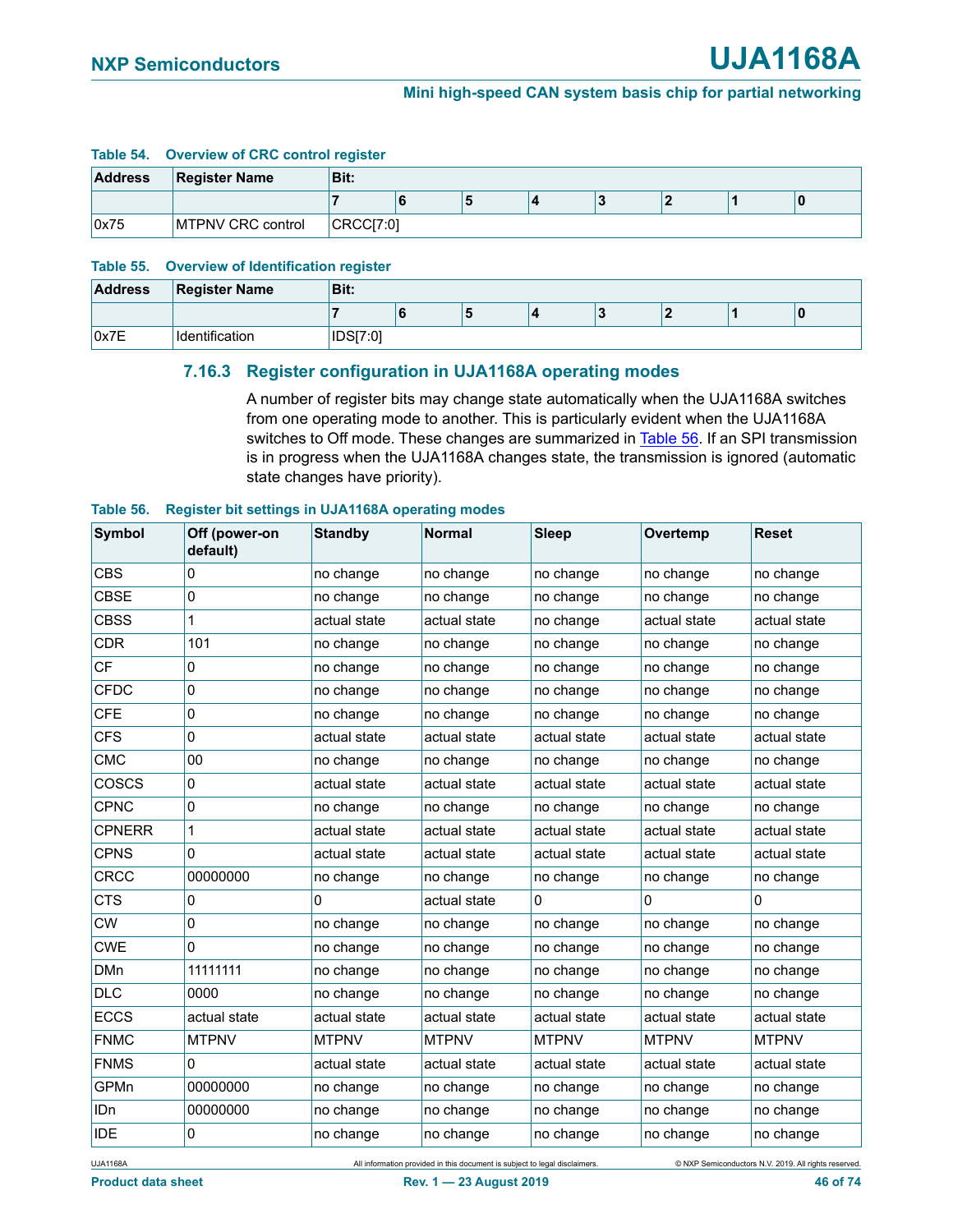#### **Table 56. Register bit settings in UJA1168A operating modes** *…continued*

| <b>Symbol</b>         | Off (power-on<br>default)    | <b>Standby</b> | <b>Normal</b> | <b>Sleep</b> | Overtemp     | <b>Reset</b> |
|-----------------------|------------------------------|----------------|---------------|--------------|--------------|--------------|
| <b>IDS</b>            | see Table 44                 | no change      | no change     | no change    | no change    | no change    |
| <b>LKnC</b>           | 0                            | no change      | no change     | no change    | no change    | no change    |
| <b>MC</b>             | 100                          | 100            | 111           | 001          | don't care   | 100          |
| <b>NMS</b>            | 1                            | no change      | 0             | no change    | no change    | no change    |
| <b>NVMPS</b>          | actual state                 | actual state   | actual state  | actual state | actual state | actual state |
| <b>NWP</b>            | 0100                         | no change      | no change     | no change    | 0100         | 0100         |
| <b>OTW</b>            | 0                            | no change      | no change     | no change    | no change    | no change    |
| <b>OTWE</b>           | 0                            | no change      | no change     | no change    | no change    | no change    |
| <b>OTWS</b>           | $\pmb{0}$                    | actual state   | actual state  | actual state | actual state | actual state |
| <b>PNCOK</b>          | 0                            | no change      | no change     | no change    | no change    | no change    |
| <b>PNDM</b>           | 1                            | no change      | no change     | no change    | no change    | no change    |
| <b>PNFDE</b>          | 0                            | no change      | no change     | no change    | no change    | no change    |
| PO                    | 1                            | no change      | no change     | no change    | no change    | no change    |
| <b>RLC</b>            | <b>MTPNV</b>                 | <b>MTPNV</b>   | <b>MTPNV</b>  | <b>MTPNV</b> | <b>MTPNV</b> | <b>MTPNV</b> |
| <b>RSS</b>            | 00000                        | no change      | no change     | no change    | 10010        | reset source |
| <b>SDMC</b>           | <b>MTPNV</b>                 | <b>MTPNV</b>   | <b>MTPNV</b>  | <b>MTPNV</b> | <b>MTPNV</b> | <b>MTPNV</b> |
| <b>SDMS</b>           | 0                            | actual state   | actual state  | actual state | actual state | actual state |
| <b>SLPC</b>           | <b>MTPNV</b>                 | <b>MTPNV</b>   | <b>MTPNV</b>  | <b>MTPNV</b> | <b>MTPNV</b> | <b>MTPNV</b> |
| <b>SPIF</b>           | 0                            | no change      | no change     | no change    | no change    | no change    |
| <b>SPIFE</b>          | 0                            | no change      | no change     | no change    | no change    | no change    |
| <b>SUPE</b>           | $\pmb{0}$                    | no change      | no change     | no change    | no change    | no change    |
| <b>SYSE</b>           | 1                            | no change      | no change     | no change    | no change    | no change    |
| <b>TRXE</b>           | 0                            | no change      | no change     | no change    | no change    | no change    |
| V1RTC                 | defined by<br><b>V1RTSUC</b> | no change      | no change     | no change    | no change    | no change    |
| V1RTSUC               | <b>MTPNV</b>                 | <b>MTPNV</b>   | <b>MTPNV</b>  | <b>MTPNV</b> | <b>MTPNV</b> | <b>MTPNV</b> |
| V <sub>1</sub> S      | 0                            | actual state   | actual state  | actual state | actual state | actual state |
| V1UE                  | 0                            | no change      | no change     | no change    | no change    | no change    |
| V1U                   | 0                            | no change      | no change     | no change    | no change    | no change    |
| <b>VCS</b>            | 0                            | actual state   | actual state  | actual state | actual state | actual state |
| <b>VEXTC</b>          | defined by<br><b>VEXTSUC</b> | no change      | no change     | no change    | no change    | no change    |
| VEXTO <sup>[1]</sup>  | 0                            | no change      | no change     | no change    | no change    | no change    |
| VEXTOE <sup>[1]</sup> | 0                            | no change      | no change     | no change    | no change    | no change    |
| VEXTS[1]              | 00                           | actual state   | actual state  | actual state | actual state | actual state |
| <b>VEXTSUC</b>        | <b>MTPNV</b>                 | <b>MTPNV</b>   | <b>MTPNV</b>  | <b>MTPNV</b> | <b>MTPNV</b> | <b>MTPNV</b> |
| VEXTU <sup>[1]</sup>  | 0                            | no change      | no change     | no change    | no change    | no change    |
| VEXTUE <sup>[1]</sup> | 0                            | no change      | no change     | no change    | no change    | no change    |
| <b>WDF</b>            | 0                            | no change      | no change     | no change    | no change    | no change    |
| <b>WDS</b>            | 0                            | actual state   | actual state  | actual state | actual state | actual state |
| <b>WMC</b>            | $[2]$                        | no change      | no change     | no change    | no change    | $[2]$        |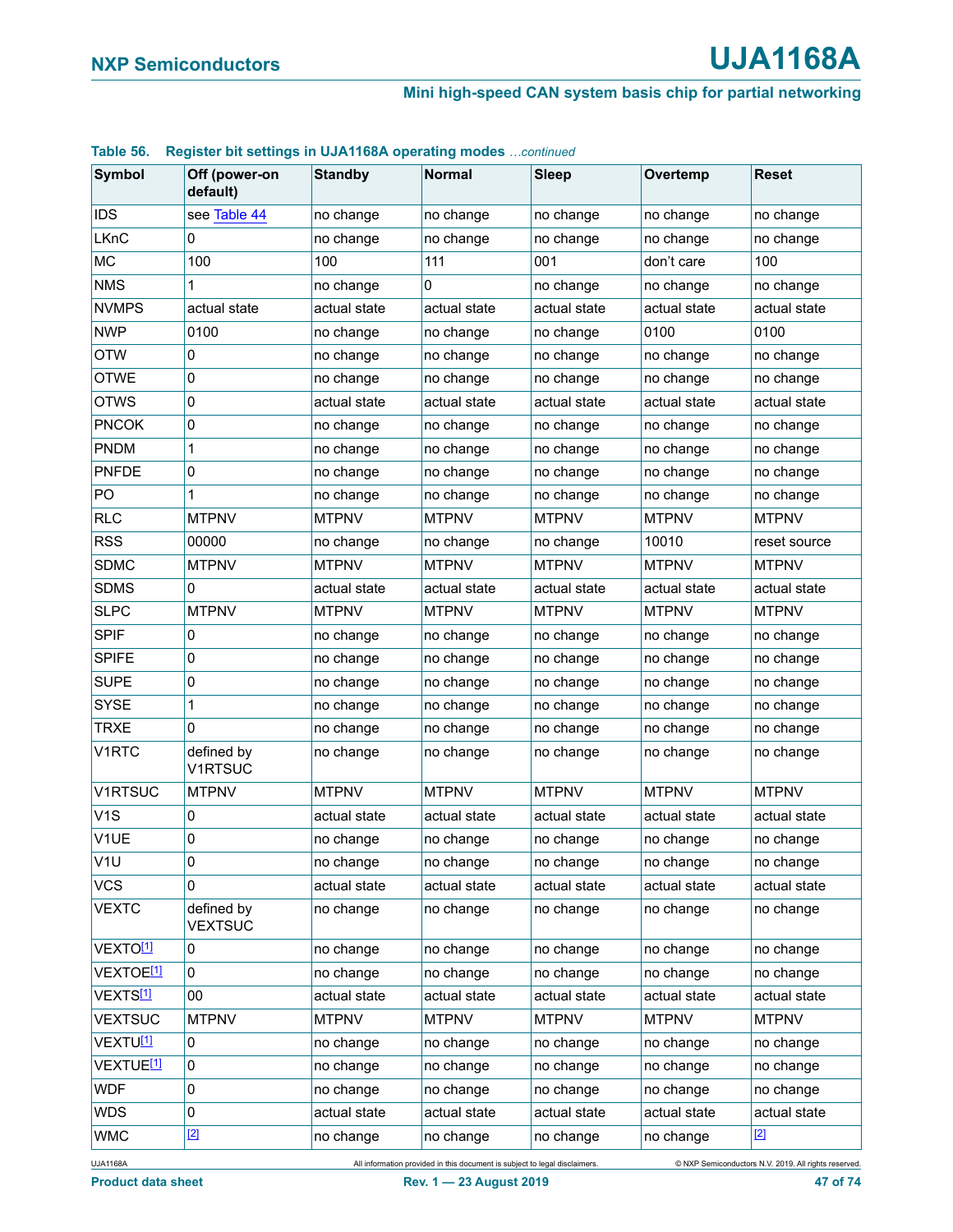#### **Table 56. Register bit settings in UJA1168A operating modes** *…continued*

| Symbol        | Off (power-on<br>default) | <b>Standby</b> | <b>Normal</b> | Sleep        | Overtemp     | <b>Reset</b> |
|---------------|---------------------------|----------------|---------------|--------------|--------------|--------------|
| <b>WPE</b>    | 0                         | no change      | no change     | no change    | no change    | no change    |
| <b>WPF</b>    | 0                         | no change      | no change     | no change    | no change    | no change    |
| <b>WPR</b>    | 0                         | no change      | no change     | no change    | no change    | no change    |
| <b>WPFE</b>   | 0                         | no change      | no change     | no change    | no change    | no change    |
| <b>WPRE</b>   | 0                         | no change      | no change     | no change    | no change    | no change    |
| <b>WPVS</b>   | 10                        | no change      | no change     | no change    | no change    | no change    |
| <b>WRCNTS</b> | actual state              | actual state   | actual state  | actual state | actual state | actual state |

<span id="page-47-0"></span>[1] Only in variants with a VEXT pin.

<span id="page-47-1"></span>[2] 001 if SDMC = 1; otherwise 010.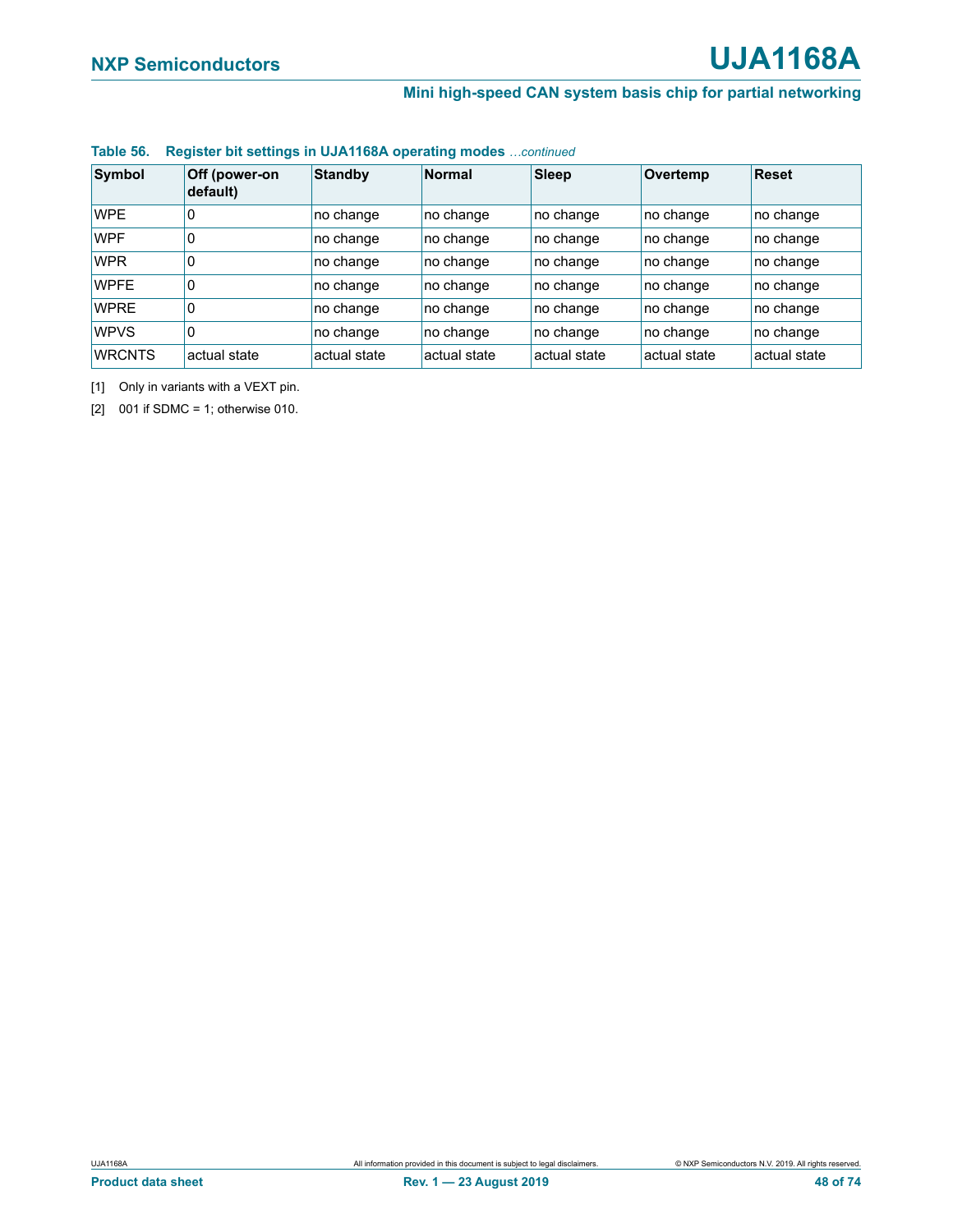# **8. Limiting values**

#### **Table 57. Limiting values**

*In accordance with the Absolute Maximum Rating System (IEC 60134).*

| <b>Symbol</b>     | <b>Parameter</b>                         | <b>Conditions</b>                                                                                                                                 | <b>Min</b> | <b>Max</b>     | <b>Unit</b>     |
|-------------------|------------------------------------------|---------------------------------------------------------------------------------------------------------------------------------------------------|------------|----------------|-----------------|
| $V_{x}$           | voltage on pin x[1]                      | $[2]$<br>pin V1                                                                                                                                   | $-0.2$     | $+6$           | $\vee$          |
|                   |                                          | $[3]$<br>pins TXD, RXD, SDI, SDO, SCK, SCSN, RSTN                                                                                                 | $-0.2$     | $V_{V1}$ + 0.2 | $\vee$          |
|                   |                                          | pins INH, VEXT, WAKE                                                                                                                              | -18        | $+40$          | V               |
|                   |                                          | pin BAT                                                                                                                                           | $-0.2$     | $+40$          | $\vee$          |
|                   |                                          | pins CANH and CANL with respect to any other pin                                                                                                  | -58        | $+58$          | $\vee$          |
| $V_{(CANH-CANL)}$ | voltage between pin<br>CANH and pin CANL |                                                                                                                                                   | $-40$      | $+40$          | $\vee$          |
| $V_{\text{trt}}$  | transient voltage                        | $[4]$<br>on pins CANL, CANH, WAKE, VEXT, BAT                                                                                                      |            |                |                 |
|                   |                                          | pulse 1                                                                                                                                           | $-100$     |                | V               |
|                   |                                          | pulse 2a                                                                                                                                          |            | 75             | $\vee$          |
|                   |                                          | pulse 3a                                                                                                                                          | $-150$     |                | $\vee$          |
|                   |                                          | pulse 3b                                                                                                                                          |            | 100            | V               |
| V <sub>ESD</sub>  | electrostatic discharge                  | [5]<br>IEC 61000-4-2 (150 pF, 330 $\Omega$ ) discharge circuit                                                                                    |            |                |                 |
|                   | voltage                                  | on pins CANH and CANL; pin BAT with capacitor;<br>pin WAKE with 10 nF capacitor and 10 $k\Omega$ resistor;<br>pin VEXT with 2.2 $\mu$ F capacitor | -6         | $+6$           | kV              |
|                   |                                          | Human Body Model (HBM)                                                                                                                            |            |                |                 |
|                   |                                          | [6]<br>on any pin                                                                                                                                 | $-2$       | $+2$           | kV              |
|                   |                                          | $[7]$<br>on pins BAT, WAKE, VEXT                                                                                                                  | $-4$       | $+4$           | kV              |
|                   |                                          | [8]<br>on pins CANH, CANL                                                                                                                         | $-8$       | $+8$           | kV              |
|                   |                                          | [9]<br>Machine Model (MM)                                                                                                                         |            |                |                 |
|                   |                                          | on any pin                                                                                                                                        | $-100$     | $+100$         | V               |
|                   |                                          | $[10]$<br>Charged Device Model (CDM)                                                                                                              |            |                |                 |
|                   |                                          | on corner pins                                                                                                                                    | $-750$     | $+750$         | $\vee$          |
|                   |                                          | on any other pin                                                                                                                                  | $-500$     | $+500$         | $\vee$          |
| $T_{vi}$          | virtual junction                         | $[11]$                                                                                                                                            | $-40$      | $+150$         | $\rm ^{\circ}C$ |
|                   | temperature                              | when programming the MTPNV cells                                                                                                                  | 0          | $+125$         | $\circ$ C       |
| $T_{\text{stg}}$  | storage temperature                      |                                                                                                                                                   | $-55$      | $+150$         | $^{\circ}C$     |

<span id="page-48-1"></span>[1] The device can sustain voltages up to the specified values over the product lifetime, provided applied voltages (including transients) never exceed these values.

<span id="page-48-0"></span>[2] When the device is not powered up,  $I_{V1}$  (max) = 25 mA.

<span id="page-48-5"></span>[3] Maximum voltage should never exceed 6 V.

<span id="page-48-4"></span>[4] Verified by an external test house according to IEC TS 62228, Section 4.2.4; parameters for standard pulses defined in ISO7637 part 2.

<span id="page-48-2"></span>[5] Verified by an external test house according to IEC TS 62228, Section 4.3.

<span id="page-48-6"></span>[6] According to AEC-Q100-002.

- <span id="page-48-8"></span>[7] Pins stressed to reference group containing all grounds, emulating the application circuit ([Figure 17\)](#page-60-0). HBM pulse as specified in AEC-Q100-002 used.
- <span id="page-48-3"></span>[8] Pins stressed to reference group containing all ground and supply pins, emulating the application circuit ([Figure 17](#page-60-0)). HBM pulse as specified in AEC-Q100-002 used.
- <span id="page-48-7"></span>[9] According to AEC-Q100-003.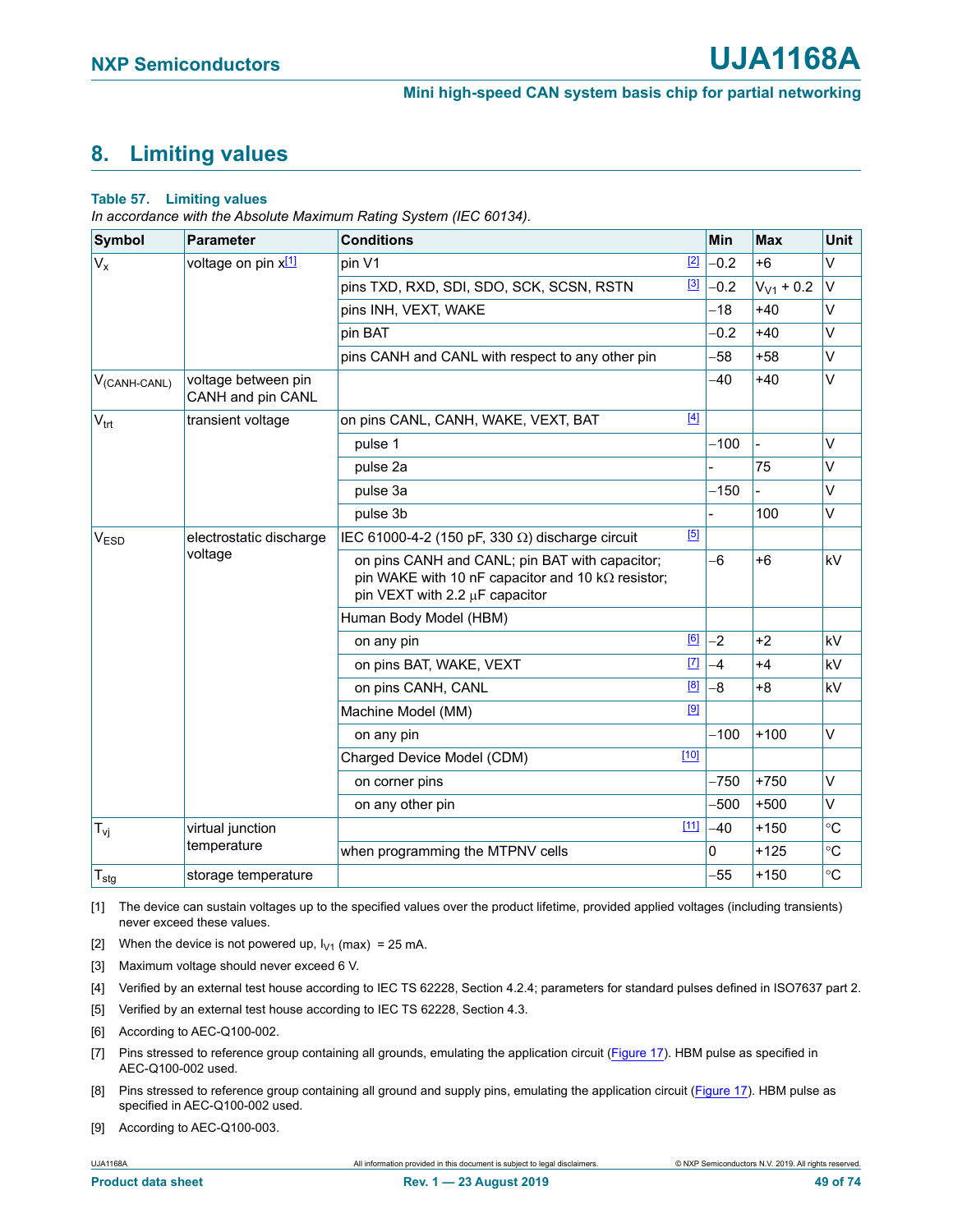- <span id="page-49-0"></span>[10] According to AEC-Q100-011.
- <span id="page-49-1"></span>[11] In accordance with IEC 60747-1. An alternative definition of virtual junction temperature is: T<sub>vj</sub> = T<sub>amb</sub> + P × R<sub>th(j-a)</sub>, where R<sub>th(j-a)</sub> is a fixed value used in the calculation of T<sub>vj</sub>. The rating for T<sub>vj</sub> limits the allowable combinations of power dissipation (P) and ambient temperature (T<sub>amb</sub>).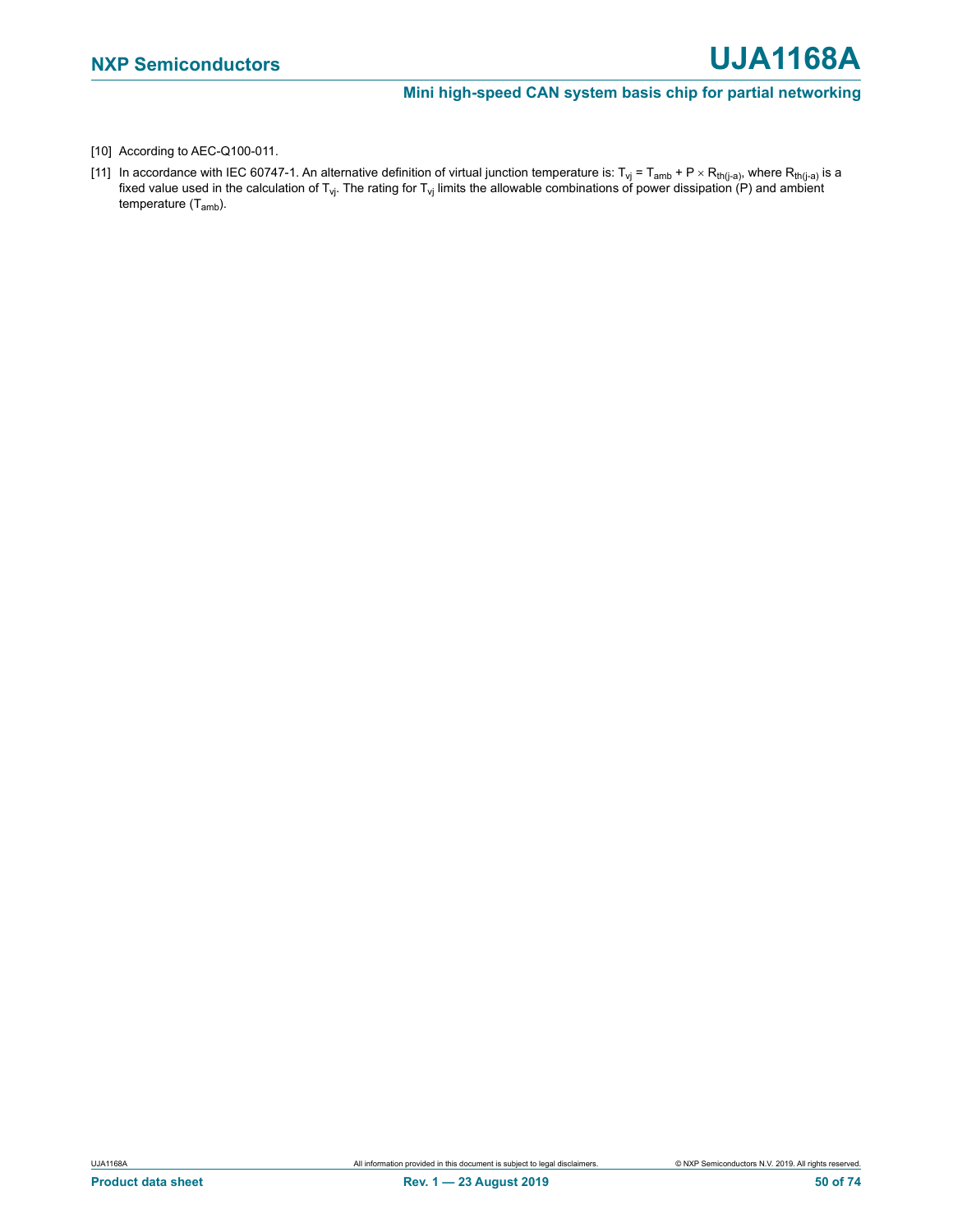# **9. Thermal characteristics**

|                | Table 58. Thermal characteristics                           |                   |     |      |
|----------------|-------------------------------------------------------------|-------------------|-----|------|
| Symbol         | Parameter                                                   | <b>Conditions</b> | Typ | Unit |
| $R_{th(vj-a)}$ | thermal resistance from virtual junction to ambient HVSON14 |                   | 60  | K/W  |

<span id="page-50-1"></span>[1] According to JEDEC JESD51-2, JESD51-5 and JESD51-7 at natural convection on 2s2p board. Board with two inner copper layers (thickness: 35  $\mu$ m) and thermal via array under the exposed pad connected to the first inner copper layer (thickness: 70  $\mu$ m).

# **10. Static characteristics**

### <span id="page-50-0"></span>**Table 59. Static characteristics**

 $T_{Vj}$  = -40 °C to +150 °C;  $V_{BAT}$  = 3 V to 28 V;  $R_L$  =  $R_{(CAMH-CANL)}$  = 60  $\Omega$ ; all voltages are defined with respect to ground; *positive currents flow into the IC; typical values are given at V<sub>BAT</sub> = 13 V; unless otherwise specified.<sup>[1]</sup>* 

| <b>Symbol</b>          | <b>Parameter</b>                                                                                           | <b>Conditions</b>                                                                                                                                         | Min            | <b>Typ</b>     | <b>Max</b> | Unit    |
|------------------------|------------------------------------------------------------------------------------------------------------|-----------------------------------------------------------------------------------------------------------------------------------------------------------|----------------|----------------|------------|---------|
| <b>Supply; pin BAT</b> |                                                                                                            |                                                                                                                                                           |                |                |            |         |
| $V_{th(det)pon}$       | power-on detection threshold<br>voltage                                                                    | $VBAT$ rising                                                                                                                                             | 4.2            |                | 4.55       | V       |
| $V_{th(det)pdf}$       | power-off detection threshold<br>voltage                                                                   | $V_{BAT}$ falling                                                                                                                                         | 2.8            |                | 3          | V       |
| $V_{uvr(CAN)}$         | CAN undervoltage recovery<br>voltage                                                                       | $VBAT$ rising                                                                                                                                             | 4.5            |                | 5          | $\vee$  |
| $V_{uvd(CAN)}$         | CAN undervoltage detection<br>voltage                                                                      | V <sub>BAT</sub> falling                                                                                                                                  | 4.2            |                | 4.55       | V       |
| $I_{BAT}$              | battery supply current                                                                                     | Normal mode; MC = 111;                                                                                                                                    |                |                |            |         |
|                        |                                                                                                            | <b>CAN Active mode</b>                                                                                                                                    |                |                |            |         |
|                        |                                                                                                            | CAN recessive; $V_{TXD} = V_{V1}$                                                                                                                         | $\overline{a}$ | 4              | 7.5        | mA      |
|                        |                                                                                                            | CAN dominant; $V_{TXD} = 0 V$                                                                                                                             |                | 46             | 67         | mA      |
|                        | Sleep mode; MC = 001;<br>CAN Offline mode;<br>$V_{BAT} = 7 V$ to 18 V;<br>–40 °C < T <sub>vi</sub> < 85 °C |                                                                                                                                                           | $[2]$          | 65             | μA         |         |
|                        |                                                                                                            | Standby mode; MC = 100;<br>CWE = 1; CAN Offline mode;<br>$I_{V1} = 0$ µA; $V_{BAT} = 7$ V to 18 V;<br>–40 °C < T <sub>vi</sub> < 85 °C                    |                | $[2]$          | 91         | $\mu$ A |
|                        |                                                                                                            | additional current in CAN Offline<br>Bias mode;<br>$-40 °C < T_{vi} < 85 °C$                                                                              |                | 38             | 55         | μA      |
|                        |                                                                                                            | $[3]$<br>additional current in CAN Offline<br>Bias mode with active partial<br>networking decoder;<br>Standby or Sleep mode;<br>$-40 °C < T_{vi} < 85 °C$ |                | 0.4            | 0.65       | mA      |
|                        |                                                                                                            | additional current from WAKE<br>input; WPRE = WPFE = $1$ ;<br>$-40 °C < T_{vi} < 85 °C$                                                                   |                | $\overline{2}$ | 3          | $\mu$ A |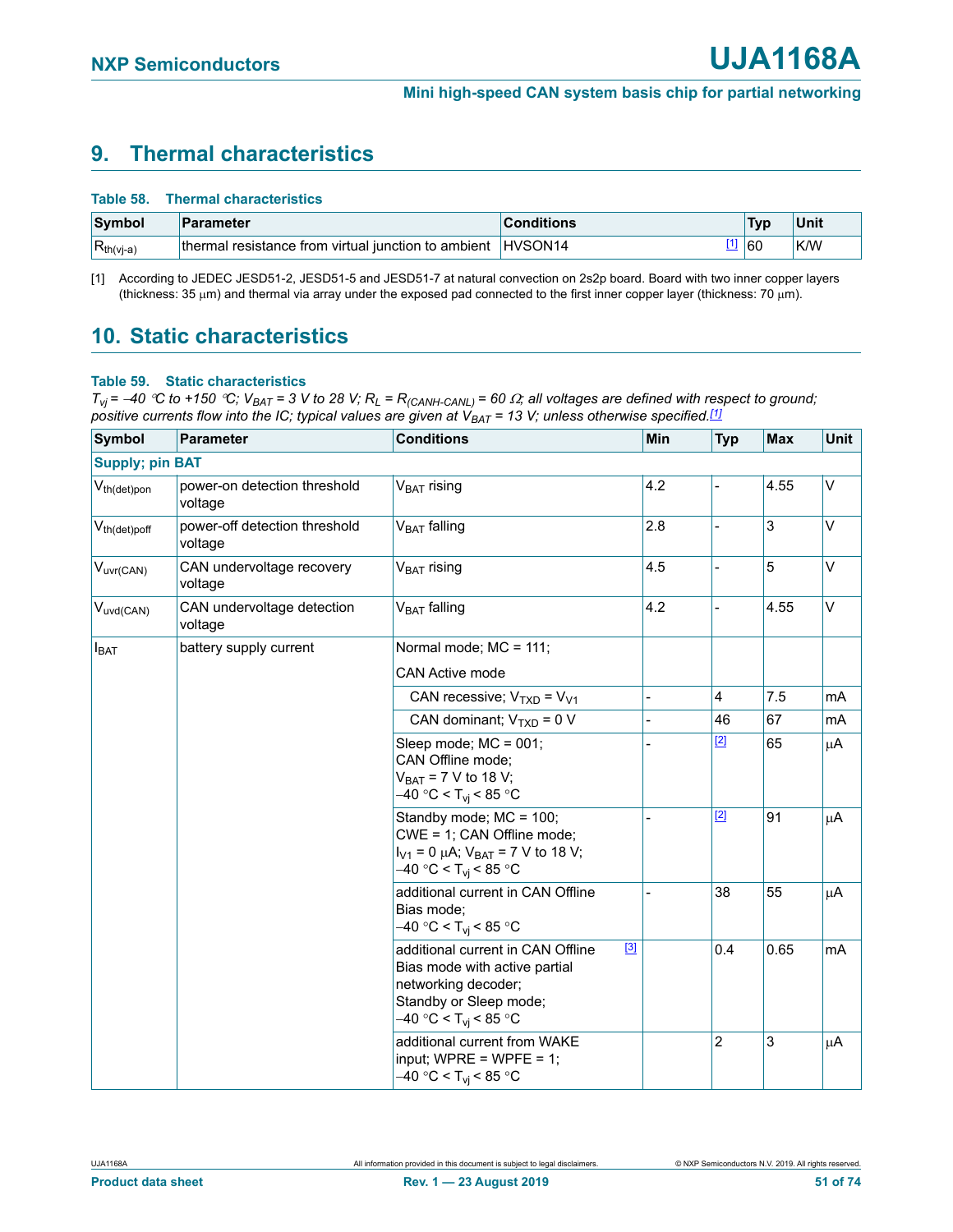# **Table 59. Static characteristics** *…continued*

 $T_{Vj}$  = -40 °C to +150 °C;  $V_{BAT}$  = 3 V to 28 V;  $R_L$  = R<sub>(CANH-CANL)</sub> = 60  $\Omega$ ; all voltages are defined with respect to ground; *positive currents flow into the IC; typical values are given at VBAT = 13 V; unless otherwise specified.[1]*

| <b>Symbol</b>                 | Parameter                                                  | <b>Conditions</b>                                                                                                                                  | Min                              | <b>Typ</b> | <b>Max</b>                                           | Unit      |
|-------------------------------|------------------------------------------------------------|----------------------------------------------------------------------------------------------------------------------------------------------------|----------------------------------|------------|------------------------------------------------------|-----------|
| <b>Voltage source: pin V1</b> |                                                            |                                                                                                                                                    |                                  |            |                                                      |           |
| $V_{\rm O}$                   | output voltage                                             | $V_{BAT} = 5.5 V$ to 28 V;<br>$I_{V1}$ = -120 mA to 0 mA; $V_{TXD}$ = $V_{V1}$                                                                     | 4.9                              | 5          | 5.1                                                  | V         |
|                               |                                                            | $V_{BAT} = 5.65 V$ to 28 V;<br>$I_{V1} = -150$ mA to 0 mA;<br>$VTXD = VV1$                                                                         | 4.9                              | 5          | 5.1                                                  | V         |
|                               |                                                            | $V_{BAT} = 5.65 V$ to 28 V;<br>$I_{V1} = -100$ mA to 0 mA;<br>$VTXD = 0 V; VCANH = 0 V$                                                            | 4.9                              | 5          | 5.1                                                  | V         |
| $\Delta V_{ret(RAM)}$         | RAM retention voltage difference                           | between V <sub>BAT</sub> and V <sub>V1</sub>                                                                                                       |                                  |            |                                                      |           |
|                               |                                                            | $V_{BAT}$ = 2 V to 3 V; $I_{V1}$ = -2 mA                                                                                                           |                                  |            | 100                                                  | mV        |
|                               |                                                            | $^{[3]}$<br>$V_{BAT}$ = 2 V to 3 V; $I_{V1}$ = -200 $\mu$ A                                                                                        |                                  |            | 10                                                   | mV        |
| $R_{(BAT-V1)}$                | resistance between pin BAT and                             | $V_{BAT} = 4 V$ to 6 V; $I_{V1} = -120$ mA                                                                                                         |                                  |            | 5                                                    | Ω         |
|                               | pin V1                                                     | $V_{BAT} = 3 V$ to 4 V; $I_{V1} = -40$ mA                                                                                                          |                                  | 2.625      |                                                      | Ω         |
| $V_{uvd}$                     | undervoltage detection voltage                             | $V_{uvd(nom)} = 90 %$                                                                                                                              | 4.5                              |            | 4.75                                                 | V         |
|                               |                                                            | $V_{uvd(nom)} = 80%$                                                                                                                               | 4                                |            | 4.25                                                 | V         |
|                               |                                                            | $V_{uvd(nom)} = 70 %$                                                                                                                              | 3.5                              |            | 3.75                                                 | V         |
|                               |                                                            | $V_{uvd(nom)} = 60 %$                                                                                                                              | 3                                |            | 3.25                                                 | V         |
| V <sub>uvr</sub>              | undervoltage recovery voltage                              |                                                                                                                                                    | 4.5                              |            | 4.75                                                 | V         |
| I <sub>O</sub> (sc)           | short-circuit output current                               |                                                                                                                                                    | $-300$                           |            | $-150$                                               | mA        |
| $I_{CAN(int)V1}$              | internal CAN supply current from<br>V <sub>1</sub>         | Normal mode; MC = 111; CAN<br>Active mode; CAN dominant;<br>$VTXD = 0 V; short-circuit on bus$<br>lines;<br>$-3 V < (V_{CANH} = V_{CANL}) < +18 V$ |                                  |            | 59                                                   | mA        |
|                               | Voltage source: VEXT (UJA1168ATK/X and UJA1168ATK/XF only) |                                                                                                                                                    |                                  |            |                                                      | V         |
| $V_{\rm O}$                   | output voltage                                             | $V_{BAT} = 6.5 V$ to 28 V;<br>$I_{\text{VEXT}} = -30$ mA to 0 mA                                                                                   | 4.9                              | 5          | 5.1                                                  |           |
| $V_{uvd}$                     | undervoltage detection voltage                             |                                                                                                                                                    | 4.5                              |            | 4.75                                                 | V         |
| Vovd                          | overvoltage detection voltage                              |                                                                                                                                                    | 6.5                              |            | 7                                                    | $\vee$    |
| $I_{O(\mathrm{sc})}$          | short-circuit output current                               |                                                                                                                                                    | $-125$                           |            | $-30$                                                | mA        |
|                               | Voltage source: INH (UJA1168ATK and UJA1168ATK/F only)     |                                                                                                                                                    |                                  |            |                                                      |           |
| $V_{\rm O}$                   | output voltage                                             | $I_{INH} = -180 \mu A$                                                                                                                             | <b>V<sub>BAT</sub></b><br>$-0.8$ |            | V <sub>BAT</sub>                                     | V         |
| $R_{pd}$                      | pull-down resistance                                       | Sleep mode                                                                                                                                         | 3                                | $\vert 4$  | 5                                                    | $M\Omega$ |
|                               | Serial peripheral interface inputs; pins SDI, SCK and SCSN |                                                                                                                                                    |                                  |            |                                                      |           |
| $V_{th(sw)}$                  | switching threshold voltage                                |                                                                                                                                                    | 0.25V <sub>V1</sub>              |            | 0.75V <sub>V1</sub>                                  | $\vee$    |
| V <sub>th(sw)hys</sub>        | switching threshold voltage<br>hysteresis                  |                                                                                                                                                    | 0.05V <sub>V1</sub>              |            |                                                      | V         |
| $R_{pd(SCK)}$                 | pull-down resistance on pin SCK                            |                                                                                                                                                    | 40                               | 60         | 80                                                   | $k\Omega$ |
| $R_{pu(SCSN)}$                | pull-up resistance on pin SCSN                             |                                                                                                                                                    | 40                               | 60         | 80                                                   | kΩ        |
| $R_{pd(SDI)}$                 | pull-down resistance on pin SDI                            | $V_{SDI}$ < $V_{th(sw)}$                                                                                                                           | 40                               | 60         | 80                                                   | kΩ        |
| $R_{pu(SDI)}$                 | pull-up resistance on pin SDI                              | $V_{SDI}$ > $V_{th(sw)}$                                                                                                                           | 40                               | 60         | 80                                                   | kΩ        |
| <b>UJA1168A</b>               |                                                            | All information provided in this document is subject to legal disclaimers                                                                          |                                  |            | C NXP Semiconductors N.V. 2019. All rights reserved. |           |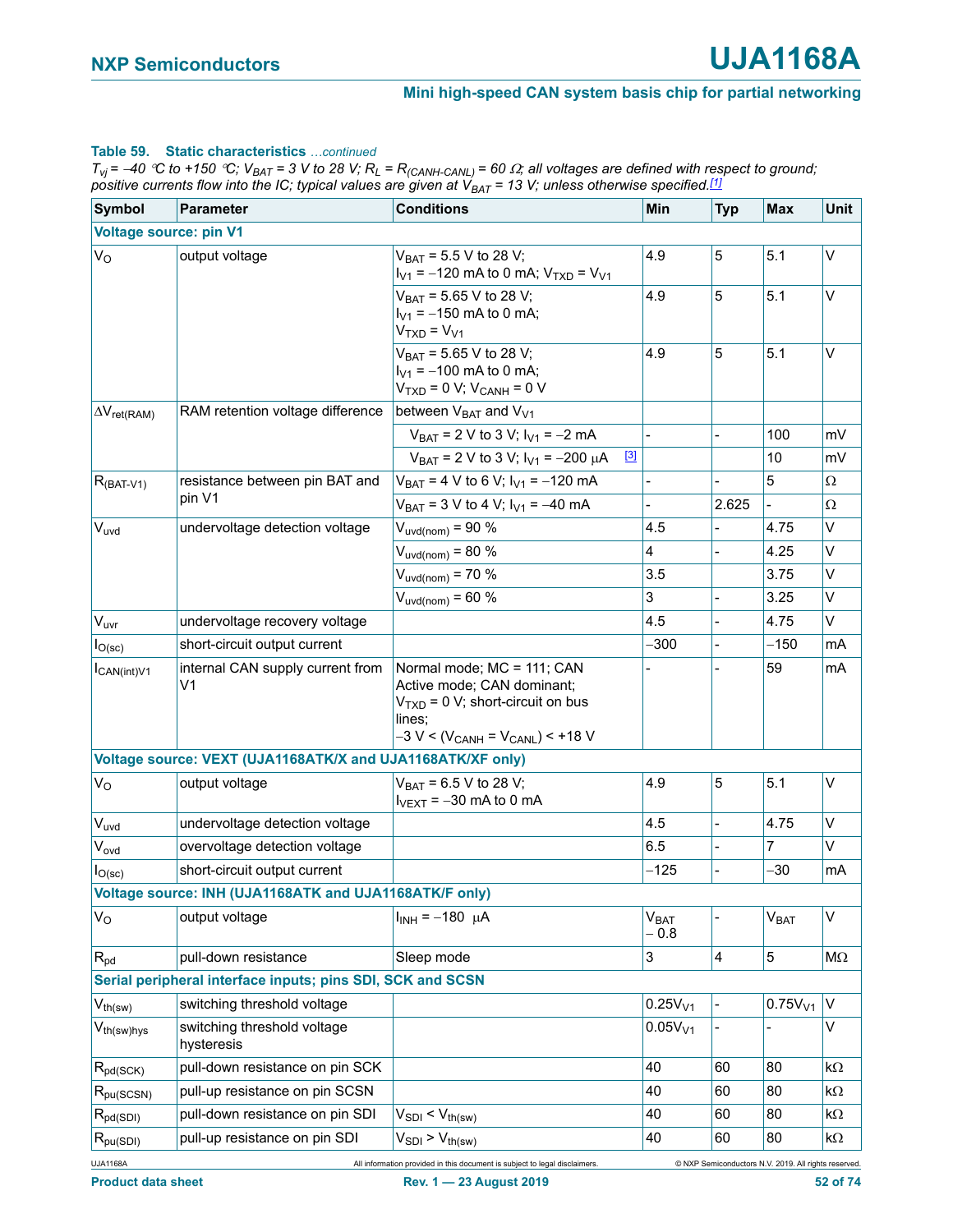#### **Table 59. Static characteristics** *…continued*

 $T_{Vj}$  = -40 °C to +150 °C;  $V_{BAT}$  = 3 V to 28 V;  $R_L$  = R<sub>(CANH-CANL)</sub> = 60  $\Omega$ ; all voltages are defined with respect to ground; *positive currents flow into the IC; typical values are given at VBAT = 13 V; unless otherwise specified.[1]*

| <b>Symbol</b>            | <b>Parameter</b>                                 | <b>Conditions</b>                                                                                                           | Min                 | <b>Typ</b> | <b>Max</b>          | Unit      |
|--------------------------|--------------------------------------------------|-----------------------------------------------------------------------------------------------------------------------------|---------------------|------------|---------------------|-----------|
|                          | Serial peripheral interface data output; pin SDO |                                                                                                                             |                     |            |                     |           |
| V <sub>OH</sub>          | HIGH-level output voltage                        | $I_{OH} = -4$ mA                                                                                                            | $V_{V1} - 0.4$      |            | -                   | V         |
| $V_{OL}$                 | LOW-level output voltage                         | $I_{OL}$ = 4 mA                                                                                                             |                     |            | 0.4                 | V         |
| $I_{LO(off)}$            | off-state output leakage current                 | $V_{SCSN}$ = $V_{V1}$ ; $V_{O}$ = 0 V to $V_{V1}$                                                                           | -5                  |            | $+5$                | μA        |
|                          | <b>CAN transmit data input; pin TXD</b>          |                                                                                                                             |                     |            |                     |           |
| $V_{th(sw)}$             | switching threshold voltage                      |                                                                                                                             | 0.25V <sub>V1</sub> |            | 0.75V <sub>V1</sub> | V         |
| V <sub>th(sw)hys</sub>   | switching threshold voltage<br>hysteresis        |                                                                                                                             | 0.05V <sub>V1</sub> |            |                     | V         |
| $R_{\text{pu}}$          | pull-up resistance                               |                                                                                                                             | 40                  | 60         | 80                  | $k\Omega$ |
|                          | <b>CAN receive data output; pin RXD</b>          |                                                                                                                             |                     |            |                     |           |
| <b>V<sub>OH</sub></b>    | HIGH-level output voltage                        | $I_{OH} = -4$ mA                                                                                                            | $V_{V1} - 0.4$      |            | $\frac{1}{2}$       | V         |
| $V_{OL}$                 | LOW-level output voltage                         | $I_{OL} = 4 mA$                                                                                                             |                     |            | 0.4                 | V         |
| $R_{\text{pu}}$          | pull-up resistance                               | <b>CAN Offline mode</b>                                                                                                     | 40                  | 60         | 80                  | $k\Omega$ |
|                          | Local wake input; pin WAKE                       |                                                                                                                             |                     |            |                     |           |
| $V_{th(sw)r}$            | rising switching threshold voltage               |                                                                                                                             | 2.8                 |            | 4.1                 | V         |
| $V_{th(sw)f}$            | falling switching threshold<br>voltage           |                                                                                                                             | 2.4                 |            | 3.75                | V         |
| $V_{hys(i)}$             | input hysteresis voltage                         |                                                                                                                             | 250                 |            | 800                 | mV        |
| $I_{i}$                  | input current                                    | $T_{vi}$ = -40 °C to +85 °C                                                                                                 |                     |            | 1.5                 | $\mu$ A   |
|                          | High-speed CAN bus lines; pins CANH and CANL     |                                                                                                                             |                     |            |                     |           |
| $V_{O(dom)}$             | dominant output voltage                          | CAN Active mode; $V_{TXD} = 0 V$ ;<br>$t < t_{to (dom)TXD}$                                                                 |                     |            |                     |           |
|                          |                                                  | pin CANH; $R_L$ = 50 $\Omega$ to 65 $\Omega$                                                                                | 2.75                | 3.5        | 4.5                 | V         |
|                          |                                                  | pin CANL; $R_L$ = 50 $\Omega$ to 65 $\Omega$                                                                                | 0.5                 | 1.5        | 2.25                | Λ         |
| V <sub>dom</sub> (TX)sym | transmitter dominant voltage<br>symmetry         | $V_{\text{dom(TX)sym}} = V_{V1} - V_{\text{CANH}} - V_{\text{CANL}};$<br>$V_{V1} = 5 V$                                     | $-400$              |            | $+400$              | mV        |
| V <sub>TXsym</sub>       | transmitter voltage symmetry                     | $\boxed{3}$<br>$V_{TXsvm} = V_{CANH} + V_{CANL}$<br>$[4]$<br>$f_{TXD}$ = 250 kHz, 1 MHz or 2.5 MHz;<br>$C_{SPLIT}$ = 4.7 nF | 0.9V <sub>V1</sub>  |            | 1.1V <sub>V1</sub>  | V         |
| $V_{O(di)}$              | differential output voltage                      | CAN Active mode (dominant);<br>$V_{TXD} = 0 V$ ; $V_{V1} = 4.75 V$ to 5.5 V;<br>$t < t_{to (dom)TXD}$                       |                     |            |                     |           |
|                          |                                                  | $R_L$ = 50 $\Omega$ to 65 $\Omega$                                                                                          | 1.5                 |            | 3                   | V         |
|                          |                                                  | $R_L$ = 45 $\Omega$ to 70 $\Omega$                                                                                          | 1.4                 |            | 3.3                 | V         |
|                          |                                                  | $R_L$ = 2240 $\Omega$                                                                                                       | 1.5                 |            | 5                   | V         |
|                          |                                                  | recessive; $R_L$ = no load                                                                                                  |                     |            |                     |           |
|                          |                                                  | CAN Active/Listen-only/Offline<br>Bias mode; $V_{TXD} = V_{V1}$                                                             | -50                 |            | $+50$               | mV        |
|                          |                                                  | CAN Offline mode                                                                                                            | $-0.2$              |            | $+0.2$              | V         |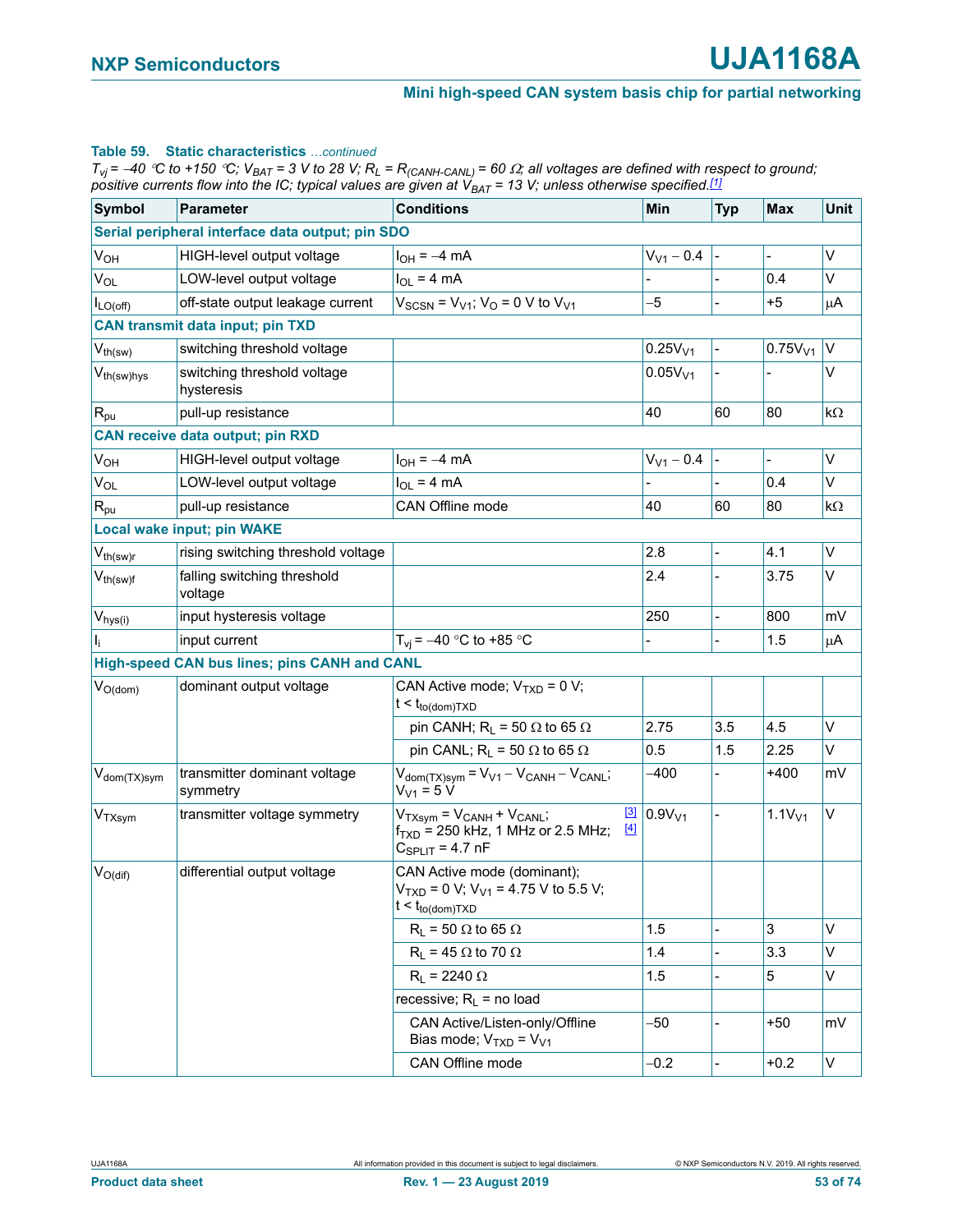### **Table 59. Static characteristics** *…continued*

 $T_{Vj}$  = -40 °C to +150 °C;  $V_{BAT}$  = 3 V to 28 V;  $R_L$  = R<sub>(CANH-CANL)</sub> = 60  $\Omega$ ; all voltages are defined with respect to ground; *positive currents flow into the IC; typical values are given at VBAT = 13 V; unless otherwise specified.[1]*

| Symbol                     | <b>Parameter</b>                                               | <b>Conditions</b>                                                                                                            | Min            | <b>Typ</b>  | <b>Max</b>      | <b>Unit</b>       |
|----------------------------|----------------------------------------------------------------|------------------------------------------------------------------------------------------------------------------------------|----------------|-------------|-----------------|-------------------|
| $ V_{O(\text{rec})} $      | recessive output voltage                                       | CAN Active mode; $VTXD = VV1$<br>$R_L$ = no load                                                                             | $\overline{2}$ | $0.5V_{V1}$ | $\vert 3 \vert$ | Λ                 |
|                            |                                                                | CAN Offline mode;<br>$R_L$ = no load                                                                                         | $-0.1$         |             | $+0.1$          | V                 |
|                            |                                                                | CAN Offline Bias/Listen-only<br>modes; $R_L$ = no load                                                                       | 2              | 2.5         | 3               | V                 |
| $I_{O(\rm sc)$ dom         | dominant short-circuit output<br>current                       | CAN Active mode:<br>$VTXD = 0 V; VV1 = 5 V$                                                                                  |                |             |                 |                   |
|                            |                                                                | pin CANH;<br>$V_{CANH} = -3 V$ to +27 V                                                                                      | $-55$          |             |                 | mA                |
|                            |                                                                | pin CANL;<br>$V_{CANL}$ = -15 V to +18 V                                                                                     |                |             | +55             | mA                |
| $I_{O({\rm sc}){\rm rec}}$ | recessive short-circuit output<br>current                      | $V_{CANL}$ = $V_{CANH}$ = -27 V to +32 V;<br>$VTXD = VV1$                                                                    | $-3$           |             | $+3$            | mA                |
| $V_{th(RX)dif}$            | differential receiver threshold<br>voltage                     | –12 V ≤ V <sub>CANL</sub> ≤ +12 V;<br>–12 V ≤ V <sub>CANH</sub> ≤ +12 V                                                      |                |             |                 |                   |
|                            |                                                                | CAN Active/Listen-only modes                                                                                                 | 0.5            | 0.7         | 0.9             | V                 |
|                            |                                                                | CAN Offline mode                                                                                                             | 0.4            | 0.7         | 1.15            | V                 |
| $V_{rec(RX)}$              | receiver recessive voltage                                     | $-12$ V $\leq$ V <sub>CANL</sub> $\leq$ +12 V;<br>–12 V ≤ V <sub>CANH</sub> ≤ +12 V                                          |                |             |                 |                   |
|                            |                                                                | CAN Active/Listen-only modes                                                                                                 | $-4^{[3]}$     |             | $+0.5$          | Λ                 |
|                            |                                                                | CAN Offline/Offline Bias modes                                                                                               | $-4^{[3]}$     |             | $+0.4$          | Λ                 |
| $ V_{\text{dom}(RX)} $     | receiver dominant voltage                                      | –12 V ≤ V <sub>CANL</sub> ≤ +12 V;<br>–12 V ≤ V <sub>CANH</sub> ≤ +12 V                                                      |                |             |                 |                   |
|                            |                                                                | CAN Active/Listen-only modes                                                                                                 | 0.9            |             | $9.0^{[3]}$     | V                 |
|                            |                                                                | CAN Offline/Offline Bias modes                                                                                               | 1.15           |             | $9.0^{[3]}$     | V                 |
| $V_{\text{hys}(RX)$ dif    | differential receiver hysteresis<br>voltage                    | CAN Active/Listen-only modes;<br>$-12$ V ≤ V <sub>CANL</sub> ≤ +12 V;<br>–12 V ≤ V <sub>CANH</sub> ≤ +12 V                   | 1              | 30          | 60              | mV                |
| $R_i$                      | input resistance                                               | $-2 V \leq V_{CANL} \leq +7 V;$<br>$-2 V \leq V_{CANH} \leq +7 V$                                                            | 9              | 15          | 28              | $k\Omega$         |
| $\Delta R_i$               | input resistance deviation                                     | $0 V \leq V_{CANL} \leq +5 V;$<br>$0 V \leq V_{CANH} \leq +5 V$                                                              | $-1$           |             | +1              | $\%$              |
| $R_{i(di)}$                | differential input resistance                                  | $-2 V \leq V_{CANL} \leq +7 V;$<br>$-2$ V $\leq$ V <sub>CANH</sub> $\leq$ +7 V                                               | 19             | 30          | 52              | $k\Omega$         |
| $C_{i(cm)}$                | common-mode input capacitance                                  | $[3]$                                                                                                                        | $\blacksquare$ |             | 20              | pF                |
| $C_{i(dif)}$               | differential input capacitance                                 | $\boxed{3}$                                                                                                                  |                |             | 10              | pF                |
| IL.                        | leakage current                                                | $V_{BAT}$ = $V_{V1}$ = 0 V or $V_{BAT}$ = $V_{V1}$ =<br>shorted to ground via 47 k $\Omega$ ;<br>$V_{CANH} = V_{CANL} = 5 V$ | $-5$           |             | $+5$            | μA                |
|                            | <b>Temperature protection</b>                                  |                                                                                                                              |                |             |                 |                   |
| $T_{th (act)otp}$          | overtemperature protection<br>activation threshold temperature |                                                                                                                              | 167            | 177         | 187             | $^\circ \text{C}$ |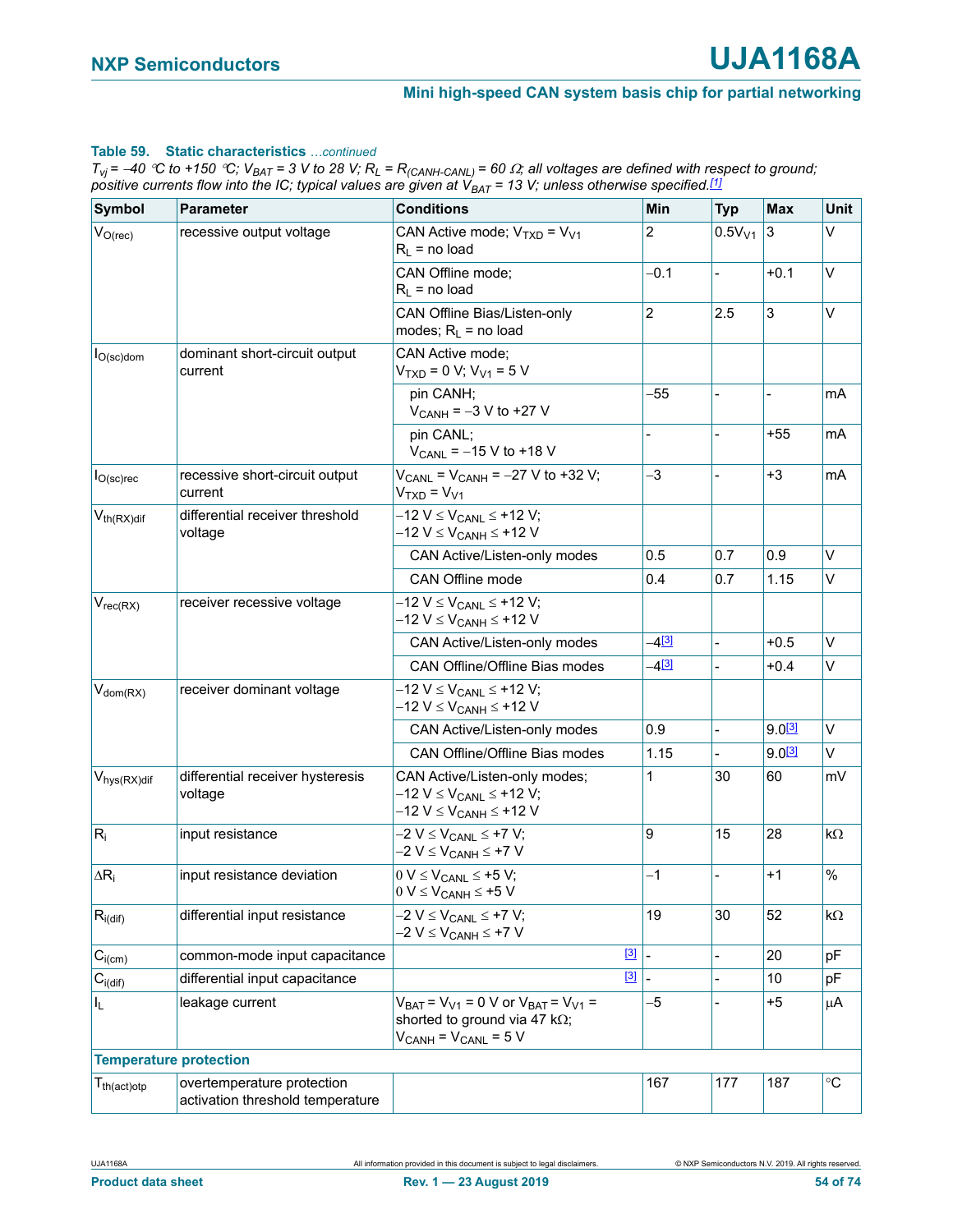#### **Table 59. Static characteristics** continued

 $T_{vj}$  = -40 °C to +150 °C;  $V_{BAT}$  = 3 V to 28 V;  $R_L$  =  $R_{(CANH-CANL)}$  = 60  $\Omega$ ; all voltages are defined with respect to ground; *positive currents flow into the IC; typical values are given at*  $V_{BAT}$  *= 13 V; unless otherwise specified.[1]* 

| <b>Symbol</b>          | <b>Parameter</b>                                            | <b>Conditions</b>                                                         | <b>Min</b>          | <b>Typ</b> | <b>Max</b>          | Unit      |
|------------------------|-------------------------------------------------------------|---------------------------------------------------------------------------|---------------------|------------|---------------------|-----------|
| $T_{th (rel)otp}$      | overtemperature protection<br>release threshold temperature |                                                                           | 127                 | 137        | 147                 | °C        |
| $T_{th(warn)otp}$      | overtemperature protection<br>warning threshold temperature |                                                                           | 127                 | 137        | 147                 | °C        |
|                        | <b>Reset output; pin RSTN</b>                               |                                                                           |                     |            |                     |           |
| <b>V<sub>OL</sub></b>  | LOW-level output voltage                                    | $V_{V1}$ = 1.0 V to 5.5 V; pull-up<br>resistor to $V_{V1} \ge 900 \Omega$ | $\mathbf 0$         |            | 0.2V <sub>V1</sub>  | V         |
| $R_{pu}$               | pull-up resistance                                          |                                                                           | 40                  | 60         | 80                  | $k\Omega$ |
| $V_{th(sw)}$           | switching threshold voltage                                 |                                                                           | 0.25V <sub>V1</sub> |            | 0.75V <sub>V1</sub> | V         |
| V <sub>th(sw)hys</sub> | switching threshold voltage<br>hysteresis                   |                                                                           | 0.05V <sub>V1</sub> |            |                     | v         |
|                        | <b>MTP non-volatile memory</b>                              |                                                                           |                     |            |                     |           |
| $N_{cy(W)MTP}$         | number of MTP write cycles                                  | $V_{BAT} = 6 V$ to 28 V;<br>$T_{vi}$ = 0 °C to +125 °C                    |                     |            | 200                 |           |

<span id="page-54-1"></span>[1] All parameters are guaranteed over the virtual junction temperature range by design. Factory testing uses correlated test conditions to cover the specified temperature and power supply voltage range.

#### <span id="page-54-2"></span>[2] See [Figure 13.](#page-54-4)

<span id="page-54-0"></span>[3] Not tested in production; guaranteed by design.

<span id="page-54-3"></span>[4] The test circuit used to measure the bus output voltage symmetry (which includes  $C_{SPLIT}$ ) is shown in [Figure 20.](#page-62-0)

<span id="page-54-4"></span>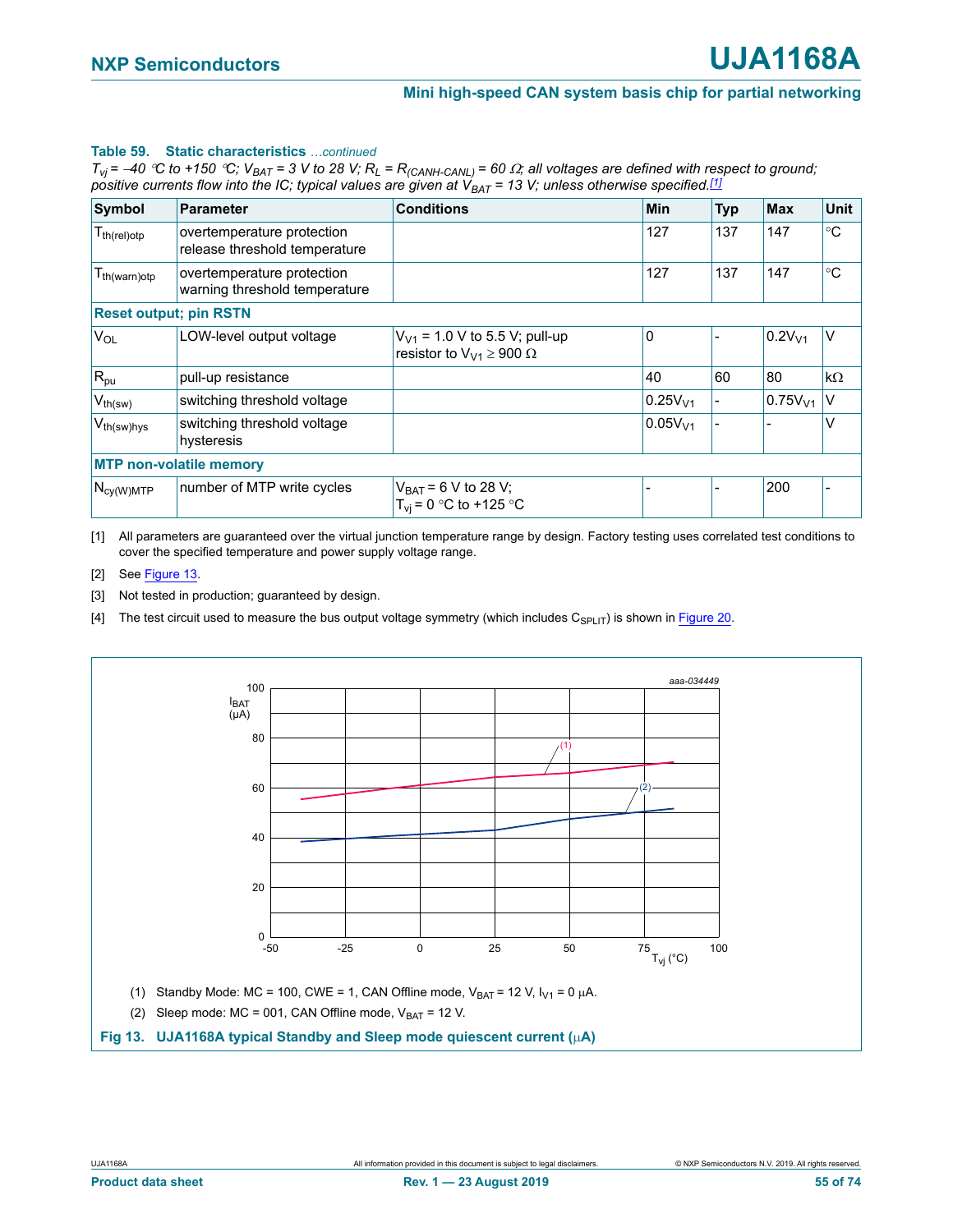# **11. Dynamic characteristics**

#### **Table 60. Dynamic characteristics**

 $T_{Vj}$  = -40 °C to +150 °C;  $V_{BAT}$  = 3 V to 28 V;  $R_L$  =  $R_{(CANH-CAML)}$  = 60  $\Omega$ ; all voltages are defined with respect to ground; *positive currents flow into the IC; typical values are given at VBAT = 13 V; unless otherwise specified[.\[1\]](#page-57-0)*

| <b>Symbol</b>                   | <b>Parameter</b>                                            | <b>Conditions</b>                                                                                                                                      | Min            | <b>Typ</b> | Max            | <b>Unit</b> |
|---------------------------------|-------------------------------------------------------------|--------------------------------------------------------------------------------------------------------------------------------------------------------|----------------|------------|----------------|-------------|
| <b>Voltage source; pin V1</b>   |                                                             |                                                                                                                                                        |                |            |                |             |
| t <sub>startup</sub>            | start-up time                                               | from $V_{BAT}$ exceeding the power-on<br>detection threshold until V <sub>V1</sub> exceeds<br>the 90 % undervoltage threshold;<br>$C_{V1} = 4.7 \mu F$ |                | 2.8        | 4.7            | ms          |
| $t_{d(uvd)}$                    | undervoltage detection delay<br>time                        |                                                                                                                                                        | 6              |            | 54             | μS          |
| $t_{d(uvd-RSTNL)}$              | delay time from undervoltage<br>detection to RSTN LOW       | undervoltage on V1                                                                                                                                     |                |            | 63             | μS          |
| t <sub>d</sub> (buswake-VOH)    | delay time from bus wake-up to<br>HIGH-level output voltage | HIGH = $0.8V_{O(V1)}$ ; $I_{V1} \le 100$ mA                                                                                                            |                |            | 5              | ms          |
| <b>Voltage source; pin VEXT</b> |                                                             |                                                                                                                                                        |                |            |                |             |
| $t_{d(uvd)}$                    | undervoltage detection delay<br>time                        |                                                                                                                                                        | 6              |            | 39             | μS          |
| $t_{d(ovd)}$                    | overvoltage detection delay time                            |                                                                                                                                                        | 6              |            | 39             | μS          |
|                                 |                                                             | Serial peripheral interface timing; pins SCSN, SCK, SDI and SDO; see Figure 16                                                                         |                |            |                |             |
| $t_{cy(clk)}$                   | clock cycle time                                            |                                                                                                                                                        | 250            |            |                | ns          |
| <b>ISPILEAD</b>                 | SPI enable lead time                                        |                                                                                                                                                        | 50             |            |                | ns          |
| <b>t</b> spilag                 | SPI enable lag time                                         |                                                                                                                                                        | 50             |            |                | ns          |
| $t_{\text{clk}(H)}$             | clock HIGH time                                             |                                                                                                                                                        | 100            |            |                | ns          |
| $t_{\text{clk}(L)}$             | clock LOW time                                              |                                                                                                                                                        | 100            |            |                | ns          |
| $t_{\text{su}(D)}$              | data input set-up time                                      |                                                                                                                                                        | 50             |            |                | ns          |
| $t_{h(D)}$                      | data input hold time                                        |                                                                                                                                                        | 50             |            |                | ns          |
| $t_{V(Q)}$                      | data output valid time                                      | pin SDO; $C_L$ = 20 pF                                                                                                                                 |                |            | 50             | ns          |
| $t_{d(SDI-SDO)}$                | SDI to SDO delay time                                       | SPI address bits and read-only bit;<br>$C_L = 20 pF$                                                                                                   | $\overline{a}$ |            | 50             | ns          |
| $t_{WH(S)}$                     | chip select pulse width HIGH                                | pin SCSN                                                                                                                                               | 250            |            | $\overline{a}$ | ns          |
| t <sub>d(SCKL-SCSNL)</sub>      | delay time from SCK LOW to<br><b>SCSN LOW</b>               |                                                                                                                                                        | 50             |            |                | ns          |
|                                 | CAN transceiver timing; pins CANH, CANL, TXD and RXD        |                                                                                                                                                        |                |            |                |             |
| t <sub>d</sub> (TXD-busdom)     | delay time from TXD to bus<br>dominant                      | $[2]$                                                                                                                                                  |                | 80         |                | ns          |
| $t_{d(TXD-busrec)}$             | delay time from TXD to bus<br>recessive                     | $[2]$                                                                                                                                                  |                | 80         |                | ns          |
| t <sub>d</sub> (busdom-RXD)     | delay time from bus dominant to<br><b>RXD</b>               | $[2]$                                                                                                                                                  |                | 105        |                | ns          |
| t <sub>d(busrec-RXD)</sub>      | delay time from bus recessive to<br><b>RXD</b>              | $[2]$                                                                                                                                                  |                | 120        |                | ns          |
| $t_{d(TXDL-RXDL)}$              | delay time from TXD LOW to<br>RXD LOW                       | $[3]$<br>$t_{\text{bit(TXD)}}$ = 200 ns                                                                                                                |                |            | 255            | ns          |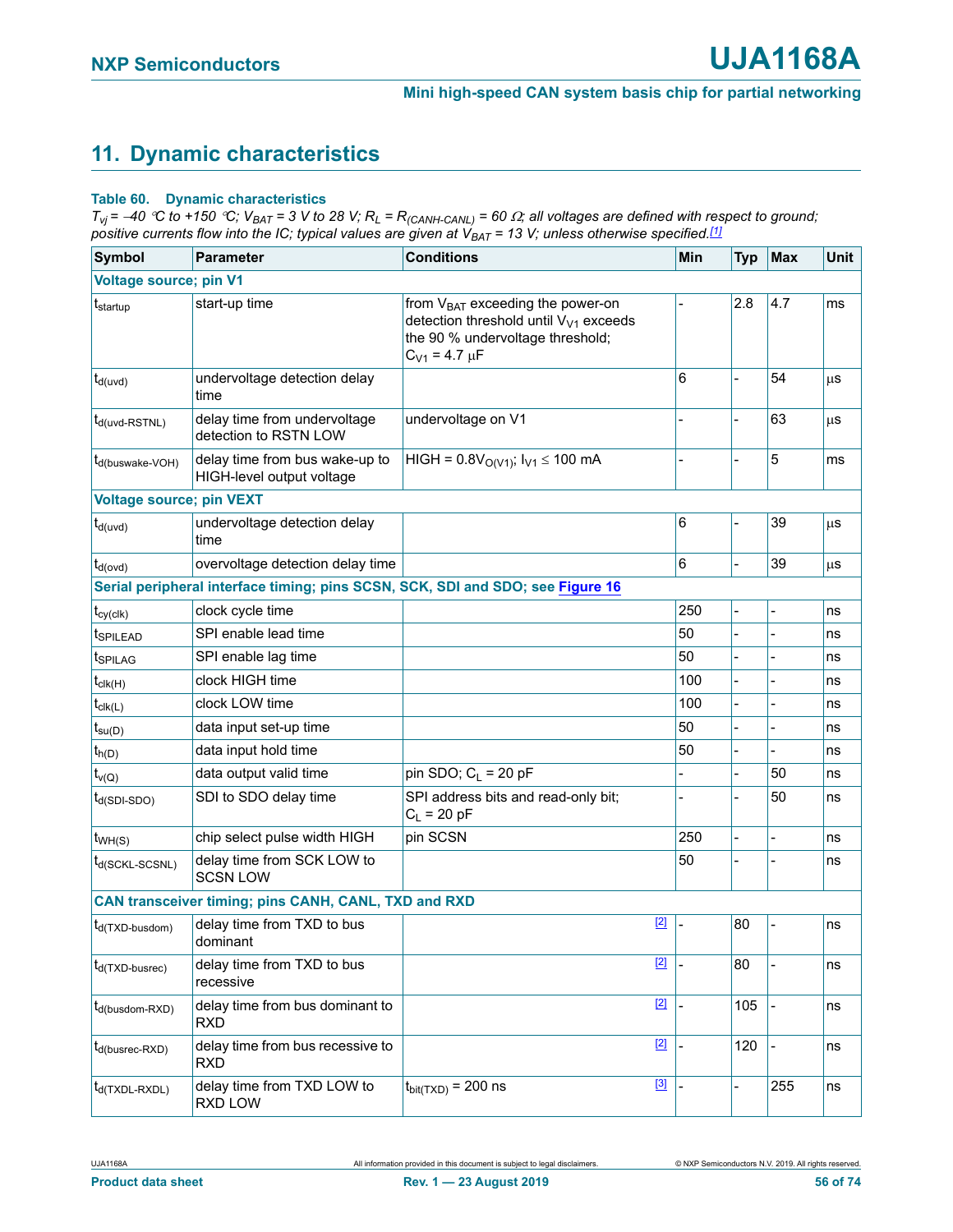#### **Table 60. Dynamic characteristics** *…continued*

 $T_{Vj}$  = -40 °C to +150 °C;  $V_{BAT}$  = 3 V to 28 V;  $R_L$  =  $R_{(CANH-CAML)}$  = 60  $\Omega$ ; all voltages are defined with respect to ground; *positive currents flow into the IC; typical values are given at VBAT = 13 V; unless otherwise specified.[1]*

| Symbol                        | <b>Parameter</b>                                               | <b>Conditions</b>                                                                                                                                 |              | Min                                  | <b>Typ</b> | <b>Max</b>                                | <b>Unit</b> |
|-------------------------------|----------------------------------------------------------------|---------------------------------------------------------------------------------------------------------------------------------------------------|--------------|--------------------------------------|------------|-------------------------------------------|-------------|
| $t_{d(TXDH-RXDH)}$            | delay time from TXD HIGH to<br><b>RXD HIGH</b>                 | $t_{\text{bit(TXD)}}$ = 200 ns                                                                                                                    | [3]          |                                      |            | 255                                       | ns          |
| $t_{\text{bit(bus)}}$         | transmitted recessive bit width                                | $t_{\text{bit(TXD)}}$ = 500 ns                                                                                                                    | $[3]$        | 435                                  |            | 530                                       | ns          |
|                               |                                                                | $t_{\text{bit(TXD)}}$ = 200 ns                                                                                                                    | $[3]$        | 155                                  |            | 210                                       | ns          |
| $t_{\text{bit(RXD)}}$         | bit time on pin RXD                                            | $t_{\text{bit(TXD)}}$ = 500 ns                                                                                                                    | $[3]$        | 400                                  |            | 550                                       | ns          |
|                               |                                                                | $t_{\text{bit(TXD)}}$ = 200 ns                                                                                                                    | $[3]$        | 120                                  |            | 220                                       | ns          |
| $\Delta t_{rec}$              | receiver timing symmetry                                       | $t_{\text{bit(TXD)}}$ = 500 ns                                                                                                                    |              | -65                                  |            | $+40$                                     | ns          |
|                               |                                                                | $t_{\text{bit(TXD)}}$ = 200 ns                                                                                                                    |              | $-45$                                |            | $+15$                                     | ns          |
| t <sub>wake</sub> (busdom)    | bus dominant wake-up time                                      | first pulse (after first recessive) for<br>wake-up on pins CANH and CANL;<br>CAN Offline mode                                                     |              | 0.5                                  |            | 1.8                                       | $\mu$ s     |
|                               |                                                                | second pulse for wake-up on pins<br>CANH and CANL                                                                                                 |              | 0.5                                  |            | 1.8                                       | μs          |
| t <sub>wake(busrec)</sub>     | bus recessive wake-up time                                     | first pulse for wake-up on pins CANH<br>and CANL; CAN Offline mode                                                                                |              | 0.5                                  |            | 1.8                                       | μS          |
|                               |                                                                | second pulse (after first dominant) for<br>wake-up on pins CANH and CANL                                                                          |              | 0.5                                  |            | 1.8                                       | μS          |
| $t_{to(wake)bus}$             | bus wake-up time-out time                                      | between first and second dominant<br>pulses; CAN Offline mode                                                                                     |              | 0.8                                  |            | 10                                        | ms          |
| t <sub>to(dom)TXD</sub>       | TXD dominant time-out time                                     | CAN Active mode; $V_{TXD} = 0 V$                                                                                                                  |              | 2.7                                  |            | 3.3                                       | ms          |
| $t_{to(silence)}$             | bus silence time-out time                                      | recessive time measurement started in<br>all CAN modes                                                                                            |              | 0.95                                 |            | 1.17                                      | s           |
| $t_{d(busact-bias)}$          | delay time from bus active to<br>bias                          |                                                                                                                                                   |              |                                      |            | 200                                       | μS          |
| $t_{startup(CAN)}$            | CAN start-up time                                              | when switching to Active mode<br>$(CTS = 1)$                                                                                                      |              |                                      |            | 220                                       | μS          |
| <b>CAN partial networking</b> |                                                                |                                                                                                                                                   |              |                                      |            |                                           |             |
| $N_{bit(idle)}$               | number of idle bits                                            | before a new SOF is accepted;<br>$CFDC = 1$                                                                                                       | $[4]$        | $\overline{6}$                       |            | 10                                        |             |
| t <sub>fltr</sub> (bit)dom    | dominant bit filter time                                       | arbitration data rate $\leq 500$ kbit/s;<br>$CFDC = 1$                                                                                            | [5]<br>$[4]$ | 5                                    |            | 17.5                                      | %           |
|                               | Pin RXD: event capture timing (valid in CAN Offline mode only) |                                                                                                                                                   |              |                                      |            |                                           |             |
| $t_{d(event)}$                | event capture delay time                                       | CAN Offline mode                                                                                                                                  |              | 0.9                                  |            | 1.1                                       | ms          |
| t <sub>blank</sub>            | blanking time                                                  | when switching from Offline to<br>Active/Listen-only mode                                                                                         |              |                                      |            | 25                                        | μS          |
| <b>Watchdog</b>               |                                                                |                                                                                                                                                   |              |                                      |            |                                           |             |
| $t_{\text{trig(wd)}1}$        | watchdog trigger time 1                                        | Normal mode; watchdog Window<br>mode only                                                                                                         | [6]          | $0.45 \times$<br>NWP <sup>[7]</sup>  |            | $0.55 \times$<br>NWP <sup>[7]</sup>       | ms          |
| $t_{\text{trig(wd)}2}$        | watchdog trigger time 2                                        | Normal/Standby mode                                                                                                                               | [8]          | $0.9 \times$<br>$NWP$ <sup>[7]</sup> |            | $1.11 \times$<br><b>NWP<sup>[7]</sup></b> | ms          |
| t <sub>d</sub> (SCSNH-RSTNL)  | delay time from SCSN HIGH to<br><b>RSTN LOW</b>                | rising edge to falling edge; watchdog in<br>window mode, triggered in the first<br>half of the watchdog period (before<br>$t_{\text{trig(wd)}1})$ | $[4]$        |                                      |            | 0.2                                       | ms          |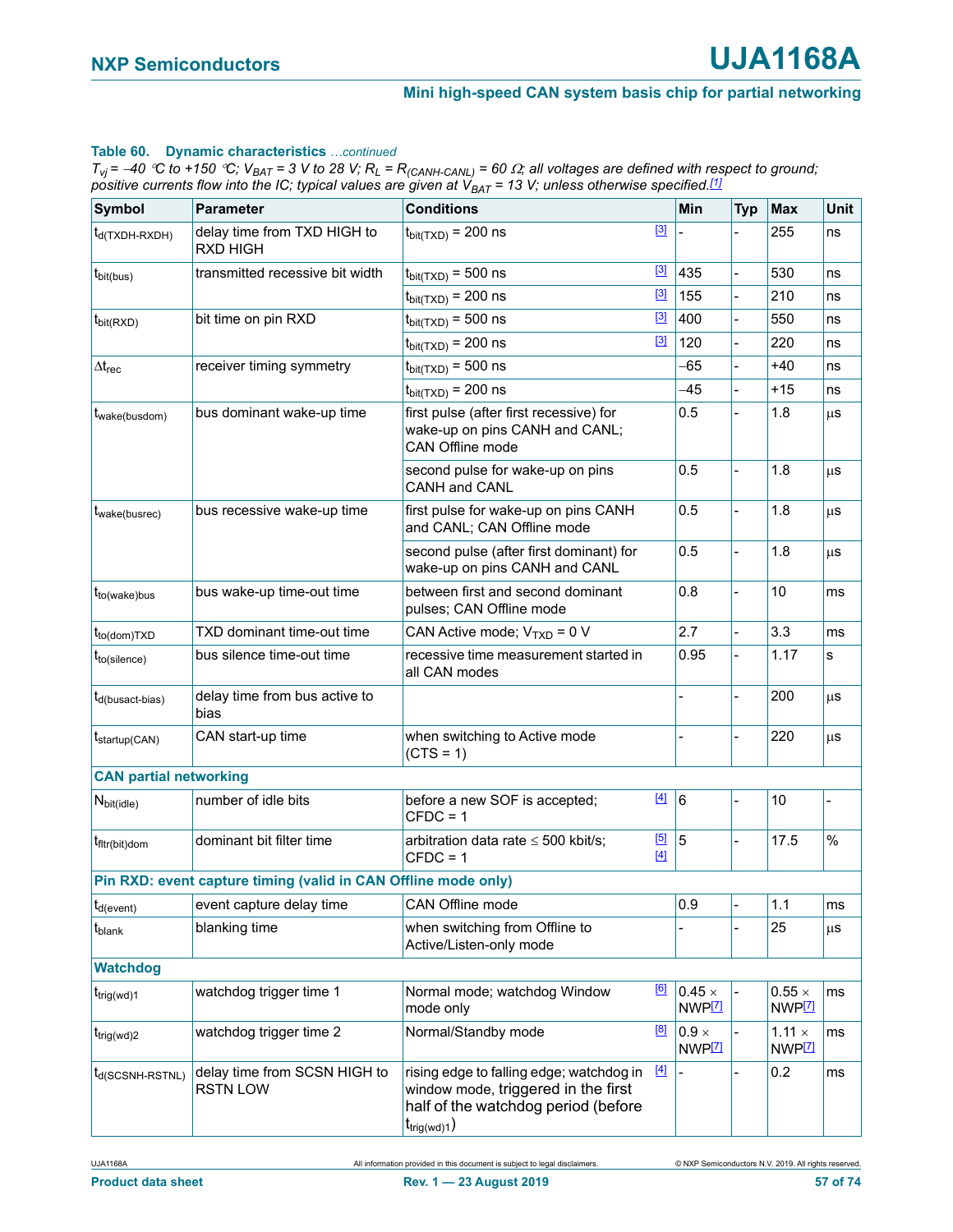#### **Table 60. Dynamic characteristics** *…continued*

 $T_{vj}$  = -40 °C to +150 °C;  $V_{BAT}$  = 3 V to 28 V;  $R_L$  =  $R_{(CANH-CANL)}$  = 60  $\Omega$ ; all voltages are defined with respect to ground; *positive currents flow into the IC; typical values are given at*  $V_{BAT}$  *= 13 V; unless otherwise specified.[1]* 

| <b>Symbol</b>                     | <b>Parameter</b>             | <b>Conditions</b>                                                     | Min | <b>Typ</b> | <b>Max</b>               | <b>Unit</b> |
|-----------------------------------|------------------------------|-----------------------------------------------------------------------|-----|------------|--------------------------|-------------|
|                                   | Pin RSTN: reset pulse width  |                                                                       |     |            |                          |             |
| $t_{w(rst)}$                      | reset pulse width            | output pulse width                                                    |     |            |                          |             |
|                                   |                              | $RLC = 00$                                                            | 20  |            | 25                       | ms          |
|                                   |                              | $RLC = 01$                                                            | 10  |            | 12.5                     | ms          |
|                                   |                              | $RLC = 10$                                                            | 3.6 |            | 5                        | ms          |
|                                   |                              | $RLC = 11$                                                            |     |            | 1.5                      | ms          |
|                                   |                              | input pulse width                                                     | 18  |            |                          | μS          |
| <b>Pin WAKE</b>                   |                              |                                                                       |     |            |                          |             |
| t <sub>wake</sub>                 | wake-up time                 |                                                                       | 50  |            | $\overline{\phantom{0}}$ | μS          |
| <b>MTP non-volatile memory</b>    |                              |                                                                       |     |            |                          |             |
| $ t_{\text{ret(data)}} $          | data retention time          | $T_{vi}$ = 90 °C                                                      | 20  |            | $\blacksquare$           | year        |
| $t_{\text{prog(MTPNV)}}$          | MTPNV programming time       | correct CRC code received at address<br>0x75; $V_{BAT} = 6 V$ to 28 V | 10  | 12         | 14                       | ms          |
| $t_{d(MTPNV)}$                    | MTPNV delay time             | before factory presets are restored;<br>$V_{BAT} = 6 V$ to 28 V       | 0.9 |            | 1.1                      | s           |
| <b>Mode transition</b>            |                              |                                                                       |     |            |                          |             |
| $ t_{d(\text{act}) \text{norm}} $ | normal mode activation delay | MC = 111; delay before CAN                                            |     |            | 320                      | $\mu$ s     |
|                                   | time                         | transceiver gets activated after the<br>SBC switches to Normal mode   |     |            |                          |             |

<span id="page-57-0"></span>[1] All parameters are guaranteed over the virtual junction temperature range by design. Factory testing uses correlated test conditions to cover the specified temperature and power supply voltage range.

<span id="page-57-1"></span>[2] See [Figure 14](#page-58-0) and [Figure 19](#page-62-1).

<span id="page-57-2"></span>[3] See [Figure 15](#page-58-1) and [Figure 19](#page-62-1).

<span id="page-57-7"></span>[4] Not tested in production; guaranteed by design.

<span id="page-57-3"></span>[5] Up to 2 Mbit/s data speed.

- <span id="page-57-4"></span>[6] A system reset will be performed if the watchdog is in Window mode and is triggered less than  $t_{\text{tri}(wd)1}$  after the start of the watchdog period (or in the first half of the watchdog period).
- <span id="page-57-5"></span>[7] The nominal watchdog period is programmed via the NWP control bits.
- <span id="page-57-6"></span>[8] The watchdog will be reset if it is in window mode and is triggered at least t<sub>trig(wd)1</sub>, but not more than t<sub>trig(wd)2</sub>, after the start of the watchdog period (or in the second half of the watchdog period). A system reset will be performed if the watchdog is triggered more than  $t_{trig(wd)2}$  after the start of the watchdog period (watchdog overflows).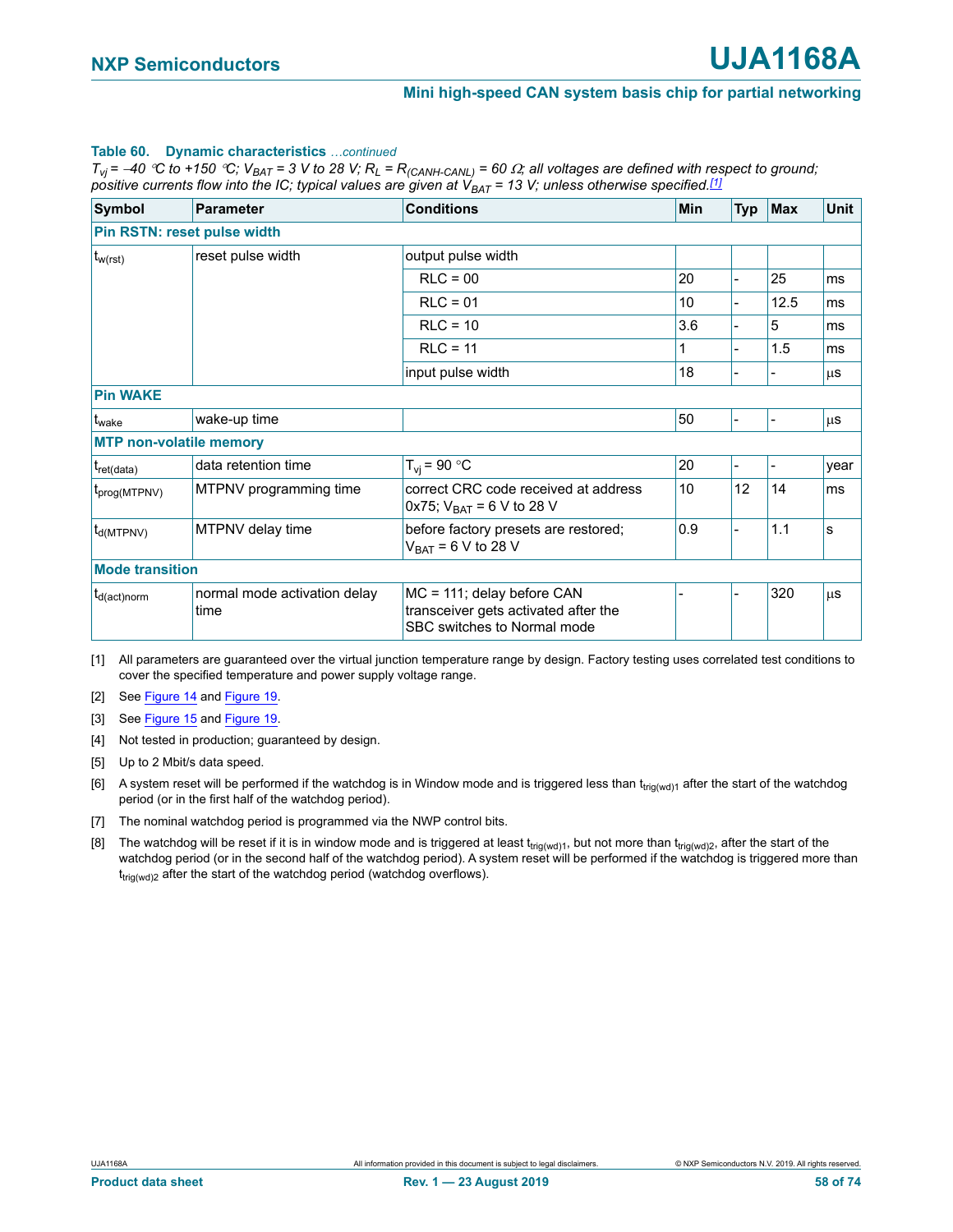# **NXP Semiconductors UJA1168A**

# **Mini high-speed CAN system basis chip for partial networking**



<span id="page-58-0"></span>

<span id="page-58-1"></span>UJA1168A All information provided in this document is subject to legal disclaimers. © NXP Semiconductors N.V. 2019. All rights reserved.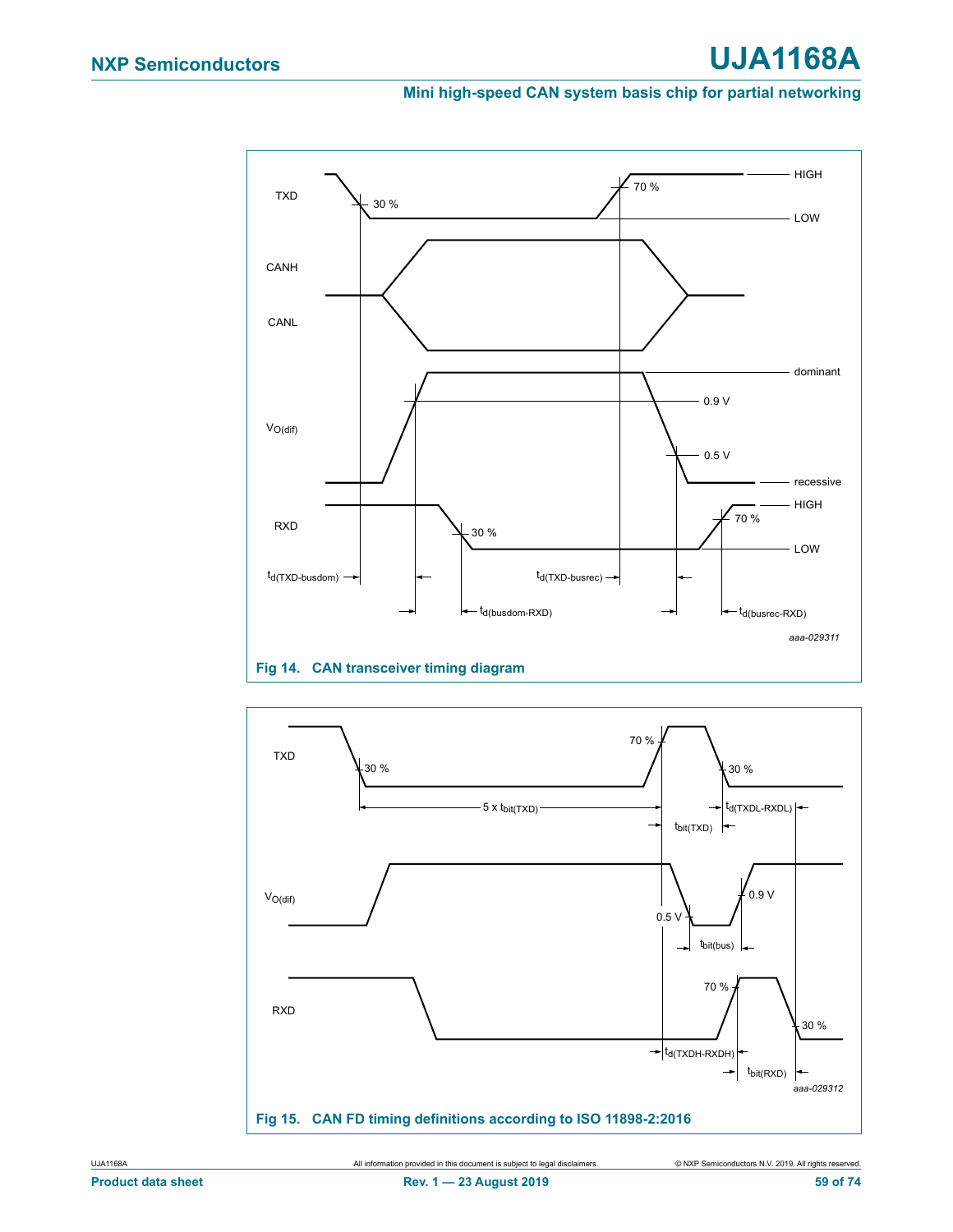<span id="page-59-0"></span>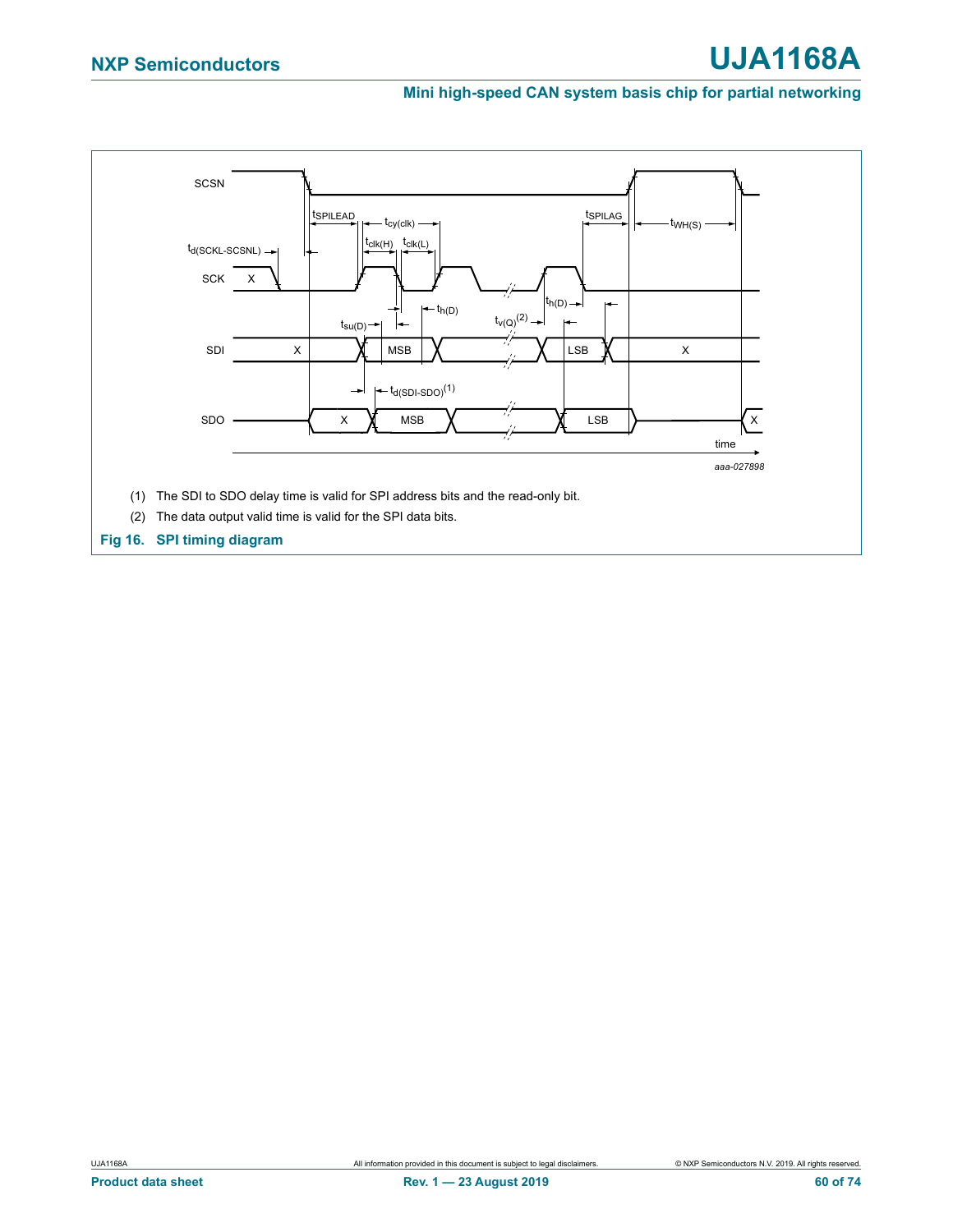# **12. Application information**



# **12.1 Application diagram**

<span id="page-60-0"></span>**Fig 17. Typical application using the UJA1168ATK/X or UJA1168ATK/XF**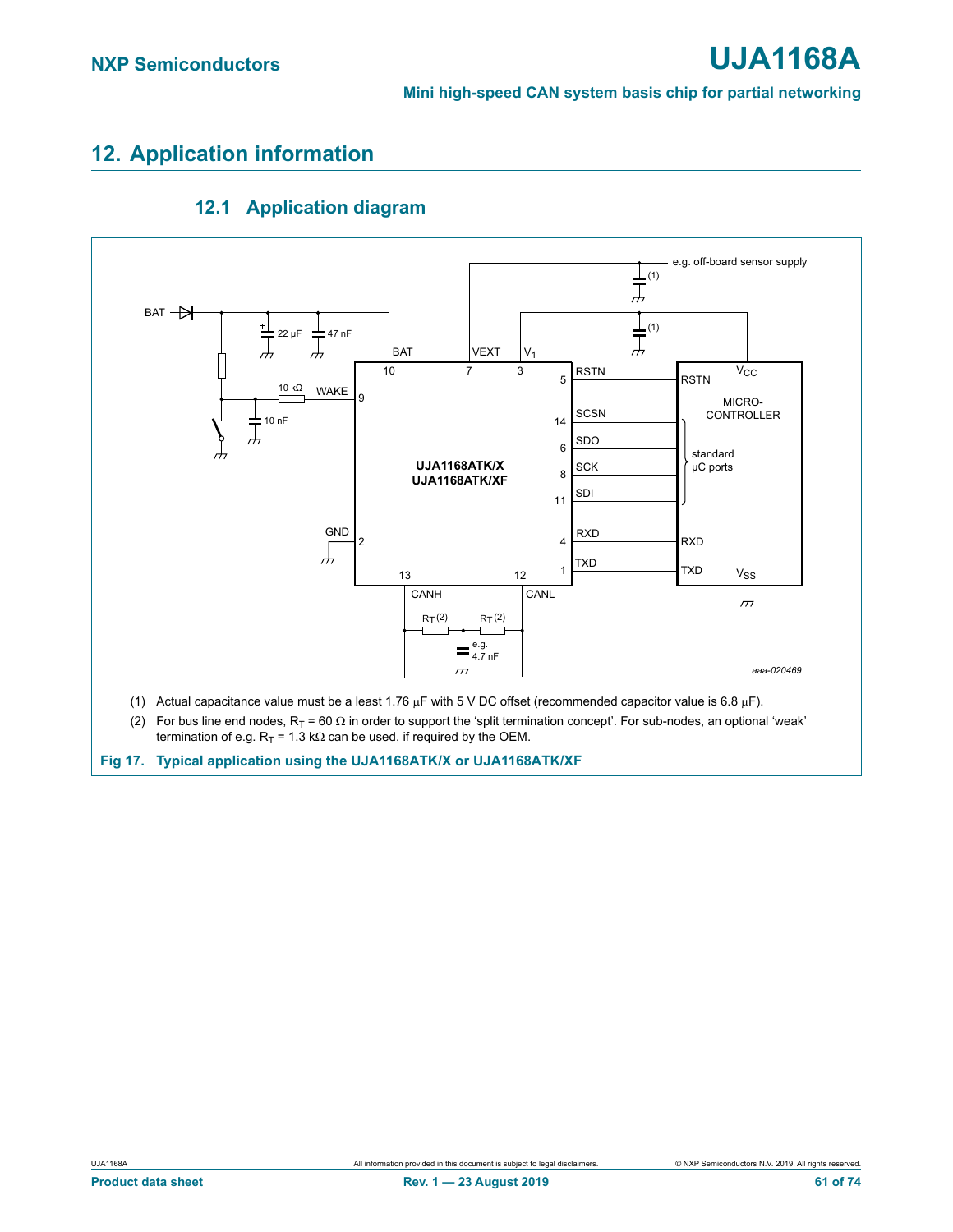

(2) For bus line end nodes,  $R_T = 60 \Omega$  in order to support the 'split termination concept'. For sub-nodes, an optional 'weak' termination of e.g.  $R_T = 1.3$  k $\Omega$  can be used, if required by the OEM.

**Fig 18. Typical application using the UJA1168ATK or UJA1168ATK/F**

# **12.2 Application hints**

Further information on the application of the UJA1168A can be found in the NXP application hints document *AH1902 Application Hints - Mini high speed CAN system basis chips UJA116xA.*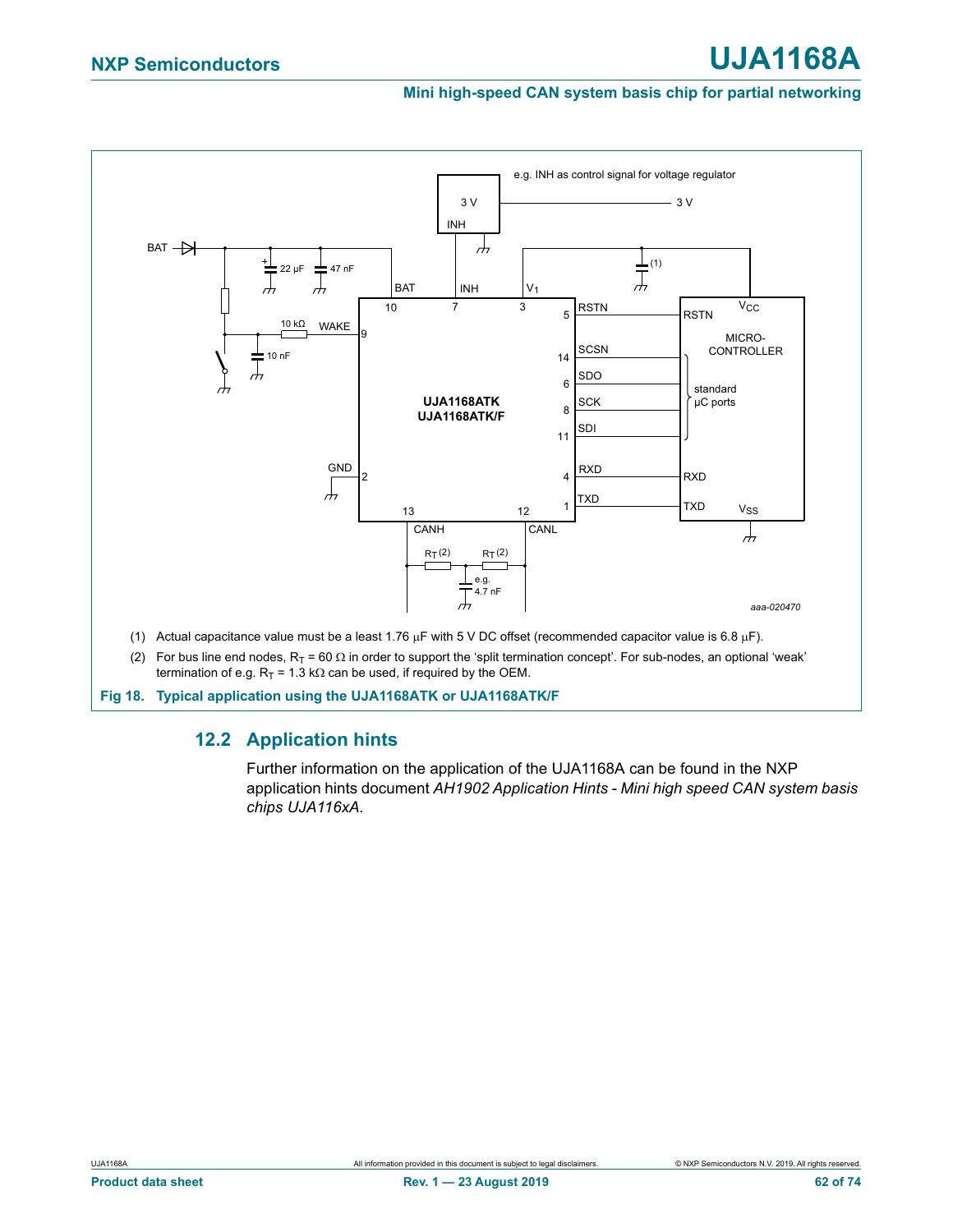# **13. Test information**



<span id="page-62-1"></span>

# <span id="page-62-0"></span>**13.1 Quality information**

This product has been qualified in accordance with the Automotive Electronics Council (AEC) standard *Q100 Rev-G - Failure mechanism based stress test qualification for integrated circuits*, and is suitable for use in automotive applications.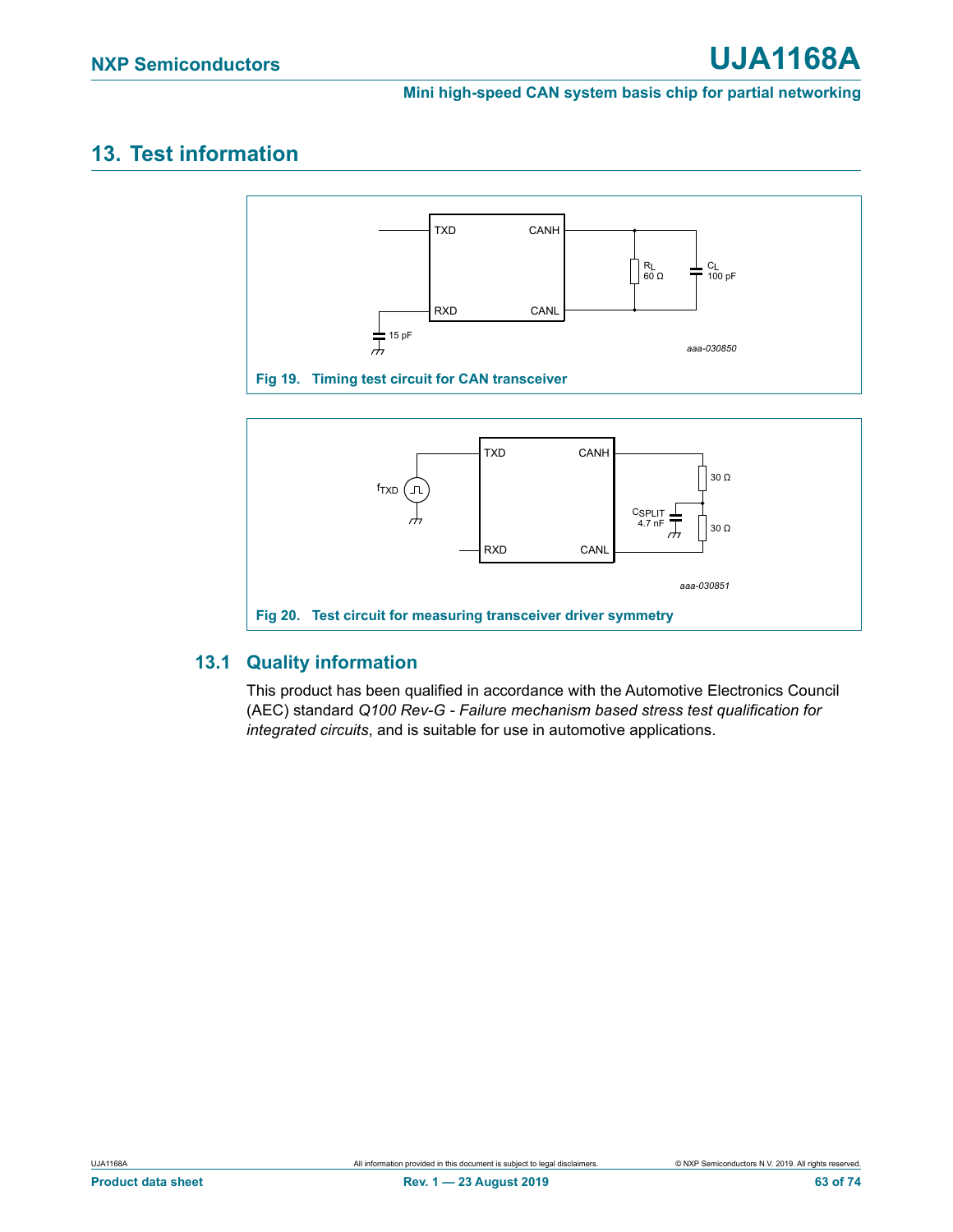# **14. Package outline**



**HVSON14: plastic, thermal enhanced very thin small outline package; no leads;** 

# **Fig 21. Package outline SOT1086-2 (HVSON14)**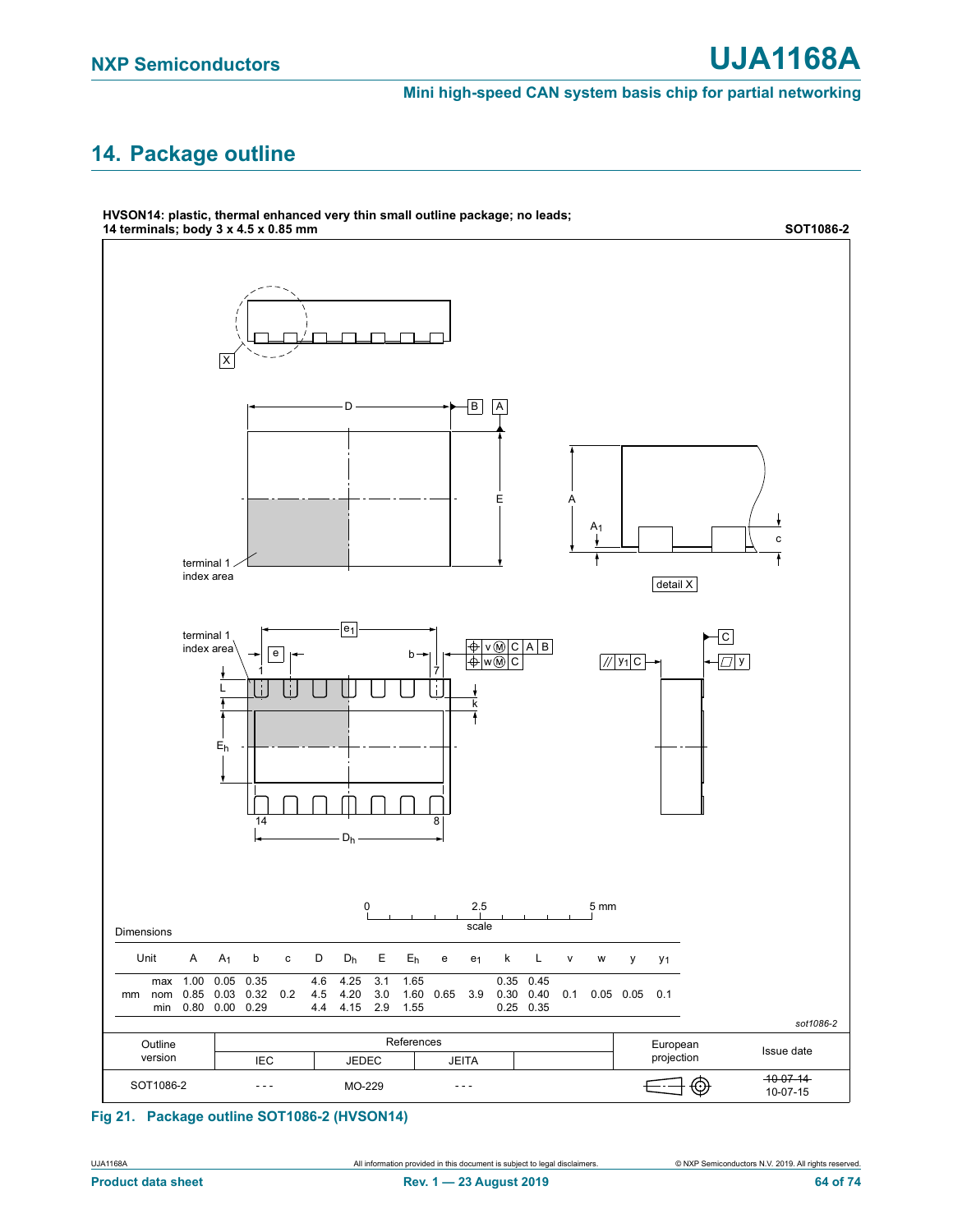# **15. Handling information**

All input and output pins are protected against ElectroStatic Discharge (ESD) under normal handling. When handling ensure that the appropriate precautions are taken as described in *JESD625-A* or equivalent standards.

# <span id="page-64-0"></span>**16. Soldering of SMD packages**

This text provides a very brief insight into a complex technology. A more in-depth account of soldering ICs can be found in Application Note *AN10365 "Surface mount reflow soldering description"*.

# **16.1 Introduction to soldering**

Soldering is one of the most common methods through which packages are attached to Printed Circuit Boards (PCBs), to form electrical circuits. The soldered joint provides both the mechanical and the electrical connection. There is no single soldering method that is ideal for all IC packages. Wave soldering is often preferred when through-hole and Surface Mount Devices (SMDs) are mixed on one printed wiring board; however, it is not suitable for fine pitch SMDs. Reflow soldering is ideal for the small pitches and high densities that come with increased miniaturization.

# **16.2 Wave and reflow soldering**

Wave soldering is a joining technology in which the joints are made by solder coming from a standing wave of liquid solder. The wave soldering process is suitable for the following:

- **•** Through-hole components
- **•** Leaded or leadless SMDs, which are glued to the surface of the printed circuit board

Not all SMDs can be wave soldered. Packages with solder balls, and some leadless packages which have solder lands underneath the body, cannot be wave soldered. Also, leaded SMDs with leads having a pitch smaller than ~0.6 mm cannot be wave soldered, due to an increased probability of bridging.

The reflow soldering process involves applying solder paste to a board, followed by component placement and exposure to a temperature profile. Leaded packages, packages with solder balls, and leadless packages are all reflow solderable.

Key characteristics in both wave and reflow soldering are:

- **•** Board specifications, including the board finish, solder masks and vias
- **•** Package footprints, including solder thieves and orientation
- **•** The moisture sensitivity level of the packages
- **•** Package placement
- **•** Inspection and repair
- **•** Lead-free soldering versus SnPb soldering

# **16.3 Wave soldering**

Key characteristics in wave soldering are: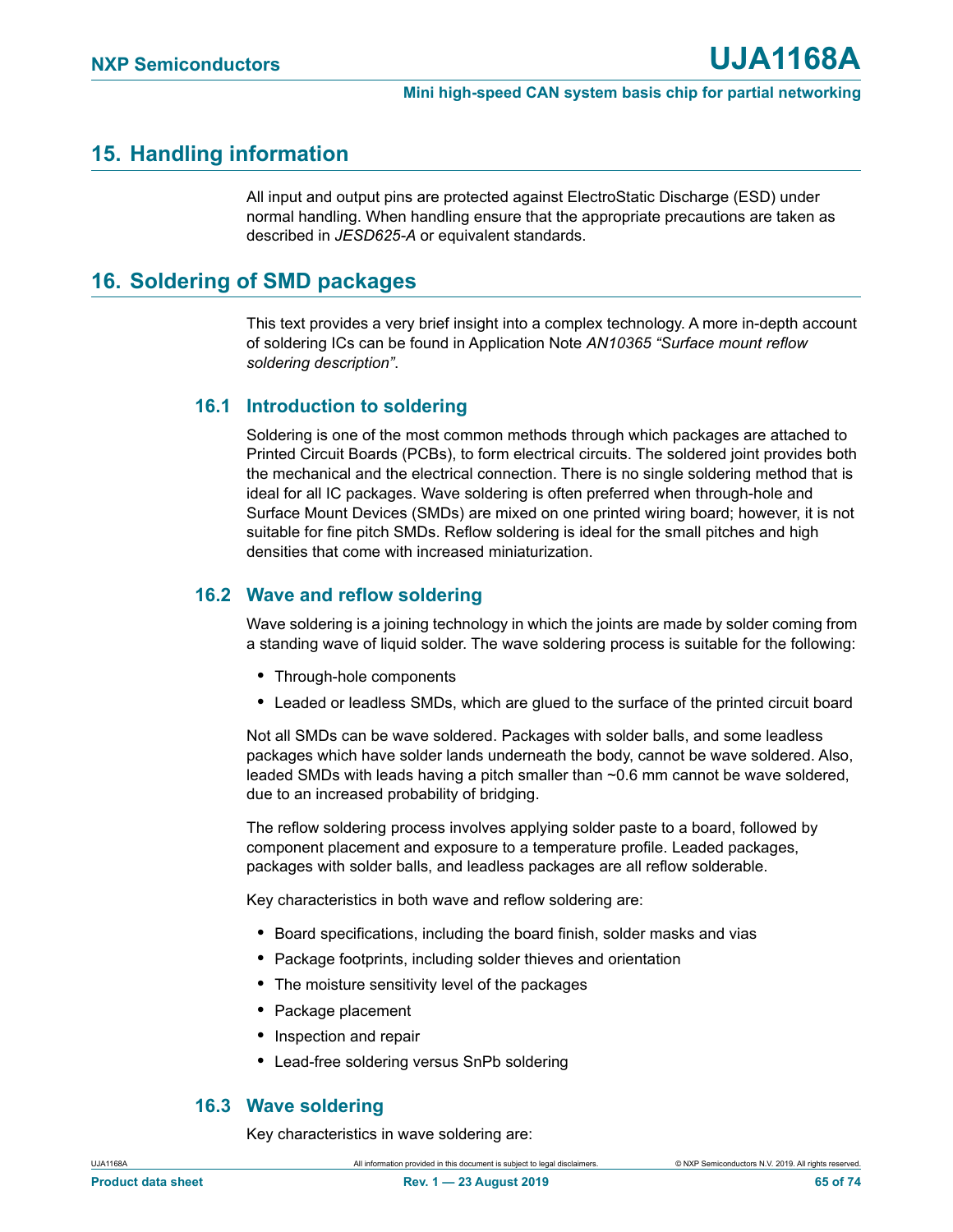- **•** Process issues, such as application of adhesive and flux, clinching of leads, board transport, the solder wave parameters, and the time during which components are exposed to the wave
- **•** Solder bath specifications, including temperature and impurities

# **16.4 Reflow soldering**

Key characteristics in reflow soldering are:

- **•** Lead-free versus SnPb soldering; note that a lead-free reflow process usually leads to higher minimum peak temperatures (see [Figure 22\)](#page-66-0) than a SnPb process, thus reducing the process window
- **•** Solder paste printing issues including smearing, release, and adjusting the process window for a mix of large and small components on one board
- **•** Reflow temperature profile; this profile includes preheat, reflow (in which the board is heated to the peak temperature) and cooling down. It is imperative that the peak temperature is high enough for the solder to make reliable solder joints (a solder paste characteristic). In addition, the peak temperature must be low enough that the packages and/or boards are not damaged. The peak temperature of the package depends on package thickness and volume and is classified in accordance with [Table 61](#page-65-0) and [62](#page-65-1)

# <span id="page-65-0"></span>**Table 61. SnPb eutectic process (from J-STD-020D)**

| Package thickness (mm) | Package reflow temperature $(^{\circ}C)$ |            |  |
|------------------------|------------------------------------------|------------|--|
|                        | Volume (mm <sup>3</sup> )                |            |  |
|                        | $\leq 350$                               | $\geq 350$ |  |
| < 2.5                  | 235                                      | 220        |  |
| > 2.5                  | 220                                      | 220        |  |

#### <span id="page-65-1"></span>**Table 62. Lead-free process (from J-STD-020D)**

| Package thickness (mm) | Package reflow temperature $(^{\circ}C)$ |             |        |
|------------------------|------------------------------------------|-------------|--------|
|                        | Volume (mm <sup>3</sup> )                |             |        |
|                        | < 350                                    | 350 to 2000 | > 2000 |
| $ $ < 1.6              | 260                                      | 260         | 260    |
| 1.6 to $2.5$           | 260                                      | 250         | 245    |
| > 2.5                  | 250                                      | 245         | 245    |

Moisture sensitivity precautions, as indicated on the packing, must be respected at all times.

Studies have shown that small packages reach higher temperatures during reflow soldering, see [Figure 22.](#page-66-0)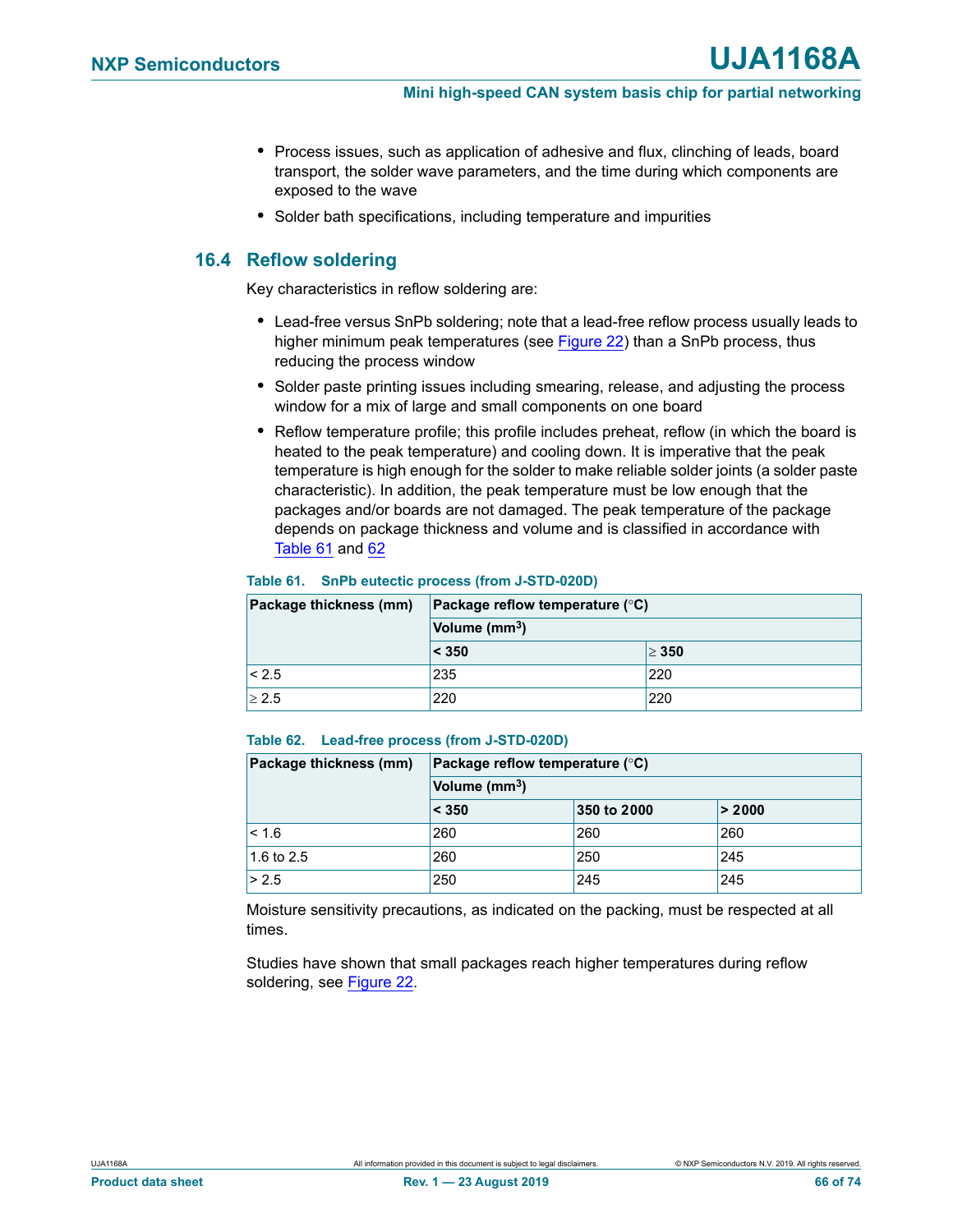

<span id="page-66-0"></span>For further information on temperature profiles, refer to Application Note *AN10365 "Surface mount reflow soldering description"*.

# **17. Soldering of HVSON packages**

[Section 16](#page-64-0) contains a brief introduction to the techniques most commonly used to solder Surface Mounted Devices (SMD). A more detailed discussion on soldering HVSON leadless package ICs can be found in the following application notes:

- **•** *AN10365 'Surface mount reflow soldering description"*
- **•** *AN10366 "HVQFN application information"*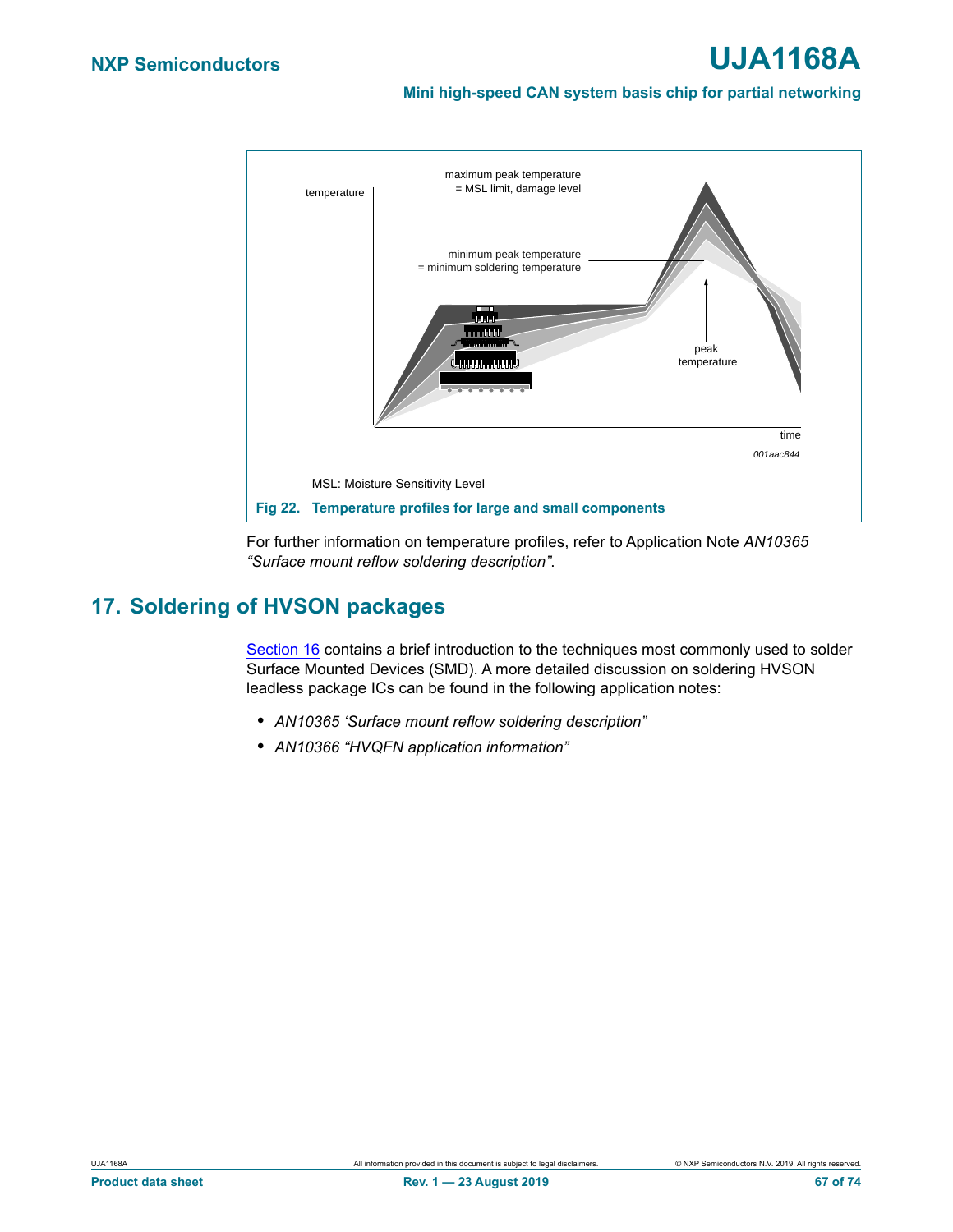# **18. Appendix: ISO 11898-2:2016 parameter cross-reference list**

### **Table 63. ISO 11898-2:2016 to NXP data sheet parameter conversion**

| ISO 11898-2:2016                                                                                                                                         |                              | <b>NXP data sheet</b>      |                                                      |  |
|----------------------------------------------------------------------------------------------------------------------------------------------------------|------------------------------|----------------------------|------------------------------------------------------|--|
| <b>Parameter</b>                                                                                                                                         | <b>Notation</b>              | <b>Symbol</b>              | <b>Parameter</b>                                     |  |
| <b>HS-PMA dominant output characteristics</b>                                                                                                            |                              |                            |                                                      |  |
| Single ended voltage on CAN_H                                                                                                                            | $V_{CAN_H}$                  | $V_{O(dom)}$               | dominant output voltage                              |  |
| Single ended voltage on CAN_L                                                                                                                            | $V_{CAN\_L}$                 |                            |                                                      |  |
| Differential voltage on normal bus load                                                                                                                  | $V_{\text{Diff}}$            | $V_{O(di)}$                | differential output voltage                          |  |
| Differential voltage on effective resistance during<br>arbitration                                                                                       |                              |                            |                                                      |  |
| Optional: Differential voltage on extended bus load range                                                                                                |                              |                            |                                                      |  |
| <b>HS-PMA driver symmetry</b>                                                                                                                            |                              |                            |                                                      |  |
| Driver symmetry                                                                                                                                          | V <sub>SYM</sub>             | V <sub>TXsym</sub>         | transmitter voltage symmetry                         |  |
| <b>Maximum HS-PMA driver output current</b>                                                                                                              |                              |                            |                                                      |  |
| Absolute current on CAN_H                                                                                                                                | $I_{CAN_H}$                  | $I_{O(\text{sc})$ dom      | dominant short-circuit output                        |  |
| Absolute current on CAN_L                                                                                                                                | ICAN L                       |                            | current                                              |  |
| HS-PMA recessive output characteristics, bus biasing active/inactive                                                                                     |                              |                            |                                                      |  |
| Single ended output voltage on CAN_H                                                                                                                     | $V_{CAN_H}$                  | $V_{O(rec)}$               | recessive output voltage                             |  |
| Single ended output voltage on CAN_L                                                                                                                     | V <sub>CAN_L</sub>           |                            |                                                      |  |
| Differential output voltage                                                                                                                              | $\mathsf{V}_{\mathsf{Diff}}$ | $V_{O(dif)}$               | differential output voltage                          |  |
| <b>Optional HS-PMA transmit dominant timeout</b>                                                                                                         |                              |                            |                                                      |  |
| Transmit dominant timeout, long                                                                                                                          | t <sub>dom</sub>             | t <sub>to(dom)</sub> TXD   | TXD dominant time-out time                           |  |
| Transmit dominant timeout, short                                                                                                                         |                              |                            |                                                      |  |
| HS-PMA static receiver input characteristics, bus biasing active/inactive                                                                                |                              |                            |                                                      |  |
| Recessive state differential input voltage range<br>Dominant state differential input voltage range                                                      | V <sub>Diff</sub>            | $V_{th(RX)diff}$           | differential receiver threshold<br>voltage           |  |
|                                                                                                                                                          |                              | $V_{rec(RX)}$              | receiver recessive voltage                           |  |
|                                                                                                                                                          |                              | $V_{dom(RX)}$              | receiver dominant voltage                            |  |
| HS-PMA receiver input resistance (matching)                                                                                                              |                              |                            |                                                      |  |
| Differential internal resistance                                                                                                                         | $R_{Diff}$                   | $R_{i(dif)}$               | differential input resistance                        |  |
| Single ended internal resistance                                                                                                                         | $R_{CAN_H}$<br>$R_{CAN\_L}$  | $R_i$                      | input resistance                                     |  |
| Matching of internal resistance                                                                                                                          | MR                           | $\Delta R_i$               | input resistance deviation                           |  |
| <b>HS-PMA implementation loop delay requirement</b>                                                                                                      |                              |                            |                                                      |  |
| Loop delay                                                                                                                                               | $t_{Loop}$                   | t <sub>d(TXDH-RXDH)</sub>  | delay time from TXD HIGH to<br><b>RXD HIGH</b>       |  |
|                                                                                                                                                          |                              | t <sub>d</sub> (TXDL-RXDL) | delay time from TXD LOW to<br><b>RXD LOW</b>         |  |
| Optional HS-PMA implementation data signal timing requirements for use with bit rates above 1 Mbit/s up to<br>2 Mbit/s and above 2 Mbit/s up to 5 Mbit/s |                              |                            |                                                      |  |
| Transmitted recessive bit width $@$ 2 Mbit/s / $@$ 5 Mbit/s,<br>intended                                                                                 | t <sub>Bit(Bus)</sub>        | t <sub>bit(bus)</sub>      | transmitted recessive bit width                      |  |
| Received recessive bit width @ 2 Mbit/s / @ 5 Mbit/s                                                                                                     | t <sub>Bit(RXD)</sub>        | $t_{\text{bit(RXD)}}$      | bit time on pin RXD                                  |  |
| Receiver timing symmetry @ 2 Mbit/s / @ 5 Mbit/s                                                                                                         | $\Delta t_{\mathsf{Rec}}$    | $\Delta t_{rec}$           | receiver timing symmetry                             |  |
| <b>UJA1168A</b><br>All information provided in this document is subject to legal disclaimers.                                                            |                              |                            | C NXP Semiconductors N.V. 2019. All rights reserved. |  |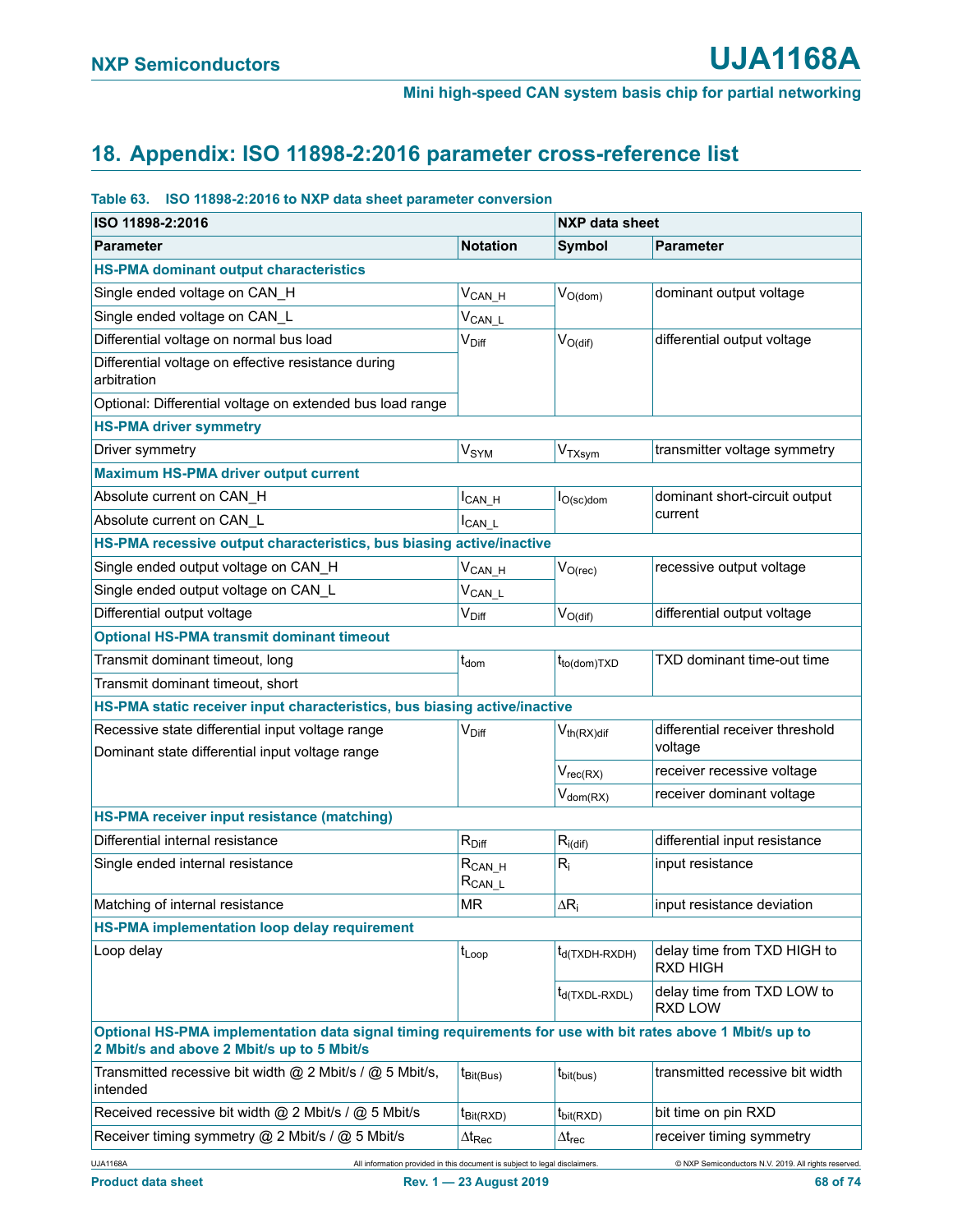#### **Table 63. ISO 11898-2:2016 to NXP data sheet parameter conversion**

| ISO 11898-2:2016                                                                        |                                          | NXP data sheet                |                                          |  |
|-----------------------------------------------------------------------------------------|------------------------------------------|-------------------------------|------------------------------------------|--|
| <b>Parameter</b>                                                                        | <b>Notation</b>                          | <b>Symbol</b>                 | <b>Parameter</b>                         |  |
| HS-PMA maximum ratings of V <sub>CAN_H</sub> , V <sub>CAN_L</sub> and V <sub>Diff</sub> |                                          |                               |                                          |  |
| Maximum rating $V_{\text{Diff}}$                                                        | $V_{\text{Diff}}$                        | $V_{(CANH-CANL)}$             | voltage between pin CANH and<br>pin CANL |  |
| General maximum rating $V_{CAN H}$ and $V_{CAN L}$                                      | $V_{\mathsf{CAN\_H}}$                    | $V_{x}$                       | voltage on pin x                         |  |
| Optional: Extended maximum rating VCAN_H and<br>VCAN_L                                  | $V_{CAN\_L}$                             |                               |                                          |  |
| HS-PMA maximum leakage currents on CAN_H and CAN_L, unpowered                           |                                          |                               |                                          |  |
| Leakage current on CAN H, CAN L                                                         | I <sub>CAN H</sub><br>I <sub>CAN L</sub> | IL.                           | leakage current                          |  |
| Number of recessive bits before next SOF                                                |                                          |                               |                                          |  |
| Number of recessive bits before a new SOF shall be<br>accepted                          | <b>N</b> Bits idle                       | $N_{\text{bit}(idle)}$        | number of idle bits                      |  |
| <b>Bitfiter in CAN FD data phase</b>                                                    |                                          |                               |                                          |  |
| CAN FD data phase bitfilter (option 1)                                                  | pBitfilter <sub>option1</sub>            | t <sub>fltr</sub> (bit)dom    | dominant bit filter time                 |  |
| <b>HS-PMA bus biasing control timings</b>                                               |                                          |                               |                                          |  |
| CAN activity filter time, long                                                          | t <sub>Filter</sub>                      | t <sub>wake(busdom)</sub> [1] | bus dominant wake-up time                |  |
| CAN activity filter time, short                                                         |                                          | t <sub>wake(busrec)</sub> [1] | bus recessive wake-up time               |  |
| Wake-up timeout, short                                                                  | t <sub>Wake</sub>                        | t <sub>to(wake)bus</sub>      | bus wake-up time-out time                |  |
| Wake-up timeout, long                                                                   |                                          |                               |                                          |  |
| Timeout for bus inactivity                                                              | t <sub>Silence</sub>                     | $t_{to(silence)}$             | bus silence time-out time                |  |
| Bus Bias reaction time                                                                  | t <sub>Bias</sub>                        | t <sub>d(busact-bias)</sub>   | delay time from bus active to<br>bias    |  |

<span id="page-68-0"></span> $[1]$   $t_{\text{fltr(wake)bus}}$  - bus wake-up filter time, in devices with basic wake-up functionality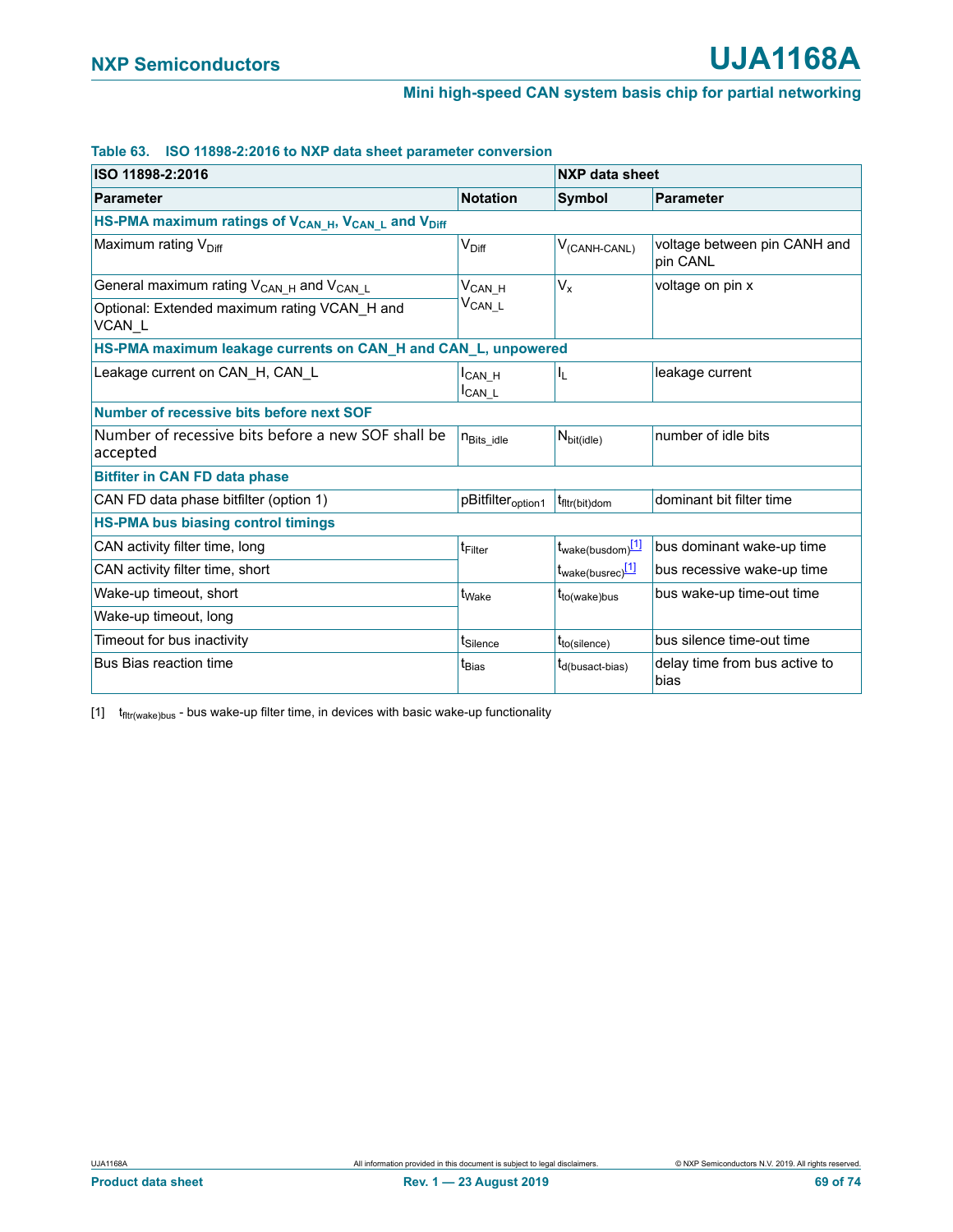# **19. Revision history**

### **Table 64. Revision history**

| Document ID   | Release date | ∣Data sheet status | <b>Change notice</b> | <b>Supersedes</b> |
|---------------|--------------|--------------------|----------------------|-------------------|
| ⊺UJA1168A v.1 | 20190823     | Product data sheet |                      |                   |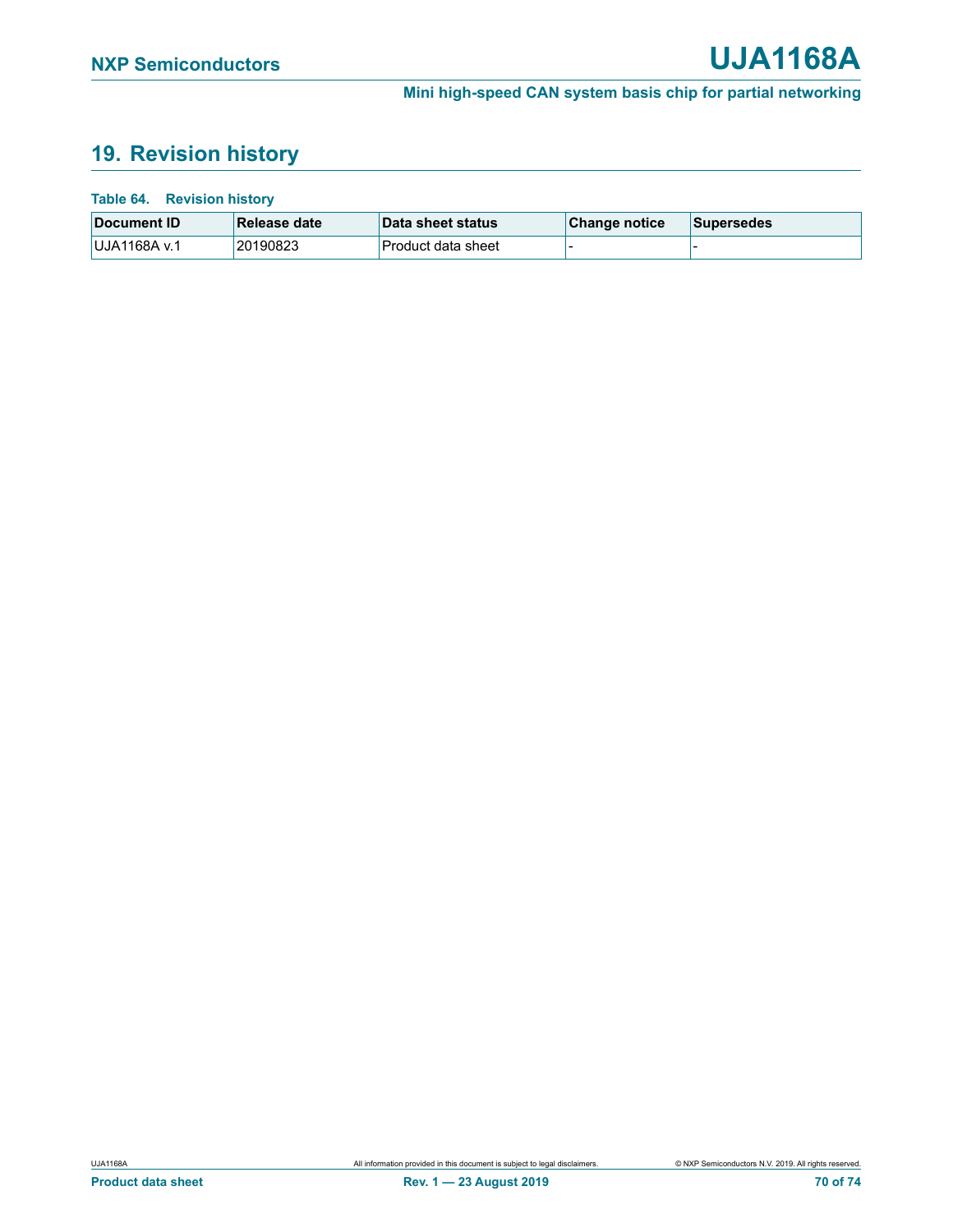# **20. Legal information**

# **20.1 Data sheet status**

| Document status[1][2]          | <b>Product status</b> <sup>[3]</sup> | <b>Definition</b>                                                                     |
|--------------------------------|--------------------------------------|---------------------------------------------------------------------------------------|
| Objective [short] data sheet   | Development                          | This document contains data from the objective specification for product development. |
| Preliminary [short] data sheet | Qualification                        | This document contains data from the preliminary specification.                       |
| Product [short] data sheet     | Production                           | This document contains the product specification.                                     |

<span id="page-70-0"></span>[1] Please consult the most recently issued document before initiating or completing a design.

- <span id="page-70-1"></span>[2] The term 'short data sheet' is explained in section "Definitions".
- <span id="page-70-2"></span>[3] The product status of device(s) described in this document may have changed since this document was published and may differ in case of multiple devices. The latest product status information is available on the Internet at URL [http://www.nxp.com.](http://www.nxp.com)

# **20.2 Definitions**

**Draft —** The document is a draft version only. The content is still under internal review and subject to formal approval, which may result in modifications or additions. NXP Semiconductors does not give any representations or warranties as to the accuracy or completeness of information included herein and shall have no liability for the consequences of use of such information.

**Short data sheet —** A short data sheet is an extract from a full data sheet with the same product type number(s) and title. A short data sheet is intended for quick reference only and should not be relied upon to contain detailed and full information. For detailed and full information see the relevant full data sheet, which is available on request via the local NXP Semiconductors sales office. In case of any inconsistency or conflict with the short data sheet, the full data sheet shall prevail.

**Product specification —** The information and data provided in a Product data sheet shall define the specification of the product as agreed between NXP Semiconductors and its customer, unless NXP Semiconductors and customer have explicitly agreed otherwise in writing. In no event however, shall an agreement be valid in which the NXP Semiconductors product is deemed to offer functions and qualities beyond those described in the Product data sheet.

# **20.3 Disclaimers**

**Limited warranty and liability —** Information in this document is believed to be accurate and reliable. However, NXP Semiconductors does not give any representations or warranties, expressed or implied, as to the accuracy or completeness of such information and shall have no liability for the consequences of use of such information. NXP Semiconductors takes no responsibility for the content in this document if provided by an information source outside of NXP Semiconductors.

In no event shall NXP Semiconductors be liable for any indirect, incidental, punitive, special or consequential damages (including - without limitation - lost profits, lost savings, business interruption, costs related to the removal or replacement of any products or rework charges) whether or not such damages are based on tort (including negligence), warranty, breach of contract or any other legal theory.

Notwithstanding any damages that customer might incur for any reason whatsoever, NXP Semiconductors' aggregate and cumulative liability towards customer for the products described herein shall be limited in accordance with the *Terms and conditions of commercial sale* of NXP Semiconductors.

**Right to make changes —** NXP Semiconductors reserves the right to make changes to information published in this document, including without limitation specifications and product descriptions, at any time and without notice. This document supersedes and replaces all information supplied prior to the publication hereof.

**Suitability for use in automotive applications —** This NXP Semiconductors product has been qualified for use in automotive applications. Unless otherwise agreed in writing, the product is not designed, authorized or warranted to be suitable for use in life support, life-critical or safety-critical systems or equipment, nor in applications where failure or malfunction of an NXP Semiconductors product can reasonably be expected to result in personal injury, death or severe property or environmental damage. NXP Semiconductors and its suppliers accept no liability for inclusion and/or use of NXP Semiconductors products in such equipment or applications and therefore such inclusion and/or use is at the customer's own risk.

**Applications —** Applications that are described herein for any of these products are for illustrative purposes only. NXP Semiconductors makes no representation or warranty that such applications will be suitable for the specified use without further testing or modification.

Customers are responsible for the design and operation of their applications and products using NXP Semiconductors products, and NXP Semiconductors accepts no liability for any assistance with applications or customer product design. It is customer's sole responsibility to determine whether the NXP Semiconductors product is suitable and fit for the customer's applications and products planned, as well as for the planned application and use of customer's third party customer(s). Customers should provide appropriate design and operating safeguards to minimize the risks associated with their applications and products.

NXP Semiconductors does not accept any liability related to any default, damage, costs or problem which is based on any weakness or default in the customer's applications or products, or the application or use by customer's third party customer(s). Customer is responsible for doing all necessary testing for the customer's applications and products using NXP Semiconductors products in order to avoid a default of the applications and the products or of the application or use by customer's third party customer(s). NXP does not accept any liability in this respect.

**Limiting values —** Stress above one or more limiting values (as defined in the Absolute Maximum Ratings System of IEC 60134) will cause permanent damage to the device. Limiting values are stress ratings only and (proper) operation of the device at these or any other conditions above those given in the Recommended operating conditions section (if present) or the Characteristics sections of this document is not warranted. Constant or repeated exposure to limiting values will permanently and irreversibly affect the quality and reliability of the device.

**Terms and conditions of commercial sale —** NXP Semiconductors products are sold subject to the general terms and conditions of commercial sale, as published at [http://www.nxp.com/profile/terms,](http://www.nxp.com/profile/terms) unless otherwise agreed in a valid written individual agreement. In case an individual agreement is concluded only the terms and conditions of the respective agreement shall apply. NXP Semiconductors hereby expressly objects to applying the customer's general terms and conditions with regard to the purchase of NXP Semiconductors products by customer.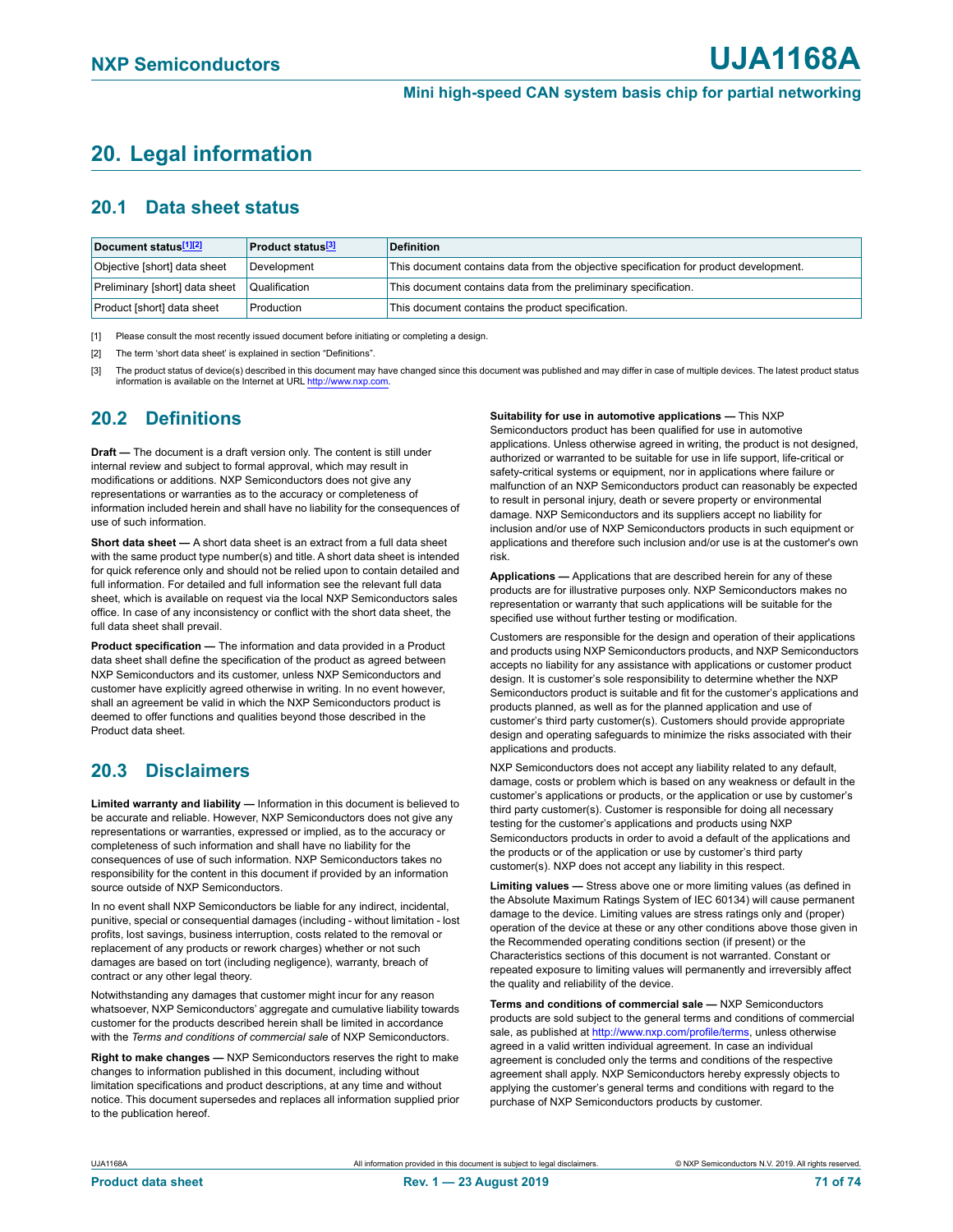**No offer to sell or license —** Nothing in this document may be interpreted or construed as an offer to sell products that is open for acceptance or the grant, conveyance or implication of any license under any copyrights, patents or other industrial or intellectual property rights.

**Export control —** This document as well as the item(s) described herein may be subject to export control regulations. Export might require a prior authorization from competent authorities.

**Translations —** A non-English (translated) version of a document is for reference only. The English version shall prevail in case of any discrepancy between the translated and English versions.

# **20.4 Trademarks**

Notice: All referenced brands, product names, service names and trademarks are the property of their respective owners.

# **21. Contact information**

For more information, please visit: **http://www.nxp.com**

For sales office addresses, please send an email to: **salesaddresses@nxp.com**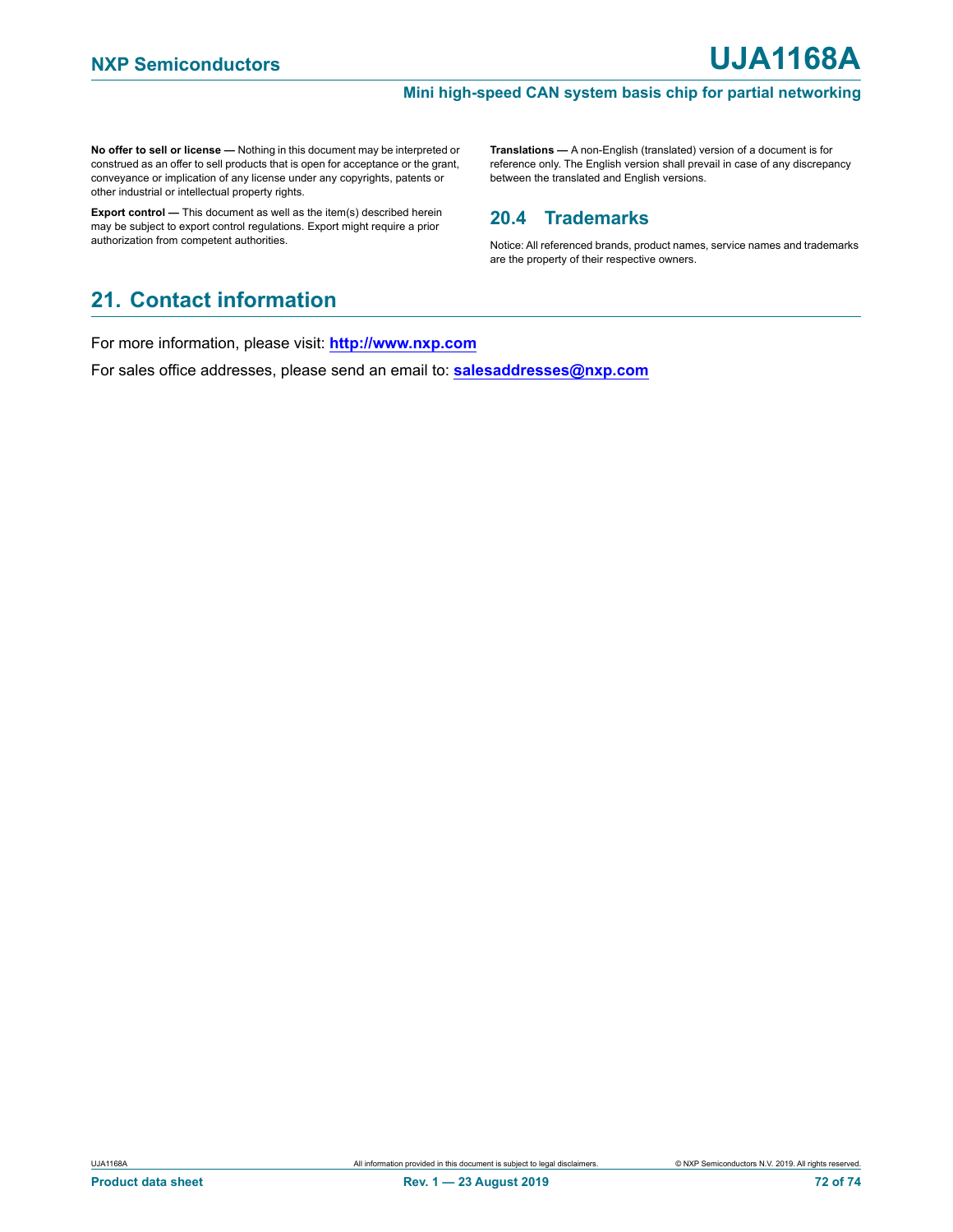#### **Mini high-speed CAN system basis chip for partial networking**

# <span id="page-72-0"></span>**22. Contents**

| 1                  | General description 1                                                  |
|--------------------|------------------------------------------------------------------------|
| 2                  | Features and benefits<br>1                                             |
| 2.1                | General<br>1                                                           |
| 2.2                | Designed for automotive applications.<br>2                             |
| 2.3                | Low-drop voltage regulator for 5 V microcontroller                     |
|                    | 2                                                                      |
| 2.4                | 2                                                                      |
| 2.5                | System control and diagnostic features<br>3                            |
| 2.6                | Sensor supply voltage (pin VEXT of<br>UJA1168ATK/X and UJA1168ATK/XF). |
| 3                  | 3<br>Product family overview<br>4                                      |
| 4                  | Ordering information<br>4                                              |
|                    |                                                                        |
| 5                  | Block diagram<br>5                                                     |
| 6                  | Pinning information<br>6                                               |
| 6.1                | 6                                                                      |
| 6.2                | 6                                                                      |
| 7                  | Functional description<br>7                                            |
| 7.1                | 7                                                                      |
| 7.1.1              | 7                                                                      |
| 7.1.1.1            | Normal mode<br>7                                                       |
| 7.1.1.2<br>7.1.1.3 | Standby mode<br>7                                                      |
| 7.1.1.4            | Sleep mode<br>8<br>9                                                   |
| 7.1.1.5            | 9                                                                      |
| 7.1.1.6            | Overtemp mode<br>10                                                    |
| 7.1.1.7            | Forced Normal mode<br>10                                               |
| 7.1.1.8            | Hardware characterization for the UJA1168A                             |
|                    | 11                                                                     |
| 7.1.2              | System control registers<br>11                                         |
| 7.2                | 12                                                                     |
| 7.2.1              | Software Development mode<br>15                                        |
| 7.2.2              | Watchdog behavior in Window mode<br>15                                 |
| 7.2.3              | Watchdog behavior in Timeout mode<br>15                                |
| 7.2.4              | Watchdog behavior in Autonomous mode<br>16                             |
| 7.3                | 16                                                                     |
| 7.3.1              | Characteristics of pin RSTN<br>16                                      |
| 7.3.2              | Selecting the output reset pulse width<br>17                           |
| 7.3.3              | 17<br>Reset sources                                                    |
| 7.4                | Global temperature protection<br>18                                    |
| 7.5                | 18                                                                     |
| 7.5.1              | Battery supply voltage $(V_{BAT})$<br>18                               |
| 7.5.2              | Low-drop voltage supply for 5 V microcontroller<br>18                  |
| 7.6                | High voltage output and external sensor supply<br>19                   |
| 7.7                | High-speed CAN transceiver<br>20                                       |
| 7.7.1              | CAN operating modes<br>20                                              |
|                    |                                                                        |

| 7.7.1.1  | CAN Active mode                                   | 21 |
|----------|---------------------------------------------------|----|
| 7.7.1.2  | CAN Listen-only mode                              | 21 |
| 7.7.1.3  | CAN Offline and Offline Bias modes                | 22 |
| 7.7.1.4  |                                                   | 22 |
| 7.7.2    | CAN standard wake-up (partial networking not      |    |
|          |                                                   |    |
|          | enabled)                                          | 23 |
| 7.7.3    | CAN control and Transceiver status registers      | 24 |
| 7.8      | CAN partial networking                            | 26 |
| 7.8.1    | Wake-up frame (WUF).                              | 26 |
| 7.8.2    |                                                   | 28 |
| 7.8.3    | CAN partial networking configuration registers 29 |    |
| 7.9      | CAN fail-safe features                            | 32 |
| 7.9.1    | TXD dominant timeout                              | 32 |
| 7.9.2    |                                                   | 32 |
| 7.9.3    | V1 undervoltage event                             | 32 |
| 7.9.4    | Loss of power at pin BAT                          | 32 |
| 7.10     | Local wake-up via WAKE pin                        | 32 |
| 7.11     | Wake-up and interrupt event diagnosis via pin     |    |
|          |                                                   | 33 |
| 7.11.1   | Interrupt/wake-up delay                           | 34 |
| 7.11.2   | Sleep mode protection                             | 34 |
| 7.11.3   | Event status and event capture registers.         | 35 |
| 7.12     | Non-volatile SBC configuration                    | 38 |
| 7.12.1   | Programming MTPNV cells                           | 38 |
| 7.12.1.1 | Calculating the CRC value for MTP programming     |    |
|          | 39                                                |    |
| 7.12.2   | Restoring factory preset values                   | 40 |
| 7.13     |                                                   | 40 |
| 7.14     |                                                   | 41 |
| 7.15     | General purpose memory                            | 41 |
| 7.16     |                                                   | 42 |
| 7.16.1   |                                                   | 42 |
| 7.16.2   |                                                   | 44 |
| 7.16.3   | Register configuration in UJA1168A operating      |    |
|          |                                                   | 46 |
| 8        | Limiting values                                   | 49 |
|          |                                                   |    |
| 9        | Thermal characteristics                           | 51 |
| 10       | Static characteristics                            | 51 |
| 11       | Dynamic characteristics                           | 56 |
| 12       | Application information                           | 61 |
| 12.1     |                                                   | 61 |
| 12.2     |                                                   | 62 |
| 13       | Test information                                  | 63 |
| 13.1     | Quality information                               | 63 |
|          |                                                   |    |
| 14       |                                                   | 64 |
| 15       | Handling information                              | 65 |

### **continued >>**